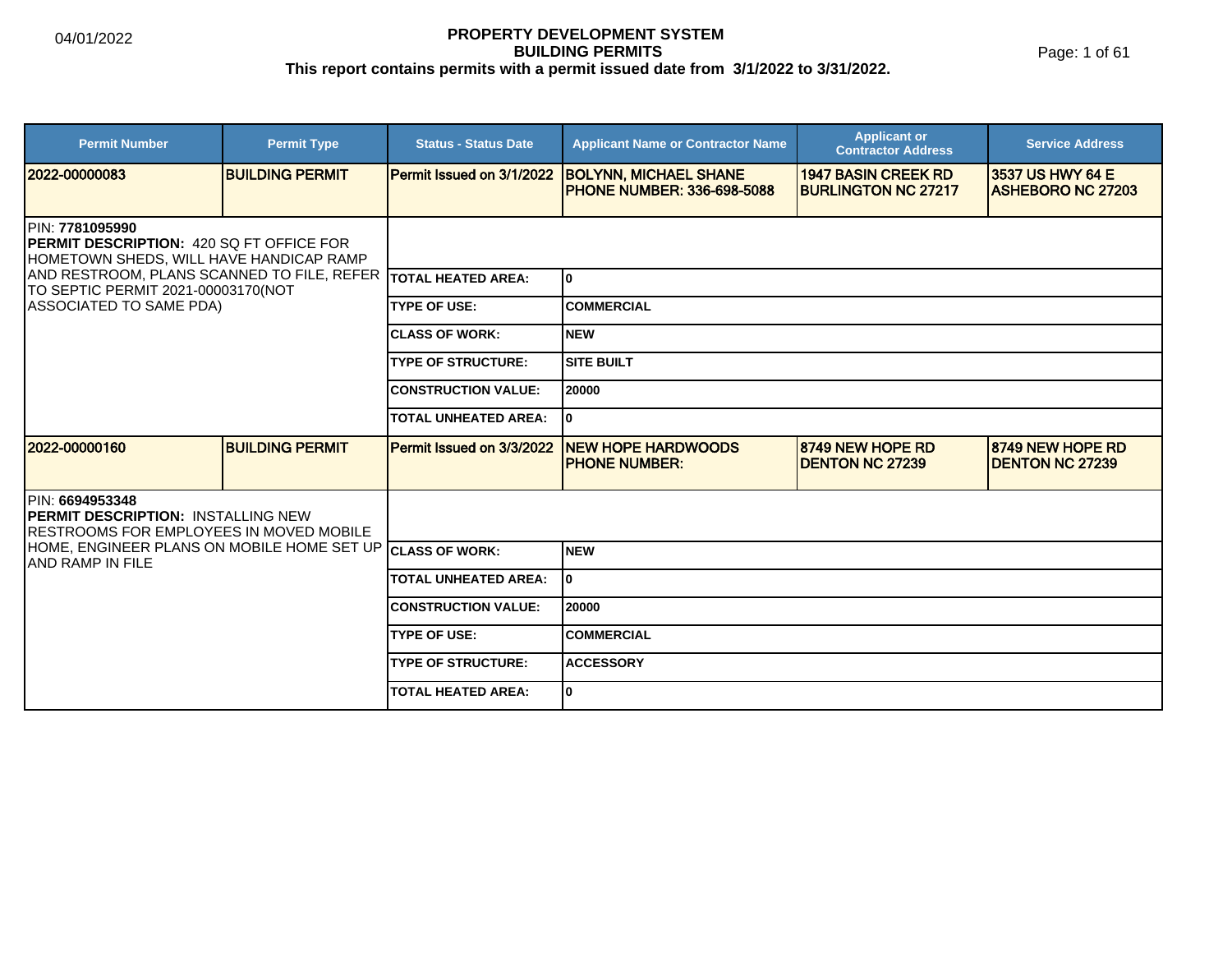Page: 2 of 61

| <b>Permit Number</b>                                                                               | <b>Permit Type</b>     | <b>Status - Status Date</b>      | <b>Applicant Name or Contractor Name</b>                              | <b>Applicant or</b><br><b>Contractor Address</b> | <b>Service Address</b>                                |
|----------------------------------------------------------------------------------------------------|------------------------|----------------------------------|-----------------------------------------------------------------------|--------------------------------------------------|-------------------------------------------------------|
| 2022-00000176                                                                                      | <b>BUILDING PERMIT</b> | <b>Permit Issued on 3/1/2022</b> | <b>BRIAN THOMPSON HOMES LLC</b><br><b>IPHONE NUMBER: 336-575-4797</b> | <b>P O BOX 481</b><br><b>OAK RIDGE NC 27310</b>  | <b>3109 CLEAR RIDGE DR</b><br><b>TRINITY NC 27370</b> |
| PIN: 7715258146<br><b>PERMIT DESCRIPTION: NEW RSBH- LIEN IN FILE-</b><br>ISITE IN FILE- EH IN FILE |                        |                                  |                                                                       |                                                  |                                                       |
|                                                                                                    |                        | <b>ICLASS OF WORK:</b>           | <b>INEW</b>                                                           |                                                  |                                                       |
|                                                                                                    |                        | <b>TOTAL HEATED AREA:</b>        | 1769                                                                  |                                                  |                                                       |
|                                                                                                    |                        | <b>CONSTRUCTION VALUE:</b>       | 399677                                                                |                                                  |                                                       |
|                                                                                                    |                        | <b>TOTAL UNHEATED AREA:</b>      | 743                                                                   |                                                  |                                                       |
|                                                                                                    |                        | <b>TYPE OF USE:</b>              | <b>RESIDENTIAL</b>                                                    |                                                  |                                                       |
|                                                                                                    |                        | <b>TYPE OF STRUCTURE:</b>        | <b>SITE BUILT</b>                                                     |                                                  |                                                       |
| 2022-00000185                                                                                      | <b>BUILDING PERMIT</b> | <b>Permit Issued on 3/4/2022</b> | CONOVER, ROSS (CONOVER,<br><b>SHARON)</b><br><b>PHONE NUMBER:</b>     | 4655 TALLWOOD DR<br><b>TRINITY NC 27370</b>      | 14655 TALLWOOD DR<br><b>TRINITY NC 27370</b>          |
| PIN: 7726667517<br><b>IPERMIT DESCRIPTION: FINISHING EXISTING</b><br>IGARAGE TO BECOME REC-ROOM    |                        |                                  |                                                                       |                                                  |                                                       |
|                                                                                                    |                        | <b>ICLASS OF WORK:</b>           | <b>RENOVATION</b>                                                     |                                                  |                                                       |
|                                                                                                    |                        | <b>TOTAL HEATED AREA:</b>        | 420                                                                   |                                                  |                                                       |
|                                                                                                    |                        | <b>TYPE OF USE:</b>              | <b>RESIDENTIAL</b>                                                    |                                                  |                                                       |
|                                                                                                    |                        | <b>TOTAL UNHEATED AREA:</b>      | I٥                                                                    |                                                  |                                                       |
|                                                                                                    |                        | <b>ICONSTRUCTION VALUE:</b>      | 21537                                                                 |                                                  |                                                       |
|                                                                                                    |                        | <b>ITYPE OF STRUCTURE:</b>       | <b>SITE BUILT</b>                                                     |                                                  |                                                       |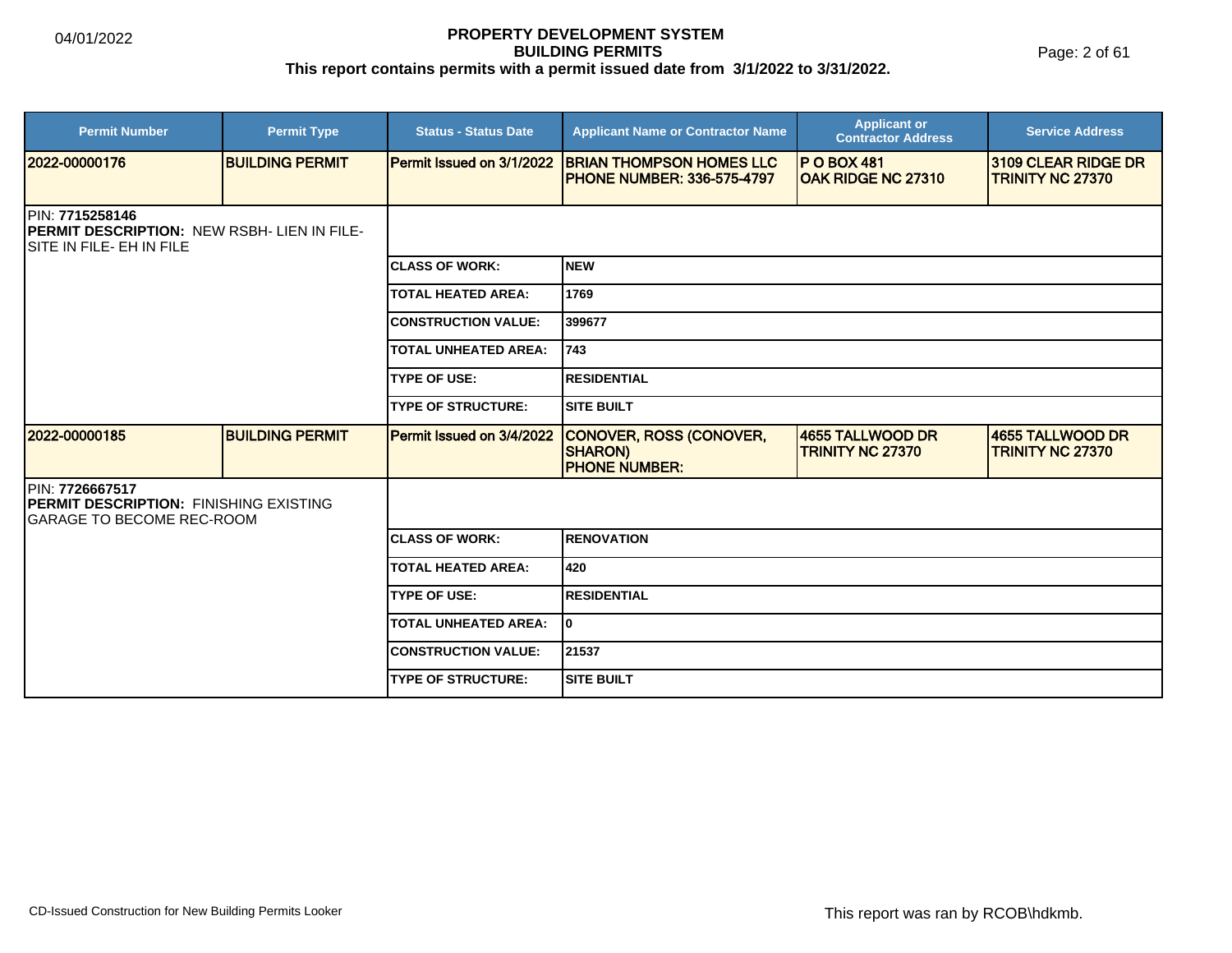Page: 3 of 61

| <b>Permit Number</b>                                                                                                                                                         | <b>Permit Type</b>     | <b>Status - Status Date</b> | <b>Applicant Name or Contractor Name</b>                     | <b>Applicant or</b><br><b>Contractor Address</b>                             | <b>Service Address</b>                               |
|------------------------------------------------------------------------------------------------------------------------------------------------------------------------------|------------------------|-----------------------------|--------------------------------------------------------------|------------------------------------------------------------------------------|------------------------------------------------------|
| 2022-00000196                                                                                                                                                                | <b>BUILDING PERMIT</b> | Permit Issued on 3/1/2022   | <b>CANE TRINH</b><br><b>IPHONE NUMBER:</b>                   | 6329 UNITY ST<br><b>THOMASVILLE NC 27360</b>                                 | <b>16329 UNITY ST</b><br><b>THOMASVILLE NC 27360</b> |
| PIN: 6797142600<br>PERMIT DESCRIPTION: ADDING PLUMBING AND<br>ELELCTRICAL FOR NEW NAIL SALON, FLOOR PLAN<br>ISCANNED TO FILE<br>**3-24-22 SALON WILL NEED TO HAVE INDIVIDUAL |                        |                             |                                                              |                                                                              |                                                      |
|                                                                                                                                                                              |                        | <b>TYPE OF STRUCTURE:</b>   | <b>SITE BUILT</b>                                            |                                                                              |                                                      |
| <b>SOURCE CAPTURE SYSTEMS AT EACH</b><br><b>I</b> MAICURE/PEDICURE STATION**                                                                                                 |                        | <b>ICLASS OF WORK:</b>      | <b>RENOVATION</b>                                            |                                                                              |                                                      |
|                                                                                                                                                                              |                        | <b>TOTAL UNHEATED AREA:</b> | I٥                                                           |                                                                              |                                                      |
|                                                                                                                                                                              |                        | <b>CONSTRUCTION VALUE:</b>  | 10000                                                        |                                                                              |                                                      |
|                                                                                                                                                                              |                        | <b>TOTAL HEATED AREA:</b>   | I٥                                                           |                                                                              |                                                      |
|                                                                                                                                                                              |                        | <b>TYPE OF USE:</b>         | <b>COMMERCIAL</b>                                            |                                                                              |                                                      |
| 2022-00000199                                                                                                                                                                | <b>BUILDING PERMIT</b> | Permit Issued on 3/2/2022   | <b>KNUSTON, CHARLES</b><br><b>PHONE NUMBER: 757-558-9909</b> | <b>1741 CORPORATE</b><br>LANDING PKWY #101<br><b>VIRGINIA BEACH VA 23454</b> | 323 GREGG ST<br><b>ARCHDALE NC 27263</b>             |
| <b>IPIN: 7727098023</b><br><b>IPERMIT DESCRIPTION: INSTALLING CARBON FIBER</b><br>ITO STABLIZE WALL OF EXISTING HOUSE TO                                                     |                        |                             |                                                              |                                                                              |                                                      |
| <b>IPREVENT FURTHER MOVEMENT / SETTLEMENT -</b><br>IINSTALLING BASEMENT WATERPROOFING W/ SUMPI                                                                               |                        | <b>CLASS OF WORK:</b>       | <b>RENOVATION</b>                                            |                                                                              |                                                      |
| IPUMP & DEHUMIDIFER- WORK AREA APPROZ 150<br>ISQ FT - SIGNED APPLICATION IN FILE                                                                                             |                        | <b>TOTAL UNHEATED AREA:</b> | I٥                                                           |                                                                              |                                                      |
|                                                                                                                                                                              |                        | <b>TOTAL HEATED AREA:</b>   | lo.                                                          |                                                                              |                                                      |
|                                                                                                                                                                              |                        | <b>CONSTRUCTION VALUE:</b>  | 24000                                                        |                                                                              |                                                      |
|                                                                                                                                                                              |                        | <b>TYPE OF USE:</b>         | <b>RESIDENTIAL</b>                                           |                                                                              |                                                      |
|                                                                                                                                                                              |                        | <b>TYPE OF STRUCTURE:</b>   | <b>SITE BUILT</b>                                            |                                                                              |                                                      |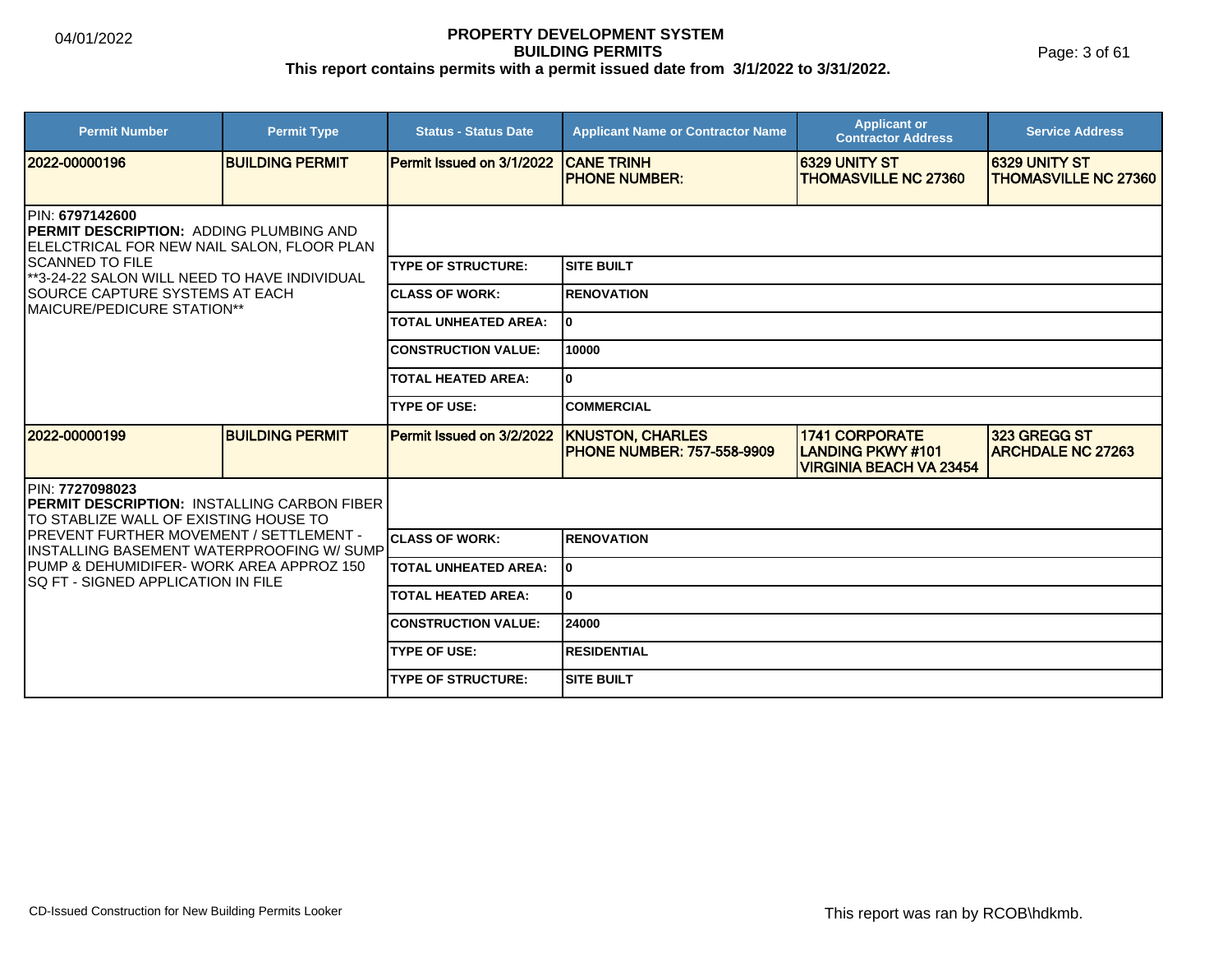Page: 4 of 61

| <b>Permit Number</b>                                               | <b>Permit Type</b>     | <b>Status - Status Date</b> | <b>Applicant Name or Contractor Name</b>                               | <b>Applicant or</b><br><b>Contractor Address</b>                                    | <b>Service Address</b>                                             |  |  |  |
|--------------------------------------------------------------------|------------------------|-----------------------------|------------------------------------------------------------------------|-------------------------------------------------------------------------------------|--------------------------------------------------------------------|--|--|--|
| 2022-00000203                                                      | <b>BUILDING PERMIT</b> | Permit Issued on 3/1/2022   | DARROW, DONALD J (DARROW,<br><b>EDERLINAL)</b><br><b>PHONE NUMBER:</b> | <b>PO BOX 4474</b><br><b>ASHEBORO NC 27204</b>                                      | <b>2319 IRON MOUNTAIN</b><br><b>RD</b><br><b>ASHEBORO NC 27205</b> |  |  |  |
| PIN: 7770803485<br>PERMIT DESCRIPTION: METAL BUILDING-24X35        |                        |                             |                                                                        |                                                                                     |                                                                    |  |  |  |
|                                                                    |                        | <b>TYPE OF USE:</b>         | <b>RESIDENTIAL</b>                                                     |                                                                                     |                                                                    |  |  |  |
|                                                                    |                        | <b>CLASS OF WORK:</b>       | Inew                                                                   |                                                                                     |                                                                    |  |  |  |
|                                                                    |                        | <b>TOTAL UNHEATED AREA:</b> | 840                                                                    |                                                                                     |                                                                    |  |  |  |
|                                                                    |                        | <b>CONSTRUCTION VALUE:</b>  | 19488                                                                  |                                                                                     |                                                                    |  |  |  |
|                                                                    |                        | <b>TYPE OF STRUCTURE:</b>   | <b>ACCESSORY</b>                                                       |                                                                                     |                                                                    |  |  |  |
|                                                                    |                        | <b>TOTAL HEATED AREA:</b>   | lo.                                                                    |                                                                                     |                                                                    |  |  |  |
| 2022-00000204                                                      | <b>BUILDING PERMIT</b> | Permit Issued on 3/1/2022   | <b>D R HORTON INC</b><br><b>PHONE NUMBER: 704-345-1019</b>             | <b>2000 AERIAL CENTER</b><br><b>PKWY</b><br><b>MORRISVILLE NC 27560 NC</b><br>28273 | 6879 BELLAWOOD DR<br><b>TRINITY NC 27370</b>                       |  |  |  |
| PIN: 6797433385<br><b>IPERMIT DESCRIPTION: NEW RSBH- 4 BEDROOM</b> |                        |                             |                                                                        |                                                                                     |                                                                    |  |  |  |
|                                                                    |                        | <b>TOTAL UNHEATED AREA:</b> | 1411                                                                   |                                                                                     |                                                                    |  |  |  |
|                                                                    |                        | <b>TOTAL HEATED AREA:</b>   | 2820                                                                   |                                                                                     |                                                                    |  |  |  |
|                                                                    |                        | <b>TYPE OF STRUCTURE:</b>   | <b>SITE BUILT</b>                                                      |                                                                                     |                                                                    |  |  |  |
|                                                                    |                        | <b>ICLASS OF WORK:</b>      | Inew                                                                   |                                                                                     |                                                                    |  |  |  |
|                                                                    |                        | <b>CONSTRUCTION VALUE:</b>  | 390982                                                                 |                                                                                     |                                                                    |  |  |  |
|                                                                    |                        | <b>TYPE OF USE:</b>         | <b>IRESIDENTIAL</b>                                                    |                                                                                     |                                                                    |  |  |  |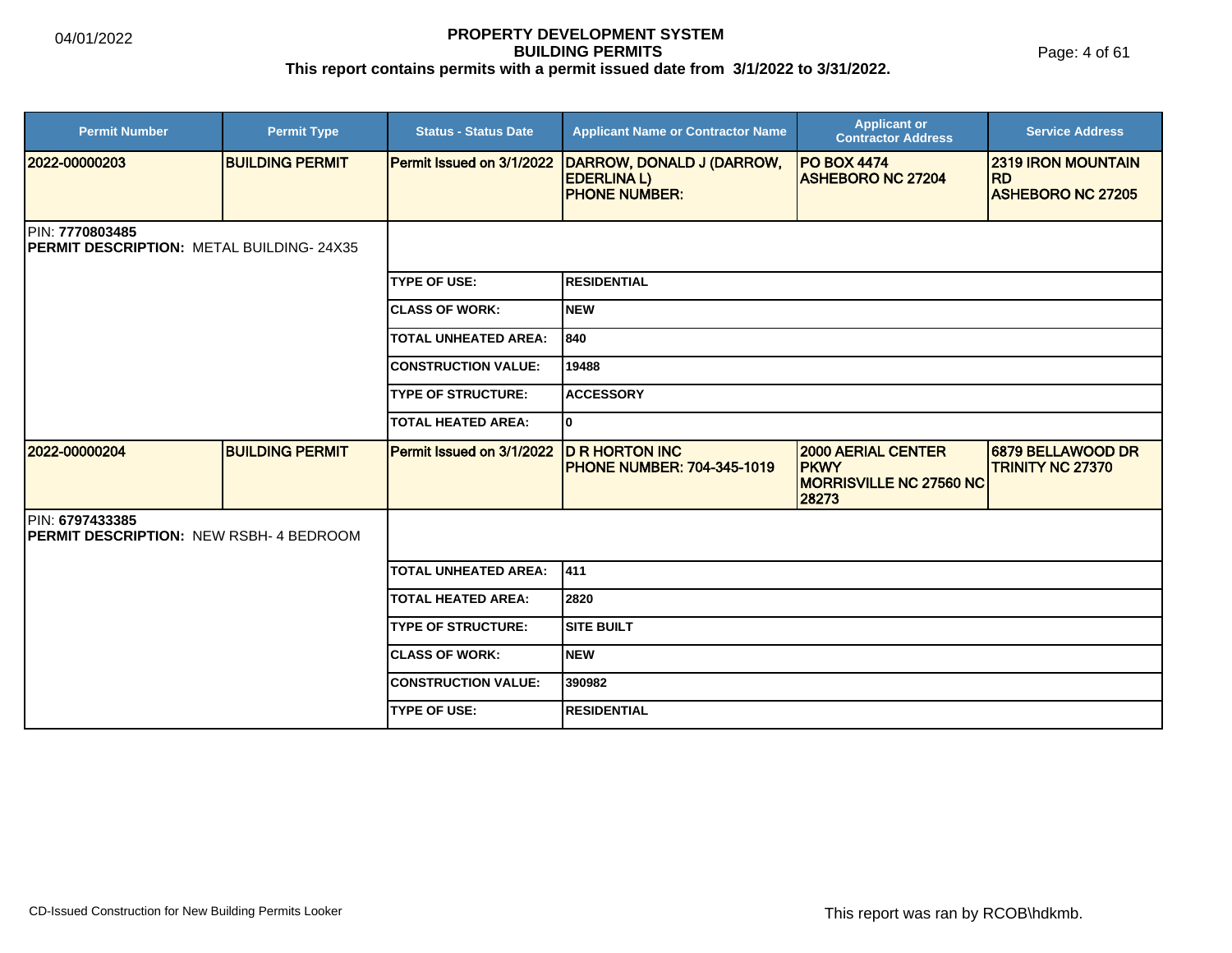Page: 5 of 61

| <b>Permit Number</b>                                                      | <b>Permit Type</b>     | <b>Status - Status Date</b> | <b>Applicant Name or Contractor Name</b>                       | <b>Applicant or</b><br><b>Contractor Address</b>  | <b>Service Address</b>                       |
|---------------------------------------------------------------------------|------------------------|-----------------------------|----------------------------------------------------------------|---------------------------------------------------|----------------------------------------------|
| 2022-00000205                                                             | <b>BUILDING PERMIT</b> | Permit Issued on 3/1/2022   | <b>ETHERIDGE, BRIAN L</b><br><b>PHONE NUMBER: 704-345-1019</b> | 8001 ARROWRIDGE BLVD<br><b>CHARLOTTE NC 28273</b> | 6885 BELLAWOOD DR<br><b>TRINITY NC 27370</b> |
| <b>IPIN: 6797433324</b><br><b>IPERMIT DESCRIPTION: NEW RSBH-4 BEDROOM</b> |                        |                             |                                                                |                                                   |                                              |
|                                                                           |                        | <b>TYPE OF STRUCTURE:</b>   | Isite built                                                    |                                                   |                                              |
|                                                                           |                        | <b>CLASS OF WORK:</b>       | Inew                                                           |                                                   |                                              |
|                                                                           |                        | <b>CONSTRUCTION VALUE:</b>  | 308741                                                         |                                                   |                                              |
|                                                                           |                        | <b>TYPE OF USE:</b>         | <b>RESIDENTIAL</b>                                             |                                                   |                                              |
|                                                                           |                        | <b>TOTAL HEATED AREA:</b>   | 2207                                                           |                                                   |                                              |
|                                                                           |                        | <b>TOTAL UNHEATED AREA:</b> | 1370                                                           |                                                   |                                              |
| 2022-00000206                                                             | <b>BUILDING PERMIT</b> | Permit Issued on 3/1/2022   | <b>ETHERIDGE, BRIAN L</b><br><b>PHONE NUMBER: 704-345-1019</b> | 8001 ARROWRIDGE BLVD<br><b>CHARLOTTE NC 28273</b> | 6891 BELLAWOOD DR<br><b>TRINITY NC 27370</b> |
| PIN: 6797432363<br><b>IPERMIT DESCRIPTION: NEW RSBH- 4 BEDROOM</b>        |                        |                             |                                                                |                                                   |                                              |
|                                                                           |                        | <b>CONSTRUCTION VALUE:</b>  | 390982                                                         |                                                   |                                              |
|                                                                           |                        | <b>TYPE OF USE:</b>         | <b>RESIDENTIAL</b>                                             |                                                   |                                              |
|                                                                           |                        | <b>TYPE OF STRUCTURE:</b>   | ISITE BUILT                                                    |                                                   |                                              |
|                                                                           |                        | <b>CLASS OF WORK:</b>       | Inew                                                           |                                                   |                                              |
|                                                                           |                        | <b>TOTAL UNHEATED AREA:</b> | 411                                                            |                                                   |                                              |
|                                                                           |                        | <b>TOTAL HEATED AREA:</b>   | 2820                                                           |                                                   |                                              |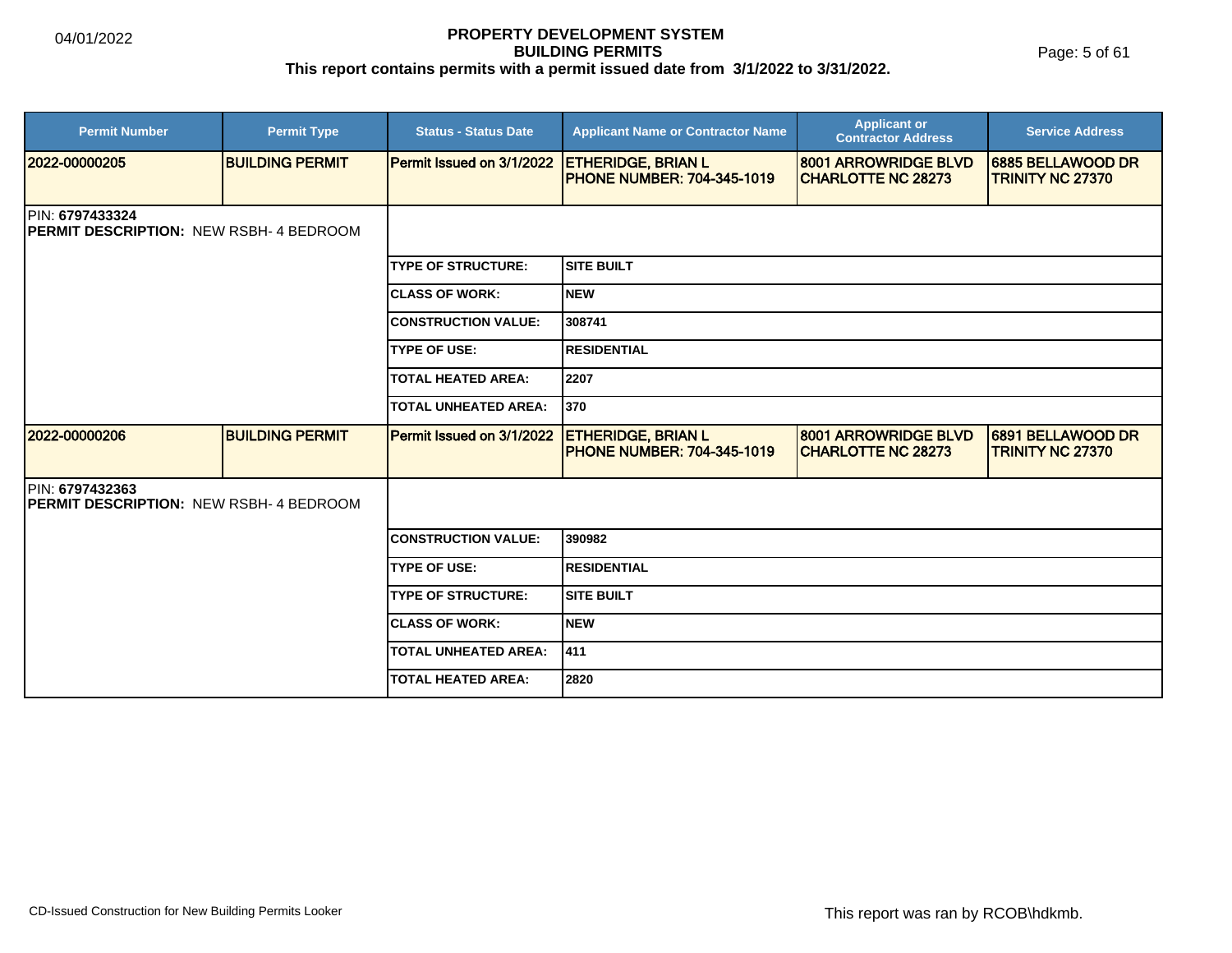Page: 6 of 61

| <b>Permit Number</b>                                                      | <b>Permit Type</b>     | <b>Status - Status Date</b>      | <b>Applicant Name or Contractor Name</b>                       | <b>Applicant or</b><br><b>Contractor Address</b>  | <b>Service Address</b>                       |  |  |
|---------------------------------------------------------------------------|------------------------|----------------------------------|----------------------------------------------------------------|---------------------------------------------------|----------------------------------------------|--|--|
| 2022-00000207                                                             | <b>BUILDING PERMIT</b> | Permit Issued on 3/1/2022        | <b>ETHERIDGE, BRIAN L</b><br><b>PHONE NUMBER: 704-345-1019</b> | 8001 ARROWRIDGE BLVD<br><b>CHARLOTTE NC 28273</b> | 6479 BELLAWOOD DR<br>TRINITY NC 27370        |  |  |
| <b>PIN: 6797430135</b><br><b>IPERMIT DESCRIPTION: NEW RSBH-4 BEDROOM</b>  |                        |                                  |                                                                |                                                   |                                              |  |  |
|                                                                           |                        | <b>TYPE OF USE:</b>              | <b>IRESIDENTIAL</b>                                            |                                                   |                                              |  |  |
|                                                                           |                        | <b>TYPE OF STRUCTURE:</b>        | <b>SITE BUILT</b>                                              |                                                   |                                              |  |  |
|                                                                           |                        | <b>ICLASS OF WORK:</b>           | Inew                                                           |                                                   |                                              |  |  |
|                                                                           |                        | <b>TOTAL UNHEATED AREA:</b>      | 441                                                            |                                                   |                                              |  |  |
|                                                                           |                        | <b>CONSTRUCTION VALUE:</b>       | 430615                                                         |                                                   |                                              |  |  |
|                                                                           |                        | <b>TOTAL HEATED AREA:</b>        | 3108                                                           |                                                   |                                              |  |  |
| 12022-00000208                                                            | <b>BUILDING PERMIT</b> | <b>Permit Issued on 3/1/2022</b> | <b>ETHERIDGE, BRIAN L</b><br>PHONE NUMBER: 704-345-1019        | 8001 ARROWRIDGE BLVD<br><b>CHARLOTTE NC 28273</b> | 6493 BELLAWOOD DR<br><b>TRINITY NC 27370</b> |  |  |
| <b>PIN: 6797431105</b><br><b>PERMIT DESCRIPTION: NEW RSBH - 4 BEDROOM</b> |                        |                                  |                                                                |                                                   |                                              |  |  |
|                                                                           |                        | <b>ICLASS OF WORK:</b>           | Inew                                                           |                                                   |                                              |  |  |
|                                                                           |                        | <b>TOTAL UNHEATED AREA:</b>      | 1411                                                           |                                                   |                                              |  |  |
|                                                                           |                        | <b>ICONSTRUCTION VALUE:</b>      | 390982                                                         |                                                   |                                              |  |  |
|                                                                           |                        | <b>TYPE OF USE:</b>              | <b>IRESIDENTIAL</b>                                            |                                                   |                                              |  |  |
|                                                                           |                        | <b>TOTAL HEATED AREA:</b>        | 2820                                                           |                                                   |                                              |  |  |
|                                                                           |                        | <b>TYPE OF STRUCTURE:</b>        | <b>SITE BUILT</b>                                              |                                                   |                                              |  |  |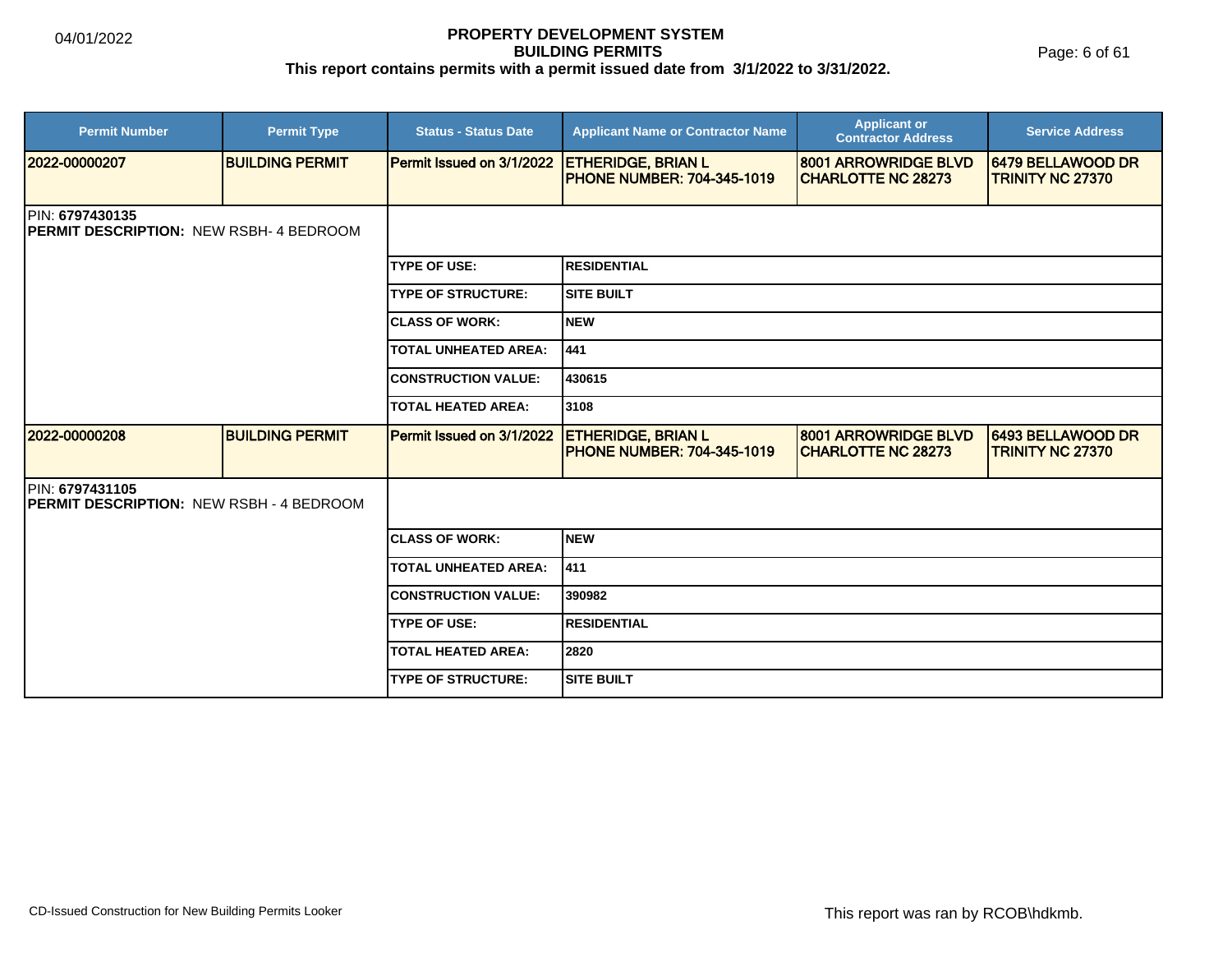Page: 7 of 61

| <b>Permit Number</b>                                                                                          | <b>Permit Type</b>     | <b>Status - Status Date</b> | <b>Applicant Name or Contractor Name</b>                                                     | <b>Applicant or</b><br><b>Contractor Address</b>                   | <b>Service Address</b>                         |  |
|---------------------------------------------------------------------------------------------------------------|------------------------|-----------------------------|----------------------------------------------------------------------------------------------|--------------------------------------------------------------------|------------------------------------------------|--|
| 2022-00000209                                                                                                 | <b>BUILDING PERMIT</b> | Permit Issued on 3/8/2022   | <b>F&amp;P CONSTRUCTION +</b><br><b>REMODELING, LLP</b><br><b>PHONE NUMBER: 812-568-7311</b> | 4445 COMMERCE ST., STE<br>201<br><b>EVANSVILLE IN 47710</b>        | 1016 WEST BROOK CT<br><b>ARCHDALE NC 27263</b> |  |
| PIN: 7718071750:216<br>PERMIT DESCRIPTION: BATHROOM REMODEL-<br>IREPLACE TUB WITH WALK IN-TUB                 |                        |                             |                                                                                              |                                                                    |                                                |  |
|                                                                                                               |                        | <b>TYPE OF USE:</b>         | <b>RESIDENTIAL</b>                                                                           |                                                                    |                                                |  |
|                                                                                                               |                        | <b>TOTAL HEATED AREA:</b>   | 0                                                                                            |                                                                    |                                                |  |
|                                                                                                               |                        | <b>TYPE OF STRUCTURE:</b>   | <b>OTHER</b>                                                                                 |                                                                    |                                                |  |
|                                                                                                               |                        | <b>CLASS OF WORK:</b>       | <b>RENOVATION</b>                                                                            |                                                                    |                                                |  |
|                                                                                                               |                        | <b>TOTAL UNHEATED AREA:</b> | 0                                                                                            |                                                                    |                                                |  |
|                                                                                                               |                        | <b>CONSTRUCTION VALUE:</b>  | 16300                                                                                        |                                                                    |                                                |  |
| 2022-00000210                                                                                                 | <b>BUILDING PERMIT</b> | Permit Issued on 3/8/2022   | <b>POMALES, MARY</b><br><b>PHONE NUMBER: 865-622-3135</b>                                    | <b>5201 GERMANTON RD</b><br>WINSTON SALEM NC 27105 SOPHIA NC 27350 | <b>2160 BECKERDITE RD</b>                      |  |
| PIN: 7745246172<br><b>IPERMIT DESCRIPTION: INSTALLING PUSH PIER TO</b><br>HELP STABILIZE EXISTING FOUNDATION. |                        |                             |                                                                                              |                                                                    |                                                |  |
|                                                                                                               |                        | <b>TOTAL UNHEATED AREA:</b> | I٥                                                                                           |                                                                    |                                                |  |
|                                                                                                               |                        | <b>TYPE OF STRUCTURE:</b>   | <b>SITE BUILT</b>                                                                            |                                                                    |                                                |  |
|                                                                                                               |                        | <b>CONSTRUCTION VALUE:</b>  | 17814                                                                                        |                                                                    |                                                |  |
|                                                                                                               |                        | <b>TYPE OF USE:</b>         | <b>RESIDENTIAL</b>                                                                           |                                                                    |                                                |  |
|                                                                                                               |                        | <b>CLASS OF WORK:</b>       | <b>RENOVATION</b>                                                                            |                                                                    |                                                |  |
|                                                                                                               |                        | <b>TOTAL HEATED AREA:</b>   | 0                                                                                            |                                                                    |                                                |  |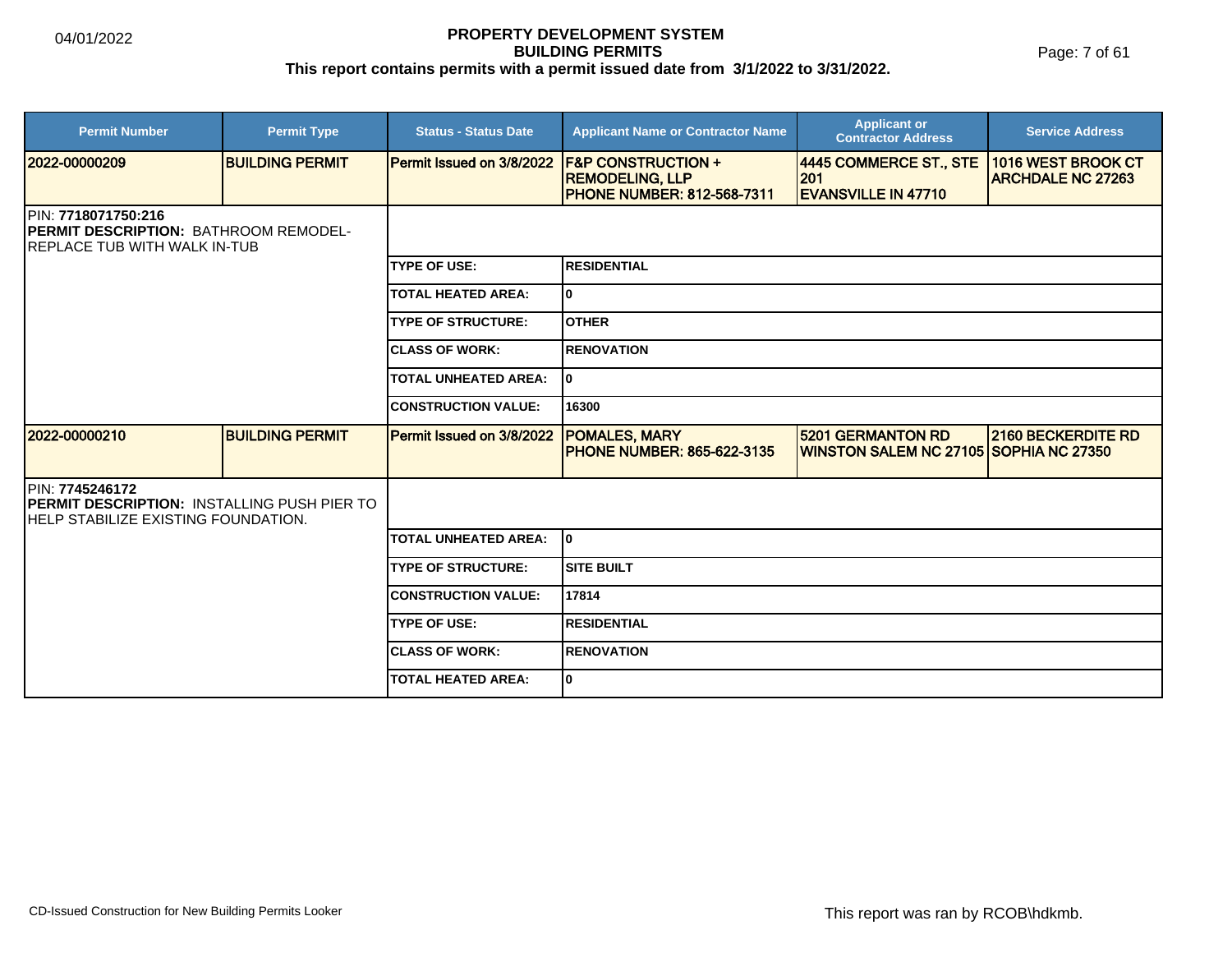Page: 8 of 61

| <b>Permit Number</b>                                                                                                      | <b>Permit Type</b>     | <b>Status - Status Date</b> | <b>Applicant Name or Contractor Name</b>                                       | <b>Applicant or</b><br><b>Contractor Address</b> | <b>Service Address</b>                    |  |
|---------------------------------------------------------------------------------------------------------------------------|------------------------|-----------------------------|--------------------------------------------------------------------------------|--------------------------------------------------|-------------------------------------------|--|
| 2022-00000211                                                                                                             | <b>BUILDING PERMIT</b> | Permit Issued on 3/2/2022   | <b>VEGA METAL STRUCTURES &amp;</b><br><b>CONCRETE</b><br><b>PHONE NUMBER:</b>  | 4047 US HWY 311<br><b>RANDLEMAN NC 27317</b>     | 3932 TARMAC DR<br>SOPHIA NC 27350         |  |
| <b>IPIN: 7726402795</b><br><b>IPERMIT DESCRIPTION: RESIDENTIAL 24'X30'</b><br>METAL ACCESSORY BLDG WITH A 10'X30' LEAN TO |                        |                             |                                                                                |                                                  |                                           |  |
| ON CONCRETE SLAB - E/H COMPLIANCE LETTER &<br>ISIGNED APPLICATION IN FILE                                                 |                        | <b>ITYPE OF USE:</b>        | <b>RESIDENTIAL</b>                                                             |                                                  |                                           |  |
|                                                                                                                           |                        | <b>ICLASS OF WORK:</b>      | <b>NEW</b>                                                                     |                                                  |                                           |  |
|                                                                                                                           |                        | <b>TYPE OF STRUCTURE:</b>   | <b>ACCESSORY</b>                                                               |                                                  |                                           |  |
|                                                                                                                           |                        | <b>CONSTRUCTION VALUE:</b>  | 22120                                                                          |                                                  |                                           |  |
|                                                                                                                           |                        | <b>TOTAL UNHEATED AREA:</b> | 1020                                                                           |                                                  |                                           |  |
|                                                                                                                           |                        | <b>TOTAL HEATED AREA:</b>   | 0                                                                              |                                                  |                                           |  |
| 2022-00000212                                                                                                             | <b>BUILDING PERMIT</b> | Permit Issued on 3/3/2022   | <b>GREENE CONSTRUCTION &amp;</b><br><b>DESIGN, LLC</b><br><b>PHONE NUMBER:</b> | <b>TBD</b><br><b>GREENSBORO NC 27407</b>         | 311 ALISON LN<br><b>ARCHDALE NC 27263</b> |  |
| <b>PIN: 7728231130</b><br><b>IPERMIT DESCRIPTION: RESIDENTIAL RENOVATION</b><br>REMOVING EXISTING DECK & BUILDING SHED    |                        |                             |                                                                                |                                                  |                                           |  |
| ROOF OFF THE BACK OF THE HOUSE - OK PER<br>IARCHDALE CITY ZONING MEMO IN FILE                                             |                        | <b>TYPE OF USE:</b>         | <b>RESIDENTIAL</b>                                                             |                                                  |                                           |  |
|                                                                                                                           |                        | <b>CONSTRUCTION VALUE:</b>  | 29600                                                                          |                                                  |                                           |  |
|                                                                                                                           |                        | <b>TYPE OF STRUCTURE:</b>   | <b>SITE BUILT</b>                                                              |                                                  |                                           |  |
|                                                                                                                           |                        | <b>TOTAL UNHEATED AREA:</b> | $\mathbf{0}$                                                                   |                                                  |                                           |  |
|                                                                                                                           |                        | <b>ICLASS OF WORK:</b>      | <b>RENOVATION</b>                                                              |                                                  |                                           |  |
|                                                                                                                           |                        | <b>TOTAL HEATED AREA:</b>   | 0                                                                              |                                                  |                                           |  |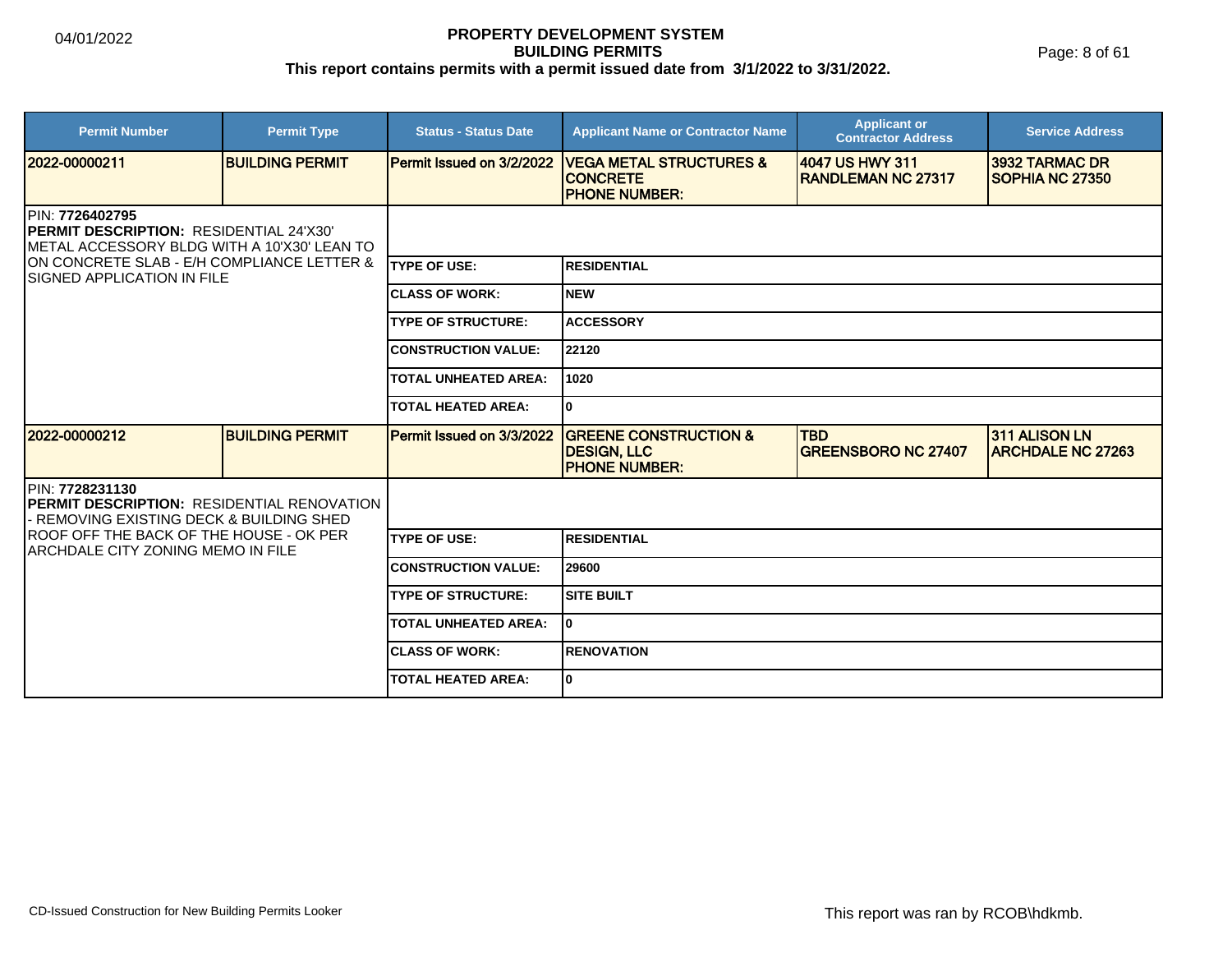Page: 9 of 61

| <b>Permit Number</b>                                                                                                                  | <b>Permit Type</b>     | <b>Status - Status Date</b> | <b>Applicant Name or Contractor Name</b>                              | <b>Applicant or</b><br><b>Contractor Address</b> | <b>Service Address</b>                                 |  |
|---------------------------------------------------------------------------------------------------------------------------------------|------------------------|-----------------------------|-----------------------------------------------------------------------|--------------------------------------------------|--------------------------------------------------------|--|
| 2022-00000213                                                                                                                         | <b>BUILDING PERMIT</b> | Permit Issued on 3/2/2022   | <b>SAUNDERS, CORY JAMES</b><br><b>PHONE NUMBER: 336-302-7232</b>      | 1625 SPERO RD<br><b>ASHEBORO NC 27205</b>        | 3345 GRANGE HALL RD<br><b>ASHEBORO NC 27205</b>        |  |
| <b>IPIN: 7619015819</b><br><b>IPERMIT DESCRIPTION: NEW RSBH- LIEN IN FILE-</b><br>EH IN FILE- SITE IN FILE- BONUS ROOM SECOND         |                        |                             |                                                                       |                                                  |                                                        |  |
| <b>IFLOOR UNHEATED.</b>                                                                                                               |                        | <b>TOTAL HEATED AREA:</b>   | I٥                                                                    |                                                  |                                                        |  |
|                                                                                                                                       |                        | <b>TYPE OF USE:</b>         | <b>RESIDENTIAL</b>                                                    |                                                  |                                                        |  |
|                                                                                                                                       |                        | <b>TOTAL UNHEATED AREA:</b> | I٥                                                                    |                                                  |                                                        |  |
|                                                                                                                                       |                        | <b>CONSTRUCTION VALUE:</b>  | 325555                                                                |                                                  |                                                        |  |
|                                                                                                                                       |                        | <b>TYPE OF STRUCTURE:</b>   | <b>SITE BUILT</b>                                                     |                                                  |                                                        |  |
|                                                                                                                                       |                        | <b>ICLASS OF WORK:</b>      | Inew                                                                  |                                                  |                                                        |  |
| 12022-00000214                                                                                                                        | <b>BUILDING PERMIT</b> | Permit Issued on 3/2/2022   | <b>FRITZ CONSTRUCTION, INC.</b><br><b>IPHONE NUMBER: 336-362-1621</b> | <b>P O BOX 14184</b><br><b>ARCHDALE NC 27263</b> | <b>6482 PLANTERS PL</b><br><b>THOMASVILLE NC 27360</b> |  |
| <b>IPIN: 6794564879</b><br><b>IPERMIT DESCRIPTION: NEW SITE BUILT - E/H</b><br><b>CLEARANCE &amp; APPT OF LIEN AGENT IN FILE - GC</b> |                        |                             |                                                                       |                                                  |                                                        |  |
| TO BE AWARE OF ANY SUBDIVISION RESTRICTIONS TYPE OF USE:<br>ION FILE AT THE R.O.D.                                                    |                        |                             | <b>RESIDENTIAL</b>                                                    |                                                  |                                                        |  |
|                                                                                                                                       |                        | <b>TOTAL HEATED AREA:</b>   | 2339                                                                  |                                                  |                                                        |  |
|                                                                                                                                       |                        | <b>TYPE OF STRUCTURE:</b>   | <b>SITE BUILT</b>                                                     |                                                  |                                                        |  |
|                                                                                                                                       |                        | <b>CLASS OF WORK:</b>       | <b>NEW</b>                                                            |                                                  |                                                        |  |
|                                                                                                                                       |                        | <b>TOTAL UNHEATED AREA:</b> | 1973                                                                  |                                                  |                                                        |  |
|                                                                                                                                       |                        | <b>CONSTRUCTION VALUE:</b>  | 358709                                                                |                                                  |                                                        |  |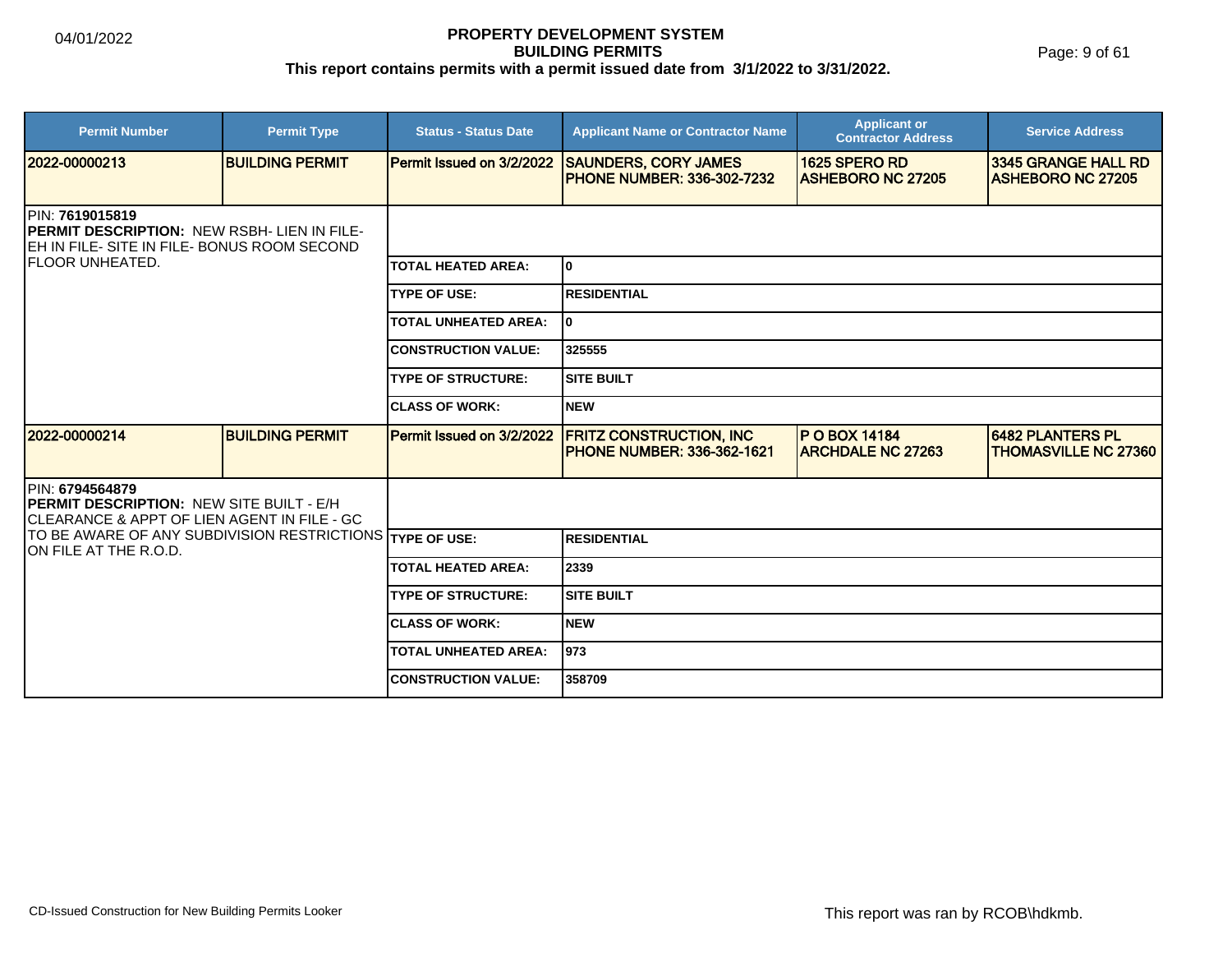Page: 10 of 61

| <b>Permit Number</b>                                                                                                | <b>Permit Type</b>     | <b>Status - Status Date</b> | <b>Applicant Name or Contractor Name</b>                            | <b>Applicant or</b><br><b>Contractor Address</b>       | <b>Service Address</b>                                                |
|---------------------------------------------------------------------------------------------------------------------|------------------------|-----------------------------|---------------------------------------------------------------------|--------------------------------------------------------|-----------------------------------------------------------------------|
| 2022-00000215                                                                                                       | <b>BUILDING PERMIT</b> | Permit Issued on 3/2/2022   | <b>FRITZ CONSTRUCTION, INC</b><br><b>PHONE NUMBER: 336-362-1621</b> | <b>P O BOX 14184</b><br><b>ARCHDALE NC 27263</b>       | 6466 CALVARY WAY<br><b>THOMASVILLE NC 27360</b>                       |
| PIN: 6794660662<br>PERMIT DESCRIPTION: NEW SITE BUILT - E/H<br>ICLEARANCE & APPT OF LIEN AGENT IN FILE - GC         |                        |                             |                                                                     |                                                        |                                                                       |
| TO BE AWARE OF ANY SUBDIVISION RESTRICTIONS CLASS OF WORK:<br>ION FILE AT THE R.O.D.                                |                        |                             | <b>NEW</b>                                                          |                                                        |                                                                       |
|                                                                                                                     |                        | <b>TYPE OF USE:</b>         | <b>RESIDENTIAL</b>                                                  |                                                        |                                                                       |
|                                                                                                                     |                        | <b>TYPE OF STRUCTURE:</b>   | <b>SITE BUILT</b>                                                   |                                                        |                                                                       |
|                                                                                                                     |                        | <b>TOTAL HEATED AREA:</b>   | 2053                                                                |                                                        |                                                                       |
|                                                                                                                     |                        | <b>CONSTRUCTION VALUE:</b>  | 297594                                                              |                                                        |                                                                       |
|                                                                                                                     |                        | <b>TOTAL UNHEATED AREA:</b> | 438                                                                 |                                                        |                                                                       |
| 2022-00000216                                                                                                       | <b>BUILDING PERMIT</b> | Permit Issued on 3/4/2022   | PEELE CONSTRUCTION, LLC<br><b>PHONE NUMBER: 336-629-0580</b>        | <b>1303 ROSS HARRIS RD</b><br><b>ASHEBORO NC 27205</b> | <b>1641 HOPEWELL</b><br><b>FRIENDS RD</b><br><b>ASHEBORO NC 27205</b> |
| <b>IPIN: 7648123972</b><br>PERMIT DESCRIPTION: 80X60 INDOOR BASEBALL<br>BATTING FACILTY, PLANS SCANNED TO FILE, FEE |                        |                             |                                                                     |                                                        |                                                                       |
| WAIVED FOR SCHOOL, SIGNED MANUAL<br><b>APPLICATION IN FILE</b>                                                      |                        | <b>TOTAL UNHEATED AREA:</b> | 4800                                                                |                                                        |                                                                       |
|                                                                                                                     |                        | <b>CONSTRUCTION VALUE:</b>  | 0                                                                   |                                                        |                                                                       |
|                                                                                                                     |                        | <b>TYPE OF USE:</b>         | <b>COMMERCIAL</b>                                                   |                                                        |                                                                       |
|                                                                                                                     |                        | <b>TYPE OF STRUCTURE:</b>   | <b>ACCESSORY</b>                                                    |                                                        |                                                                       |
|                                                                                                                     |                        | <b>ICLASS OF WORK:</b>      | <b>NEW</b>                                                          |                                                        |                                                                       |
|                                                                                                                     |                        | <b>TOTAL HEATED AREA:</b>   | $\mathbf{0}$                                                        |                                                        |                                                                       |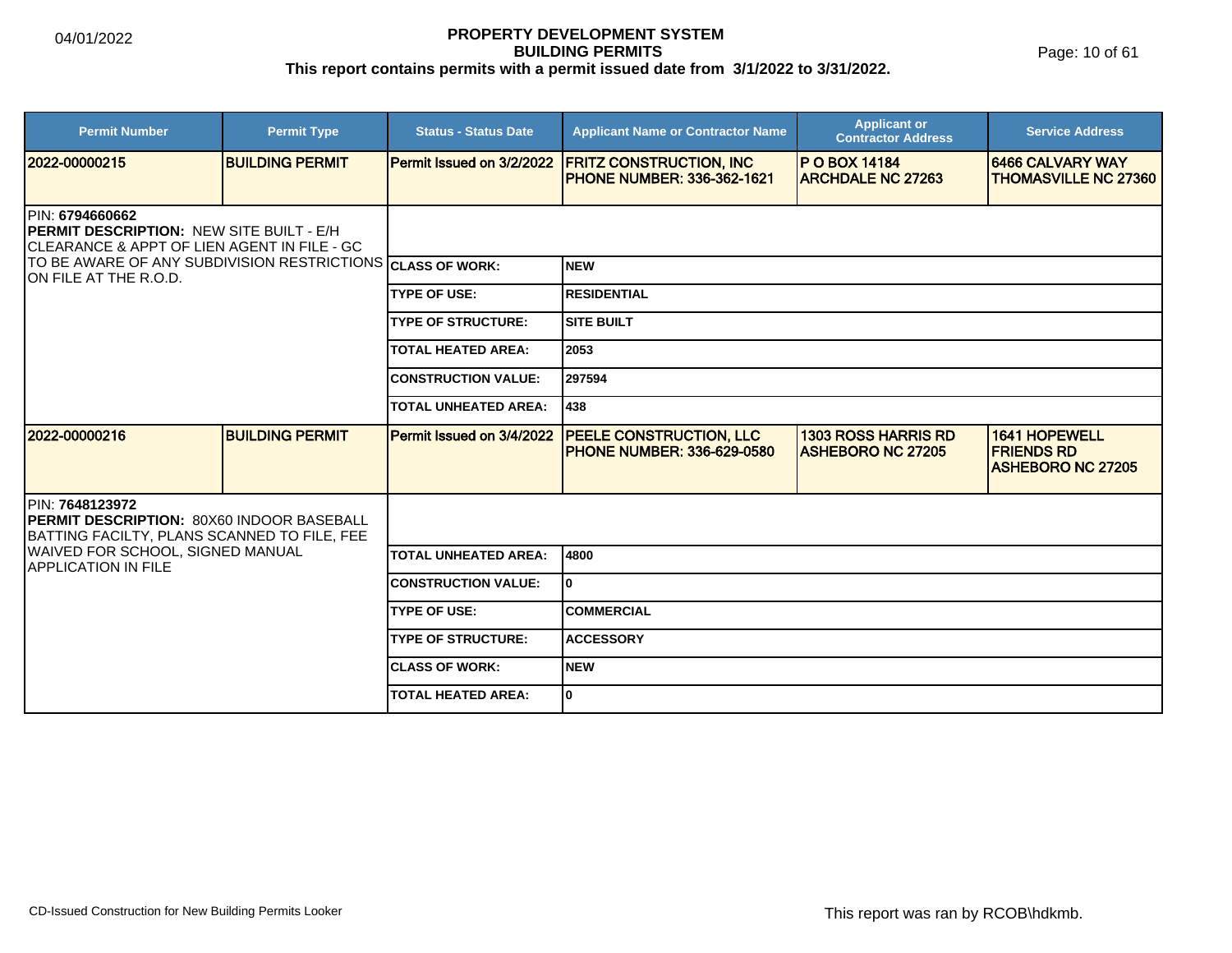Page: 11 of 61

| <b>Permit Number</b>                                                                                               | <b>Permit Type</b>     | <b>Status - Status Date</b> | <b>Applicant Name or Contractor Name</b>                               | <b>Applicant or</b><br><b>Contractor Address</b>              | <b>Service Address</b>                             |  |
|--------------------------------------------------------------------------------------------------------------------|------------------------|-----------------------------|------------------------------------------------------------------------|---------------------------------------------------------------|----------------------------------------------------|--|
| 12022-00000217                                                                                                     | <b>BUILDING PERMIT</b> | Permit Issued on 3/7/2022   | <b>GIBHARDT, JUSTIN WARRINER</b><br><b>IPHONE NUMBER: 336-891-4356</b> | <b>110-A SHIELDS PARK DR</b><br><b>IKERNERSVILLE NC 27284</b> | <b>10101 S MAIN ST</b><br><b>ARCHDALE NC 27263</b> |  |
| <b>IPIN: 7718842895</b><br><b>PERMIT DESCRIPTION: NEW SHELL BUILDING FOR</b><br>NEW STARBUCKS STORE, ALSO INCLUDES |                        |                             |                                                                        |                                                               |                                                    |  |
| <b>RETAINING WALL BESIDE BUILDING, WALL PLANS</b><br>SCANNED TO FILE, ZONING AND LIEN AGENT IN                     |                        | <b>ITYPE OF USE:</b>        | ICOMMERCIAL                                                            |                                                               |                                                    |  |
| FILE                                                                                                               |                        | <b>TYPE OF STRUCTURE:</b>   | <b>SITE BUILT</b>                                                      |                                                               |                                                    |  |
|                                                                                                                    |                        | <b>CLASS OF WORK:</b>       | Inew                                                                   |                                                               |                                                    |  |
|                                                                                                                    |                        | <b>TOTAL HEATED AREA:</b>   | 2519                                                                   |                                                               |                                                    |  |
|                                                                                                                    |                        | <b>TOTAL UNHEATED AREA:</b> | I٥                                                                     |                                                               |                                                    |  |
|                                                                                                                    |                        | <b>CONSTRUCTION VALUE:</b>  | 300457                                                                 |                                                               |                                                    |  |
| 2022-00000218                                                                                                      | <b>BUILDING PERMIT</b> | Permit Issued on 3/4/2022   | <b>PST PROPERTIES LLC</b><br><b>IPHONE NUMBER:</b>                     | <b>10102 S MAIN ST</b><br><b>ARCHDALE NC 27263</b>            | <b>10102 S MAIN ST</b><br><b>ARCHDALE NC 27263</b> |  |
| PIN: 7718847027<br><b>IPERMIT DESCRIPTION: FINISHING SPACE A-2 FOR</b><br>NEW BUSINESS, SPACE WAS PREVIOUSLY SPLIT |                        |                             |                                                                        |                                                               |                                                    |  |
| INTO A-1 AND A-2, HAS EXISTING RESTROOM,<br><b>FLOOR PLAN SCANNED TO FILE</b>                                      |                        | <b>TYPE OF USE:</b>         | ICOMMERCIAL                                                            |                                                               |                                                    |  |
|                                                                                                                    |                        | <b>TYPE OF STRUCTURE:</b>   | ISITE BUILT                                                            |                                                               |                                                    |  |
|                                                                                                                    |                        | <b>CONSTRUCTION VALUE:</b>  | 120000                                                                 |                                                               |                                                    |  |
|                                                                                                                    |                        | <b>ICLASS OF WORK:</b>      | <b>IRENOVATION</b>                                                     |                                                               |                                                    |  |
|                                                                                                                    |                        | <b>TOTAL HEATED AREA:</b>   | I٥                                                                     |                                                               |                                                    |  |
|                                                                                                                    |                        | <b>TOTAL UNHEATED AREA:</b> | I٥                                                                     |                                                               |                                                    |  |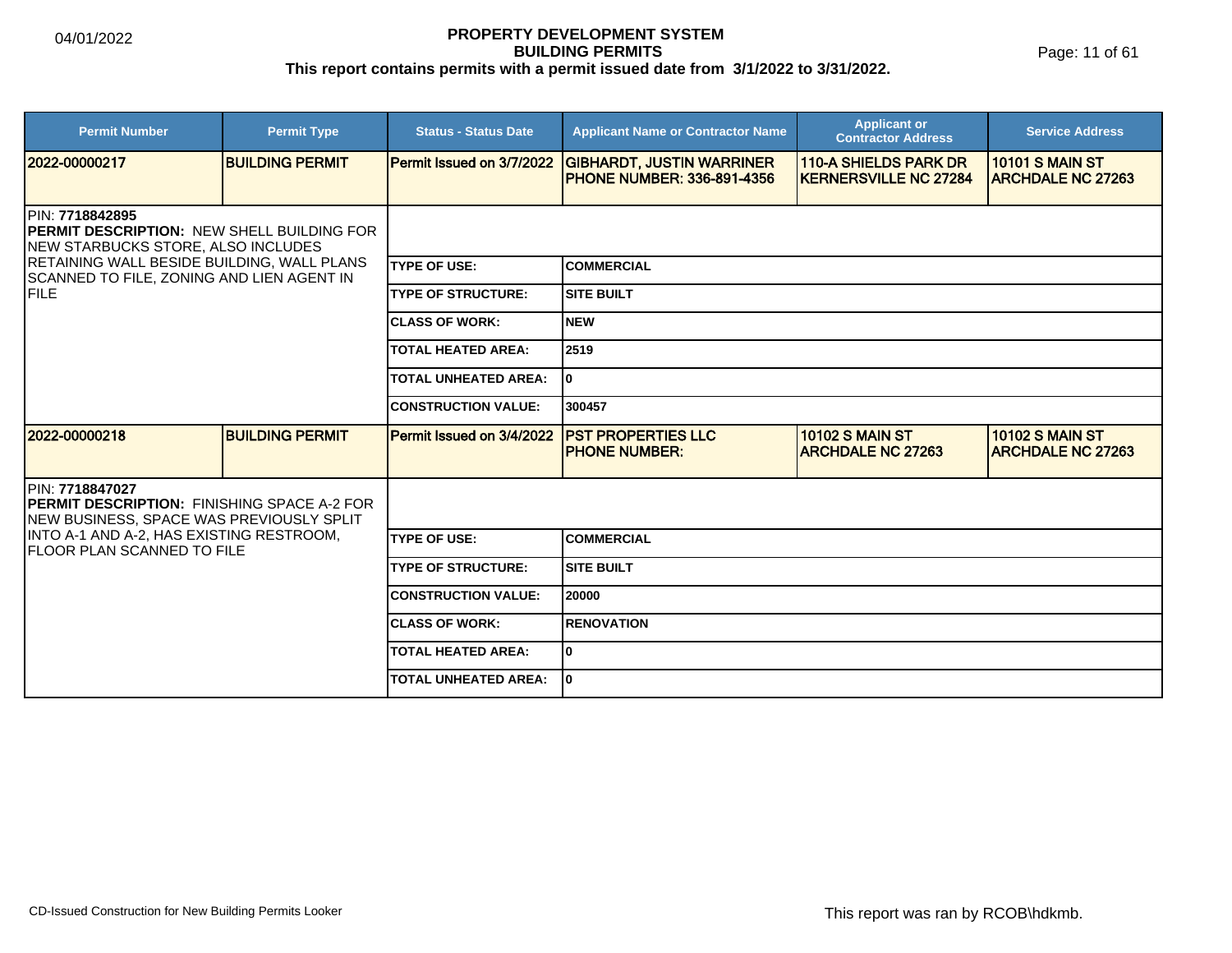| <b>Permit Number</b>                                                                                                     | <b>Permit Type</b>     | <b>Status - Status Date</b> | <b>Applicant Name or Contractor Name</b>                         | <b>Applicant or</b><br><b>Contractor Address</b> | <b>Service Address</b>                                |  |
|--------------------------------------------------------------------------------------------------------------------------|------------------------|-----------------------------|------------------------------------------------------------------|--------------------------------------------------|-------------------------------------------------------|--|
| 2022-00000219                                                                                                            | <b>BUILDING PERMIT</b> | Permit Issued on 3/4/2022   | <b>LAWRENCE, RANDALL</b><br><b>PHONE NUMBER:</b>                 | 6914 SADDLE CLUB DR<br><b>TRINITY NC 27370</b>   | <b>6914 SADDLE CLUB DR</b><br><b>TRINITY NC 27370</b> |  |
| IPIN: 6796386496<br><b>PERMIT DESCRIPTION: OWNER REPLACING</b><br><b>IEXISTING DECK &amp; ADDING ROOF OVER A PORTION</b> |                        |                             |                                                                  |                                                  |                                                       |  |
| OF THE DECK - E/H COMPLIANCE LETTER, TRINITY<br>ICITY ZONING PERMIT & SIGNED APPLICATION IN                              |                        | <b>TYPE OF STRUCTURE:</b>   | <b>SITE BUILT</b>                                                |                                                  |                                                       |  |
| FILE                                                                                                                     |                        | <b>TYPE OF USE:</b>         | <b>RESIDENTIAL</b>                                               |                                                  |                                                       |  |
|                                                                                                                          |                        | <b>CLASS OF WORK:</b>       | <b>ADDITION</b>                                                  |                                                  |                                                       |  |
|                                                                                                                          |                        | <b>TOTAL UNHEATED AREA:</b> | I٥                                                               |                                                  |                                                       |  |
|                                                                                                                          |                        | <b>CONSTRUCTION VALUE:</b>  | 20880                                                            |                                                  |                                                       |  |
|                                                                                                                          |                        | <b>TOTAL HEATED AREA:</b>   | 0                                                                |                                                  |                                                       |  |
| 2022-00000220                                                                                                            | <b>BUILDING PERMIT</b> | Permit Issued on 3/4/2022   | <b>BECK, RANDY ATKINSON</b><br><b>PHONE NUMBER: 336-906-1402</b> | $P$ O BOX 464<br><b>TRINITY NC 27370</b>         | <b>5182 LANVALE AVE</b><br><b>TRINITY NC 27370</b>    |  |
| IPIN: 7707914893<br><b>IPERMIT DESCRIPTION: NEW SITE BUILT HOUSE -</b><br>E/H CLEARANCE, APPT OF LIEN AGENT & SIGNED     |                        |                             |                                                                  |                                                  |                                                       |  |
| APPLICATION IN FILE - OK PER TRINITY CITY<br><b>ZONING PERMIT</b>                                                        |                        | <b>CLASS OF WORK:</b>       | <b>NEW</b>                                                       |                                                  |                                                       |  |
|                                                                                                                          |                        | <b>TOTAL UNHEATED AREA:</b> | 768                                                              |                                                  |                                                       |  |
|                                                                                                                          |                        | <b>CONSTRUCTION VALUE:</b>  | 546040                                                           |                                                  |                                                       |  |
|                                                                                                                          |                        | <b>TYPE OF STRUCTURE:</b>   | <b>SITE BUILT</b>                                                |                                                  |                                                       |  |
|                                                                                                                          |                        | <b>TOTAL HEATED AREA:</b>   | 3271                                                             |                                                  |                                                       |  |
|                                                                                                                          |                        | <b>TYPE OF USE:</b>         | <b>RESIDENTIAL</b>                                               |                                                  |                                                       |  |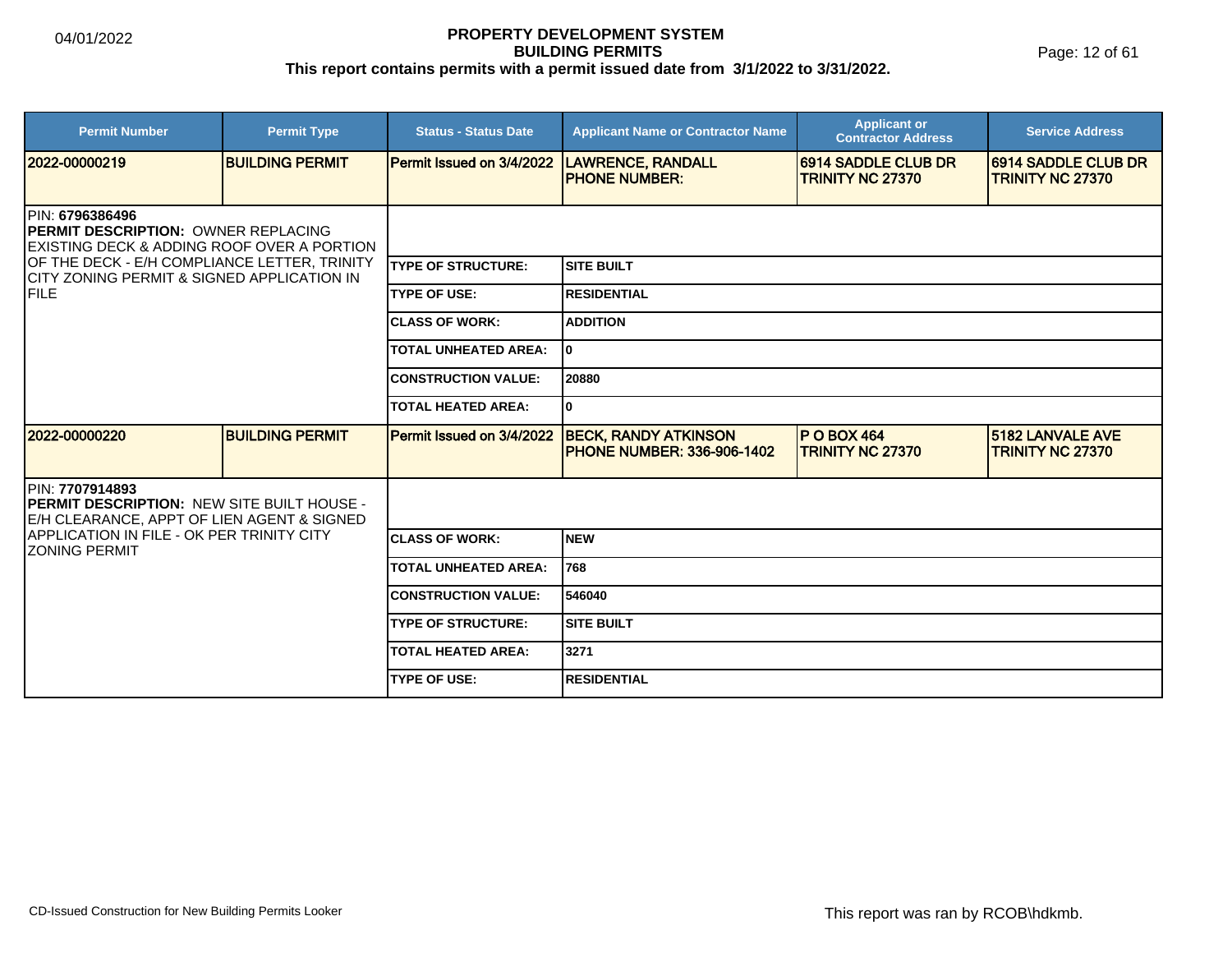Page: 13 of 61

| <b>Permit Number</b>                                                                                                 | <b>Permit Type</b>     | <b>Status - Status Date</b> | <b>Applicant Name or Contractor Name</b>        | <b>Applicant or</b><br><b>Contractor Address</b>                            | <b>Service Address</b>                          |
|----------------------------------------------------------------------------------------------------------------------|------------------------|-----------------------------|-------------------------------------------------|-----------------------------------------------------------------------------|-------------------------------------------------|
| 2022-00000221                                                                                                        | <b>BUILDING PERMIT</b> | Permit Issued on 3/4/2022   | HILL, PHILLIP LEE (HILL, CHERYL                 | 7289 LITTLE UWHARRIE RD 7289 LITTLE UWHARRIE<br><b>THOMASVILLE NC 27360</b> | <b>IRD</b>                                      |
|                                                                                                                      |                        |                             | <b>PHONE NUMBER:</b>                            |                                                                             | <b>THOMASVILLE NC 27360</b>                     |
| PIN: 6784816856<br><b>PERMIT DESCRIPTION: NEW RSBH- LIEN IN FILE-</b><br><b>IEH IN FILE- OWNER AFFIDAVIT IN FILE</b> |                        |                             |                                                 |                                                                             |                                                 |
|                                                                                                                      |                        | <b>CONSTRUCTION VALUE:</b>  | 311260                                          |                                                                             |                                                 |
|                                                                                                                      |                        | <b>TYPE OF USE:</b>         | <b>RESIDENTIAL</b>                              |                                                                             |                                                 |
|                                                                                                                      |                        | <b>CLASS OF WORK:</b>       | Inew                                            |                                                                             |                                                 |
|                                                                                                                      |                        | <b>TOTAL HEATED AREA:</b>   | 1900                                            |                                                                             |                                                 |
|                                                                                                                      |                        | <b>TYPE OF STRUCTURE:</b>   | <b>SITE BUILT</b>                               |                                                                             |                                                 |
|                                                                                                                      |                        | <b>TOTAL UNHEATED AREA:</b> | 1000                                            |                                                                             |                                                 |
| 2022-00000222                                                                                                        | <b>BUILDING PERMIT</b> | Permit Issued on 3/4/2022   | <b>TYSINGER, SANDRA</b><br><b>PHONE NUMBER:</b> | 2098 JERICO RD.<br><b>ASHEBORO NC 27205</b>                                 | 3444 CARAWAY MTN RD<br><b>ASHEBORO NC 27205</b> |
| <b>IPIN: 7732756502</b><br><b>PERMIT DESCRIPTION: NEW SWHM- EH IN FILE-</b><br><b>JAUTHORIZATION IN FILE</b>         |                        |                             |                                                 |                                                                             |                                                 |
|                                                                                                                      |                        | <b>TOTAL UNHEATED AREA:</b> | lo.                                             |                                                                             |                                                 |
|                                                                                                                      |                        | <b>TYPE OF STRUCTURE:</b>   | Імовіlе                                         |                                                                             |                                                 |
|                                                                                                                      |                        | <b>TOTAL HEATED AREA:</b>   | I٥                                              |                                                                             |                                                 |
|                                                                                                                      |                        | <b>TYPE OF USE:</b>         | <b>RESIDENTIAL</b>                              |                                                                             |                                                 |
|                                                                                                                      |                        | <b>CLASS OF WORK:</b>       | <b>NEW</b>                                      |                                                                             |                                                 |
|                                                                                                                      |                        | <b>CONSTRUCTION VALUE:</b>  | I٥                                              |                                                                             |                                                 |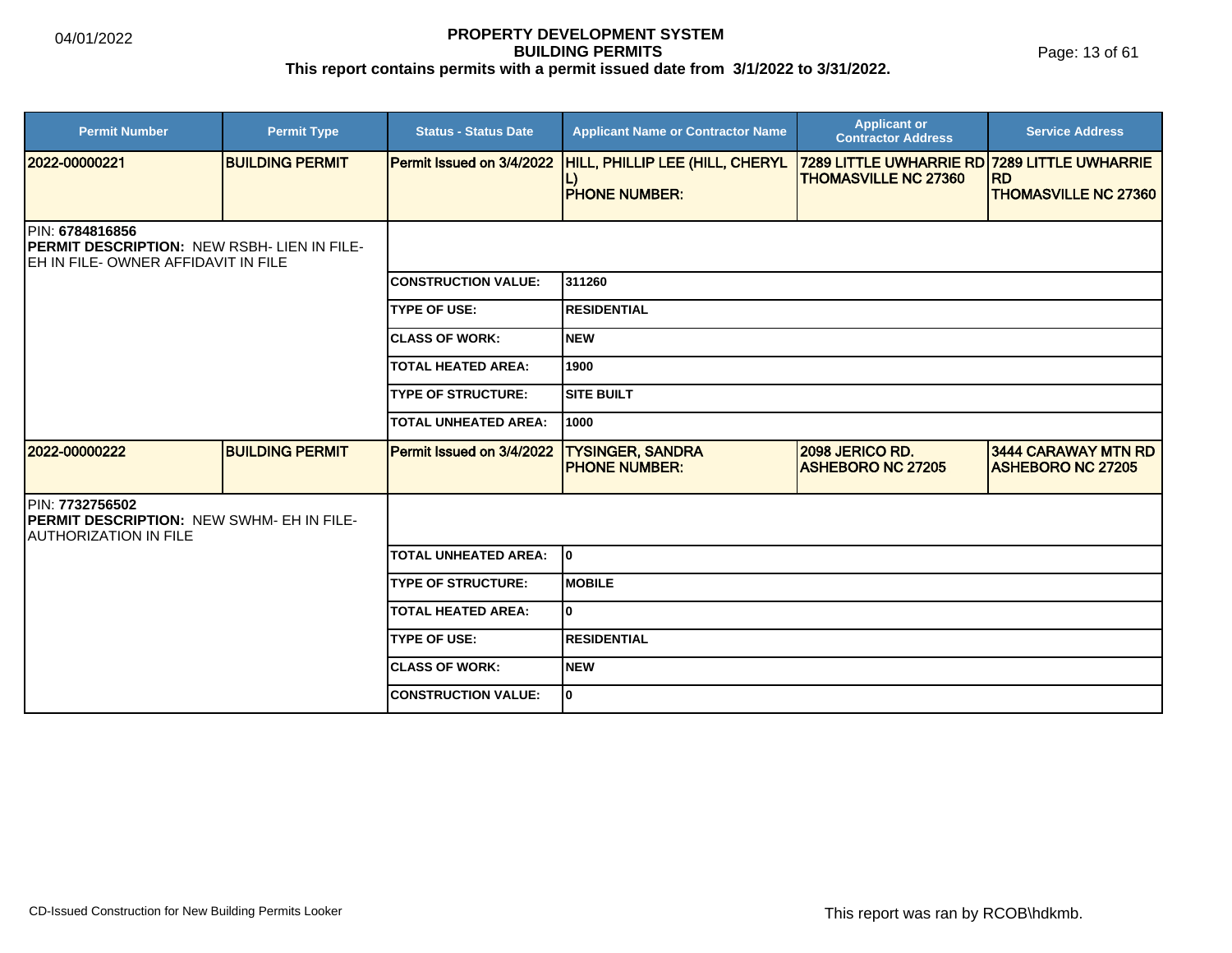Page: 14 of 61

| <b>Permit Number</b>                                                                                              | <b>Permit Type</b>     | <b>Status - Status Date</b> | <b>Applicant Name or Contractor Name</b>                                      | <b>Applicant or</b><br><b>Contractor Address</b>    | <b>Service Address</b>                           |  |  |
|-------------------------------------------------------------------------------------------------------------------|------------------------|-----------------------------|-------------------------------------------------------------------------------|-----------------------------------------------------|--------------------------------------------------|--|--|
| 2022-00000224                                                                                                     | <b>BUILDING PERMIT</b> | Permit Issued on 3/7/2022   | <b>ASHWORTH, ANGELA SANDERS</b><br>(ASHWORTH, WYATT SANDERS)<br>PHONE NUMBER: | 225 OSCAR RD<br><b>TROY NC 27371</b>                | 8616 BENNETT RD<br><b>BENNETT NC 27208</b>       |  |  |
| <b>IPIN: 8635251838</b><br><b>PERMIT DESCRIPTION: POLE BARN</b>                                                   |                        |                             |                                                                               |                                                     |                                                  |  |  |
|                                                                                                                   |                        | <b>ICLASS OF WORK:</b>      | <b>NEW</b>                                                                    |                                                     |                                                  |  |  |
|                                                                                                                   |                        | <b>CONSTRUCTION VALUE:</b>  | 10000                                                                         |                                                     |                                                  |  |  |
|                                                                                                                   |                        | <b>TYPE OF USE:</b>         | FARM                                                                          |                                                     |                                                  |  |  |
|                                                                                                                   |                        | <b>TYPE OF STRUCTURE:</b>   | <b>FARM SERVICE</b>                                                           |                                                     |                                                  |  |  |
|                                                                                                                   |                        | <b>TOTAL HEATED AREA:</b>   | $\mathbf{0}$                                                                  |                                                     |                                                  |  |  |
|                                                                                                                   |                        | <b>TOTAL UNHEATED AREA:</b> | 1800                                                                          |                                                     |                                                  |  |  |
| 2022-00000225                                                                                                     | <b>BUILDING PERMIT</b> | Permit Issued on 3/7/2022   | <b>LORETTA COOK</b><br><b>PHONE NUMBER:</b>                                   | <b>1936 US HWY 64 E</b><br><b>ASHEBORO NC 27203</b> | <b>1990 THAYER RD</b><br><b>TRINITY NC 27370</b> |  |  |
| PIN: 7714024672<br><b>PERMIT DESCRIPTION: NEW MODULAR-LIEN IN</b><br>FILE- EH IN FILE- SITE IN FILE- BOND IN FILE |                        |                             |                                                                               |                                                     |                                                  |  |  |
|                                                                                                                   |                        | <b>TYPE OF STRUCTURE:</b>   | <b>MODULAR</b>                                                                |                                                     |                                                  |  |  |
|                                                                                                                   |                        | <b>TOTAL HEATED AREA:</b>   | 1566                                                                          |                                                     |                                                  |  |  |
|                                                                                                                   |                        | <b>TYPE OF USE:</b>         | <b>RESIDENTIAL</b>                                                            |                                                     |                                                  |  |  |
|                                                                                                                   |                        | <b>CLASS OF WORK:</b>       | <b>NEW</b>                                                                    |                                                     |                                                  |  |  |
|                                                                                                                   |                        | <b>CONSTRUCTION VALUE:</b>  | 205973                                                                        |                                                     |                                                  |  |  |
|                                                                                                                   |                        | <b>TOTAL UNHEATED AREA:</b> | ١o                                                                            |                                                     |                                                  |  |  |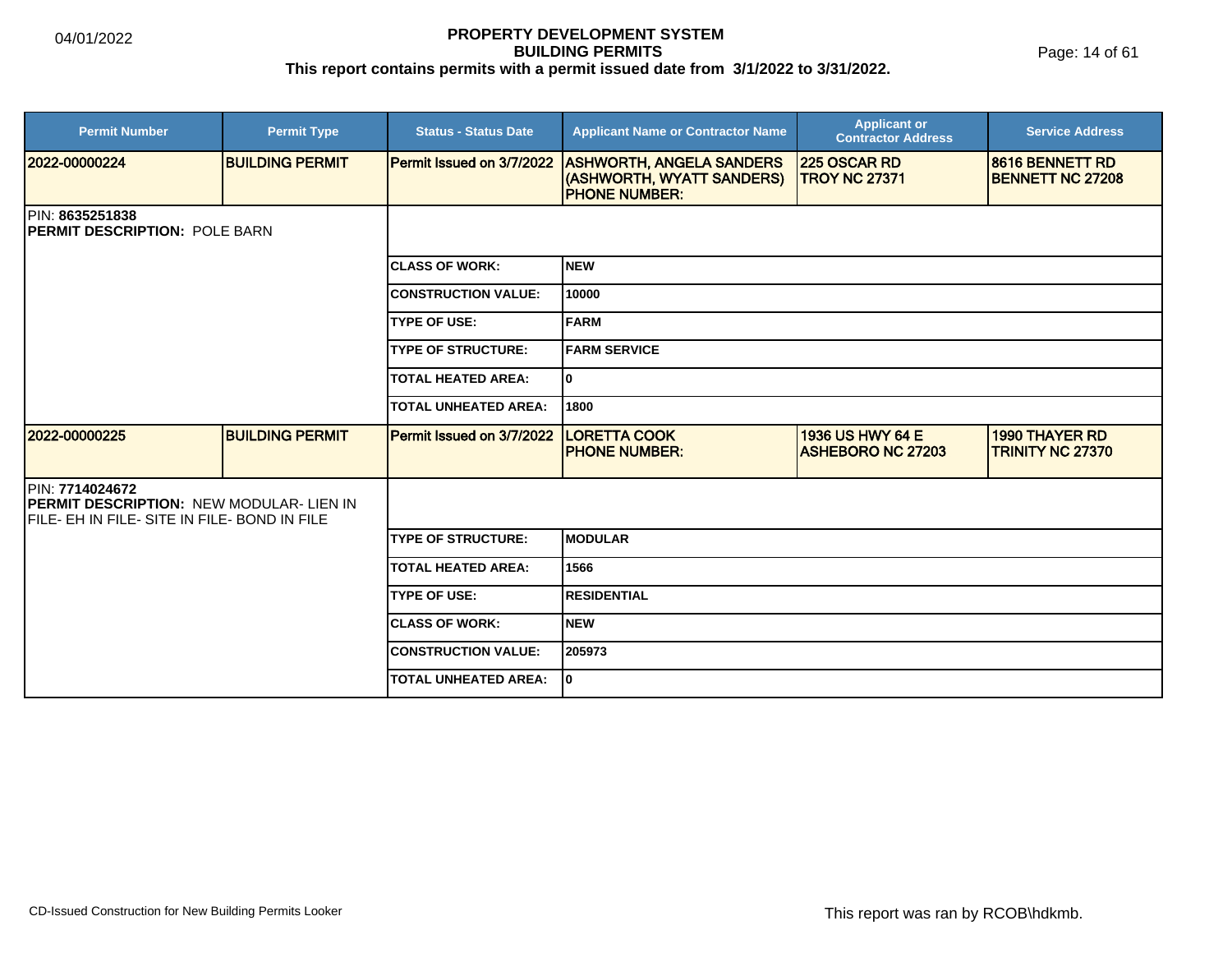| <b>Permit Number</b>                                                                         | <b>Permit Type</b>     | <b>Status - Status Date</b> | <b>Applicant Name or Contractor Name</b>                                                | <b>Applicant or</b><br><b>Contractor Address</b>                   | <b>Service Address</b>                               |
|----------------------------------------------------------------------------------------------|------------------------|-----------------------------|-----------------------------------------------------------------------------------------|--------------------------------------------------------------------|------------------------------------------------------|
| 2022-00000226                                                                                | <b>BUILDING PERMIT</b> | Permit Issued on 3/7/2022   | <b>AKR BUILDERS</b><br><b>PHONE NUMBER:</b>                                             | 3924 S HOLDEN RD<br><b>GREENSBORO NC 27406</b>                     | 3072 GALLIMORE DAIRY<br><b>RD</b>                    |
|                                                                                              |                        |                             |                                                                                         |                                                                    | <b>DENTON NC 27239</b>                               |
| PIN: 7609597614<br><b>IPERMIT DESCRIPTION: RESIDENTIAL DECK</b><br><b>IADDITION 404 SQFT</b> |                        |                             |                                                                                         |                                                                    |                                                      |
|                                                                                              |                        | <b>TYPE OF USE:</b>         | IRESIDENTIAL                                                                            |                                                                    |                                                      |
|                                                                                              |                        | <b>TYPE OF STRUCTURE:</b>   | <b>SITE BUILT</b>                                                                       |                                                                    |                                                      |
|                                                                                              |                        | <b>TOTAL HEATED AREA:</b>   | I٥                                                                                      |                                                                    |                                                      |
|                                                                                              |                        | TOTAL UNHEATED AREA:        | I٥                                                                                      |                                                                    |                                                      |
|                                                                                              |                        | <b>CLASS OF WORK:</b>       | <b>ADDITION</b>                                                                         |                                                                    |                                                      |
|                                                                                              |                        | <b>CONSTRUCTION VALUE:</b>  | 12000                                                                                   |                                                                    |                                                      |
| 2022-00000227                                                                                | <b>BUILDING PERMIT</b> | Permit Issued on 3/9/2022   | <b>HIK PROPERTIES AND</b><br><b>REMODELING LLC</b><br><b>PHONE NUMBER: 910-308-1254</b> | <b>2931 LITTLEBROOK RD</b><br><b>SEAGROVE NC 27314 NC</b><br>28306 | <b>7775 RIVERSIDE RD</b><br><b>SEAGROVE NC 27341</b> |
| PIN: 8615938098<br><b>PERMIT DESCRIPTION: NEW DWMH-TAX IN FILE-</b><br>EH IN FILE            |                        |                             |                                                                                         |                                                                    |                                                      |
|                                                                                              |                        | <b>TYPE OF USE:</b>         | <b>RESIDENTIAL</b>                                                                      |                                                                    |                                                      |
|                                                                                              |                        | <b>TOTAL HEATED AREA:</b>   | lo                                                                                      |                                                                    |                                                      |
|                                                                                              |                        | <b>CONSTRUCTION VALUE:</b>  | I٥                                                                                      |                                                                    |                                                      |
|                                                                                              |                        | <b>TYPE OF STRUCTURE:</b>   | <b>IMOBILE</b>                                                                          |                                                                    |                                                      |
|                                                                                              |                        | <b>ICLASS OF WORK:</b>      | Inew                                                                                    |                                                                    |                                                      |
|                                                                                              |                        | <b>TOTAL UNHEATED AREA:</b> | I٥                                                                                      |                                                                    |                                                      |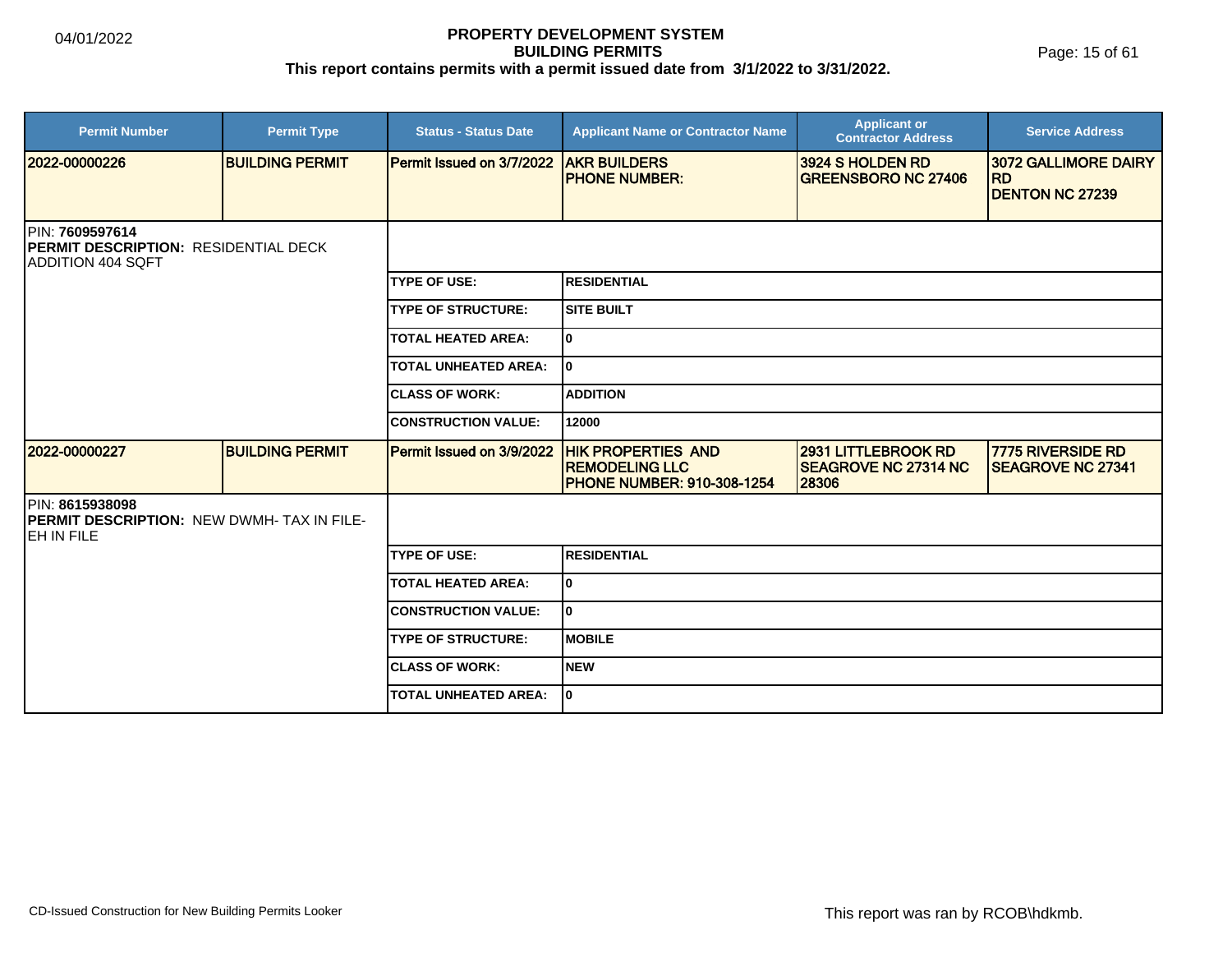Page: 16 of 61

| <b>Permit Number</b>                                                                                                                                                                                                                                                                                                                                              | <b>Permit Type</b>     | <b>Status - Status Date</b>                                           | <b>Applicant Name or Contractor Name</b>                        | <b>Applicant or</b><br><b>Contractor Address</b>      | <b>Service Address</b>                                |  |
|-------------------------------------------------------------------------------------------------------------------------------------------------------------------------------------------------------------------------------------------------------------------------------------------------------------------------------------------------------------------|------------------------|-----------------------------------------------------------------------|-----------------------------------------------------------------|-------------------------------------------------------|-------------------------------------------------------|--|
| 2022-00000228                                                                                                                                                                                                                                                                                                                                                     | <b>BUILDING PERMIT</b> | Permit Issued on 3/8/2022,<br><b>Permit Completed on</b><br>3/10/2022 | <b>JUDITH LEE</b><br><b>PHONE NUMBER:</b>                       | <b>111 W STARMOUNT AVE</b><br><b>LIBERTY NC 27298</b> | <b>111 W STARMOUNT AVE</b><br><b>LIBERTY NC 27298</b> |  |
| IPIN: 8736065591<br><b>IPERMIT DESCRIPTION: CHANGING COMMERCIAL</b><br>IBUILDING TO RESIDENCE. BUILDING HAS BEEN<br>IUSED AS RESIDENCE PREVIOUSLY WITHOUT<br>PERMITS, OWNER IS GETTING PERMITS TO MAKE<br>RESIDENCE LEGAL, LIBERTY ZONING APPROVAL IN<br>FILE, FLOOR PLAN SCANNED TO FILE, WILL OBTAIN<br>ELELCTRICAL, PLUMBING AND MECHANICAL<br><b>IPERMITS</b> |                        |                                                                       |                                                                 |                                                       |                                                       |  |
|                                                                                                                                                                                                                                                                                                                                                                   |                        | <b>CLASS OF WORK:</b>                                                 | <b>IRENOVATION</b>                                              |                                                       |                                                       |  |
|                                                                                                                                                                                                                                                                                                                                                                   |                        | <b>ITOTAL UNHEATED AREA:</b>                                          | lo.                                                             |                                                       |                                                       |  |
|                                                                                                                                                                                                                                                                                                                                                                   |                        | <b>CONSTRUCTION VALUE:</b>                                            | 10000                                                           |                                                       |                                                       |  |
|                                                                                                                                                                                                                                                                                                                                                                   |                        | <b>TYPE OF USE:</b>                                                   | IRESIDENTIAL                                                    |                                                       |                                                       |  |
|                                                                                                                                                                                                                                                                                                                                                                   |                        | <b>TYPE OF STRUCTURE:</b>                                             | <b>SITE BUILT</b>                                               |                                                       |                                                       |  |
|                                                                                                                                                                                                                                                                                                                                                                   |                        | <b>TOTAL HEATED AREA:</b>                                             | lo.                                                             |                                                       |                                                       |  |
| 12022-00000229                                                                                                                                                                                                                                                                                                                                                    | <b>BUILDING PERMIT</b> | <b>Permit Issued on</b><br>3/10/2022                                  | <b>GLENWOOD HOMES LLC</b><br><b>IPHONE NUMBER: 919-846-2668</b> | <b>PO BOX 90427</b><br><b>RALEIGH NC 27675</b>        | <b>527 DOGWOOD DR</b><br><b>LIBERTY NC 27298</b>      |  |
| <b>IPIN: 8736298198</b><br><b>PERMIT DESCRIPTION: NEW RSBH- LIEN AGENT IN</b><br>IFILE- SITE PLAN IN FILE- LIBERTY ZONING IN FILE                                                                                                                                                                                                                                 |                        |                                                                       |                                                                 |                                                       |                                                       |  |
|                                                                                                                                                                                                                                                                                                                                                                   |                        | <b>TOTAL HEATED AREA:</b>                                             | 1858                                                            |                                                       |                                                       |  |
|                                                                                                                                                                                                                                                                                                                                                                   |                        | <b>CONSTRUCTION VALUE:</b>                                            | 266884                                                          |                                                       |                                                       |  |
|                                                                                                                                                                                                                                                                                                                                                                   |                        | <b>TYPE OF USE:</b>                                                   | RESIDENTIAL                                                     |                                                       |                                                       |  |
|                                                                                                                                                                                                                                                                                                                                                                   |                        | <b>TOTAL UNHEATED AREA:</b>                                           | 461                                                             |                                                       |                                                       |  |
|                                                                                                                                                                                                                                                                                                                                                                   |                        | <b>TYPE OF STRUCTURE:</b>                                             | <b>SITE BUILT</b>                                               |                                                       |                                                       |  |
|                                                                                                                                                                                                                                                                                                                                                                   |                        | <b>CLASS OF WORK:</b>                                                 | Inew                                                            |                                                       |                                                       |  |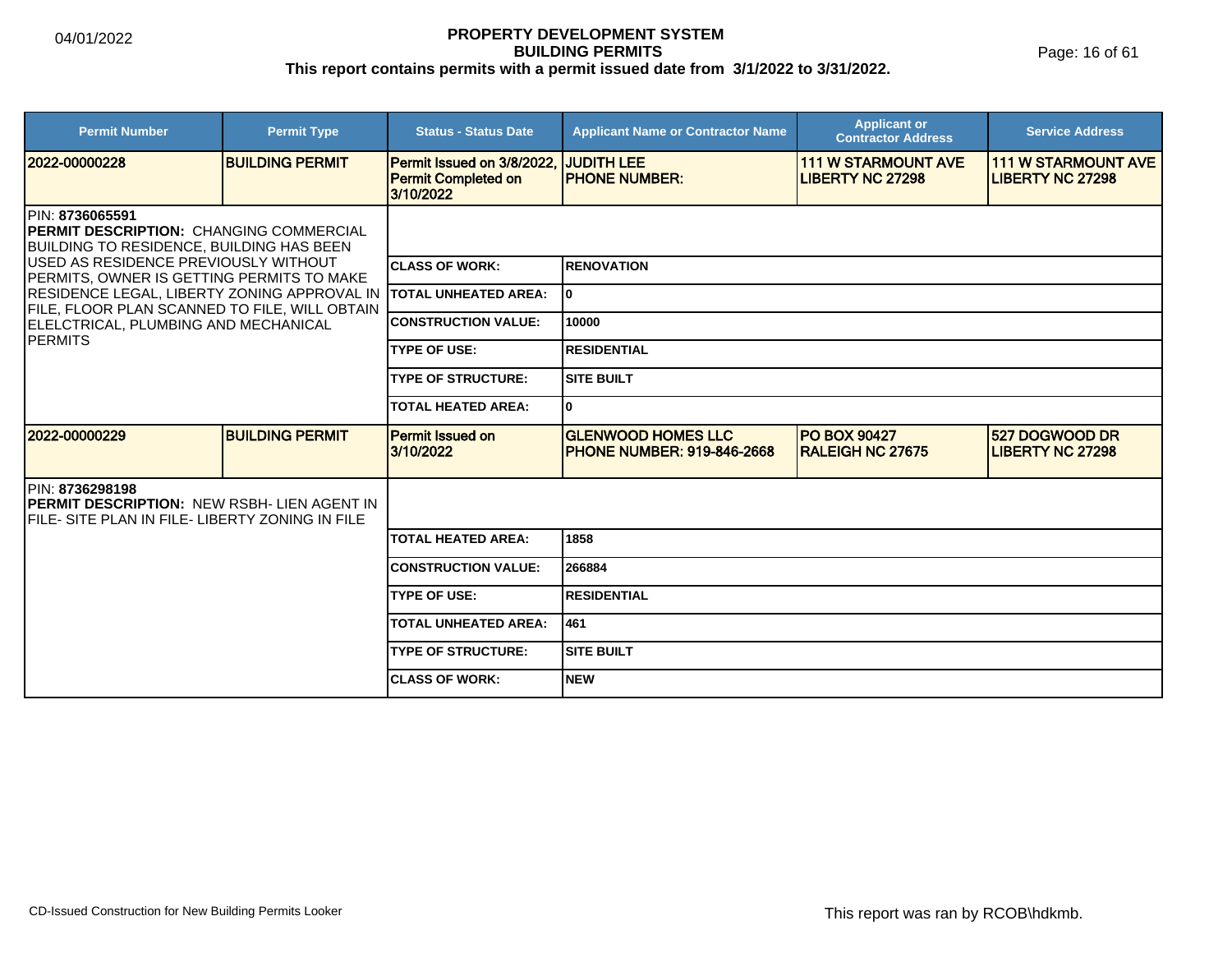Page: 17 of 61

| <b>Permit Number</b>                                                                                                                                                                         | <b>Permit Type</b>     | <b>Status - Status Date</b>   | <b>Applicant Name or Contractor Name</b>                                             | <b>Applicant or</b><br><b>Contractor Address</b>                     | <b>Service Address</b>                        |  |
|----------------------------------------------------------------------------------------------------------------------------------------------------------------------------------------------|------------------------|-------------------------------|--------------------------------------------------------------------------------------|----------------------------------------------------------------------|-----------------------------------------------|--|
| 2022-00000230                                                                                                                                                                                | <b>BUILDING PERMIT</b> | Permit Issued on 3/8/2022     | <b>POMALES, MARY</b><br><b>PHONE NUMBER: 865-622-3135</b>                            | <b>5201 GERMANTON RD</b><br>WINSTON SALEM NC 27105 ASHEBORO NC 27205 | 1201 TORY LN                                  |  |
| <b>IPIN: 7753003285</b><br><b>IPERMIT DESCRIPTION: RESIDENTIAL RENOVATION</b><br>- INSTALLING 1 HELICAL PIER AND 14 CARBON<br><b>ARMORS TO HELP STABILIZE EXISTING</b><br><b>IFOUNDATION</b> |                        |                               |                                                                                      |                                                                      |                                               |  |
|                                                                                                                                                                                              |                        | <b>TOTAL UNHEATED AREA:</b>   | I٥                                                                                   |                                                                      |                                               |  |
|                                                                                                                                                                                              |                        | <b>TYPE OF USE:</b>           | <b>RESIDENTIAL</b>                                                                   |                                                                      |                                               |  |
|                                                                                                                                                                                              |                        | <b>TYPE OF STRUCTURE:</b>     | <b>SITE BUILT</b>                                                                    |                                                                      |                                               |  |
|                                                                                                                                                                                              |                        | <b>CLASS OF WORK:</b>         | <b>RENOVATION</b>                                                                    |                                                                      |                                               |  |
|                                                                                                                                                                                              |                        | <b>CONSTRUCTION VALUE:</b>    | 12348                                                                                |                                                                      |                                               |  |
|                                                                                                                                                                                              |                        | <b>TOTAL HEATED AREA:</b>     | 0                                                                                    |                                                                      |                                               |  |
| 12022-00000231                                                                                                                                                                               | <b>BUILDING PERMIT</b> | Permit Issued on<br>3/15/2022 | <b>ASHEBORO CONSTRUCTION, INC 759 BRITT AVE</b><br><b>PHONE NUMBER: 336-460-4465</b> | <b>ASHEBORO NC 27203</b>                                             | 7712 US HWY 220 S<br><b>ASHEBORO NC 27205</b> |  |
| PIN: 7665688091<br><b>PERMIT DESCRIPTION: NEW METAL STORAGE</b><br><b>BUILDING FOR EDGEWOOD HOSIERY, METAL</b>                                                                               |                        |                               |                                                                                      |                                                                      |                                               |  |
| <b>BUILDING PLANS SCANNED TO FILE, BUILDING ON</b><br><b>SEAGROVE SEWER</b>                                                                                                                  |                        | <b>TYPE OF USE:</b>           | <b>COMMERCIAL</b>                                                                    |                                                                      |                                               |  |
|                                                                                                                                                                                              |                        | <b>TYPE OF STRUCTURE:</b>     | <b>SITE BUILT</b>                                                                    |                                                                      |                                               |  |
|                                                                                                                                                                                              |                        | <b>TOTAL HEATED AREA:</b>     | 6500                                                                                 |                                                                      |                                               |  |
|                                                                                                                                                                                              |                        | <b>CONSTRUCTION VALUE:</b>    | 646555                                                                               |                                                                      |                                               |  |
|                                                                                                                                                                                              |                        | <b>ICLASS OF WORK:</b>        | <b>NEW</b>                                                                           |                                                                      |                                               |  |
|                                                                                                                                                                                              |                        | <b>TOTAL UNHEATED AREA:</b>   | 0                                                                                    |                                                                      |                                               |  |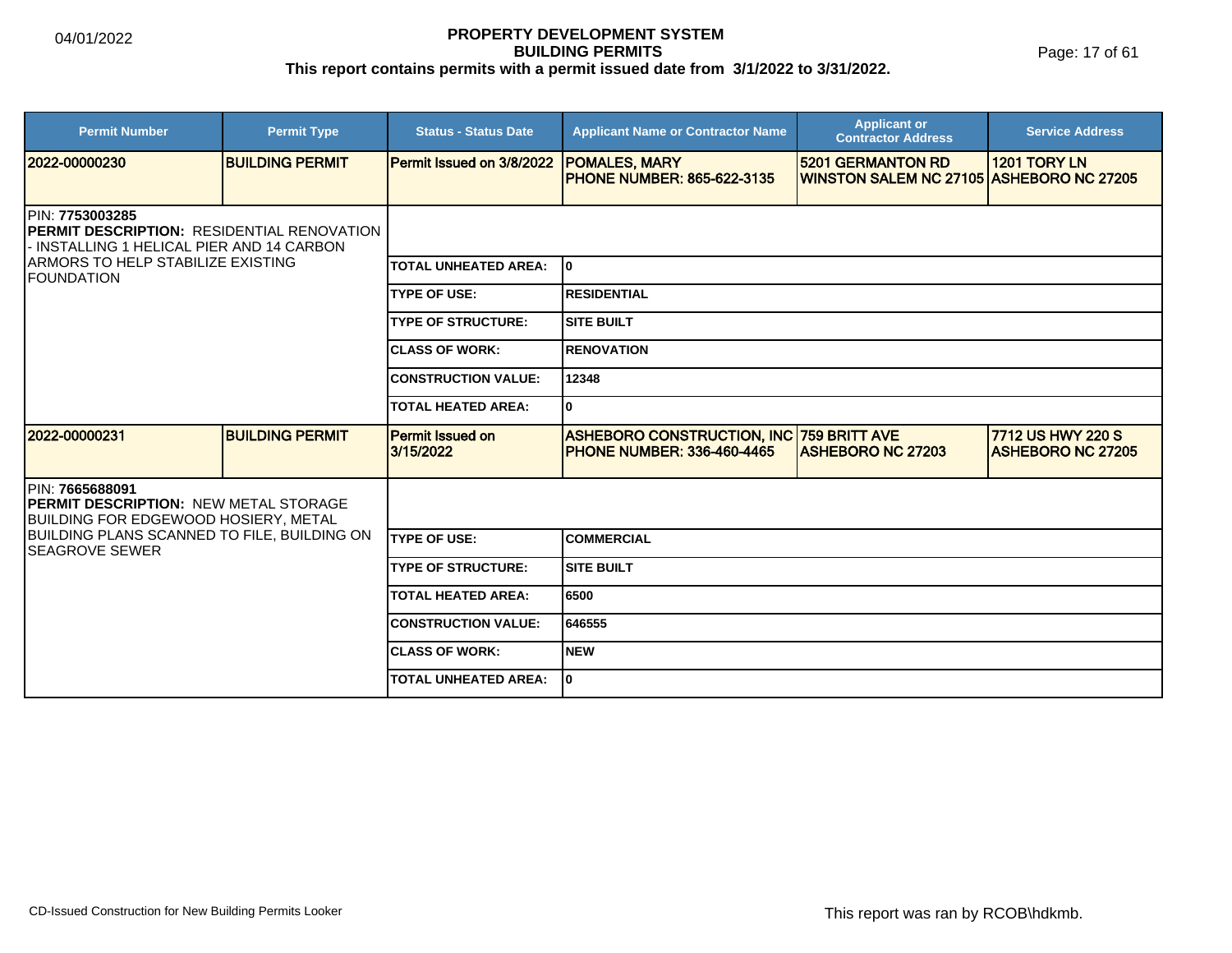Page: 18 of 61

| <b>Permit Number</b>                                                                                                                                                                              | <b>Permit Type</b>     | <b>Status - Status Date</b>          | <b>Applicant Name or Contractor Name</b>                                         | <b>Applicant or</b><br><b>Contractor Address</b>                   | <b>Service Address</b>                                               |
|---------------------------------------------------------------------------------------------------------------------------------------------------------------------------------------------------|------------------------|--------------------------------------|----------------------------------------------------------------------------------|--------------------------------------------------------------------|----------------------------------------------------------------------|
| 2022-00000232                                                                                                                                                                                     | <b>BUILDING PERMIT</b> | <b>Permit Issued on</b><br>3/14/2022 | <b>BEVAN, RICKY L</b><br><b>PHONE NUMBER: 336-362-5019</b>                       | 4857 HOOVER HILL RD<br><b>TRINITY NC 27370</b>                     | <b>1615 KERSEY VALLEY</b><br><b>RD</b><br><b>HIGH POINT NC 27263</b> |
| PIN: 7729346724<br><b>IPERMIT DESCRIPTION: NEW CONCESSION</b><br><b>BUILDING, RELOCATING CONCESSIONS AND</b><br>KETTLECORN FROM EXISTING BUILDING,<br>ARCHDALE ZONING IN FILE, GUILFORD COUNTY EH |                        |                                      |                                                                                  |                                                                    |                                                                      |
|                                                                                                                                                                                                   |                        | <b>TYPE OF USE:</b>                  | ICOMMERCIAL                                                                      |                                                                    |                                                                      |
| LETTER IN FILE, APPROVED BUILDING PLAN<br><b>ISCANNED TO FILE</b>                                                                                                                                 |                        | <b>CLASS OF WORK:</b>                | Inew                                                                             |                                                                    |                                                                      |
|                                                                                                                                                                                                   |                        | <b>TOTAL HEATED AREA:</b>            | 1300                                                                             |                                                                    |                                                                      |
|                                                                                                                                                                                                   |                        | <b>TYPE OF STRUCTURE:</b>            | <b>ACCESSORY</b>                                                                 |                                                                    |                                                                      |
|                                                                                                                                                                                                   |                        | <b>TOTAL UNHEATED AREA:</b>          | I٥                                                                               |                                                                    |                                                                      |
|                                                                                                                                                                                                   |                        | <b>CONSTRUCTION VALUE:</b>           | 186655                                                                           |                                                                    |                                                                      |
| 2022-00000233                                                                                                                                                                                     | <b>BUILDING PERMIT</b> | Permit Issued on 3/9/2022            | <b>DICKSON MOBILE HOME</b><br><b>MOVERS</b><br><b>PHONE NUMBER: 704-438-4745</b> | <b>355 SAINT STEPHEN</b><br><b>CHURCH RD</b><br>GOLD HILL NC 28071 | <b>7314 SYCAMORE DR</b><br><b>RANDLEMAN NC 27317</b>                 |
| PIN: 7758879043<br><b>IPERMIT DESCRIPTION: SW MOBILE HOME -</b><br><b>REPLACEMENT HOME - EXISTING S/S - E/H</b>                                                                                   |                        |                                      |                                                                                  |                                                                    |                                                                      |
| <b>CLEARANCE, TAX CERTIFICATE &amp; SIGNED</b><br><b>IAPPLICATION IN FILE</b>                                                                                                                     |                        | <b>CONSTRUCTION VALUE:</b>           | lo.                                                                              |                                                                    |                                                                      |
|                                                                                                                                                                                                   |                        | <b>TYPE OF USE:</b>                  | <b>RESIDENTIAL</b>                                                               |                                                                    |                                                                      |
|                                                                                                                                                                                                   |                        | <b>CLASS OF WORK:</b>                | <b>NEW</b>                                                                       |                                                                    |                                                                      |
|                                                                                                                                                                                                   |                        | <b>TOTAL HEATED AREA:</b>            | l980                                                                             |                                                                    |                                                                      |
|                                                                                                                                                                                                   |                        | <b>TOTAL UNHEATED AREA:</b>          | lo.                                                                              |                                                                    |                                                                      |
|                                                                                                                                                                                                   |                        | <b>TYPE OF STRUCTURE:</b>            | <b>MOBILE</b>                                                                    |                                                                    |                                                                      |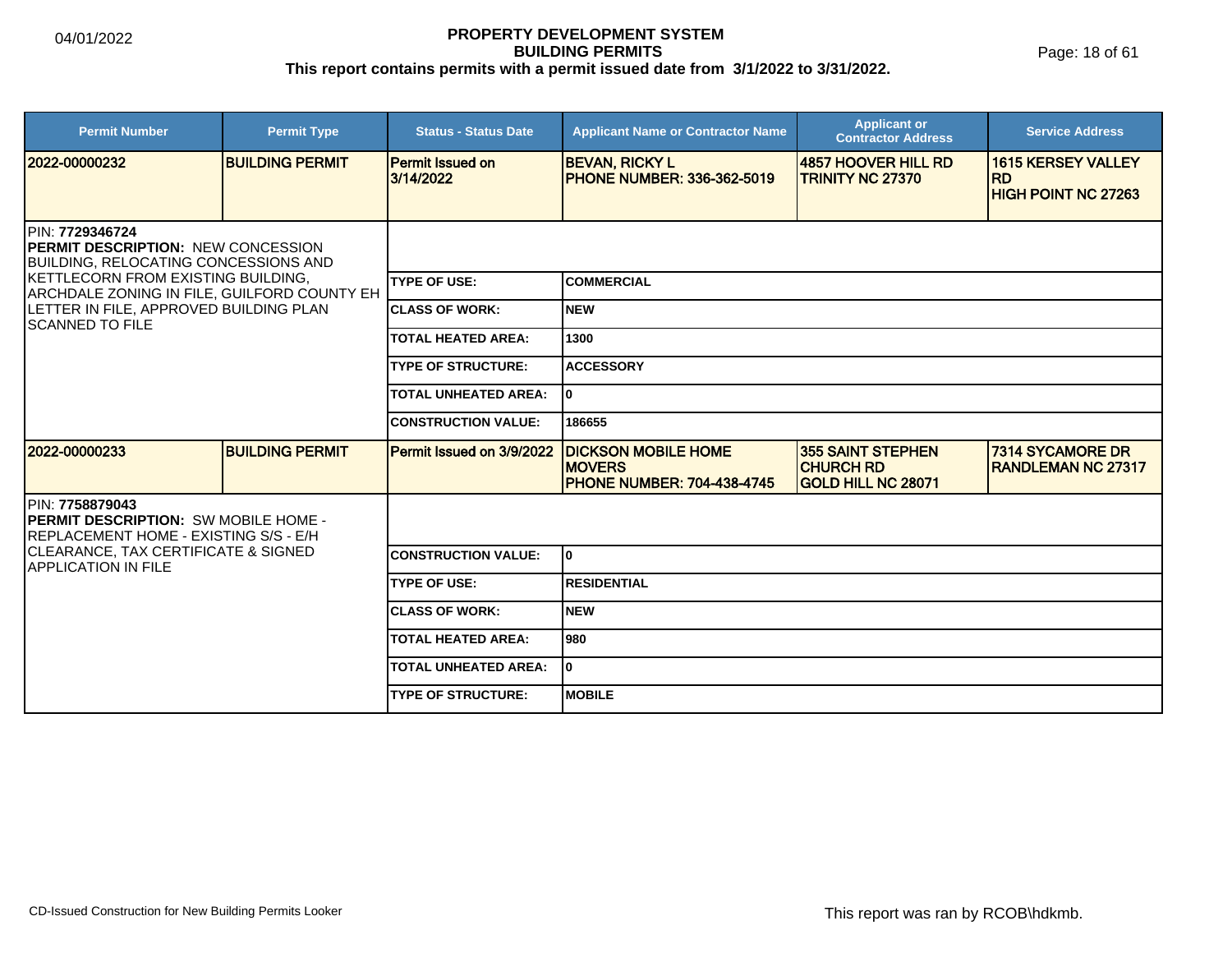Page: 19 of 61

| <b>Permit Number</b>                                                                                            | <b>Permit Type</b>     | <b>Status - Status Date</b> | <b>Applicant Name or Contractor Name</b>                     | <b>Applicant or</b><br><b>Contractor Address</b>      | <b>Service Address</b>                             |  |  |
|-----------------------------------------------------------------------------------------------------------------|------------------------|-----------------------------|--------------------------------------------------------------|-------------------------------------------------------|----------------------------------------------------|--|--|
| 2022-00000234                                                                                                   | <b>BUILDING PERMIT</b> | Permit Issued on 3/9/2022   | <b>SILVER RIDGE LLC</b><br><b>PHONE NUMBER: 336-479-0428</b> | <b>2927 JERUSALEM RD</b><br><b>LEXINGTON NC 27292</b> | 2437 BEECHWOOD DR<br><b>ASHEBORO NC 27205</b>      |  |  |
| <b>IPIN: 7732507785</b><br><b>PERMIT DESCRIPTION: NEW RSBH- EH IN FILE-</b><br>LIEN IN FILE- SITE IN FILE       |                        |                             |                                                              |                                                       |                                                    |  |  |
|                                                                                                                 |                        | <b>TYPE OF USE:</b>         | <b>RESIDENTIAL</b>                                           |                                                       |                                                    |  |  |
|                                                                                                                 |                        | <b>TOTAL UNHEATED AREA:</b> | 520                                                          |                                                       |                                                    |  |  |
|                                                                                                                 |                        | <b>CONSTRUCTION VALUE:</b>  | 413309                                                       |                                                       |                                                    |  |  |
|                                                                                                                 |                        | <b>TOTAL HEATED AREA:</b>   | 2886                                                         |                                                       |                                                    |  |  |
|                                                                                                                 |                        | <b>TYPE OF STRUCTURE:</b>   | ISITE BUILT                                                  |                                                       |                                                    |  |  |
|                                                                                                                 |                        | <b>CLASS OF WORK:</b>       | Inew                                                         |                                                       |                                                    |  |  |
| 2022-00000235                                                                                                   | <b>BUILDING PERMIT</b> | Permit Issued on 3/9/2022   | <b>BRADY HOMES, INC</b><br><b>PHONE NUMBER: 336-629-0404</b> | 4586 US HWY 64 E<br><b>FRANKLINVILLE NC 27248</b>     | <b>851 HICKS FARM RD</b><br><b>STALEY NC 27355</b> |  |  |
| PIN: 8733425717<br><b>PERMIT DESCRIPTION: DW MOBILE HOME -</b><br>EXISTING S/S - E/H CLEARANCE, TAX CERTIFICATE |                        |                             |                                                              |                                                       |                                                    |  |  |
| I& SIGNED APPLICATION IN FILE                                                                                   |                        | <b>TYPE OF STRUCTURE:</b>   | <b>IMOBILE</b>                                               |                                                       |                                                    |  |  |
|                                                                                                                 |                        | <b>TOTAL HEATED AREA:</b>   | 1060                                                         |                                                       |                                                    |  |  |
|                                                                                                                 |                        | <b>CONSTRUCTION VALUE:</b>  | I٥                                                           |                                                       |                                                    |  |  |
|                                                                                                                 |                        | <b>TYPE OF USE:</b>         | <b>IRESIDENTIAL</b>                                          |                                                       |                                                    |  |  |
|                                                                                                                 |                        | <b>CLASS OF WORK:</b>       | NEW                                                          |                                                       |                                                    |  |  |
|                                                                                                                 |                        | <b>TOTAL UNHEATED AREA:</b> | I٥                                                           |                                                       |                                                    |  |  |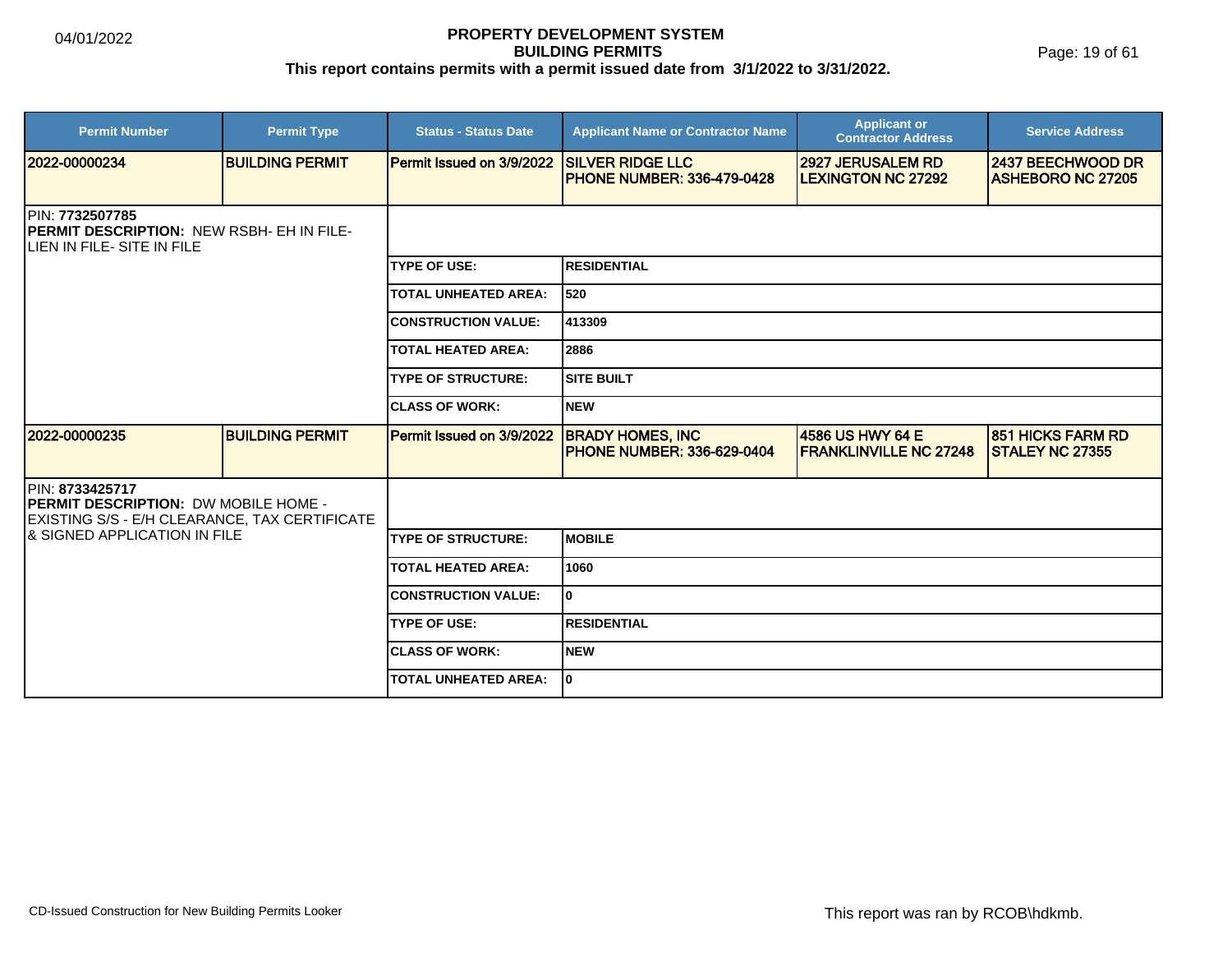Page: 20 of 61

| <b>Permit Number</b>                                                                                                        | <b>Permit Type</b>     | <b>Status - Status Date</b>          | <b>Applicant Name or Contractor Name</b>                      | <b>Applicant or</b><br><b>Contractor Address</b>                            | <b>Service Address</b>                             |
|-----------------------------------------------------------------------------------------------------------------------------|------------------------|--------------------------------------|---------------------------------------------------------------|-----------------------------------------------------------------------------|----------------------------------------------------|
| 2022-00000236                                                                                                               | <b>BUILDING PERMIT</b> | <b>Permit Issued on</b><br>3/10/2022 | <b>WRIGHT, STEPHEN D</b><br><b>PHONE NUMBER: 336-736-8621</b> | 3706 BUFFALO FORD RD<br><b>ASHEBORO NC 27205</b>                            | <b>5332 BURNEY MILL RD</b><br><b>TROY NC 27371</b> |
| PIN: 7604961007<br><b>PERMIT DESCRIPTION: NEW RESIDENTIAL 16'X38'</b><br>INGROUND SWIMMING POOL - E/H APPROVAL &            |                        |                                      |                                                               |                                                                             |                                                    |
| <b>COPY OF CONTRACT IN FILE</b>                                                                                             |                        | <b>TOTAL HEATED AREA:</b>            | I٥                                                            |                                                                             |                                                    |
|                                                                                                                             |                        | <b>TOTAL UNHEATED AREA:</b>          | I٥                                                            |                                                                             |                                                    |
|                                                                                                                             |                        | <b>TYPE OF USE:</b>                  | <b>RESIDENTIAL</b>                                            |                                                                             |                                                    |
|                                                                                                                             |                        | <b>CLASS OF WORK:</b>                | Inew                                                          |                                                                             |                                                    |
|                                                                                                                             |                        | <b>CONSTRUCTION VALUE:</b>           | 49500                                                         |                                                                             |                                                    |
|                                                                                                                             |                        | <b>TYPE OF STRUCTURE:</b>            | <b>POOL</b>                                                   |                                                                             |                                                    |
| 2022-00000237                                                                                                               | <b>BUILDING PERMIT</b> | <b>Permit Issued on</b><br>3/11/2022 | <b>POMALES, MARY</b><br><b>PHONE NUMBER: 865-622-3135</b>     | <b>5201 GERMANTON RD</b><br><b>WINSTON SALEM NC 27105 ARCHDALE NC 27263</b> | 5323 JOHNSON ST                                    |
| <b>IPIN: 7737025802</b><br><b>PERMIT DESCRIPTION: INSTALLING 4 HELICAL</b><br>IPIERS TO HELP STABILIZE EXISTING FOUNDATION. |                        |                                      |                                                               |                                                                             |                                                    |
|                                                                                                                             |                        | <b>TYPE OF STRUCTURE:</b>            | <b>SITE BUILT</b>                                             |                                                                             |                                                    |
|                                                                                                                             |                        | <b>CLASS OF WORK:</b>                | <b>RENOVATION</b>                                             |                                                                             |                                                    |
|                                                                                                                             |                        | <b>CONSTRUCTION VALUE:</b>           | 8536                                                          |                                                                             |                                                    |
|                                                                                                                             |                        | <b>TOTAL UNHEATED AREA:</b>          | I٥                                                            |                                                                             |                                                    |
|                                                                                                                             |                        | <b>TYPE OF USE:</b>                  | <b>RESIDENTIAL</b>                                            |                                                                             |                                                    |
|                                                                                                                             |                        | <b>TOTAL HEATED AREA:</b>            | I٥                                                            |                                                                             |                                                    |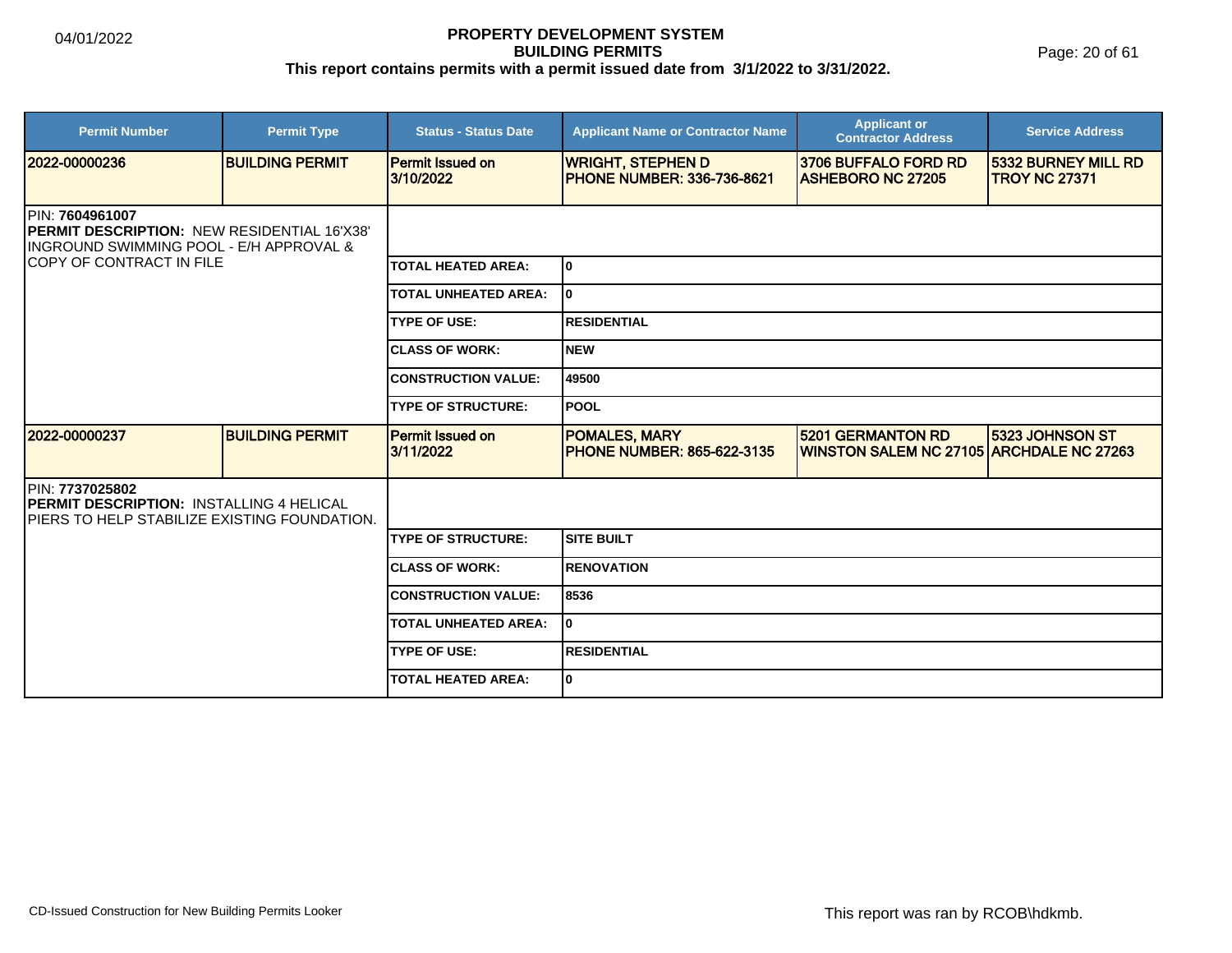Page: 21 of 61

| <b>Permit Number</b>                                                                                      | <b>Permit Type</b>     | <b>Status - Status Date</b>          | <b>Applicant Name or Contractor Name</b>                       | <b>Applicant or</b><br><b>Contractor Address</b> | <b>Service Address</b>                                               |  |
|-----------------------------------------------------------------------------------------------------------|------------------------|--------------------------------------|----------------------------------------------------------------|--------------------------------------------------|----------------------------------------------------------------------|--|
| 12022-00000238                                                                                            | <b>BUILDING PERMIT</b> | <b>Permit Issued on</b><br>3/10/2022 | <b>WRIGHT, STEPHEN D</b><br><b>IPHONE NUMBER: 336-736-8621</b> | 3706 BUFFALO FORD RD<br><b>ASHEBORO NC 27205</b> | <b>1200 VIEWMONT DR</b><br><b>ASHEBORO NC 27205</b>                  |  |
| PIN: 7752021729<br>PERMIT DESCRIPTION: NEW RESIDENTIAL 20'X40'<br>INGROUND SWIMMING POOL - E/H APPROVAL & |                        |                                      |                                                                |                                                  |                                                                      |  |
| COPY OF CONTRACT IN FILE                                                                                  |                        | <b>ICLASS OF WORK:</b>               | <b>NEW</b>                                                     |                                                  |                                                                      |  |
|                                                                                                           |                        | <b>TYPE OF STRUCTURE:</b>            | POOL                                                           |                                                  |                                                                      |  |
|                                                                                                           |                        | <b>CONSTRUCTION VALUE:</b>           | 81500                                                          |                                                  |                                                                      |  |
|                                                                                                           |                        | <b>TYPE OF USE:</b>                  | <b>RESIDENTIAL</b>                                             |                                                  |                                                                      |  |
|                                                                                                           |                        | <b>TOTAL UNHEATED AREA:</b>          | 0                                                              |                                                  |                                                                      |  |
|                                                                                                           |                        | <b>TOTAL HEATED AREA:</b>            | 0                                                              |                                                  |                                                                      |  |
| 2022-00000239                                                                                             | <b>BUILDING PERMIT</b> | <b>Permit Issued on</b><br>3/10/2022 | <b>EARNHARDT, C SHANE</b><br><b>PHONE NUMBER: 336-669-6849</b> | 1207 BYRON LN<br><b>ARCHDALE NC 27263</b>        | <b>1893 MOUNTAIN</b><br><b>MEADOW DR</b><br><b>ASHEBORO NC 27205</b> |  |
| PIN: 7724116282<br>PERMIT DESCRIPTION: NEW RSBH- EH IN FILE-<br>LIEN IN FILE- SITE IN FILE                |                        |                                      |                                                                |                                                  |                                                                      |  |
|                                                                                                           |                        | <b>TYPE OF STRUCTURE:</b>            | <b>SITE BUILT</b>                                              |                                                  |                                                                      |  |
|                                                                                                           |                        | <b>TOTAL UNHEATED AREA:</b>          | 892                                                            |                                                  |                                                                      |  |
|                                                                                                           |                        | <b>TYPE OF USE:</b>                  | <b>RESIDENTIAL</b>                                             |                                                  |                                                                      |  |
|                                                                                                           |                        | <b>CLASS OF WORK:</b>                | <b>NEW</b>                                                     |                                                  |                                                                      |  |
|                                                                                                           |                        | <b>TOTAL HEATED AREA:</b>            | 3653                                                           |                                                  |                                                                      |  |
|                                                                                                           |                        | <b>CONSTRUCTION VALUE:</b>           | 581956                                                         |                                                  |                                                                      |  |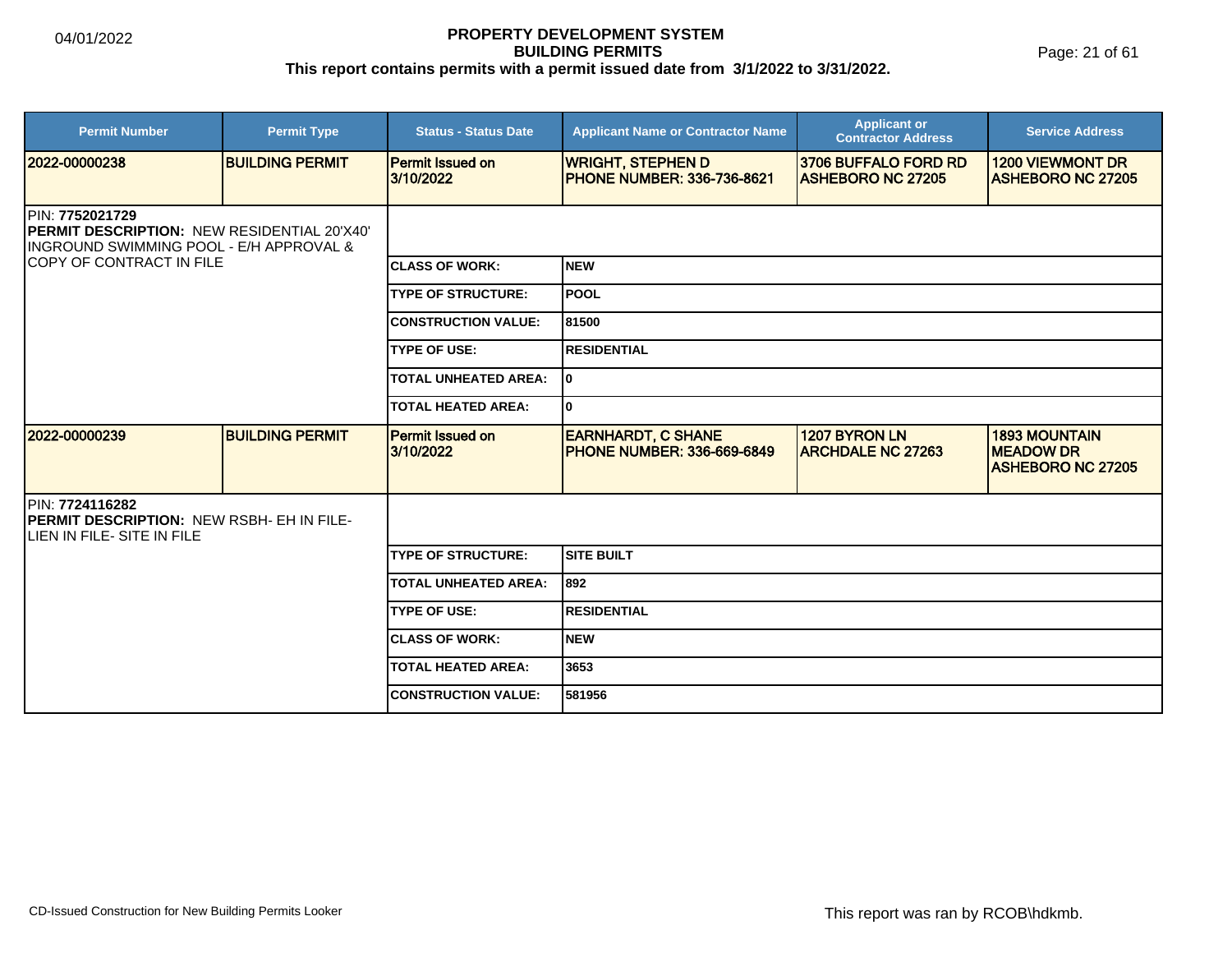Page: 22 of 61

| <b>Permit Number</b>                                                                                               | <b>Permit Type</b>     | <b>Status - Status Date</b>          | <b>Applicant Name or Contractor Name</b>                | <b>Applicant or</b><br><b>Contractor Address</b> | <b>Service Address</b>                            |  |
|--------------------------------------------------------------------------------------------------------------------|------------------------|--------------------------------------|---------------------------------------------------------|--------------------------------------------------|---------------------------------------------------|--|
| 2022-00000240                                                                                                      | <b>BUILDING PERMIT</b> | <b>Permit Issued on</b><br>3/11/2022 | <b>TETER, JERRY</b><br><b>IPHONE NUMBER:</b>            | 4878 CASHATT RD<br><b>TRINITY NC 27370</b>       | <b>4878 CASHATT RD</b><br><b>TRINITY NC 27370</b> |  |
| PIN: 7714208240<br><b>PERMIT DESCRIPTION: NEW RESIDENTIAL 30'X50'</b><br>ACCESSORY BLDG - E/H CLEARANCE APPROVAL & |                        |                                      |                                                         |                                                  |                                                   |  |
| <b>JOWNER AFFIDAVIT IN FILE</b>                                                                                    |                        | <b>ICLASS OF WORK:</b>               | <b>INEW</b>                                             |                                                  |                                                   |  |
|                                                                                                                    |                        | <b>TYPE OF USE:</b>                  | <b>RESIDENTIAL</b>                                      |                                                  |                                                   |  |
|                                                                                                                    |                        | <b>CONSTRUCTION VALUE:</b>           | 34800                                                   |                                                  |                                                   |  |
|                                                                                                                    |                        | <b>TYPE OF STRUCTURE:</b>            | <b>ACCESSORY</b>                                        |                                                  |                                                   |  |
|                                                                                                                    |                        | <b>TOTAL HEATED AREA:</b>            | lo.                                                     |                                                  |                                                   |  |
|                                                                                                                    |                        | <b>TOTAL UNHEATED AREA:</b>          | 1500                                                    |                                                  |                                                   |  |
| 2022-00000241                                                                                                      | <b>BUILDING PERMIT</b> | Permit Issued on<br>3/11/2022        | <b>VERTEFEUILLE, MICHAEL S</b><br><b>IPHONE NUMBER:</b> | 5402 KENNEDY RD<br><b>TRINITY NC 27370</b>       | 5402 KENNEDY RD<br><b>TRINITY NC 27370</b>        |  |
| PIN: 7715172857<br><b>IPERMIT DESCRIPTION: NEW RESIDENTIAL 30'X30'</b><br>METAL ACCESSORY BLDG - E/H CLEARANCE     |                        |                                      |                                                         |                                                  |                                                   |  |
| <b>APPROVAL IN FILE</b>                                                                                            |                        | <b>TYPE OF USE:</b>                  | <b>RESIDENTIAL</b>                                      |                                                  |                                                   |  |
|                                                                                                                    |                        | <b>CLASS OF WORK:</b>                | <b>NEW</b>                                              |                                                  |                                                   |  |
|                                                                                                                    |                        | <b>TOTAL HEATED AREA:</b>            | lo.                                                     |                                                  |                                                   |  |
|                                                                                                                    |                        | <b>CONSTRUCTION VALUE:</b>           | 20880                                                   |                                                  |                                                   |  |
|                                                                                                                    |                        | <b>TYPE OF STRUCTURE:</b>            | <b>ACCESSORY</b>                                        |                                                  |                                                   |  |
|                                                                                                                    |                        | <b>TOTAL UNHEATED AREA:</b>          | 900                                                     |                                                  |                                                   |  |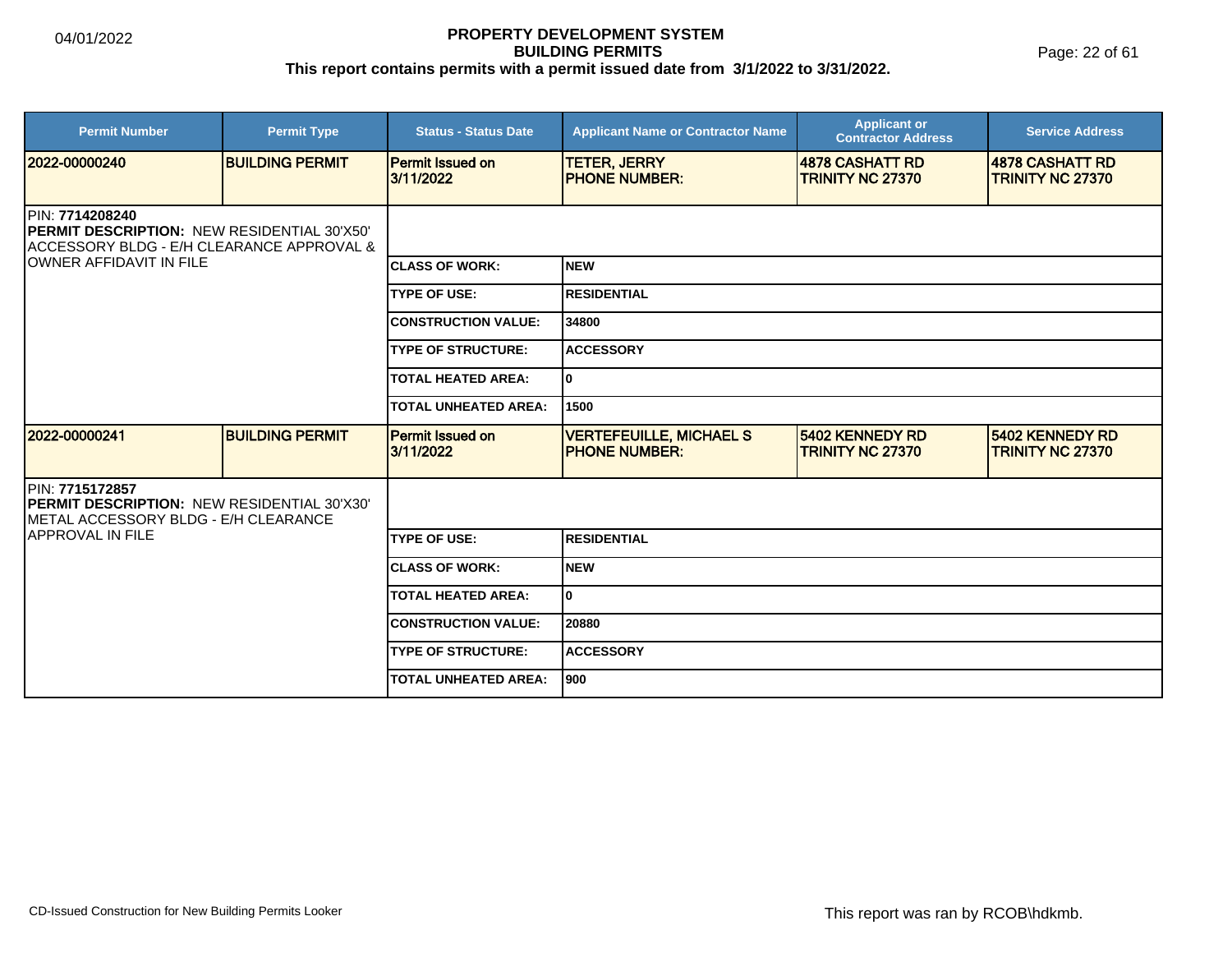Page: 23 of 61

| <b>Permit Number</b>                                                                                                       | <b>Permit Type</b>     | <b>Status - Status Date</b>          | <b>Applicant Name or Contractor Name</b>                                             | <b>Applicant or</b><br><b>Contractor Address</b>   | <b>Service Address</b>                       |  |  |
|----------------------------------------------------------------------------------------------------------------------------|------------------------|--------------------------------------|--------------------------------------------------------------------------------------|----------------------------------------------------|----------------------------------------------|--|--|
| 2022-00000242                                                                                                              | <b>BUILDING PERMIT</b> | <b>Permit Issued on</b><br>3/11/2022 | <b>DURM, LESLIE (DURM, THOMAS</b><br>EARL)<br><b>PHONE NUMBER:</b>                   | <b>2515 SPENCER RD</b><br><b>ARCHDALE NC 27263</b> | 2515 SPENCER RD<br><b>ARCHDALE NC 27263</b>  |  |  |
| PIN: 7747013144<br><b>PERMIT DESCRIPTION: NEW ACCESSORY</b><br>BUILDING-40X60-OWNER AFFIDAVIT IN FILE                      |                        |                                      |                                                                                      |                                                    |                                              |  |  |
|                                                                                                                            |                        | <b>TOTAL UNHEATED AREA:</b>          | 2400                                                                                 |                                                    |                                              |  |  |
|                                                                                                                            |                        | <b>TYPE OF STRUCTURE:</b>            | <b>ACCESSORY</b>                                                                     |                                                    |                                              |  |  |
|                                                                                                                            |                        | <b>TOTAL HEATED AREA:</b>            | lo.                                                                                  |                                                    |                                              |  |  |
|                                                                                                                            |                        | <b>CONSTRUCTION VALUE:</b>           | 55680                                                                                |                                                    |                                              |  |  |
|                                                                                                                            |                        | <b>TYPE OF USE:</b>                  | <b>RESIDENTIAL</b>                                                                   |                                                    |                                              |  |  |
|                                                                                                                            |                        | <b>CLASS OF WORK:</b>                | <b>INEW</b>                                                                          |                                                    |                                              |  |  |
| 12022-00000243                                                                                                             | <b>BUILDING PERMIT</b> | Permit Issued on<br>3/14/2022        | <b>PHIL BURGESS CONSTRUCTION,</b><br><b>INC</b><br><b>PHONE NUMBER: 336-824-2618</b> | <b>P O BOX 900</b><br><b>LIBERTY NC 27298</b>      | 4542 ROUNDLEAF RD<br><b>RAMSEUR NC 27316</b> |  |  |
| <b>IPIN: 8701387915</b><br><b>PERMIT DESCRIPTION: NEW SITE BUILT HOUSE -</b><br>OK PER RAMSEUR ZONING PERMIT -CITY SEWER & |                        |                                      |                                                                                      |                                                    |                                              |  |  |
| IWATER - APPT OF LIEN AGENT & SIGNED<br><b>IAPPLICATION IN FILE</b>                                                        |                        | <b>TYPE OF USE:</b>                  | <b>RESIDENTIAL</b>                                                                   |                                                    |                                              |  |  |
|                                                                                                                            |                        | <b>TOTAL UNHEATED AREA:</b>          | I٥                                                                                   |                                                    |                                              |  |  |
|                                                                                                                            |                        | <b>CONSTRUCTION VALUE:</b>           | 166560                                                                               |                                                    |                                              |  |  |
|                                                                                                                            |                        | <b>TYPE OF STRUCTURE:</b>            | <b>SITE BUILT</b>                                                                    |                                                    |                                              |  |  |
|                                                                                                                            |                        | <b>CLASS OF WORK:</b>                | <b>NEW</b>                                                                           |                                                    |                                              |  |  |
|                                                                                                                            |                        | <b>TOTAL HEATED AREA:</b>            | 1240                                                                                 |                                                    |                                              |  |  |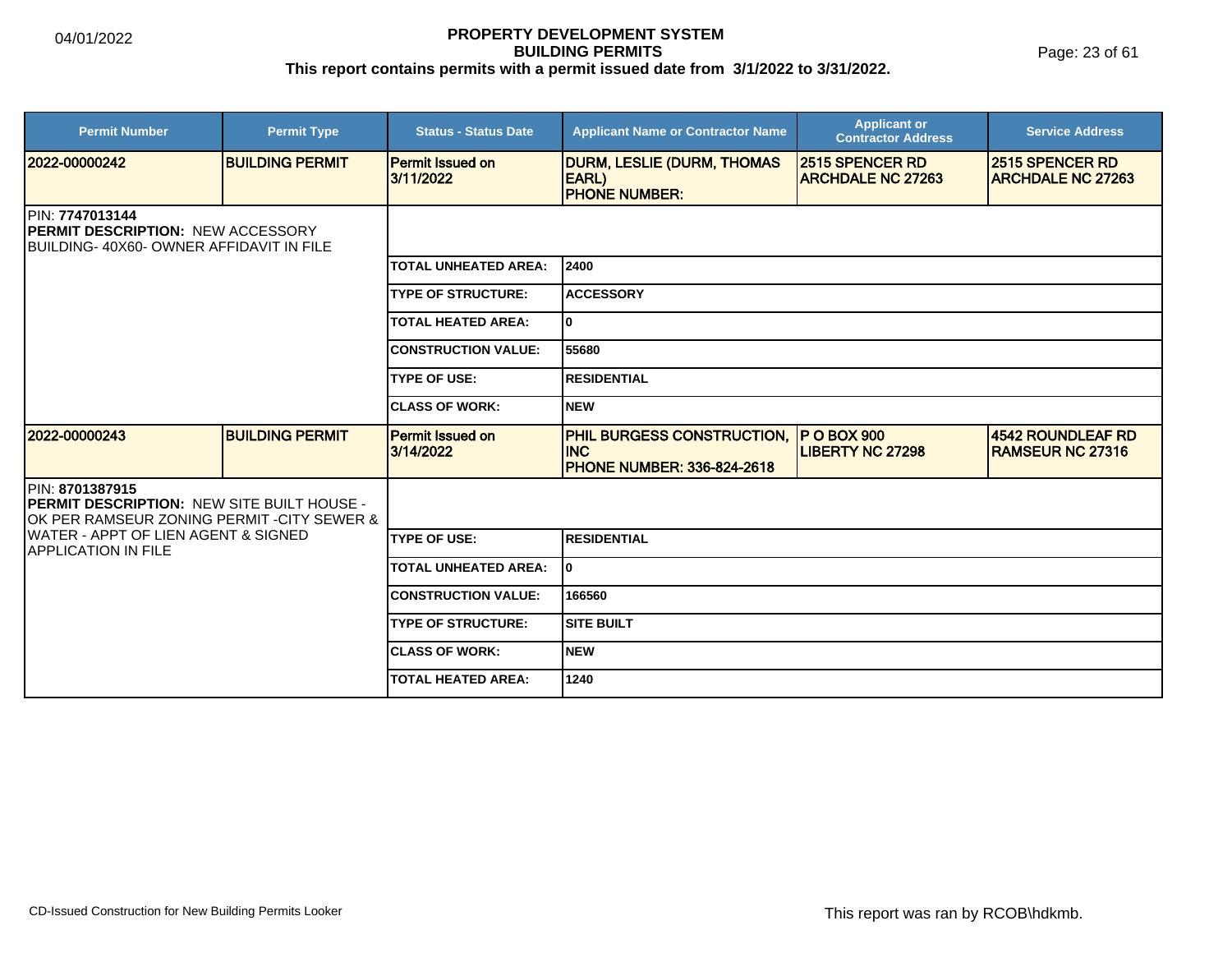Page: 24 of 61

| <b>Permit Number</b>                                                                                         | <b>Permit Type</b>     | <b>Status - Status Date</b>          | <b>Applicant Name or Contractor Name</b>                         | <b>Applicant or</b><br><b>Contractor Address</b>                                      | <b>Service Address</b>                             |
|--------------------------------------------------------------------------------------------------------------|------------------------|--------------------------------------|------------------------------------------------------------------|---------------------------------------------------------------------------------------|----------------------------------------------------|
| 2022-00000244                                                                                                | <b>BUILDING PERMIT</b> | <b>Permit Issued on</b><br>3/14/2022 | <b>JONES, STEPHEN WAYNE</b><br><b>PHONE NUMBER: 336-212-0926</b> | 778 S. GRAHAM HOPEDALE 5094 JORDAN VALLEY<br><b>RD</b><br><b>BURLINGTON NC 27217</b>  | <b>RD</b><br><b>TRINITY NC 27370</b>               |
| PIN: 7714727848<br><b>PERMIT DESCRIPTION: SW MOBILE HOME -</b><br>EXISTING S/S - REPLACEMENT HOME ON LOT # 7 |                        |                                      |                                                                  |                                                                                       |                                                    |
| OF HUFFMAN MHP - E/H CLEARANCE & TAX<br><b>CERTIFICATE IN FILE</b>                                           |                        | <b>TYPE OF USE:</b>                  | <b>RESIDENTIAL</b>                                               |                                                                                       |                                                    |
|                                                                                                              |                        | <b>TOTAL UNHEATED AREA:</b>          | I٥                                                               |                                                                                       |                                                    |
|                                                                                                              |                        | <b>TOTAL HEATED AREA:</b>            | 1064                                                             |                                                                                       |                                                    |
|                                                                                                              |                        | <b>CONSTRUCTION VALUE:</b>           | ١o                                                               |                                                                                       |                                                    |
|                                                                                                              |                        | <b>TYPE OF STRUCTURE:</b>            | <b>MOBILE</b>                                                    |                                                                                       |                                                    |
|                                                                                                              |                        | <b>CLASS OF WORK:</b>                | <b>NEW</b>                                                       |                                                                                       |                                                    |
| 2022-00000245                                                                                                | <b>BUILDING PERMIT</b> | <b>Permit Issued on</b><br>3/14/2022 | <b>JONES, STEPHEN WAYNE</b><br><b>PHONE NUMBER: 336-212-0926</b> | 778 S. GRAHAM HOPEDALE 2587 WAYNE WHITE RD<br><b>RD</b><br><b>BURLINGTON NC 27217</b> | <b>LOT 4</b><br><b>PLEASANT GARDEN NC</b><br>27313 |
| PIN: 7788521280<br>PERMIT DESCRIPTION: SW MOBILE HOME -<br>EXISTING S/S - REPLACEMENT HOME ON LOT # OF       |                        |                                      |                                                                  |                                                                                       |                                                    |
| POPLAR RIDGE MHP - E/H CLEARANCE & TAX<br><b>CERTIFICATE IN FILE</b>                                         |                        | <b>TYPE OF STRUCTURE:</b>            | <b>MOBILE</b>                                                    |                                                                                       |                                                    |
|                                                                                                              |                        | <b>CLASS OF WORK:</b>                | <b>NEW</b>                                                       |                                                                                       |                                                    |
|                                                                                                              |                        | <b>TOTAL HEATED AREA:</b>            | 840                                                              |                                                                                       |                                                    |
|                                                                                                              |                        | <b>TYPE OF USE:</b>                  | <b>RESIDENTIAL</b>                                               |                                                                                       |                                                    |
|                                                                                                              |                        | <b>CONSTRUCTION VALUE:</b>           | lo.                                                              |                                                                                       |                                                    |
|                                                                                                              |                        | <b>TOTAL UNHEATED AREA:</b>          | I٥                                                               |                                                                                       |                                                    |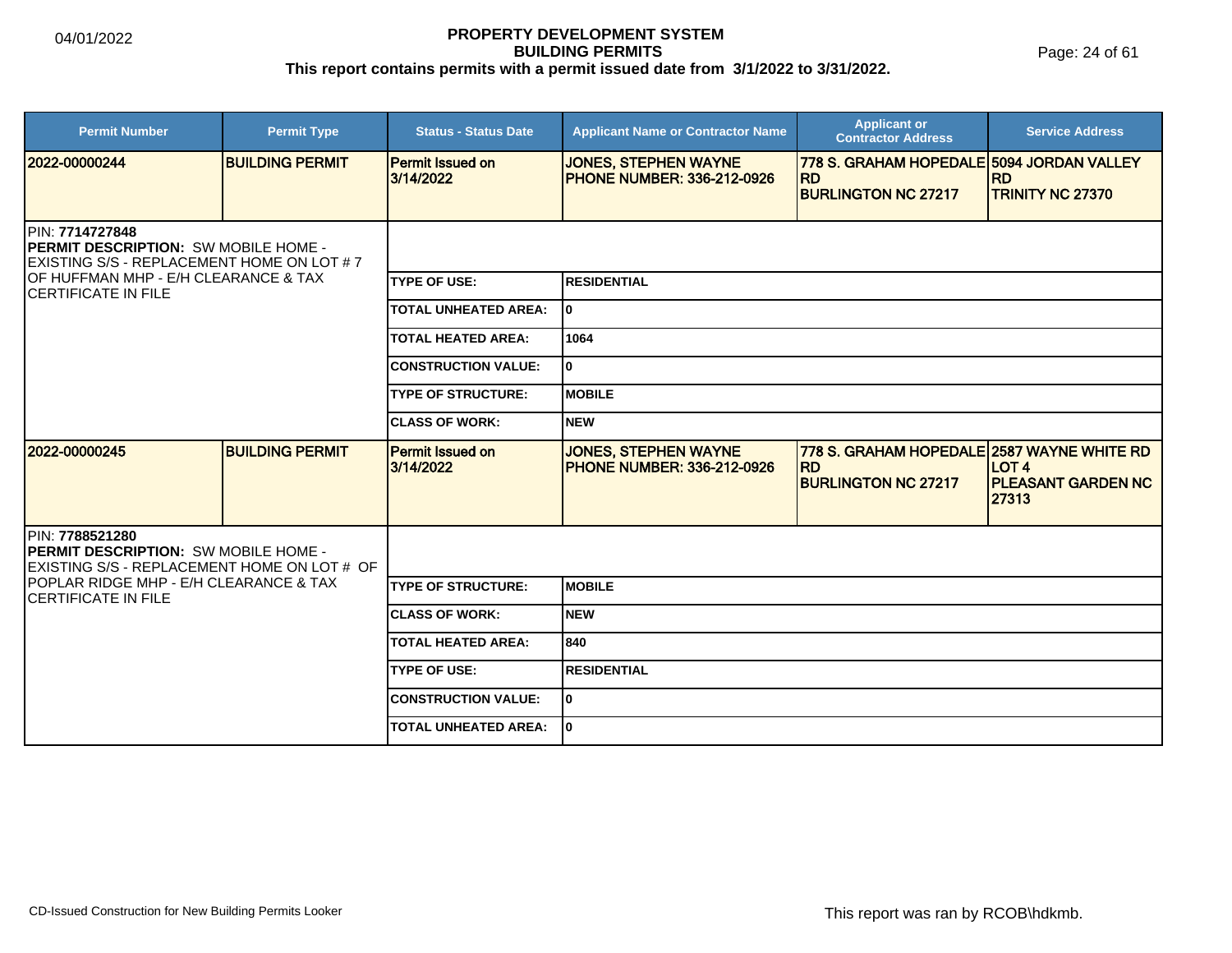Page: 25 of 61

| <b>Permit Number</b>                                                                                                         | <b>Permit Type</b>     | <b>Status - Status Date</b>          | <b>Applicant Name or Contractor Name</b>                                            | <b>Applicant or</b><br><b>Contractor Address</b> | <b>Service Address</b>                               |  |  |
|------------------------------------------------------------------------------------------------------------------------------|------------------------|--------------------------------------|-------------------------------------------------------------------------------------|--------------------------------------------------|------------------------------------------------------|--|--|
| 2022-00000246                                                                                                                | <b>BUILDING PERMIT</b> | <b>Permit Issued on</b><br>3/14/2022 | <b>LOFLIN, CLIFF H</b><br><b>PHONE NUMBER:</b>                                      | 7431 GRAVEL HILL RD<br><b>DENTON NC 27239</b>    | <b>7431 GRAVEL HILL RD</b><br><b>DENTON NC 27239</b> |  |  |
| <b>IPIN: 6686592538</b><br><b>PERMIT DESCRIPTION: NEW RSBH- EH IN FILE-</b><br>LIEN IN FILE-OWNER AFFIDAVIT IN FILE- SITE IN |                        |                                      |                                                                                     |                                                  |                                                      |  |  |
| <b>IFILE</b>                                                                                                                 |                        | <b>TYPE OF STRUCTURE:</b>            | Isite built                                                                         |                                                  |                                                      |  |  |
|                                                                                                                              |                        | <b>TOTAL HEATED AREA:</b>            | 2000                                                                                |                                                  |                                                      |  |  |
|                                                                                                                              |                        | <b>TOTAL UNHEATED AREA:</b>          | 2000                                                                                |                                                  |                                                      |  |  |
|                                                                                                                              |                        | <b>CONSTRUCTION VALUE:</b>           | 380424                                                                              |                                                  |                                                      |  |  |
|                                                                                                                              |                        | <b>TYPE OF USE:</b>                  | <b>RESIDENTIAL</b>                                                                  |                                                  |                                                      |  |  |
|                                                                                                                              |                        | <b>CLASS OF WORK:</b>                | <b>NEW</b>                                                                          |                                                  |                                                      |  |  |
| 2022-00000247                                                                                                                | <b>BUILDING PERMIT</b> | <b>Permit Issued on</b><br>3/14/2022 | <b>TODD ALLRED CONSTRUCTION,</b><br><b>LLC</b><br><b>PHONE NUMBER: 336-736-0005</b> | 3018 W O W RD<br><b>RANDLEMAN NC 27317</b>       | <b>240 DANIELS ST</b><br><b>RANDLEMAN NC 27317</b>   |  |  |
| PIN: 7765381286<br>PERMIT DESCRIPTION: NEW SITE BUILT HOUSE -<br>OK PER RANDLEMAN CITY ZONING - CITY SEWER &                 |                        |                                      |                                                                                     |                                                  |                                                      |  |  |
| IWATER - APPT OF LIEN AGENT IN FILE                                                                                          |                        | <b>CLASS OF WORK:</b>                | <b>NEW</b>                                                                          |                                                  |                                                      |  |  |
|                                                                                                                              |                        | <b>TYPE OF STRUCTURE:</b>            | <b>SITE BUILT</b>                                                                   |                                                  |                                                      |  |  |
|                                                                                                                              |                        | <b>TOTAL HEATED AREA:</b>            | 1794                                                                                |                                                  |                                                      |  |  |
|                                                                                                                              |                        | <b>TYPE OF USE:</b>                  | <b>RESIDENTIAL</b>                                                                  |                                                  |                                                      |  |  |
|                                                                                                                              |                        | <b>CONSTRUCTION VALUE:</b>           | 258218                                                                              |                                                  |                                                      |  |  |
|                                                                                                                              |                        | <b>TOTAL UNHEATED AREA:</b>          | 431                                                                                 |                                                  |                                                      |  |  |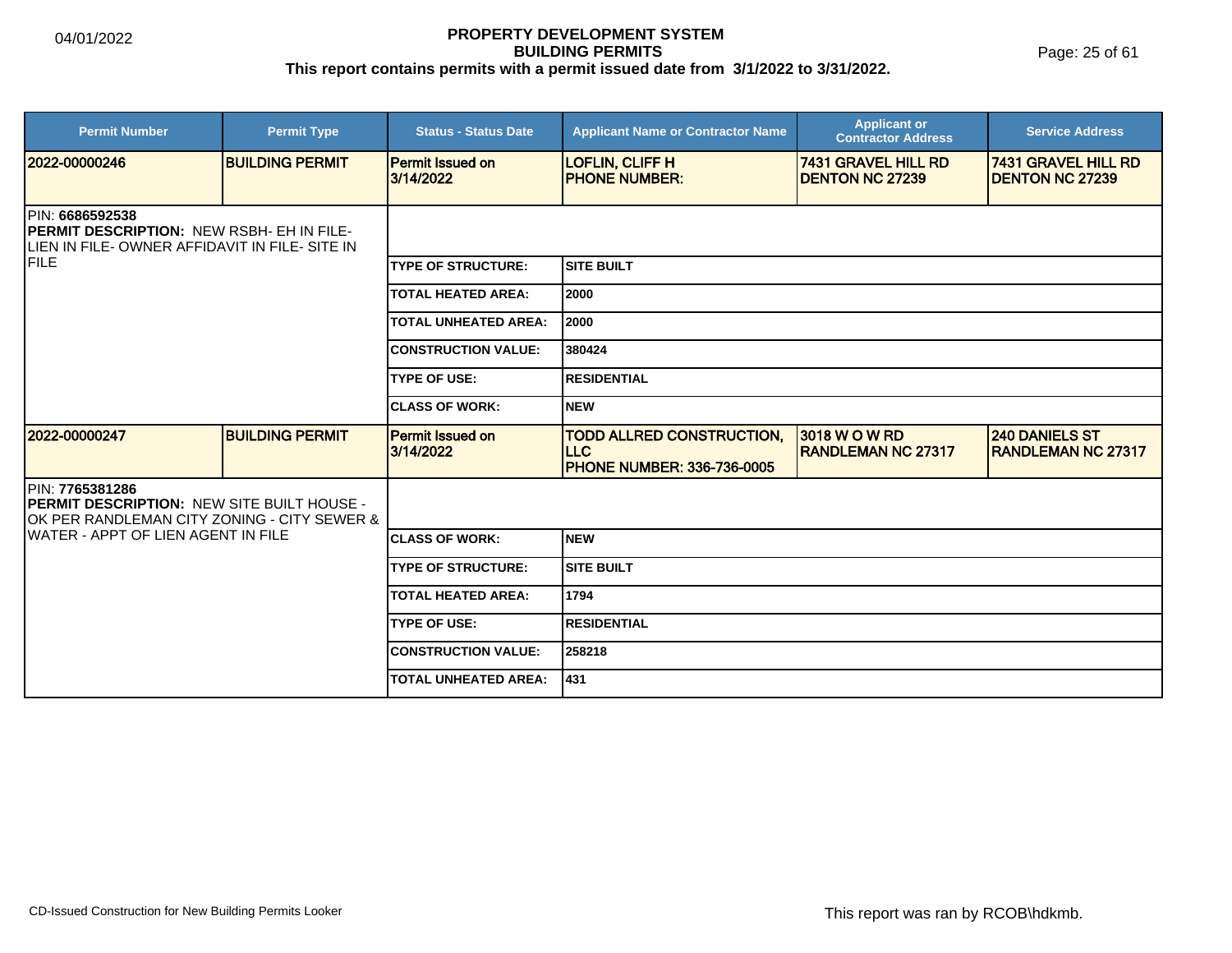Page: 26 of 61

| <b>Permit Number</b>                                                                                                                                                      | <b>Permit Type</b>     | <b>Status - Status Date</b>          | <b>Applicant Name or Contractor Name</b>                                             | <b>Applicant or</b><br><b>Contractor Address</b> | <b>Service Address</b>                              |  |
|---------------------------------------------------------------------------------------------------------------------------------------------------------------------------|------------------------|--------------------------------------|--------------------------------------------------------------------------------------|--------------------------------------------------|-----------------------------------------------------|--|
| 2022-00000248                                                                                                                                                             | <b>BUILDING PERMIT</b> | <b>Permit Issued on</b><br>3/14/2022 | <b>TODD ALLRED CONSTRUCTION,</b><br><b>ILLC</b><br><b>PHONE NUMBER: 336-736-0005</b> | 3018 W O W RD<br><b>RANDLEMAN NC 27317</b>       | <b>250 DANIELS ST</b><br><b>IRANDLEMAN NC 27317</b> |  |
| <b>IPIN: 7765382251</b><br><b>PERMIT DESCRIPTION: NEW SITE BUILT HOUSE -</b><br>OK PER RANDLEMAN CITY ZONING - CITY SEWER &<br><b>IWATER - APPT OF LIEN AGENT IN FILE</b> |                        |                                      |                                                                                      |                                                  |                                                     |  |
|                                                                                                                                                                           |                        | <b>TOTAL HEATED AREA:</b>            | 1747                                                                                 |                                                  |                                                     |  |
|                                                                                                                                                                           |                        | <b>TYPE OF STRUCTURE:</b>            | ISITE BUILT                                                                          |                                                  |                                                     |  |
|                                                                                                                                                                           |                        | <b>TYPE OF USE:</b>                  | <b>IRESIDENTIAL</b>                                                                  |                                                  |                                                     |  |
|                                                                                                                                                                           |                        | <b>CLASS OF WORK:</b>                | <b>NEW</b>                                                                           |                                                  |                                                     |  |
|                                                                                                                                                                           |                        | <b>TOTAL UNHEATED AREA:</b>          | 511                                                                                  |                                                  |                                                     |  |
|                                                                                                                                                                           |                        | <b>CONSTRUCTION VALUE:</b>           | 255812                                                                               |                                                  |                                                     |  |
| 2022-00000249                                                                                                                                                             | <b>BUILDING PERMIT</b> | <b>Permit Issued on</b><br>3/14/2022 | <b>BROOKS, DANIEL</b><br><b>PHONE NUMBER: 336-302-1079</b>                           | 3075 RAINBOW LOOP<br><b>ASHEBORO NC 27205</b>    | <b>1225 VIEWMONT DR</b><br><b>ASHEBORO NC 27205</b> |  |
| PIN: 7752024333<br><b>PERMIT DESCRIPTION: ADDITION OF 28'X26' SLAB -</b><br>18'X18' PORTION COVERED SHELTER SITTING AREA                                                  |                        |                                      |                                                                                      |                                                  |                                                     |  |
| WITH 12'X12' EXTENSION FOR OUTDOOR KITCHEN<br>IAREA - E/H APPROVAL IN FILE                                                                                                |                        | <b>TYPE OF STRUCTURE:</b>            | <b>SITE BUILT</b>                                                                    |                                                  |                                                     |  |
|                                                                                                                                                                           |                        | <b>CLASS OF WORK:</b>                | <b>ADDITION</b>                                                                      |                                                  |                                                     |  |
|                                                                                                                                                                           |                        | <b>TOTAL UNHEATED AREA:</b>          | 468                                                                                  |                                                  |                                                     |  |
|                                                                                                                                                                           |                        | <b>CONSTRUCTION VALUE:</b>           | 50000                                                                                |                                                  |                                                     |  |
|                                                                                                                                                                           |                        | <b>TYPE OF USE:</b>                  | <b>RESIDENTIAL</b>                                                                   |                                                  |                                                     |  |
|                                                                                                                                                                           |                        | <b>TOTAL HEATED AREA:</b>            | lo.                                                                                  |                                                  |                                                     |  |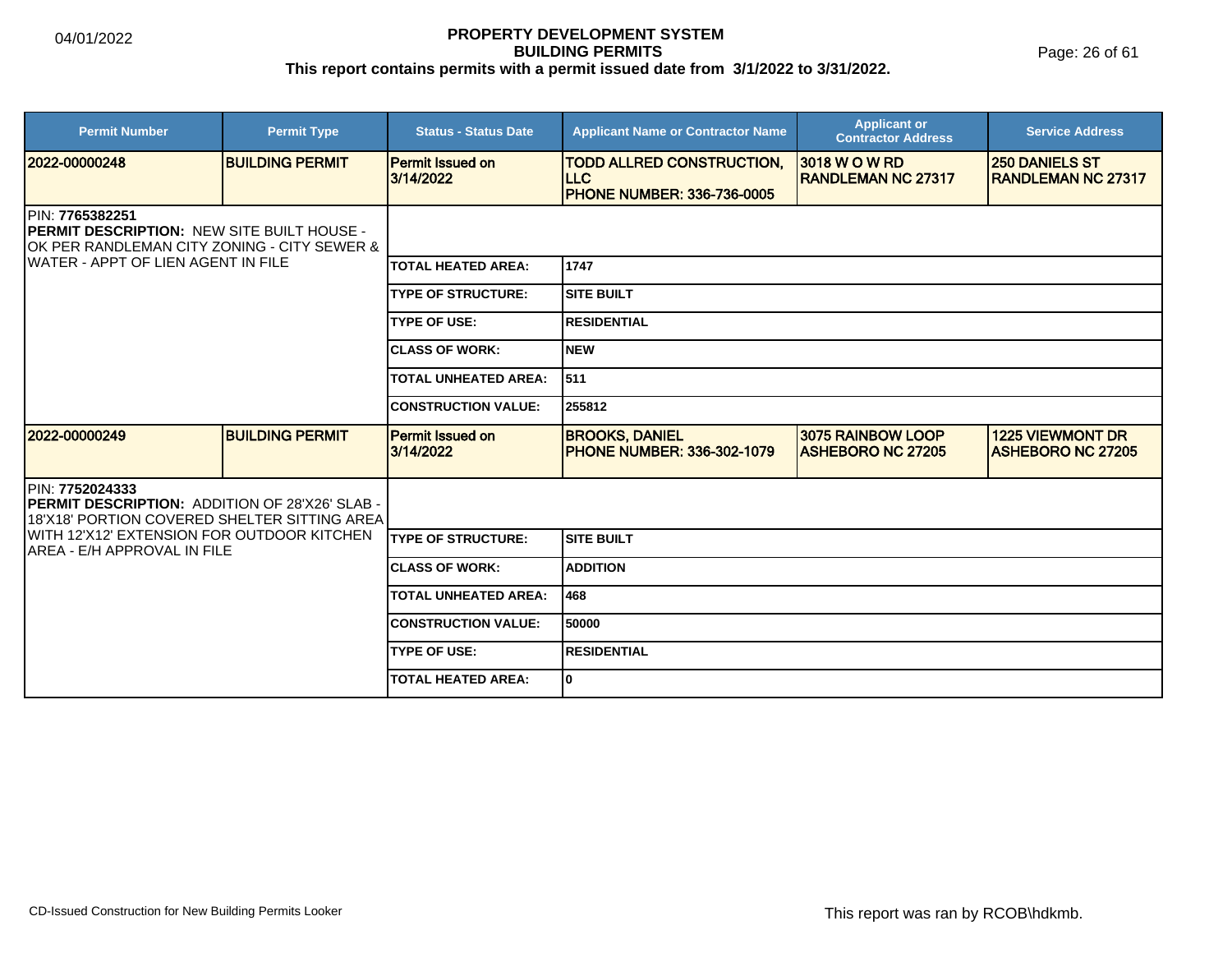Page: 27 of 61

| <b>Permit Number</b>                                                                                                      | <b>Permit Type</b>     | <b>Status - Status Date</b>          | <b>Applicant Name or Contractor Name</b>                      | <b>Applicant or</b><br><b>Contractor Address</b>   | <b>Service Address</b>                             |
|---------------------------------------------------------------------------------------------------------------------------|------------------------|--------------------------------------|---------------------------------------------------------------|----------------------------------------------------|----------------------------------------------------|
| 2022-00000250                                                                                                             | <b>BUILDING PERMIT</b> | <b>Permit Issued on</b><br>3/14/2022 | <b>MONTENEGRO, CARLOS E</b><br><b>PHONE NUMBER:</b>           | <b>1699 LANTERN DR</b><br><b>ASHEBORO NC 27205</b> | <b>1699 LANTERN DR</b><br><b>ASHEBORO NC 27205</b> |
| PIN: 7790136314<br><b>PERMIT DESCRIPTION: NEW ACCESSORY</b><br><b>BUILDING- ATTACHED GARAGE 18X26</b>                     |                        |                                      |                                                               |                                                    |                                                    |
|                                                                                                                           |                        | <b>TOTAL HEATED AREA:</b>            | I٥                                                            |                                                    |                                                    |
|                                                                                                                           |                        | <b>CONSTRUCTION VALUE:</b>           | 10857                                                         |                                                    |                                                    |
|                                                                                                                           |                        | <b>TYPE OF USE:</b>                  | <b>IRESIDENTIAL</b>                                           |                                                    |                                                    |
|                                                                                                                           |                        | <b>TYPE OF STRUCTURE:</b>            | <b>ACCESSORY</b>                                              |                                                    |                                                    |
|                                                                                                                           |                        | <b>CLASS OF WORK:</b>                | <b>ADDITION</b>                                               |                                                    |                                                    |
|                                                                                                                           |                        | <b>TOTAL UNHEATED AREA:</b>          | 1468                                                          |                                                    |                                                    |
| 2022-00000251                                                                                                             | <b>BUILDING PERMIT</b> | <b>Permit Issued on</b><br>3/28/2022 | <b>STEWART, JOSEPH K</b><br><b>PHONE NUMBER: 704-399-4663</b> | 2857 WESTPORT RD<br><b>CHARLOTTE NC 28208</b>      | 5566 SILER ST<br><b>TRINITY NC 27370</b>           |
| <b>IPIN: 7708538227</b><br><b>PERMIT DESCRIPTION: NEW RSBH- LIEN AGENT IN</b><br>FILE- SITE PLAN IN FILE- TRINITY ZONING- |                        |                                      |                                                               |                                                    |                                                    |
| <b>IDAVIDSON WATER AND CITY SEWER</b>                                                                                     |                        | <b>TYPE OF USE:</b>                  | RESIDENTIAL                                                   |                                                    |                                                    |
|                                                                                                                           |                        | <b>TOTAL UNHEATED AREA:</b>          | 379                                                           |                                                    |                                                    |
|                                                                                                                           |                        | <b>TYPE OF STRUCTURE:</b>            | ISITE BUILT                                                   |                                                    |                                                    |
|                                                                                                                           |                        | <b>CLASS OF WORK:</b>                | Inew                                                          |                                                    |                                                    |
|                                                                                                                           |                        | <b>CONSTRUCTION VALUE:</b>           | 324876                                                        |                                                    |                                                    |
|                                                                                                                           |                        | <b>TOTAL HEATED AREA:</b>            | 2303                                                          |                                                    |                                                    |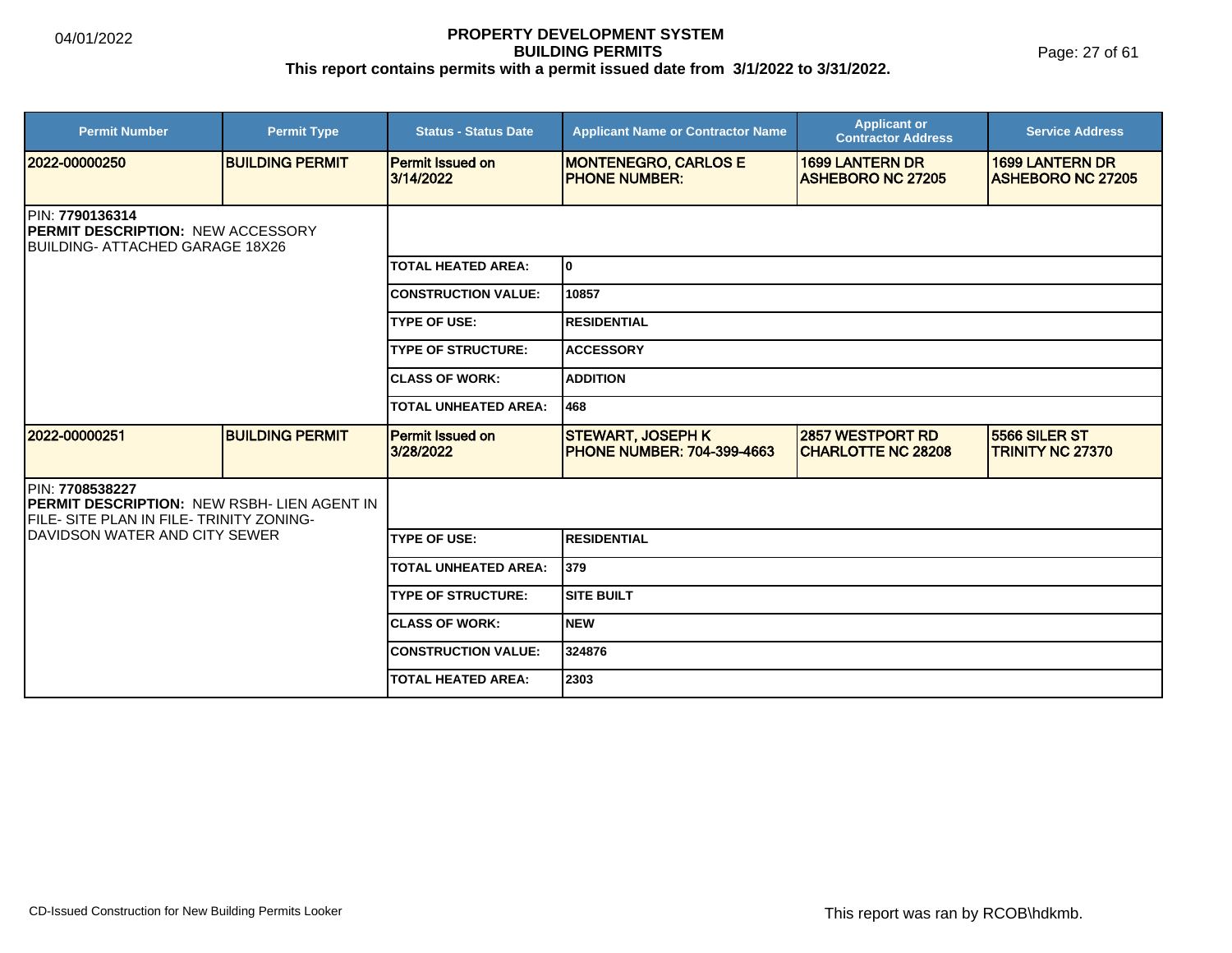Page: 28 of 61

| <b>Permit Number</b>                                                                                                                                        | <b>Permit Type</b>     | <b>Status - Status Date</b>          | <b>Applicant Name or Contractor Name</b>                                     | <b>Applicant or</b><br><b>Contractor Address</b>    | <b>Service Address</b>                               |  |  |
|-------------------------------------------------------------------------------------------------------------------------------------------------------------|------------------------|--------------------------------------|------------------------------------------------------------------------------|-----------------------------------------------------|------------------------------------------------------|--|--|
| 2022-00000252                                                                                                                                               | <b>BUILDING PERMIT</b> | <b>Permit Issued on</b><br>3/28/2022 | <b>STEWART, JOSEPH K</b><br><b>PHONE NUMBER: 704-399-4663</b>                | 2857 WESTPORT RD<br><b>CHARLOTTE NC 28208</b>       | <b>15560 SILER ST</b><br><b>TRINITY NC 27370</b>     |  |  |
| <b>IPIN: 7708538109</b><br><b>IPERMIT DESCRIPTION: NEW RSBH- LIEN AGENT IN</b><br>FILE- SITE PLAN IN FILE- TRINTY ZONING-<br>IDAVIDSON WATER AND CITY SEWER |                        |                                      |                                                                              |                                                     |                                                      |  |  |
|                                                                                                                                                             |                        | <b>TYPE OF USE:</b>                  | <b>RESIDENTIAL</b>                                                           |                                                     |                                                      |  |  |
|                                                                                                                                                             |                        | <b>CLASS OF WORK:</b>                | <b>NEW</b>                                                                   |                                                     |                                                      |  |  |
|                                                                                                                                                             |                        | <b>CONSTRUCTION VALUE:</b>           | 428327                                                                       |                                                     |                                                      |  |  |
|                                                                                                                                                             |                        | <b>TYPE OF STRUCTURE:</b>            | <b>SITE BUILT</b>                                                            |                                                     |                                                      |  |  |
|                                                                                                                                                             |                        | <b>TOTAL HEATED AREA:</b>            | 3070                                                                         |                                                     |                                                      |  |  |
|                                                                                                                                                             |                        | TOTAL UNHEATED AREA:                 | 428                                                                          |                                                     |                                                      |  |  |
| 2022-00000253                                                                                                                                               | <b>BUILDING PERMIT</b> | <b>Permit Issued on</b><br>3/15/2022 | <b>NORTH CAROLINA CUSTOM</b><br><b>MODULARS, LLC</b><br><b>PHONE NUMBER:</b> | <b>1936 US HWY 64 E</b><br><b>ASHEBORO NC 27203</b> | <b>5300 KING VIEW RD</b><br><b>ASHEBORO NC 27205</b> |  |  |
| PIN: 7665159576<br><b>PERMIT DESCRIPTION: OFF FRAME MODULAR</b><br>HOME - EXISTING S/S - E/H CLEARANCE, APPT OF                                             |                        |                                      |                                                                              |                                                     |                                                      |  |  |
| LIEN AGENT & SURETY BOND IN FILE                                                                                                                            |                        | <b>TYPE OF USE:</b>                  | <b>RESIDENTIAL</b>                                                           |                                                     |                                                      |  |  |
|                                                                                                                                                             |                        | <b>TYPE OF STRUCTURE:</b>            | <b>MODULAR</b>                                                               |                                                     |                                                      |  |  |
|                                                                                                                                                             |                        | <b>CLASS OF WORK:</b>                | <b>NEW</b>                                                                   |                                                     |                                                      |  |  |
|                                                                                                                                                             |                        | <b>TOTAL HEATED AREA:</b>            | 1968                                                                         |                                                     |                                                      |  |  |
|                                                                                                                                                             |                        | <b>TOTAL UNHEATED AREA:</b>          | I٥                                                                           |                                                     |                                                      |  |  |
|                                                                                                                                                             |                        | <b>CONSTRUCTION VALUE:</b>           | I٥                                                                           |                                                     |                                                      |  |  |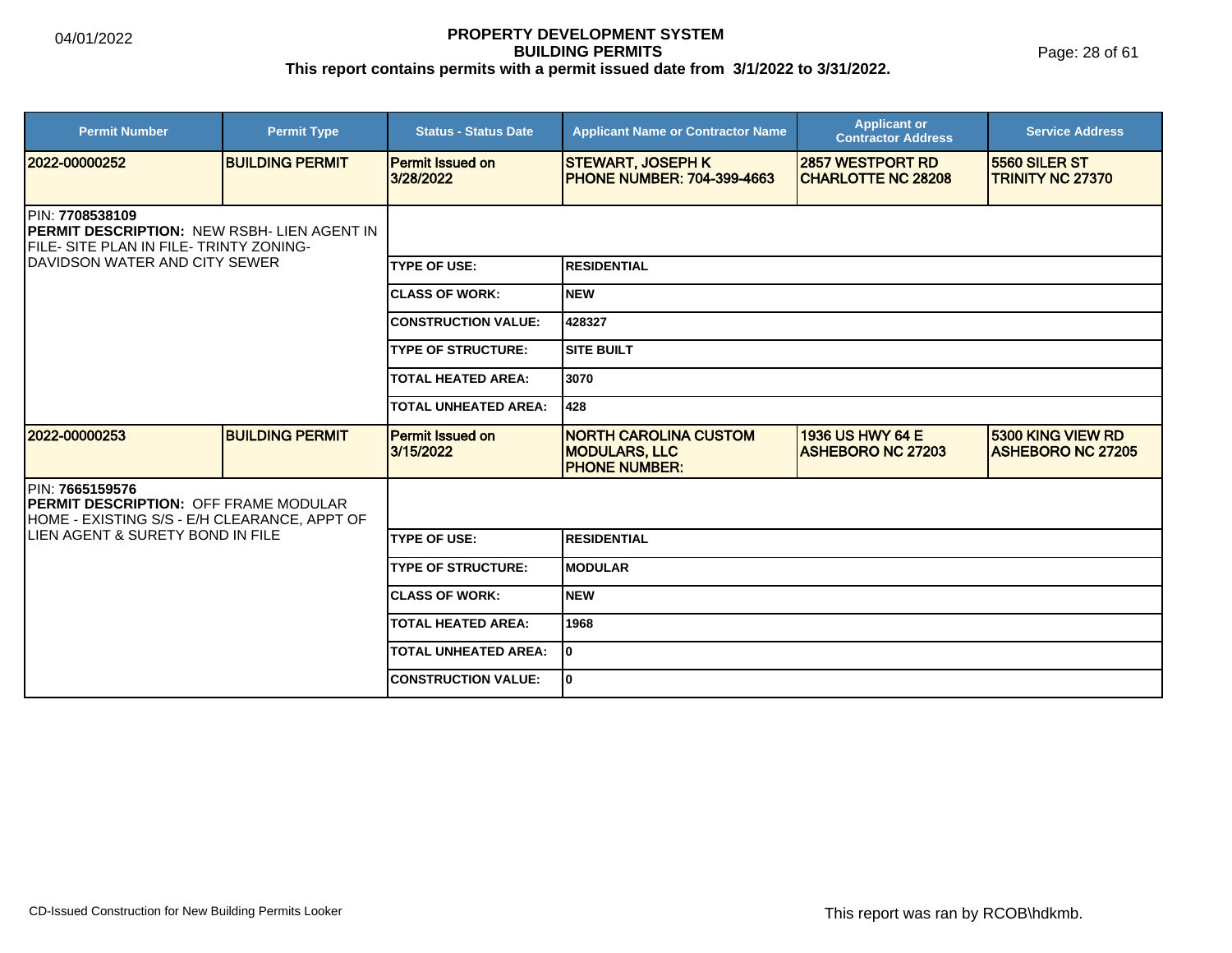Page: 29 of 61

| <b>Permit Number</b>                                                                                               | <b>Permit Type</b>     | <b>Status - Status Date</b>          | <b>Applicant Name or Contractor Name</b>                                                      | <b>Applicant or</b><br><b>Contractor Address</b>      | <b>Service Address</b>                          |  |  |
|--------------------------------------------------------------------------------------------------------------------|------------------------|--------------------------------------|-----------------------------------------------------------------------------------------------|-------------------------------------------------------|-------------------------------------------------|--|--|
| 2022-00000254                                                                                                      | <b>BUILDING PERMIT</b> | <b>Permit Issued on</b><br>3/22/2022 | <b>PHAGAN, DAVID SCOTT (PAGAN,</b><br><b>TAYLOR WILLIAMS)</b><br><b>PHONE NUMBER:</b>         | 1273 BRILES DR<br><b>ASHEBORO NC 27205</b>            | 1434 CORTEZ RD<br><b>ASHEBORO NC 27205</b>      |  |  |
| PIN: 7649168339<br><b>PERMIT DESCRIPTION: NEW ACCESSORY</b><br>IBUILDING- EH IN FILE                               |                        |                                      |                                                                                               |                                                       |                                                 |  |  |
|                                                                                                                    |                        | <b>TYPE OF STRUCTURE:</b>            | <b>ACCESSORY</b>                                                                              |                                                       |                                                 |  |  |
|                                                                                                                    |                        | <b>TOTAL HEATED AREA:</b>            | lo.                                                                                           |                                                       |                                                 |  |  |
|                                                                                                                    |                        | <b>CONSTRUCTION VALUE:</b>           | 13920                                                                                         |                                                       |                                                 |  |  |
|                                                                                                                    |                        | <b>ITYPE OF USE:</b>                 | <b>RESIDENTIAL</b>                                                                            |                                                       |                                                 |  |  |
|                                                                                                                    |                        | <b>ICLASS OF WORK:</b>               | Inew                                                                                          |                                                       |                                                 |  |  |
|                                                                                                                    |                        | <b>TOTAL UNHEATED AREA:</b>          | 1600                                                                                          |                                                       |                                                 |  |  |
| 2022-00000255                                                                                                      | <b>BUILDING PERMIT</b> | <b>Permit Issued on</b><br>3/15/2022 | <b>S &amp; M MOBILE HOME MOVERS &amp;</b><br><b>SERVICE LLC</b><br>PHONE NUMBER: 336-672-6066 | <b>701 HUB MORRIS RD</b><br><b>RANDLEMAN NC 27317</b> | 2284 POOLE TOWN RD<br><b>IASHEBORO NC 27205</b> |  |  |
| PIN: 7731963179<br><b>PERMIT DESCRIPTION: DW MOBILE HOME -</b><br>IEXISTING S/S - E/H CLEARANCE & TAX CERTIFICATEI |                        |                                      |                                                                                               |                                                       |                                                 |  |  |
| IIN FILE                                                                                                           |                        | <b>TYPE OF STRUCTURE:</b>            | <b>IMOBILE</b>                                                                                |                                                       |                                                 |  |  |
|                                                                                                                    |                        | <b>TOTAL HEATED AREA:</b>            | 1232                                                                                          |                                                       |                                                 |  |  |
|                                                                                                                    |                        | <b>CONSTRUCTION VALUE:</b>           | lo.                                                                                           |                                                       |                                                 |  |  |
|                                                                                                                    |                        | <b>TOTAL UNHEATED AREA:</b>          | I٥                                                                                            |                                                       |                                                 |  |  |
|                                                                                                                    |                        | <b>TYPE OF USE:</b>                  | <b>IRESIDENTIAL</b>                                                                           |                                                       |                                                 |  |  |
|                                                                                                                    |                        | <b>ICLASS OF WORK:</b>               | <b>NEW</b>                                                                                    |                                                       |                                                 |  |  |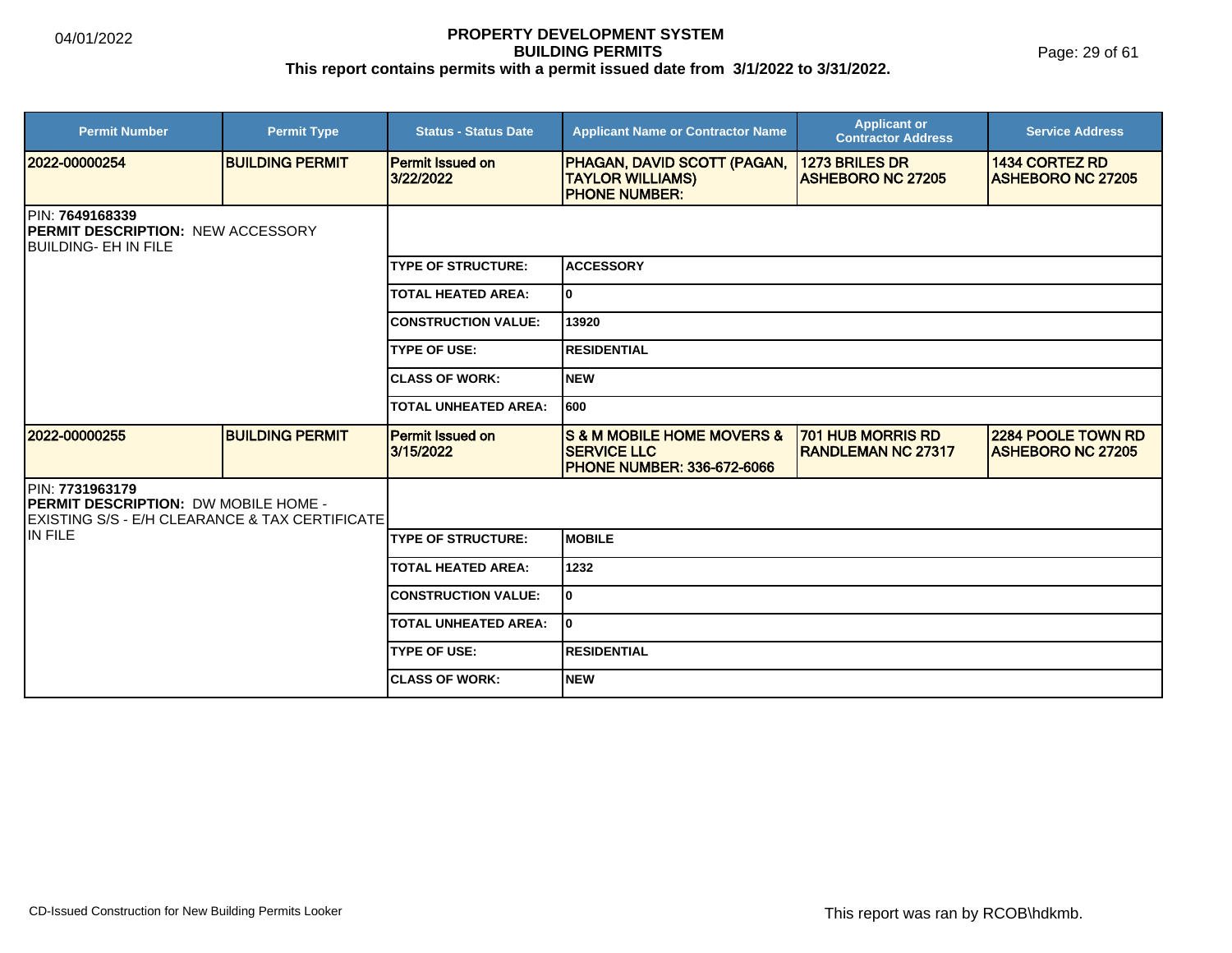Page: 30 of 61

| <b>Permit Number</b>                                                                                                                                         | <b>Permit Type</b>     | <b>Status - Status Date</b>          | <b>Applicant Name or Contractor Name</b>                                                | <b>Applicant or</b><br><b>Contractor Address</b> | <b>Service Address</b>                     |  |
|--------------------------------------------------------------------------------------------------------------------------------------------------------------|------------------------|--------------------------------------|-----------------------------------------------------------------------------------------|--------------------------------------------------|--------------------------------------------|--|
| 2022-00000256                                                                                                                                                | <b>BUILDING PERMIT</b> | <b>Permit Issued on</b><br>3/15/2022 | <b>L&amp;A MOBILE HOME TRANSPORT</b><br><b>LLC</b><br><b>PHONE NUMBER: 704-699-2512</b> | <b>1506 ROSS DR</b><br><b>ALBEMARLE NC 28001</b> | 3925 CARLTON DR<br><b>ISOPHIA NC 27350</b> |  |
| <b>IPIN: 7725286254</b><br><b>IPERMIT DESCRIPTION: NEW DW MOBILE HOME -</b><br>E/H CLEARANCE & TAX CERTIFICATE IN FILE -<br>HOME MUST BE MASONRY UNDERPINNED |                        |                                      |                                                                                         |                                                  |                                            |  |
|                                                                                                                                                              |                        | <b>TYPE OF STRUCTURE:</b>            | <b>IMOBILE</b>                                                                          |                                                  |                                            |  |
|                                                                                                                                                              |                        | <b>TOTAL UNHEATED AREA:</b>          | l0                                                                                      |                                                  |                                            |  |
|                                                                                                                                                              |                        | <b>TYPE OF USE:</b>                  | <b>RESIDENTIAL</b>                                                                      |                                                  |                                            |  |
|                                                                                                                                                              |                        | <b>CONSTRUCTION VALUE:</b>           | I٥                                                                                      |                                                  |                                            |  |
|                                                                                                                                                              |                        | <b>CLASS OF WORK:</b>                | Inew                                                                                    |                                                  |                                            |  |
|                                                                                                                                                              |                        | TOTAL HEATED AREA:                   | 1960                                                                                    |                                                  |                                            |  |
| 2022-00000257                                                                                                                                                | <b>BUILDING PERMIT</b> | <b>Permit Issued on</b><br>3/15/2022 | <b>WRIGHT, STEPHEN D</b><br><b>IPHONE NUMBER: 336-736-8621</b>                          | 3706 BUFFALO FORD RD<br><b>ASHEBORO NC 27205</b> | 1651 ACORN DR<br><b>RANDLEMAN NC 27317</b> |  |
| PIN: 7786092828<br>PERMIT DESCRIPTION: NEW RESIDENTIAL 16'X36'<br>INGROUND SWIMMING POOL - E/H CLEARANCE &                                                   |                        |                                      |                                                                                         |                                                  |                                            |  |
| COPY OF CONTRACT IN FILE                                                                                                                                     |                        | <b>TYPE OF USE:</b>                  | <b>RESIDENTIAL</b>                                                                      |                                                  |                                            |  |
|                                                                                                                                                              |                        | <b>ICLASS OF WORK:</b>               | Inew                                                                                    |                                                  |                                            |  |
|                                                                                                                                                              |                        | <b>TOTAL UNHEATED AREA:</b>          | I٥                                                                                      |                                                  |                                            |  |
|                                                                                                                                                              |                        | <b>TYPE OF STRUCTURE:</b>            | <b>POOL</b>                                                                             |                                                  |                                            |  |
|                                                                                                                                                              |                        | <b>TOTAL HEATED AREA:</b>            | lo.                                                                                     |                                                  |                                            |  |
|                                                                                                                                                              |                        | <b>CONSTRUCTION VALUE:</b>           | 54500                                                                                   |                                                  |                                            |  |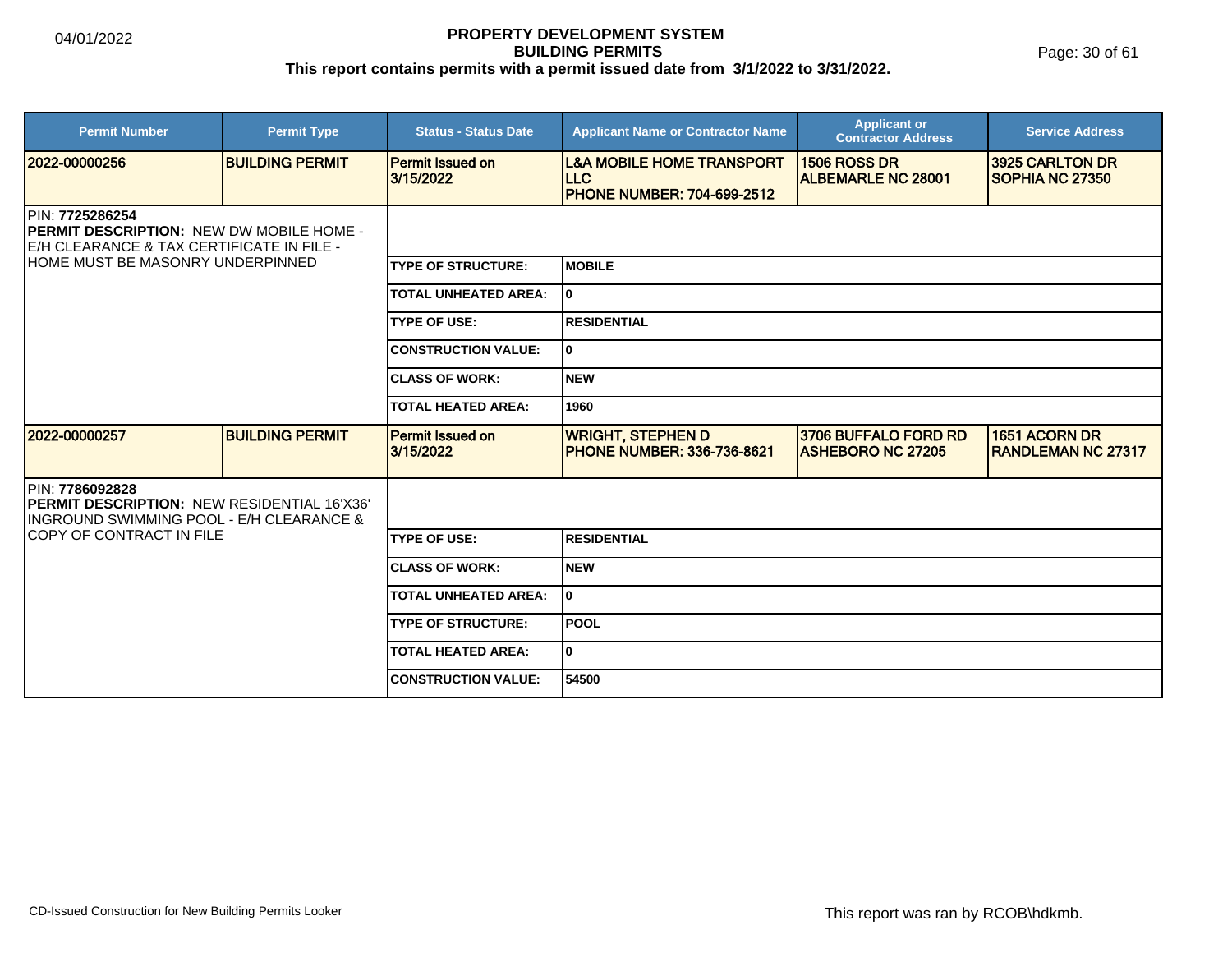Page: 31 of 61

| <b>Permit Number</b>                                                                                                    | <b>Permit Type</b>     | <b>Status - Status Date</b>          | <b>Applicant Name or Contractor Name</b>                                | <b>Applicant or</b><br><b>Contractor Address</b> | <b>Service Address</b>                            |  |  |
|-------------------------------------------------------------------------------------------------------------------------|------------------------|--------------------------------------|-------------------------------------------------------------------------|--------------------------------------------------|---------------------------------------------------|--|--|
| 12022-00000258                                                                                                          | <b>BUILDING PERMIT</b> | <b>Permit Issued on</b><br>3/15/2022 | <b>SWANEY, DEREK &amp; HOLLY</b><br><b>PHONE NUMBER:</b>                | 3378 LOBLOLLY DR<br><b>SOPHIA NC 27350</b>       | 3378 LOBLOLLY DR<br><b>SOPHIA NC 27350</b>        |  |  |
| <b>IPIN: 7736011027</b><br><b>IPERMIT DESCRIPTION: NEW RESIDENTIAL 12'X20'</b><br>ACCESSORY BLDG - E/H APPROVAL IN FILE |                        |                                      |                                                                         |                                                  |                                                   |  |  |
|                                                                                                                         |                        | <b>TYPE OF USE:</b>                  | <b>RESIDENTIAL</b>                                                      |                                                  |                                                   |  |  |
|                                                                                                                         |                        | <b>TYPE OF STRUCTURE:</b>            | <b>ACCESSORY</b>                                                        |                                                  |                                                   |  |  |
|                                                                                                                         |                        | <b>TOTAL HEATED AREA:</b>            | 0                                                                       |                                                  |                                                   |  |  |
|                                                                                                                         |                        | <b>CONSTRUCTION VALUE:</b>           | 5568                                                                    |                                                  |                                                   |  |  |
|                                                                                                                         |                        | <b>CLASS OF WORK:</b>                | <b>NEW</b>                                                              |                                                  |                                                   |  |  |
|                                                                                                                         |                        | <b>TOTAL UNHEATED AREA:</b>          | 240                                                                     |                                                  |                                                   |  |  |
| 2022-00000260                                                                                                           | <b>BUILDING PERMIT</b> | Permit Issued on<br>3/17/2022        | <b>CAMPAGNINO, NANCY TRUSTEE 1849 BURNEY RD</b><br><b>PHONE NUMBER:</b> | <b>ASHEBORO NC 27205</b>                         | <b>1849 BURNEY RD</b><br><b>ASHEBORO NC 27205</b> |  |  |
| PIN: 7655189589<br><b>PERMIT DESCRIPTION: TREE FELL ON HOUSE,</b><br><b>REPLACING THE ROOM, ADDING FOOTING AND</b>      |                        |                                      |                                                                         |                                                  |                                                   |  |  |
| <b>BLOCK FOUNDATION. FLOOR JOINTS, SUB FLOOR,</b><br>INSULATION. FRAME WALLS, DOORS, WINDOWS.                           |                        | <b>TOTAL UNHEATED AREA:</b>          | I٥                                                                      |                                                  |                                                   |  |  |
| INSTALLING RAFTERS, BEAMS, SHEATING,<br><b>IINSULLATION SHINGLES, FINISH INTERIOR</b>                                   |                        | <b>TYPE OF USE:</b>                  | <b>RESIDENTIAL</b>                                                      |                                                  |                                                   |  |  |
| IDRYWALL & CEILING. DECK OFF BACK OF HOUSE.                                                                             |                        | <b>TYPE OF STRUCTURE:</b>            | <b>SITE BUILT</b>                                                       |                                                  |                                                   |  |  |
|                                                                                                                         |                        | <b>ICLASS OF WORK:</b>               | <b>RENOVATION</b>                                                       |                                                  |                                                   |  |  |
|                                                                                                                         |                        | <b>TOTAL HEATED AREA:</b>            | 320                                                                     |                                                  |                                                   |  |  |
|                                                                                                                         |                        | <b>CONSTRUCTION VALUE:</b>           | 30000                                                                   |                                                  |                                                   |  |  |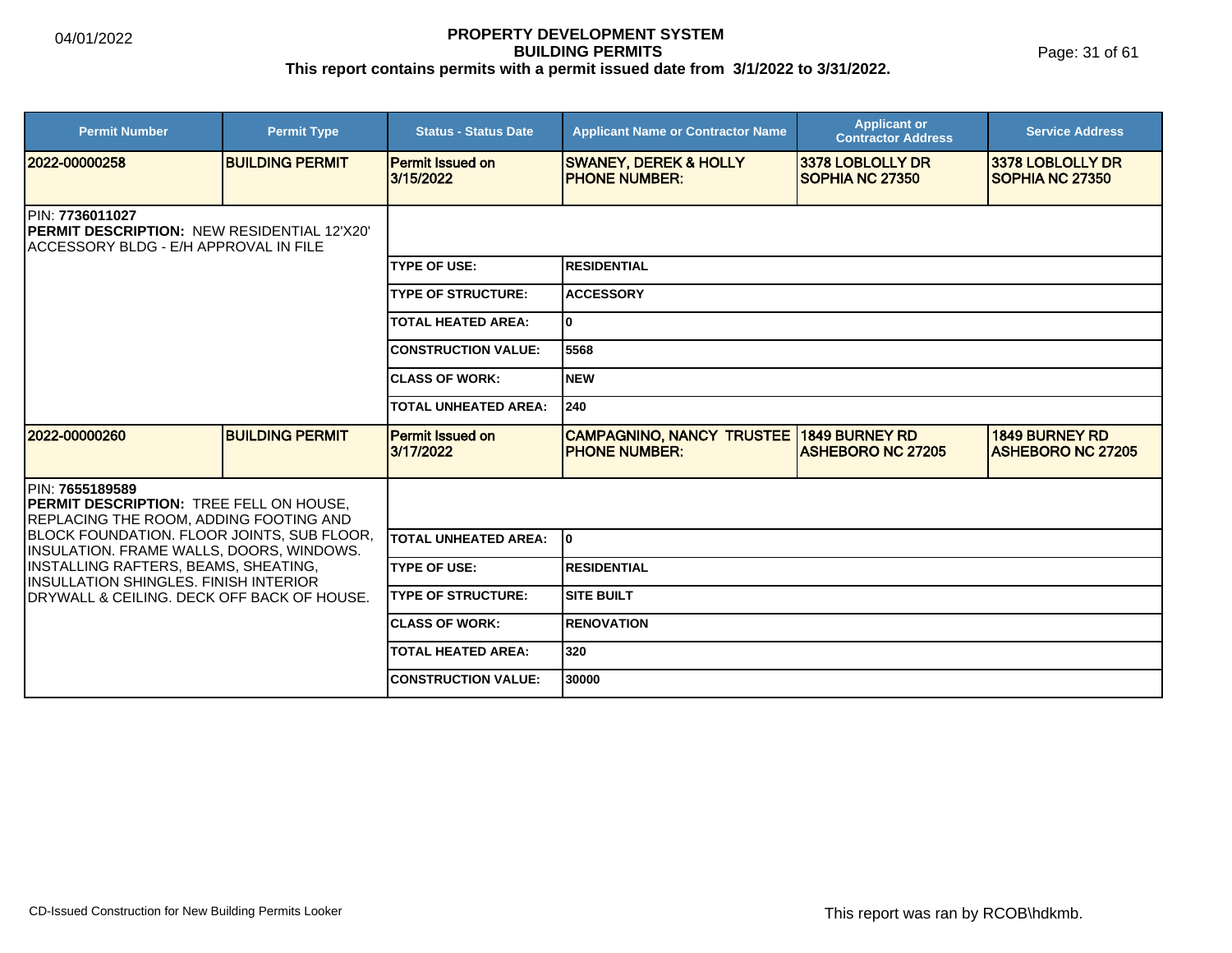Page: 32 of 61

| <b>Permit Number</b>                                                                                             | <b>Permit Type</b>     | <b>Status - Status Date</b>                                            | <b>Applicant Name or Contractor Name</b>                                                   | <b>Applicant or</b><br><b>Contractor Address</b>                       | <b>Service Address</b>                            |  |  |
|------------------------------------------------------------------------------------------------------------------|------------------------|------------------------------------------------------------------------|--------------------------------------------------------------------------------------------|------------------------------------------------------------------------|---------------------------------------------------|--|--|
| 2022-00000261                                                                                                    | <b>BUILDING PERMIT</b> | <b>Permit Issued on</b><br>3/16/2022                                   | <b>GOINS, MICHAEL EDGAR</b><br><b>IPHONE NUMBER: 336-626-0751</b>                          | <b>1183 PONDEROSA</b><br><b>HEIGHTS PL</b><br><b>ASHEBORO NC 27205</b> | <b>3255 FAW DR</b><br>SOPHIA NC 27350             |  |  |
| PIN: 7724840743<br><b>PERMIT DESCRIPTION: NEW ACCESSORY</b><br><b>BUILDING 36X42</b>                             |                        |                                                                        |                                                                                            |                                                                        |                                                   |  |  |
|                                                                                                                  |                        | <b>TYPE OF USE:</b>                                                    | <b>RESIDENTIAL</b>                                                                         |                                                                        |                                                   |  |  |
|                                                                                                                  |                        | <b>CLASS OF WORK:</b>                                                  | <b>NEW</b>                                                                                 |                                                                        |                                                   |  |  |
|                                                                                                                  |                        | <b>TOTAL HEATED AREA:</b>                                              | 165                                                                                        |                                                                        |                                                   |  |  |
|                                                                                                                  |                        | <b>TOTAL UNHEATED AREA:</b>                                            | 1095                                                                                       |                                                                        |                                                   |  |  |
|                                                                                                                  |                        | <b>CONSTRUCTION VALUE:</b>                                             | 35403                                                                                      |                                                                        |                                                   |  |  |
|                                                                                                                  |                        | <b>TYPE OF STRUCTURE:</b>                                              | <b>ACCESSORY</b>                                                                           |                                                                        |                                                   |  |  |
| 2022-00000263                                                                                                    | <b>BUILDING PERMIT</b> | <b>Permit Issued on</b><br>3/16/2022, Permit<br>Completed on 3/22/2022 | HARRIS, TABITHA L & GONZALEZ, 873 W MAIN ST<br><b>JUAN M RIOS</b><br><b>IPHONE NUMBER:</b> | <b>FRANKLINVILLE NC 27248</b>                                          | 873 W MAIN ST<br><b>FRANKLINVILLE NC</b><br>27248 |  |  |
| PIN: 7792084143<br><b>PERMIT DESCRIPTION: OWNERS ADDING 11'X25'</b><br>REAR DECK TO EXISTING HOUSE - OK PER TOWN |                        |                                                                        |                                                                                            |                                                                        |                                                   |  |  |
| OF FRANKLINVILLE ZONING & - E/H COMPLIANCE<br>LETTER IN FILE                                                     |                        | <b>ITYPE OF STRUCTURE:</b>                                             | Isite built                                                                                |                                                                        |                                                   |  |  |
|                                                                                                                  |                        | <b>CLASS OF WORK:</b>                                                  | <b>ADDITION</b>                                                                            |                                                                        |                                                   |  |  |
|                                                                                                                  |                        | <b>CONSTRUCTION VALUE:</b>                                             | 6380                                                                                       |                                                                        |                                                   |  |  |
|                                                                                                                  |                        | <b>TYPE OF USE:</b>                                                    | <b>RESIDENTIAL</b>                                                                         |                                                                        |                                                   |  |  |
|                                                                                                                  |                        | <b>TOTAL HEATED AREA:</b>                                              | lo.                                                                                        |                                                                        |                                                   |  |  |
|                                                                                                                  |                        | <b>TOTAL UNHEATED AREA:</b>                                            | 275                                                                                        |                                                                        |                                                   |  |  |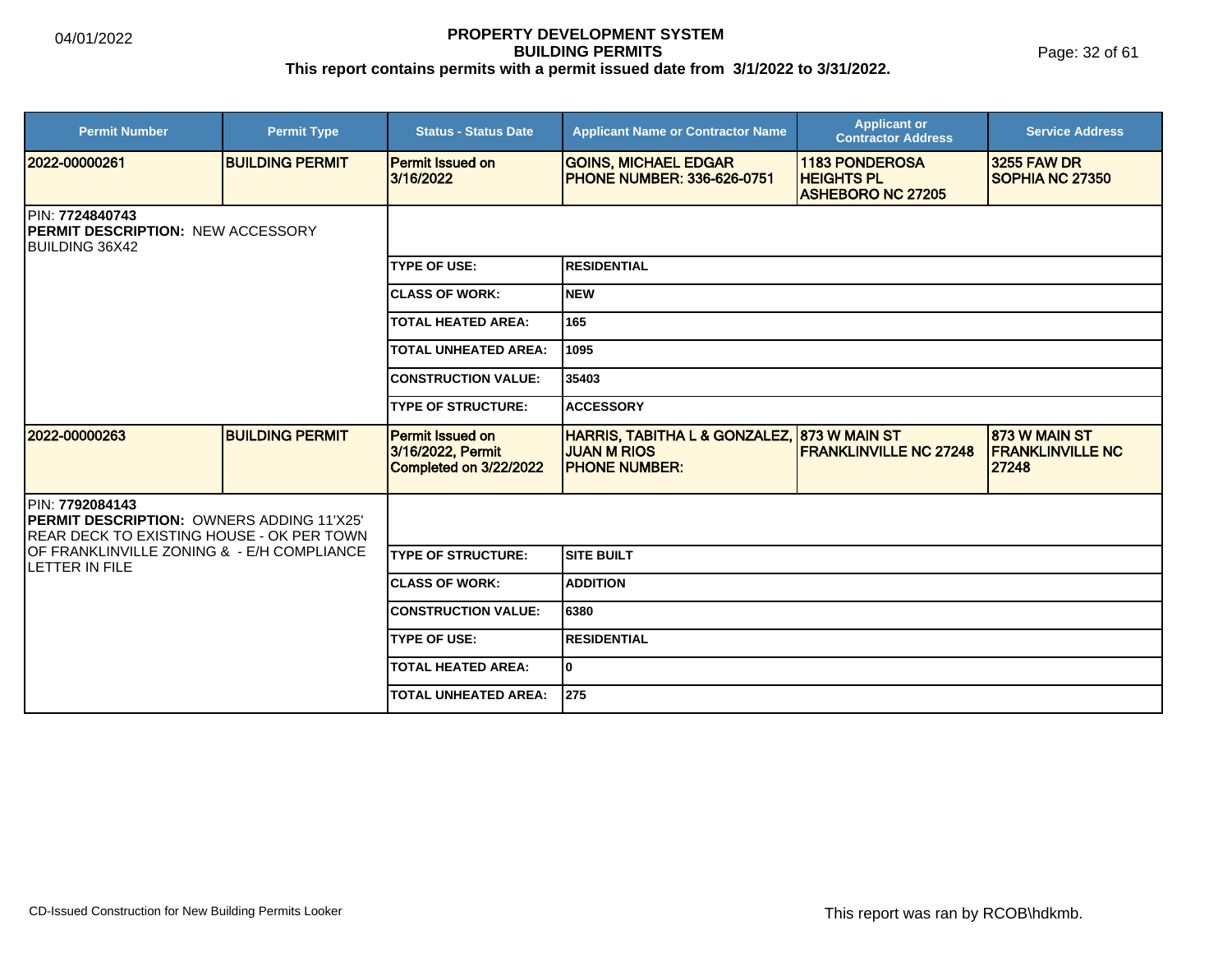Page: 33 of 61

| <b>Permit Number</b>                                                                                       | <b>Permit Type</b>     | <b>Status - Status Date</b>          | <b>Applicant Name or Contractor Name</b>                       | <b>Applicant or</b><br><b>Contractor Address</b>                        | <b>Service Address</b>                          |  |
|------------------------------------------------------------------------------------------------------------|------------------------|--------------------------------------|----------------------------------------------------------------|-------------------------------------------------------------------------|-------------------------------------------------|--|
| 2022-00000264                                                                                              | <b>BUILDING PERMIT</b> | <b>Permit Issued on</b><br>3/17/2022 | <b>ETHERIDGE, BRIAN L</b><br><b>PHONE NUMBER: 704-345-1019</b> | 8001 ARROWRIDGE BLVD<br><b>CHARLOTTE NC 28273</b>                       | 4469 GREEN VALLEY DR<br><b>TRINITY NC 27370</b> |  |
| PIN: 6797758781<br>PERMIT DESCRIPTION: NEW RSBH- LIEN AGENT IN<br>FILE- SITE PLAN IN FILE- TRINITY ZONING- |                        |                                      |                                                                |                                                                         |                                                 |  |
| IDAVIDSON WATER AND CITY SEWER                                                                             |                        | <b>TOTAL UNHEATED AREA:</b>          | 255                                                            |                                                                         |                                                 |  |
|                                                                                                            |                        | <b>TYPE OF STRUCTURE:</b>            | <b>SITE BUILT</b>                                              |                                                                         |                                                 |  |
|                                                                                                            |                        | <b>TOTAL HEATED AREA:</b>            | 1518                                                           |                                                                         |                                                 |  |
|                                                                                                            |                        | <b>CONSTRUCTION VALUE:</b>           | 211761                                                         |                                                                         |                                                 |  |
|                                                                                                            |                        | <b>TYPE OF USE:</b>                  | <b>RESIDENTIAL</b>                                             |                                                                         |                                                 |  |
|                                                                                                            |                        | <b>CLASS OF WORK:</b>                | <b>NEW</b>                                                     |                                                                         |                                                 |  |
| 2022-00000265                                                                                              | <b>BUILDING PERMIT</b> | <b>Permit Issued on</b><br>3/17/2022 | <b>SWEATT, LARRY</b><br><b>PHONE NUMBER: 972-583-4165</b>      | <b>6300 LEGACY DR STOP</b><br><b>EVR-3-A-5</b><br><b>PLANO TX 75024</b> |                                                 |  |
| IPIN:<br><b>IPERMIT DESCRIPTION: REMOVING AND</b><br>REPLACING ANTENNAS, RADIOS, AND LINES AND             |                        |                                      |                                                                |                                                                         |                                                 |  |
| <b>GROUND WORK ON EXISTING TOWER AND</b><br>EXISTING T-MOBILE CO-LOCATION, PLANS                           |                        | <b>TYPE OF USE:</b>                  | <b>COMMERCIAL</b>                                              |                                                                         |                                                 |  |
| SCANNED TO FILE, WILL NEED THIRD PARTY<br>APPROVAL FOR FINAL, TOWER LOCATED BESIDE                         |                        | <b>CONSTRUCTION VALUE:</b>           | 20000                                                          |                                                                         |                                                 |  |
| 4764 US HWY 20 BUS S                                                                                       |                        | <b>TYPE OF STRUCTURE:</b>            | <b>TOWER</b>                                                   |                                                                         |                                                 |  |
|                                                                                                            |                        | <b>CLASS OF WORK:</b>                | <b>RENOVATION</b>                                              |                                                                         |                                                 |  |
|                                                                                                            |                        | <b>TOTAL HEATED AREA:</b>            | $\mathbf{0}$                                                   |                                                                         |                                                 |  |
|                                                                                                            |                        | <b>TOTAL UNHEATED AREA:</b>          | I٥                                                             |                                                                         |                                                 |  |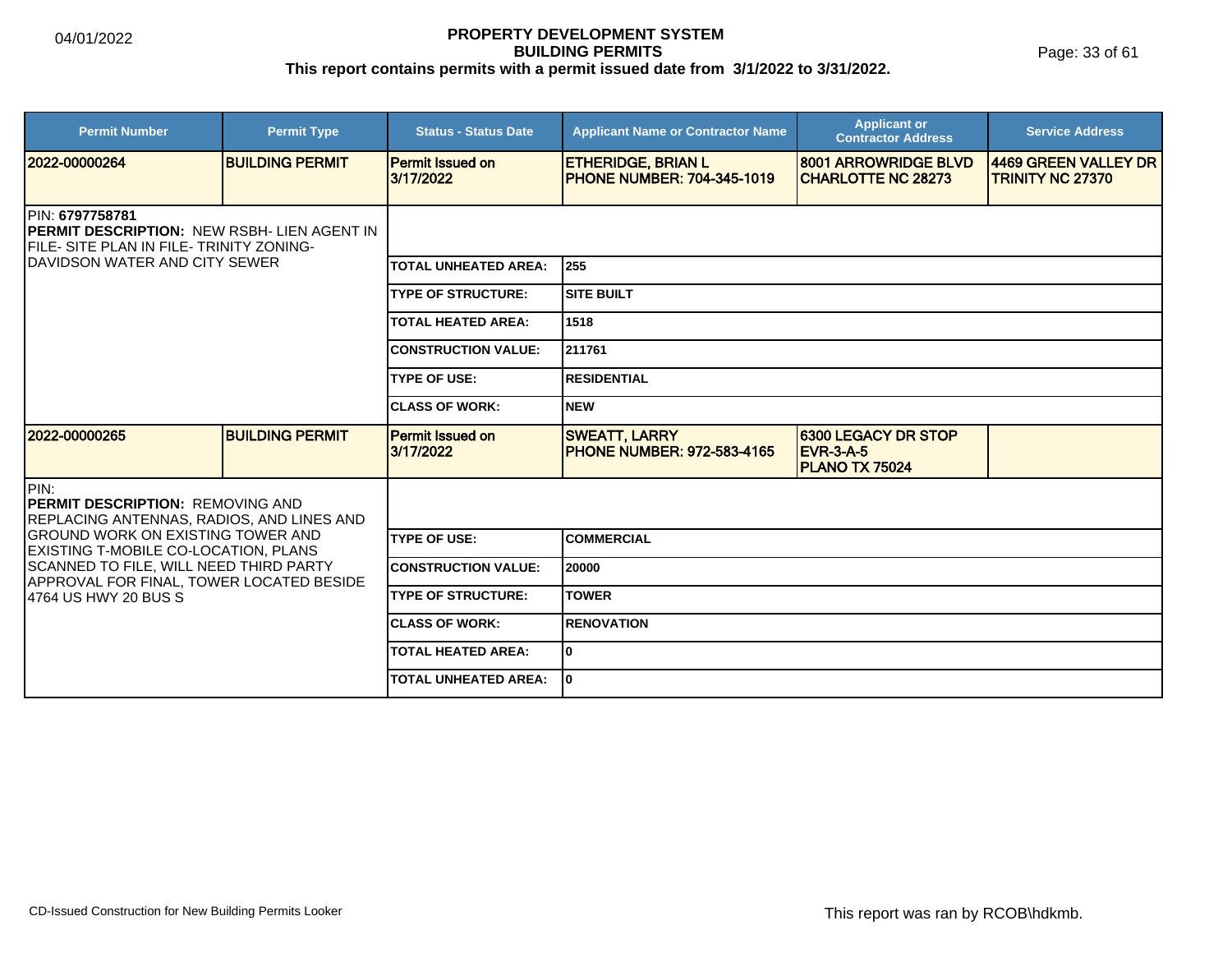Page: 34 of 61

| <b>Permit Number</b>                                                                                              | <b>Permit Type</b>                                                                                     | <b>Status - Status Date</b>          | <b>Applicant Name or Contractor Name</b>      | <b>Applicant or</b><br><b>Contractor Address</b> | <b>Service Address</b>                                          |  |
|-------------------------------------------------------------------------------------------------------------------|--------------------------------------------------------------------------------------------------------|--------------------------------------|-----------------------------------------------|--------------------------------------------------|-----------------------------------------------------------------|--|
| 2022-00000266                                                                                                     | <b>BUILDING PERMIT</b>                                                                                 | <b>Permit Issued on</b><br>3/17/2022 | <b>SEABOLT, KENNY</b><br><b>PHONE NUMBER:</b> | 419 E. DORSETT AVE<br><b>ASHEBORO NC 27203</b>   | <b>119 SPENCER ST</b><br><b>IRANDLEMAN NC 27317</b>             |  |
| <b>IPIN: 7765212664</b><br>PERMIT DESCRIPTION: ADDING CLOSET TO<br><b>IRESIDENCE- RANDLEMAN ZONING IN FILE</b>    |                                                                                                        |                                      |                                               |                                                  |                                                                 |  |
|                                                                                                                   |                                                                                                        | <b>TYPE OF USE:</b>                  | <b>RESIDENTIAL</b>                            |                                                  |                                                                 |  |
|                                                                                                                   |                                                                                                        | <b>TOTAL UNHEATED AREA:</b>          | I٥                                            |                                                  |                                                                 |  |
|                                                                                                                   |                                                                                                        | <b>TYPE OF STRUCTURE:</b>            | <b>SITE BUILT</b>                             |                                                  |                                                                 |  |
|                                                                                                                   |                                                                                                        | <b>CONSTRUCTION VALUE:</b>           | 26116                                         |                                                  |                                                                 |  |
|                                                                                                                   |                                                                                                        | <b>ICLASS OF WORK:</b>               | <b>ADDITION</b>                               |                                                  |                                                                 |  |
|                                                                                                                   |                                                                                                        | <b>TOTAL HEATED AREA:</b>            | 200                                           |                                                  |                                                                 |  |
| 2022-00000267                                                                                                     | <b>BUILDING PERMIT</b>                                                                                 | <b>Permit Issued on</b><br>3/17/2022 | <b>LIRA, JOSE</b><br><b>IPHONE NUMBER:</b>    | 4009 SEDGEWOOD LN<br><b>GREENSBORO NC 27407</b>  | <b>2446 OLD CLIMAX RD</b><br><b>PLEASANT GARDEN NC</b><br>27313 |  |
| PIN: 7788446719<br><b>PERMIT DESCRIPTION: NEW SITE BUILT HOUSE -</b><br>E/H CLEARANCE, APPT OF LIEN AGENT & OWNER |                                                                                                        |                                      |                                               |                                                  |                                                                 |  |
| AFFIDAVIT IN FILE                                                                                                 | <b>TYPE OF USE:</b><br><b>TOTAL HEATED AREA:</b><br><b>TYPE OF STRUCTURE:</b><br><b>CLASS OF WORK:</b> |                                      | <b>RESIDENTIAL</b>                            |                                                  |                                                                 |  |
|                                                                                                                   |                                                                                                        |                                      | 3490                                          |                                                  |                                                                 |  |
|                                                                                                                   |                                                                                                        |                                      | <b>SITE BUILT</b>                             |                                                  |                                                                 |  |
|                                                                                                                   |                                                                                                        |                                      | <b>NEW</b>                                    |                                                  |                                                                 |  |
|                                                                                                                   |                                                                                                        | <b>TOTAL UNHEATED AREA:</b>          | 1920                                          |                                                  |                                                                 |  |
|                                                                                                                   |                                                                                                        | <b>CONSTRUCTION VALUE:</b>           | 517982                                        |                                                  |                                                                 |  |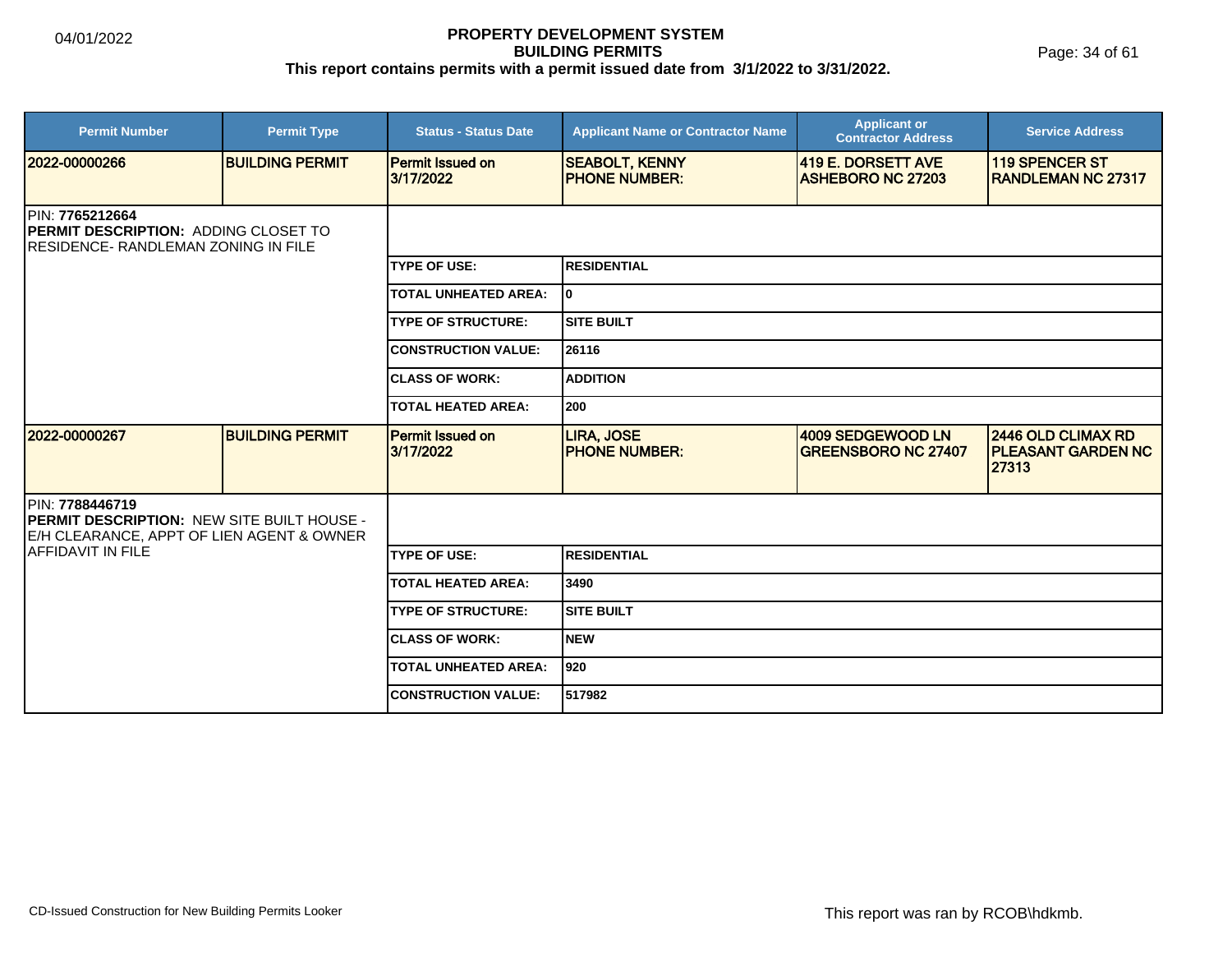Page: 35 of 61

| <b>Permit Number</b>                                                                                                     | <b>Permit Type</b>     | <b>Status - Status Date</b>          | <b>Applicant Name or Contractor Name</b>                                                      | <b>Applicant or</b><br><b>Contractor Address</b>           | <b>Service Address</b>                                             |  |
|--------------------------------------------------------------------------------------------------------------------------|------------------------|--------------------------------------|-----------------------------------------------------------------------------------------------|------------------------------------------------------------|--------------------------------------------------------------------|--|
| 2022-00000268                                                                                                            | <b>BUILDING PERMIT</b> | Permit Issued on<br>3/17/2022        | THE IMPROVEMENT STORE<br><b>PHONE NUMBER:</b>                                                 | <b>312 ORVILLE WRIGHT DR</b><br><b>GREENSBORO NC 27409</b> | <b>213 DRUM ST</b><br><b>ASHEBORO NC 27205</b>                     |  |
| IPIN: 7657639908<br><b>IPERMIT DESCRIPTION: INSTALL 20X26X9 METAL</b><br><b>ISTORAGE BUILDING ON CONCRETE MONOLITHIC</b> |                        |                                      |                                                                                               |                                                            |                                                                    |  |
| <b>SLAB</b>                                                                                                              |                        | <b>ITYPE OF STRUCTURE:</b>           | <b>ISITE BUILT</b>                                                                            |                                                            |                                                                    |  |
|                                                                                                                          |                        | <b>TYPE OF USE:</b>                  | <b>RESIDENTIAL</b>                                                                            |                                                            |                                                                    |  |
|                                                                                                                          |                        | <b>ICLASS OF WORK:</b>               | Inew                                                                                          |                                                            |                                                                    |  |
|                                                                                                                          |                        | <b>TOTAL HEATED AREA:</b>            | lo                                                                                            |                                                            |                                                                    |  |
|                                                                                                                          |                        | <b>TOTAL UNHEATED AREA:</b>          | 520                                                                                           |                                                            |                                                                    |  |
|                                                                                                                          |                        | <b>CONSTRUCTION VALUE:</b>           | 21548                                                                                         |                                                            |                                                                    |  |
| 2022-00000270                                                                                                            | <b>BUILDING PERMIT</b> | <b>Permit Issued on</b><br>3/17/2022 | <b>CLIFF MANESS CONSTRUCTION</b><br><b>COMPANY, INC</b><br><b>IPHONE NUMBER: 336-625-8619</b> | <b>P O BOX 4415</b><br><b>ASHEBORO NC 27204</b>            | <b>2101 PATRIOT WOODS</b><br><b>DR</b><br><b>ASHEBORO NC 27205</b> |  |
| PIN: 7742998749<br>PERMIT DESCRIPTION: NEW RSBH- EH IN FILE-<br>LIEN IN FILE- SITE IN FILE                               |                        |                                      |                                                                                               |                                                            |                                                                    |  |
|                                                                                                                          |                        | <b>TYPE OF STRUCTURE:</b>            | Isite built                                                                                   |                                                            |                                                                    |  |
|                                                                                                                          |                        | <b>ICLASS OF WORK:</b>               | <b>NEW</b>                                                                                    |                                                            |                                                                    |  |
|                                                                                                                          |                        | <b>TOTAL HEATED AREA:</b>            | 2702                                                                                          |                                                            |                                                                    |  |
|                                                                                                                          |                        | <b>TOTAL UNHEATED AREA:</b>          | 1800                                                                                          |                                                            |                                                                    |  |
|                                                                                                                          |                        | <b>CONSTRUCTION VALUE:</b>           | 404523                                                                                        |                                                            |                                                                    |  |
|                                                                                                                          |                        | <b>TYPE OF USE:</b>                  | <b>RESIDENTIAL</b>                                                                            |                                                            |                                                                    |  |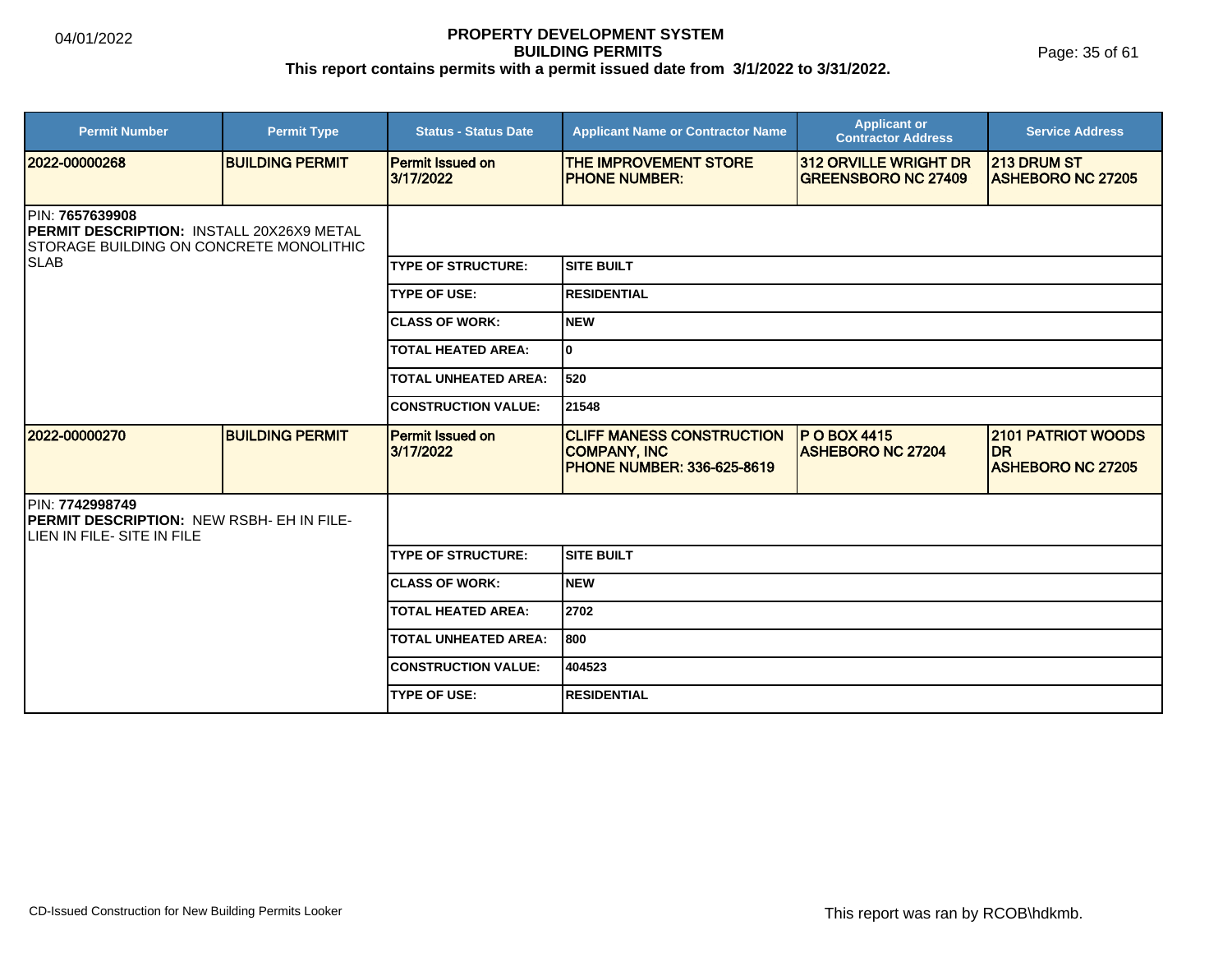Page: 36 of 61

| <b>Permit Number</b>                                                                                      | <b>Permit Type</b>     | <b>Status - Status Date</b>          | <b>Applicant Name or Contractor Name</b>                                                     | <b>Applicant or</b><br><b>Contractor Address</b>           | <b>Service Address</b>                            |
|-----------------------------------------------------------------------------------------------------------|------------------------|--------------------------------------|----------------------------------------------------------------------------------------------|------------------------------------------------------------|---------------------------------------------------|
| 2022-00000271                                                                                             | <b>BUILDING PERMIT</b> | <b>Permit Issued on</b><br>3/17/2022 | <b>CLIFF MANESS CONSTRUCTION</b><br><b>COMPANY, INC</b><br><b>PHONE NUMBER: 336-625-8619</b> | <b>P O BOX 4415</b><br><b>ASHEBORO NC 27204</b>            | 1734 LAKE CTRY DR EXT<br><b>ASHEBORO NC 27205</b> |
| <b>IPIN: 7742860680</b><br><b>PERMIT DESCRIPTION: NEW RSBHI EH IN FILE-</b><br>LIEN IN FILE- SITE IN FILE |                        |                                      |                                                                                              |                                                            |                                                   |
|                                                                                                           |                        | <b>CLASS OF WORK:</b>                | Inew                                                                                         |                                                            |                                                   |
|                                                                                                           |                        | <b>TOTAL HEATED AREA:</b>            | 2491                                                                                         |                                                            |                                                   |
|                                                                                                           |                        | <b>TOTAL UNHEATED AREA:</b>          | 604                                                                                          |                                                            |                                                   |
|                                                                                                           |                        | <b>CONSTRUCTION VALUE:</b>           | 370376                                                                                       |                                                            |                                                   |
|                                                                                                           |                        | <b>TYPE OF USE:</b>                  | <b>RESIDENTIAL</b>                                                                           |                                                            |                                                   |
|                                                                                                           |                        | <b>TYPE OF STRUCTURE:</b>            | <b>SITE BUILT</b>                                                                            |                                                            |                                                   |
| 12022-00000272                                                                                            | <b>BUILDING PERMIT</b> | <b>Permit Issued on</b><br>3/18/2022 | <b>LANGLOIS, JASON</b><br><b>PHONE NUMBER:</b>                                               | <b>4220 RIVER BIRCH LOOP</b><br><b>GREENSBORO NC 27409</b> | 705 BRADY ST EXT<br><b>IRAMSEUR NC 27316</b>      |
| IPIN: 8702682774<br>PERMIT DESCRIPTION: 26X25X12 METAL BUILDING<br>IWITH ATTACHED 12X25 LEAN TO           |                        |                                      |                                                                                              |                                                            |                                                   |
|                                                                                                           |                        | <b>CLASS OF WORK:</b>                | Inew                                                                                         |                                                            |                                                   |
|                                                                                                           |                        | <b>TYPE OF STRUCTURE:</b>            | <b>SITE BUILT</b>                                                                            |                                                            |                                                   |
|                                                                                                           |                        | <b>TYPE OF USE:</b>                  | <b>RESIDENTIAL</b>                                                                           |                                                            |                                                   |
|                                                                                                           |                        | <b>TOTAL HEATED AREA:</b>            | lo                                                                                           |                                                            |                                                   |
|                                                                                                           |                        | <b>TOTAL UNHEATED AREA:</b>          | 650                                                                                          |                                                            |                                                   |
|                                                                                                           |                        | <b>CONSTRUCTION VALUE:</b>           | 17000                                                                                        |                                                            |                                                   |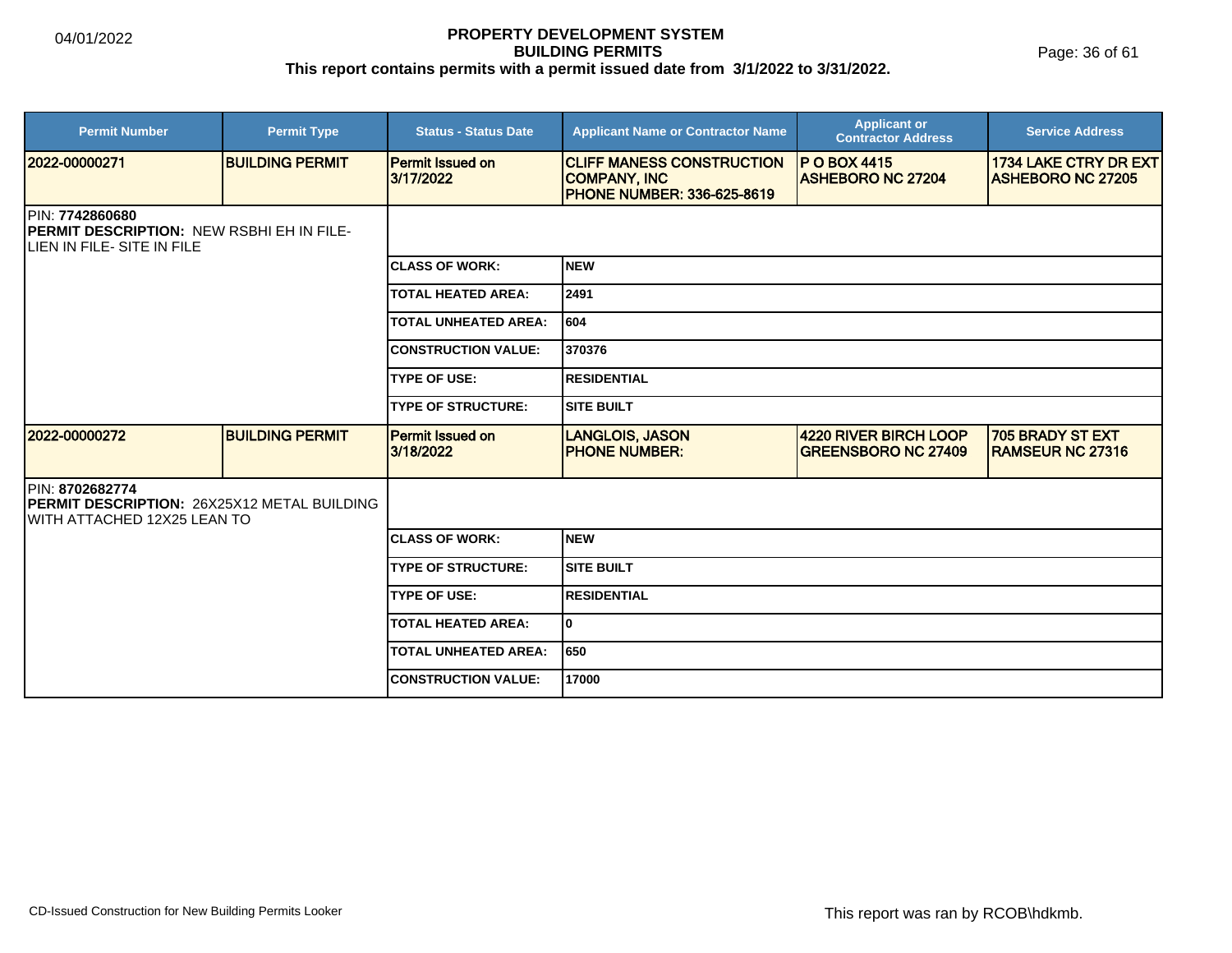Page: 37 of 61

| <b>Permit Number</b>                                                                                                 | <b>Permit Type</b>     | <b>Status - Status Date</b>          | <b>Applicant Name or Contractor Name</b>                         | <b>Applicant or</b><br><b>Contractor Address</b>  | <b>Service Address</b>                            |  |  |
|----------------------------------------------------------------------------------------------------------------------|------------------------|--------------------------------------|------------------------------------------------------------------|---------------------------------------------------|---------------------------------------------------|--|--|
| 2022-00000273                                                                                                        | <b>BUILDING PERMIT</b> | <b>Permit Issued on</b><br>3/22/2022 | <b>CAMPAGNINO, NANCY TRUSTEE</b><br><b>PHONE NUMBER:</b>         | <b>1849 BURNEY RD</b><br><b>ASHEBORO NC 27205</b> | <b>1849 BURNEY RD</b><br><b>ASHEBORO NC 27205</b> |  |  |
| <b>IPIN: 7655189589</b><br><b>PERMIT DESCRIPTION: NEW ACCESSORY</b><br>BUILDING- EH IN FILE- OWNER AFFIDAVIT IN FILE |                        |                                      |                                                                  |                                                   |                                                   |  |  |
|                                                                                                                      |                        | <b>CLASS OF WORK:</b>                | <b>NEW</b>                                                       |                                                   |                                                   |  |  |
|                                                                                                                      |                        | <b>TYPE OF USE:</b>                  | <b>RESIDENTIAL</b>                                               |                                                   |                                                   |  |  |
|                                                                                                                      |                        | <b>TOTAL UNHEATED AREA:</b>          | 720                                                              |                                                   |                                                   |  |  |
|                                                                                                                      |                        | <b>TYPE OF STRUCTURE:</b>            | <b>ACCESSORY</b>                                                 |                                                   |                                                   |  |  |
|                                                                                                                      |                        | <b>TOTAL HEATED AREA:</b>            | $\mathbf{0}$                                                     |                                                   |                                                   |  |  |
|                                                                                                                      |                        | <b>CONSTRUCTION VALUE:</b>           | 16740                                                            |                                                   |                                                   |  |  |
| 2022-00000274                                                                                                        | <b>BUILDING PERMIT</b> | Permit Issued on<br>3/18/2022        | <b>DEATON, DAVID WESLEY</b><br><b>PHONE NUMBER: 336-858-3872</b> | 5585 MERLE DR.<br><b>TRINITY NC 27370</b>         | 3157 ROSIN RUN<br>SOPHIA NC 27350                 |  |  |
| PIN: 7736510824<br><b>IPERMIT DESCRIPTION: REMOVING EXISTING</b><br>ATTACHED DECK & REPLACING IT WITH NEW DECK,      |                        |                                      |                                                                  |                                                   |                                                   |  |  |
| COMPOSITE DECKING - E/H COMPLIANCE LETTER & CONSTRUCTION VALUE:<br>ISIGNED APPLICATION IN FILE                       |                        |                                      | 12465                                                            |                                                   |                                                   |  |  |
|                                                                                                                      |                        | <b>TYPE OF STRUCTURE:</b>            | <b>SITE BUILT</b>                                                |                                                   |                                                   |  |  |
|                                                                                                                      |                        | <b>ICLASS OF WORK:</b>               | <b>ADDITION</b>                                                  |                                                   |                                                   |  |  |
|                                                                                                                      |                        | <b>TYPE OF USE:</b>                  | <b>RESIDENTIAL</b>                                               |                                                   |                                                   |  |  |
|                                                                                                                      |                        | <b>TOTAL UNHEATED AREA:</b>          | 288                                                              |                                                   |                                                   |  |  |
|                                                                                                                      |                        | <b>TOTAL HEATED AREA:</b>            | 0                                                                |                                                   |                                                   |  |  |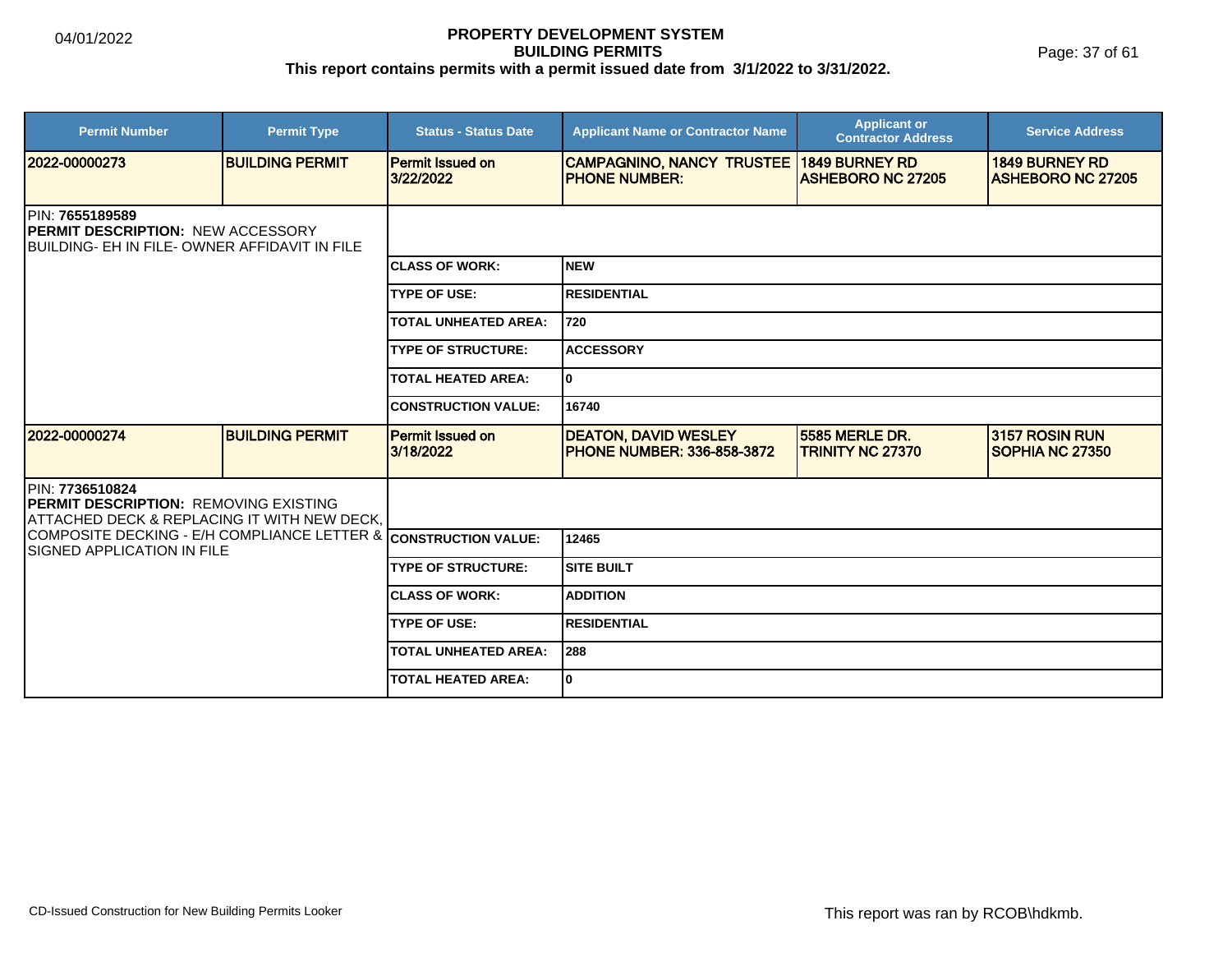Page: 38 of 61

| <b>Permit Number</b>                                                                                            | <b>Permit Type</b>     | <b>Status - Status Date</b>          | <b>Applicant Name or Contractor Name</b>                                 | <b>Applicant or</b><br><b>Contractor Address</b>      | <b>Service Address</b>                              |  |
|-----------------------------------------------------------------------------------------------------------------|------------------------|--------------------------------------|--------------------------------------------------------------------------|-------------------------------------------------------|-----------------------------------------------------|--|
| 2022-00000275                                                                                                   | <b>BUILDING PERMIT</b> | <b>Permit Issued on</b><br>3/21/2022 | <b>J &amp; K BUILDERS OF NC INC</b><br><b>PHONE NUMBER: 336-617-3936</b> | <b>811 W ENGLISH RD</b><br><b>HIGH POINT NC 27262</b> | 3858 ROCK DAM CT<br><b>TRINITY NC 27370</b>         |  |
| IPIN: 6796971183<br><b>IPERMIT DESCRIPTION: RENOVATION OF KITCHEN</b><br>IAND LAUDRY ROOM                       |                        |                                      |                                                                          |                                                       |                                                     |  |
|                                                                                                                 |                        | <b>TOTAL HEATED AREA:</b>            | 1846                                                                     |                                                       |                                                     |  |
|                                                                                                                 |                        | <b>TYPE OF STRUCTURE:</b>            | <b>SITE BUILT</b>                                                        |                                                       |                                                     |  |
|                                                                                                                 |                        | <b>TYPE OF USE:</b>                  | IRESIDENTIAL                                                             |                                                       |                                                     |  |
|                                                                                                                 |                        | <b>CLASS OF WORK:</b>                | <b>RENOVATION</b>                                                        |                                                       |                                                     |  |
|                                                                                                                 |                        | <b>TOTAL UNHEATED AREA:</b>          | I٥                                                                       |                                                       |                                                     |  |
|                                                                                                                 |                        | <b>CONSTRUCTION VALUE:</b>           | 94662                                                                    |                                                       |                                                     |  |
| 12022-00000276                                                                                                  | <b>BUILDING PERMIT</b> | <b>Permit Issued on</b><br>3/18/2022 | <b>LAWSON, DEAN</b><br><b>IPHONE NUMBER:</b>                             | <b>104 WINCHESTER CT</b><br><b>TRINITY NC 27370</b>   | <b>106 WINCHESTER CT</b><br><b>TRINITY NC 27370</b> |  |
| IPIN: 7717689436<br><b>PERMIT DESCRIPTION: REPLACING EXISTING</b><br>HOUSE REAR DECK WITH 16'X20' DECK - NO E/H |                        |                                      |                                                                          |                                                       |                                                     |  |
| INEEDED - CITY SEWER - OK PER ARCHDALE CITY<br>MEMO IN FILE                                                     |                        | <b>TYPE OF STRUCTURE:</b>            | Isite built                                                              |                                                       |                                                     |  |
|                                                                                                                 |                        | <b>CONSTRUCTION VALUE:</b>           | 7424                                                                     |                                                       |                                                     |  |
|                                                                                                                 |                        | <b>TYPE OF USE:</b>                  | IRESIDENTIAL                                                             |                                                       |                                                     |  |
|                                                                                                                 |                        | <b>CLASS OF WORK:</b>                | <b>IRENOVATION</b>                                                       |                                                       |                                                     |  |
|                                                                                                                 |                        | <b>TOTAL HEATED AREA:</b>            | lo.                                                                      |                                                       |                                                     |  |
|                                                                                                                 |                        | <b>TOTAL UNHEATED AREA:</b>          | lo.                                                                      |                                                       |                                                     |  |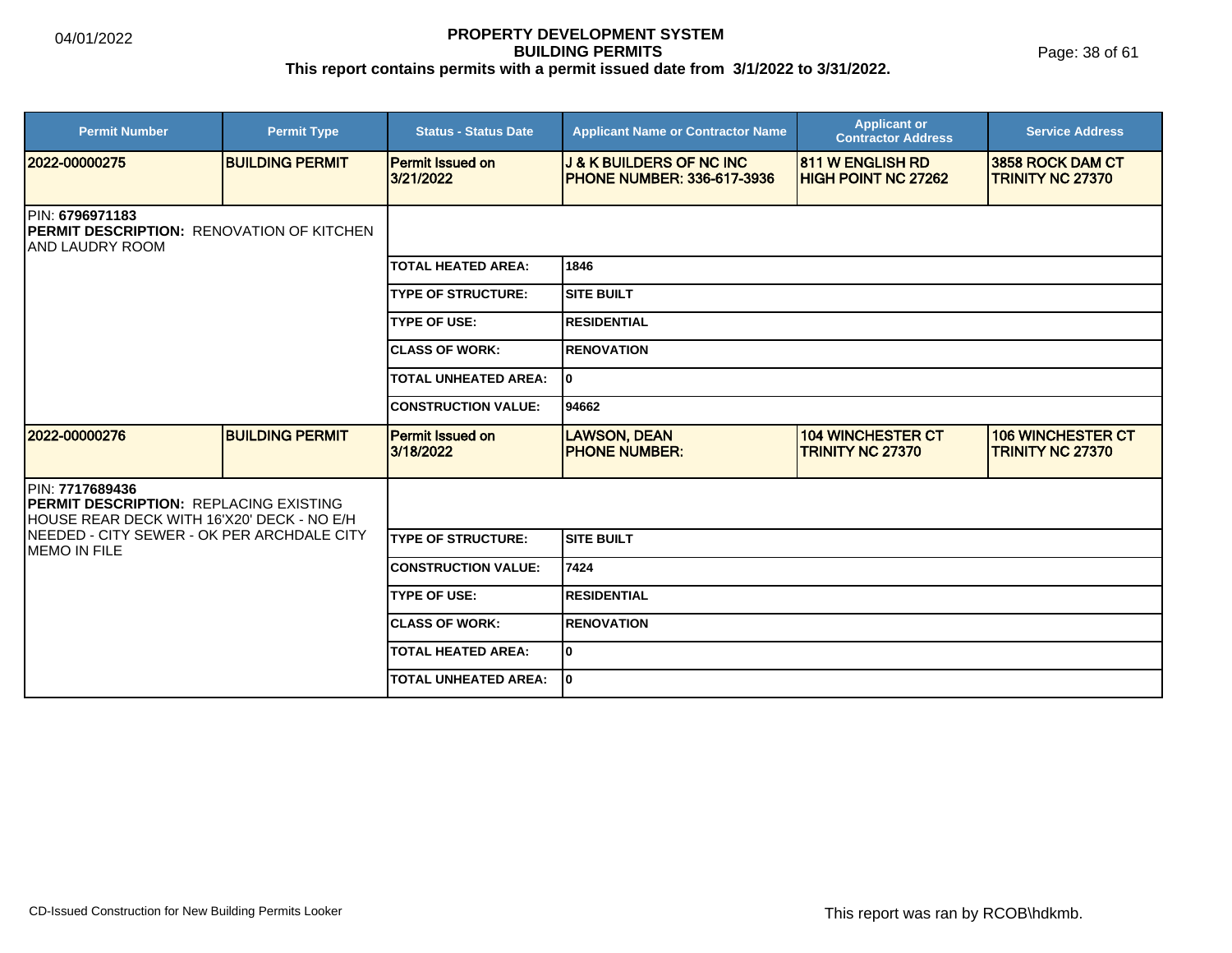Page: 39 of 61

| <b>Permit Number</b>                                                                                                                                                    | <b>Permit Type</b>     | <b>Status - Status Date</b>          | <b>Applicant Name or Contractor Name</b>                         | <b>Applicant or</b><br><b>Contractor Address</b>                                    | <b>Service Address</b>                       |  |
|-------------------------------------------------------------------------------------------------------------------------------------------------------------------------|------------------------|--------------------------------------|------------------------------------------------------------------|-------------------------------------------------------------------------------------|----------------------------------------------|--|
| 2022-00000277                                                                                                                                                           | <b>BUILDING PERMIT</b> | Permit Issued on<br>3/18/2022        | <b>JONES, STEPHEN WAYNE</b><br><b>PHONE NUMBER: 336-212-0926</b> | 778 S. GRAHAM HOPEDALE 5962 US HWY 220 S<br><b>RD</b><br><b>BURLINGTON NC 27217</b> | <b>ASHEBORO NC 27205</b>                     |  |
| IPIN: 7666192810<br>PERMIT DESCRIPTION: DW MOBILE HOME -<br>REPLACEMENT HOME - EXISTING S/S - E/H<br>CLEARANCE, TAX CERTIFICATE & SIGNED<br><b>IAPPLICATION IN FILE</b> |                        |                                      |                                                                  |                                                                                     |                                              |  |
|                                                                                                                                                                         |                        | <b>TYPE OF USE:</b>                  | <b>RESIDENTIAL</b>                                               |                                                                                     |                                              |  |
|                                                                                                                                                                         |                        | <b>CLASS OF WORK:</b>                | NEW                                                              |                                                                                     |                                              |  |
|                                                                                                                                                                         |                        | <b>TOTAL UNHEATED AREA:</b>          | l0                                                               |                                                                                     |                                              |  |
|                                                                                                                                                                         |                        | <b>TYPE OF STRUCTURE:</b>            | <b>MOBILE</b>                                                    |                                                                                     |                                              |  |
|                                                                                                                                                                         |                        | <b>TOTAL HEATED AREA:</b>            | 1492                                                             |                                                                                     |                                              |  |
|                                                                                                                                                                         |                        | <b>CONSTRUCTION VALUE:</b>           | I٥                                                               |                                                                                     |                                              |  |
| 2022-00000278                                                                                                                                                           | <b>BUILDING PERMIT</b> | <b>Permit Issued on</b><br>3/18/2022 | <b>BEATTY, RONALD D &amp; JENNIFER</b><br><b>PHONE NUMBER:</b>   | 6526 BELLAWOOD DR<br><b>TRINITY NC 27370</b>                                        | 6526 BELLAWOOD DR<br><b>TRINITY NC 27370</b> |  |
| PIN: 6797424937<br><b>PERMIT DESCRIPTION: 18'X18' REAR DECK</b><br>ADDITION TO EXISTING HOUSE - OK PER TRINITY                                                          |                        |                                      |                                                                  |                                                                                     |                                              |  |
| ICITY ZONING PERMIT - HOUSE ON CITY SEWER &<br><b>WATER</b>                                                                                                             |                        | <b>TYPE OF USE:</b>                  | <b>RESIDENTIAL</b>                                               |                                                                                     |                                              |  |
|                                                                                                                                                                         |                        | <b>TYPE OF STRUCTURE:</b>            | <b>SITE BUILT</b>                                                |                                                                                     |                                              |  |
|                                                                                                                                                                         |                        | <b>ICLASS OF WORK:</b>               | <b>ADDITION</b>                                                  |                                                                                     |                                              |  |
|                                                                                                                                                                         |                        | <b>TOTAL HEATED AREA:</b>            | I٥                                                               |                                                                                     |                                              |  |
|                                                                                                                                                                         |                        | <b>TOTAL UNHEATED AREA:</b>          | I٥                                                               |                                                                                     |                                              |  |
|                                                                                                                                                                         |                        | <b>CONSTRUCTION VALUE:</b>           | 7517                                                             |                                                                                     |                                              |  |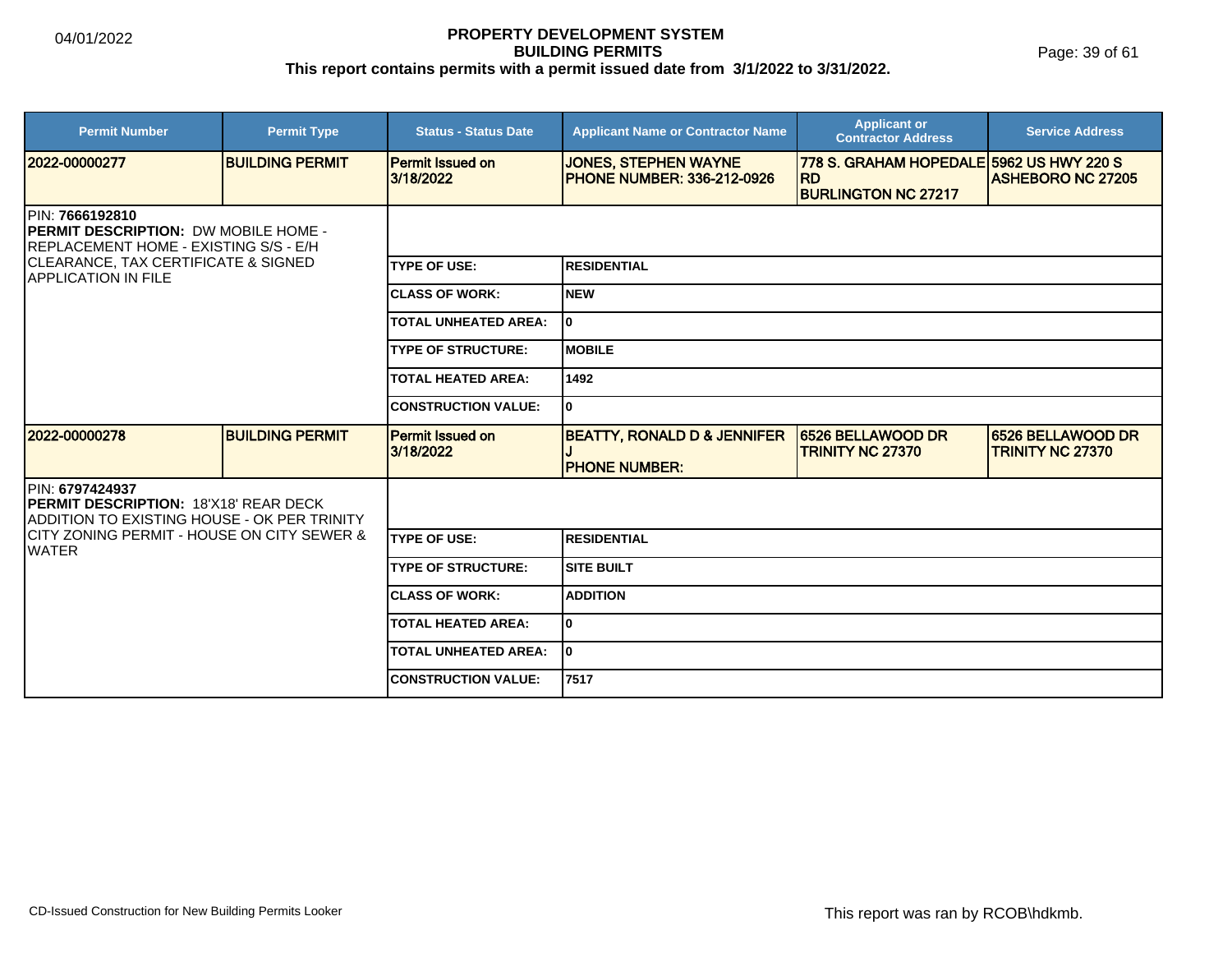Page: 40 of 61

| <b>Permit Number</b>                                                                                                                                                               | <b>Permit Type</b>     | <b>Status - Status Date</b>          | <b>Applicant Name or Contractor Name</b>                                       | <b>Applicant or</b><br><b>Contractor Address</b>                        | <b>Service Address</b>                                                 |
|------------------------------------------------------------------------------------------------------------------------------------------------------------------------------------|------------------------|--------------------------------------|--------------------------------------------------------------------------------|-------------------------------------------------------------------------|------------------------------------------------------------------------|
| 2022-00000279                                                                                                                                                                      | <b>BUILDING PERMIT</b> | Permit Issued on<br>3/18/2022        | <b>BEATTY, RONALD D (BEATTY,</b><br><b>JENNIFER J)</b><br><b>PHONE NUMBER:</b> | 6526 BELLAWOOD DR<br><b>TRINITY NC 27370</b>                            | 6526 BELLAWOOD DR<br><b>TRINITY NC 27370</b>                           |
| PIN: 6797424937<br><b>PERMIT DESCRIPTION: RESIDENTIAL 10'X16'</b><br>ACCESSORY BLDG - OK PER TRINITY CITY ZONING<br>PERMIT IN FILE - NO E/H NEEDED - HOUSE ON CITY<br><b>SEWER</b> |                        |                                      |                                                                                |                                                                         |                                                                        |
|                                                                                                                                                                                    |                        | <b>ITYPE OF USE:</b>                 | <b>IRESIDENTIAL</b>                                                            |                                                                         |                                                                        |
|                                                                                                                                                                                    |                        | <b>TOTAL HEATED AREA:</b>            | lo.                                                                            |                                                                         |                                                                        |
|                                                                                                                                                                                    |                        | <b>TOTAL UNHEATED AREA:</b>          | 160                                                                            |                                                                         |                                                                        |
|                                                                                                                                                                                    |                        | <b>TYPE OF STRUCTURE:</b>            | <b>ACCESSORY</b>                                                               |                                                                         |                                                                        |
|                                                                                                                                                                                    |                        | <b>ICLASS OF WORK:</b>               | <b>NEW</b>                                                                     |                                                                         |                                                                        |
|                                                                                                                                                                                    |                        | <b>CONSTRUCTION VALUE:</b>           | 3712                                                                           |                                                                         |                                                                        |
| 2022-00000280                                                                                                                                                                      | <b>BUILDING PERMIT</b> | <b>Permit Issued on</b><br>3/18/2022 | <b>LINEBERRY, DEBORAH T</b><br><b>PHONE NUMBER:</b>                            | <b>2614 MOUNTAIN OAK VIEW</b><br><b>IDR</b><br><b>ASHEBORO NC 27205</b> | <b>2614 MOUNTAIN OAK</b><br><b>VIEW DR</b><br><b>ASHEBORO NC 27205</b> |
| PIN: 7780395638<br><b>IPERMIT DESCRIPTION: NEW POOL 12X32- EH IN</b><br><b>FILE</b>                                                                                                |                        |                                      |                                                                                |                                                                         |                                                                        |
|                                                                                                                                                                                    |                        | <b>TYPE OF USE:</b>                  | <b>RESIDENTIAL</b>                                                             |                                                                         |                                                                        |
|                                                                                                                                                                                    |                        | <b>CONSTRUCTION VALUE:</b>           | 40000                                                                          |                                                                         |                                                                        |
|                                                                                                                                                                                    |                        | <b>TOTAL HEATED AREA:</b>            | lo.                                                                            |                                                                         |                                                                        |
|                                                                                                                                                                                    |                        | <b>TYPE OF STRUCTURE:</b>            | <b>POOL</b>                                                                    |                                                                         |                                                                        |
|                                                                                                                                                                                    |                        | <b>ICLASS OF WORK:</b>               | <b>NEW</b>                                                                     |                                                                         |                                                                        |
|                                                                                                                                                                                    |                        | <b>TOTAL UNHEATED AREA:</b>          | I٥                                                                             |                                                                         |                                                                        |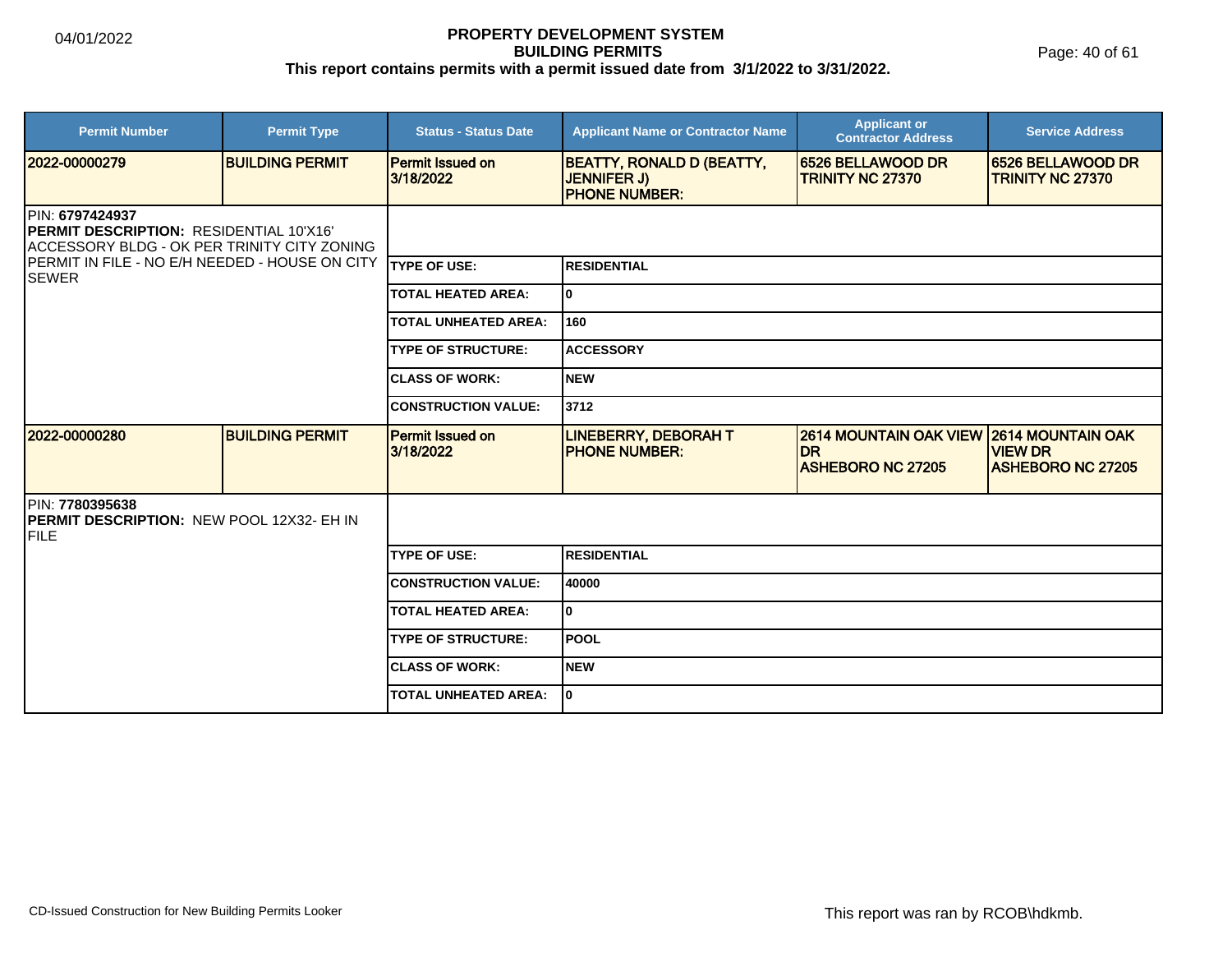Page: 41 of 61

| <b>Permit Number</b>                                                                                                                                       | <b>Permit Type</b>     | <b>Status - Status Date</b>                                            | <b>Applicant Name or Contractor Name</b>                                       | <b>Applicant or</b><br><b>Contractor Address</b>  | <b>Service Address</b>                                      |  |
|------------------------------------------------------------------------------------------------------------------------------------------------------------|------------------------|------------------------------------------------------------------------|--------------------------------------------------------------------------------|---------------------------------------------------|-------------------------------------------------------------|--|
| 2022-00000281                                                                                                                                              | <b>BUILDING PERMIT</b> | <b>Permit Issued on</b><br>3/21/2022, Permit<br>Completed on 3/28/2022 | <b>FERGUSON, GARLAND</b><br><b>PHONE NUMBER:</b>                               | 4610 OAKCLIFFE RD<br><b>GREENSBORO NC 27406</b>   | 712 WARD RD<br><b>STALEY NC 27355</b>                       |  |
| <b>PIN: 8733883809</b><br><b>PERMIT DESCRIPTION: PROPERTY OWNER</b><br>ADDING A 4X4 DECK & A 4X8 DECK TO EXISTING<br>IDWMH - E/H COMPLIANCE LETTER IN FILE |                        |                                                                        |                                                                                |                                                   |                                                             |  |
|                                                                                                                                                            |                        | <b>TYPE OF USE:</b>                                                    | <b>RESIDENTIAL</b>                                                             |                                                   |                                                             |  |
|                                                                                                                                                            |                        | <b>TOTAL HEATED AREA:</b>                                              | I٥                                                                             |                                                   |                                                             |  |
|                                                                                                                                                            |                        | <b>TOTAL UNHEATED AREA:</b>                                            | I٥                                                                             |                                                   |                                                             |  |
|                                                                                                                                                            |                        | <b>CONSTRUCTION VALUE:</b>                                             | 1300                                                                           |                                                   |                                                             |  |
|                                                                                                                                                            |                        | <b>TYPE OF STRUCTURE:</b>                                              | <b>IMOBILE</b>                                                                 |                                                   |                                                             |  |
|                                                                                                                                                            |                        | <b>CLASS OF WORK:</b>                                                  | <b>ADDITION</b>                                                                |                                                   |                                                             |  |
| 2022-00000282                                                                                                                                              | <b>BUILDING PERMIT</b> | <b>Permit Issued on</b><br>3/28/2022                                   | <b>RIGGS, WILLIAM E III (RIGGS,</b><br><b>KAREN R)</b><br><b>PHONE NUMBER:</b> | 5165 OLD LEXINGTON RD<br><b>ASHEBORO NC 27205</b> | 5165 OLD LEXINGTON<br><b>RD</b><br><b>ASHEBORO NC 27205</b> |  |
| PIN: 7722409186<br><b>PERMIT DESCRIPTION: INCREASING BACK PORCH</b><br>18X29 - E/H COMPLIANCE LETTER IN FILE                                               |                        |                                                                        |                                                                                |                                                   |                                                             |  |
|                                                                                                                                                            |                        | <b>TOTAL HEATED AREA:</b>                                              | I٥                                                                             |                                                   |                                                             |  |
|                                                                                                                                                            |                        | <b>TOTAL UNHEATED AREA:</b>                                            | I٥                                                                             |                                                   |                                                             |  |
|                                                                                                                                                            |                        | <b>TYPE OF STRUCTURE:</b>                                              | Isite built                                                                    |                                                   |                                                             |  |
|                                                                                                                                                            |                        | <b>TYPE OF USE:</b>                                                    | <b>RESIDENTIAL</b>                                                             |                                                   |                                                             |  |
|                                                                                                                                                            |                        | <b>CLASS OF WORK:</b>                                                  | <b>ADDITION</b>                                                                |                                                   |                                                             |  |
|                                                                                                                                                            |                        | <b>CONSTRUCTION VALUE:</b>                                             | 13000                                                                          |                                                   |                                                             |  |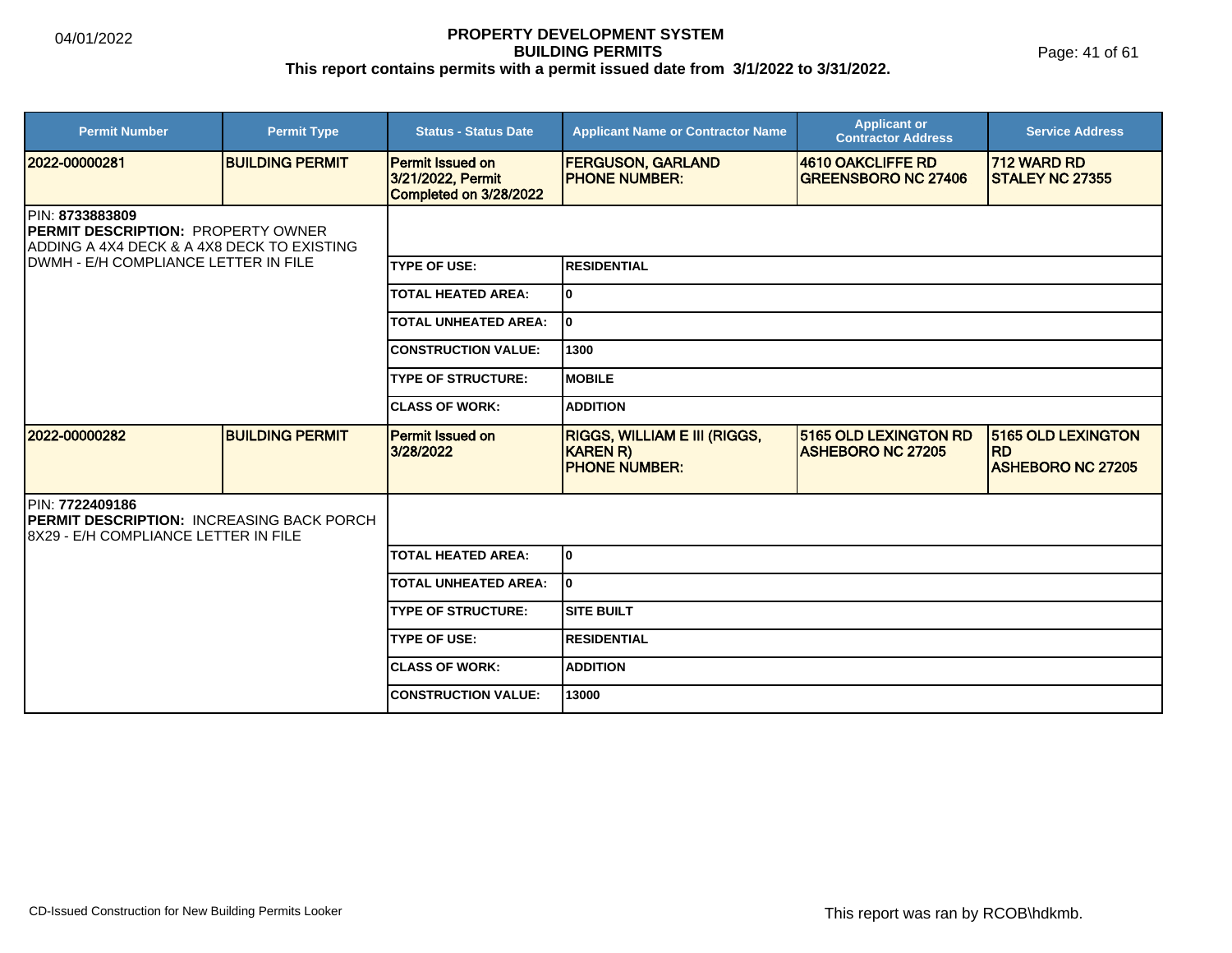Page: 42 of 61

| <b>Permit Number</b>                                                                                      | <b>Permit Type</b>     | <b>Status - Status Date</b>          | <b>Applicant Name or Contractor Name</b>                                                    | <b>Applicant or</b><br><b>Contractor Address</b>            | <b>Service Address</b>                                              |  |  |
|-----------------------------------------------------------------------------------------------------------|------------------------|--------------------------------------|---------------------------------------------------------------------------------------------|-------------------------------------------------------------|---------------------------------------------------------------------|--|--|
| 2022-00000283                                                                                             | <b>BUILDING PERMIT</b> | Permit Issued on<br>3/21/2022        | <b>MASON, ROBERT ONEIL</b><br><b>PHONE NUMBER: 336-672-6066</b>                             | 4263 OSBORN MILL RD<br><b>ASHEBORO NC 27205 NC</b><br>27317 | <b>2713 PILOT MOUNTAIN</b><br><b>RD</b><br><b>ASHEBORO NC 27205</b> |  |  |
| <b>IPIN: 7699642385</b><br><b>PERMIT DESCRIPTION: NEW SWMH- EH IN FILE-</b><br>ISITE IN FILE- TAX IN FILE |                        |                                      |                                                                                             |                                                             |                                                                     |  |  |
|                                                                                                           |                        | <b>TYPE OF STRUCTURE:</b>            | <b>IMOBILE</b>                                                                              |                                                             |                                                                     |  |  |
|                                                                                                           |                        | <b>TOTAL HEATED AREA:</b>            | I٥                                                                                          |                                                             |                                                                     |  |  |
|                                                                                                           |                        | <b>ICLASS OF WORK:</b>               | <b>NEW</b>                                                                                  |                                                             |                                                                     |  |  |
|                                                                                                           |                        | <b>TOTAL UNHEATED AREA:</b>          | I٥                                                                                          |                                                             |                                                                     |  |  |
|                                                                                                           |                        | <b>TYPE OF USE:</b>                  | <b>RESIDENTIAL</b>                                                                          |                                                             |                                                                     |  |  |
|                                                                                                           |                        | <b>CONSTRUCTION VALUE:</b>           | lo.                                                                                         |                                                             |                                                                     |  |  |
| 2022-00000284                                                                                             | <b>BUILDING PERMIT</b> | <b>Permit Issued on</b><br>3/21/2022 | T & L CONSTRUCTION COMPANY, IP O BOX 928<br><b>INC</b><br><b>PHONE NUMBER: 336-622-3850</b> | <b>LIBERTY NC 27298</b>                                     | <b>512 N GREENBRIAR ST</b><br><b>LIBERTY NC 27298</b>               |  |  |
| PIN: 8736180986<br>PERMIT DESCRIPTION: NEW RESIDENTIAL 14'X28'<br>INGROUND SWIMMING POOL - OK PER TOWN OF |                        |                                      |                                                                                             |                                                             |                                                                     |  |  |
| LIBERTY ZONING - CITY SEWER / WATER                                                                       |                        | <b>TYPE OF USE:</b>                  | <b>RESIDENTIAL</b>                                                                          |                                                             |                                                                     |  |  |
|                                                                                                           |                        | <b>CONSTRUCTION VALUE:</b>           | 47000                                                                                       |                                                             |                                                                     |  |  |
|                                                                                                           |                        | <b>TYPE OF STRUCTURE:</b>            | <b>POOL</b>                                                                                 |                                                             |                                                                     |  |  |
|                                                                                                           |                        | <b>TOTAL HEATED AREA:</b>            | I٥                                                                                          |                                                             |                                                                     |  |  |
|                                                                                                           |                        | <b>TOTAL UNHEATED AREA:</b>          | I٥                                                                                          |                                                             |                                                                     |  |  |
|                                                                                                           |                        | <b>ICLASS OF WORK:</b>               | <b>NEW</b>                                                                                  |                                                             |                                                                     |  |  |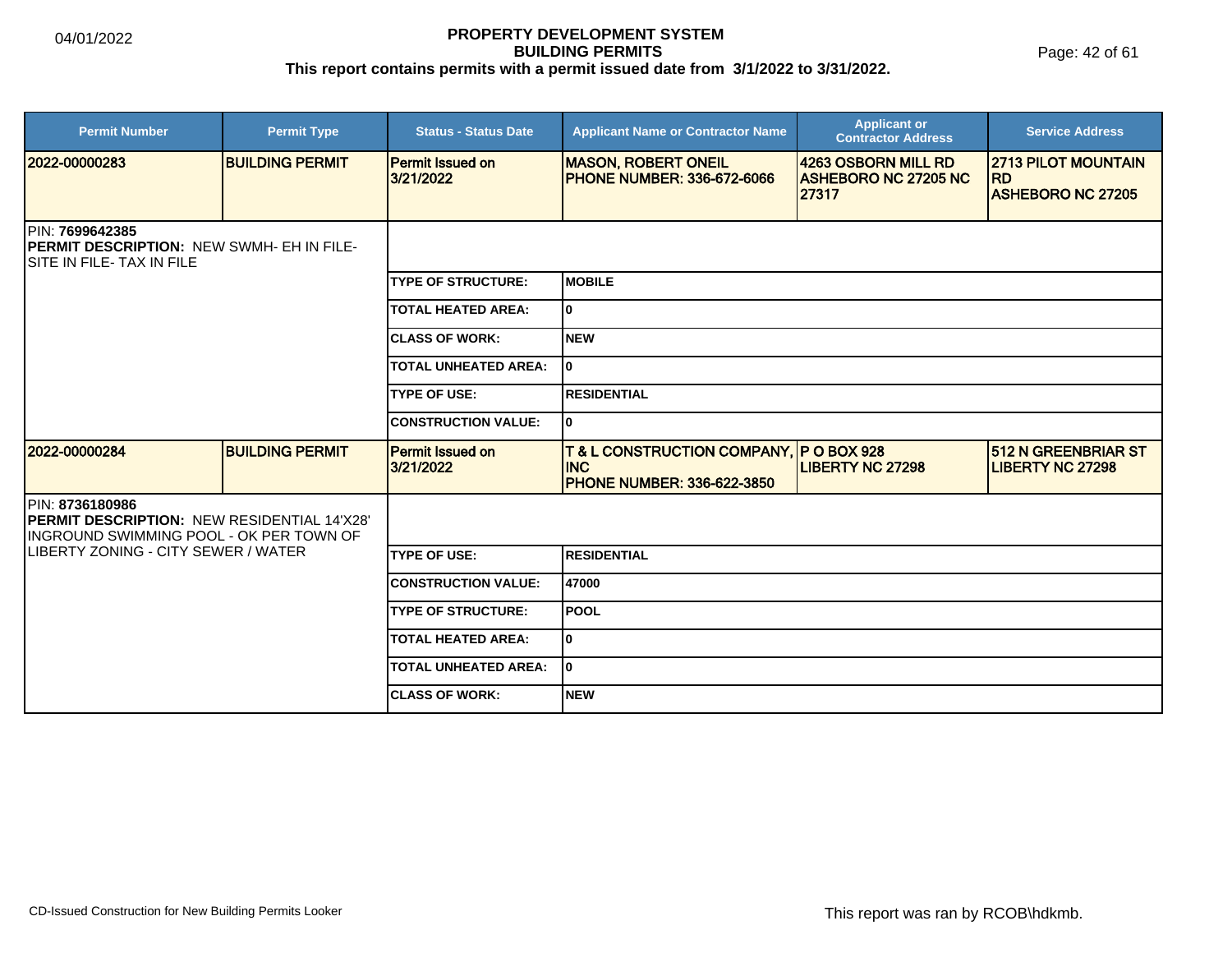Page: 43 of 61

| <b>Permit Number</b>                                                                                                    | <b>Permit Type</b>     | <b>Status - Status Date</b>          | <b>Applicant Name or Contractor Name</b>                             | <b>Applicant or</b><br><b>Contractor Address</b>      | <b>Service Address</b>                               |  |  |
|-------------------------------------------------------------------------------------------------------------------------|------------------------|--------------------------------------|----------------------------------------------------------------------|-------------------------------------------------------|------------------------------------------------------|--|--|
| 2022-00000285                                                                                                           | <b>BUILDING PERMIT</b> | <b>Permit Issued on</b><br>3/21/2022 | <b>HAITHCOCK, JASON O'BRIEN</b><br><b>PHONE NUMBER: 336-215-4728</b> | <b>2986 EMERALD FARM RD</b><br><b>CLIMAX NC 27233</b> | 3602 FINCH FARM RD<br><b>TRINITY NC 27370</b>        |  |  |
| <b>IPIN: 7705061729</b><br><b>IPERMIT DESCRIPTION: BATHROOM RENOVATION</b>                                              |                        |                                      |                                                                      |                                                       |                                                      |  |  |
|                                                                                                                         |                        | <b>TYPE OF USE:</b>                  | <b>IRESIDENTIAL</b>                                                  |                                                       |                                                      |  |  |
|                                                                                                                         |                        | <b>ICLASS OF WORK:</b>               | <b>IRENOVATION</b>                                                   |                                                       |                                                      |  |  |
|                                                                                                                         |                        | <b>TOTAL UNHEATED AREA:</b>          | I٥                                                                   |                                                       |                                                      |  |  |
|                                                                                                                         |                        | <b>CONSTRUCTION VALUE:</b>           | 14358                                                                |                                                       |                                                      |  |  |
|                                                                                                                         |                        | <b>TYPE OF STRUCTURE:</b>            | <b>SITE BUILT</b>                                                    |                                                       |                                                      |  |  |
|                                                                                                                         |                        | <b>TOTAL HEATED AREA:</b>            | 280                                                                  |                                                       |                                                      |  |  |
| 12022-00000286                                                                                                          | <b>BUILDING PERMIT</b> | <b>Permit Issued on</b><br>3/21/2022 | <b>DAVIS, ERIC</b><br><b>PHONE NUMBER: 336-587-5622</b>              | <b>PO BOX 452</b><br><b>RANDLEMAN NC 27317</b>        | <b>1721 FINCH FARM RD</b><br><b>TRINITY NC 27370</b> |  |  |
| <b>PIN: 6794566077</b><br><b>PERMIT DESCRIPTION: DW MOBILE HOME -</b><br>EXISTING S/S - E/H CLEARANCE & TAX CERTIFICATE |                        |                                      |                                                                      |                                                       |                                                      |  |  |
| IN FILE                                                                                                                 |                        | <b>CONSTRUCTION VALUE:</b>           | I٥                                                                   |                                                       |                                                      |  |  |
|                                                                                                                         |                        | <b>TYPE OF USE:</b>                  | <b>RESIDENTIAL</b>                                                   |                                                       |                                                      |  |  |
|                                                                                                                         |                        | <b>TYPE OF STRUCTURE:</b>            | <b>IMOBILE</b>                                                       |                                                       |                                                      |  |  |
|                                                                                                                         |                        | <b>TOTAL HEATED AREA:</b>            | 1475                                                                 |                                                       |                                                      |  |  |
|                                                                                                                         |                        | <b>TOTAL UNHEATED AREA:</b>          | lo.                                                                  |                                                       |                                                      |  |  |
|                                                                                                                         |                        | <b>ICLASS OF WORK:</b>               | <b>NEW</b>                                                           |                                                       |                                                      |  |  |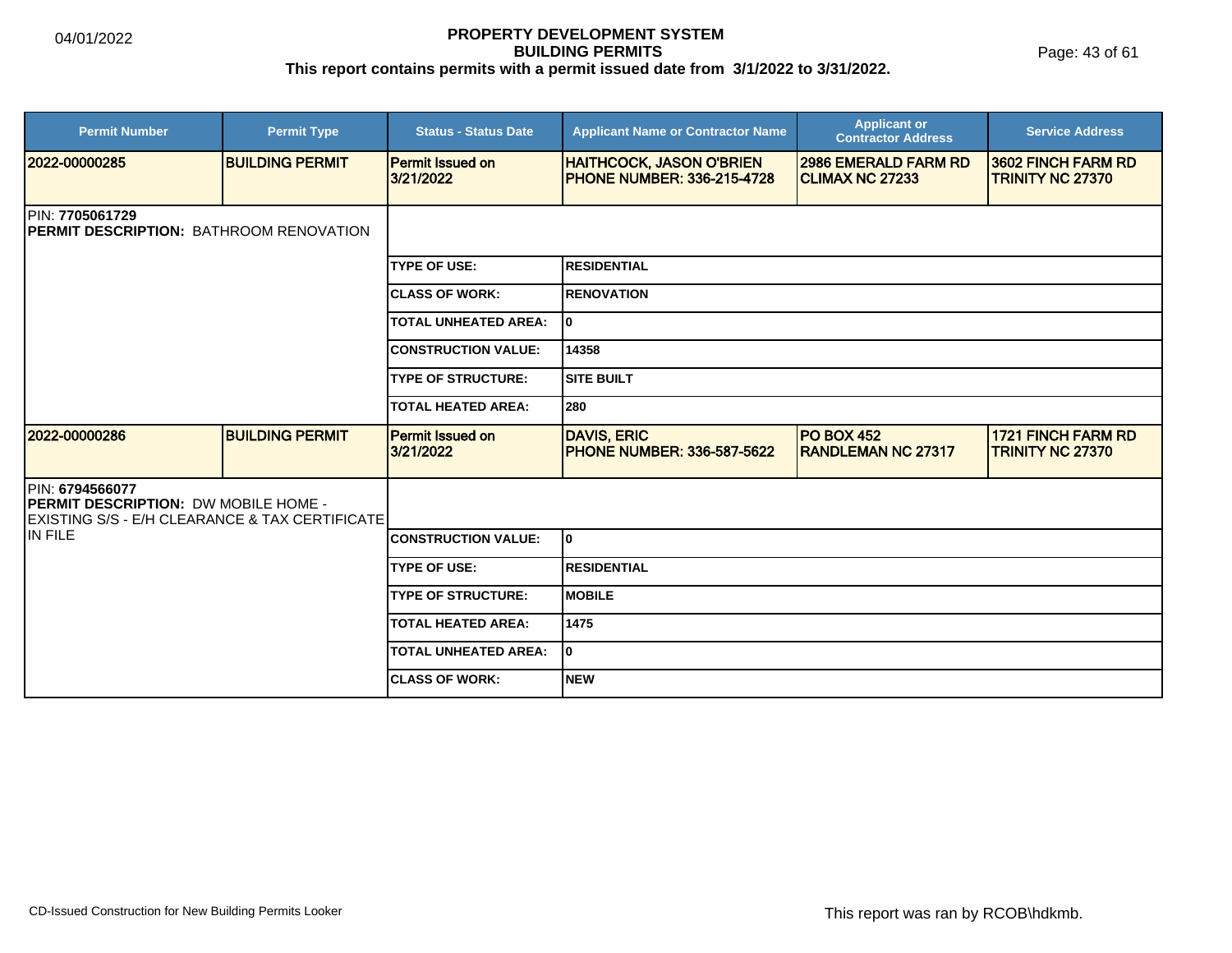Page: 44 of 61

| <b>Permit Number</b>                                                                                                                                                                         | <b>Permit Type</b>     | <b>Status - Status Date</b>          | <b>Applicant Name or Contractor Name</b>           | <b>Applicant or</b><br><b>Contractor Address</b>     | <b>Service Address</b>                        |  |  |
|----------------------------------------------------------------------------------------------------------------------------------------------------------------------------------------------|------------------------|--------------------------------------|----------------------------------------------------|------------------------------------------------------|-----------------------------------------------|--|--|
| 2022-00000288                                                                                                                                                                                | <b>BUILDING PERMIT</b> | <b>Permit Issued on</b><br>3/22/2022 | <b>ETTENBERGER, JORDAN</b><br><b>PHONE NUMBER:</b> | 368 MILLS PL<br><b>BISCOE NC 27209</b>               | 3372 KEMP MILL RD<br><b>ASHEBORO NC 27205</b> |  |  |
| <b>IPIN: 7698053250</b><br><b>IPERMIT DESCRIPTION: RSBH ADDITON 40X20</b><br>CONSIST OF BATHROOM, BEDROOM AND KITCHEN<br>AREA- CONSTRUCTION CONTRACT AGREEMENT IN TYPE OF STRUCTURE:<br>FILE |                        |                                      |                                                    |                                                      |                                               |  |  |
|                                                                                                                                                                                              |                        |                                      | <b>SITE BUILT</b>                                  |                                                      |                                               |  |  |
|                                                                                                                                                                                              |                        | <b>ICLASS OF WORK:</b>               | <b>ADDITION</b>                                    |                                                      |                                               |  |  |
|                                                                                                                                                                                              |                        | <b>TOTAL UNHEATED AREA:</b>          | 0                                                  |                                                      |                                               |  |  |
|                                                                                                                                                                                              |                        | <b>CONSTRUCTION VALUE:</b>           | 26500                                              |                                                      |                                               |  |  |
|                                                                                                                                                                                              |                        | <b>TYPE OF USE:</b>                  | <b>RESIDENTIAL</b>                                 |                                                      |                                               |  |  |
|                                                                                                                                                                                              |                        | <b>TOTAL HEATED AREA:</b>            | 800                                                |                                                      |                                               |  |  |
| 2022-00000289                                                                                                                                                                                | <b>BUILDING PERMIT</b> | Permit Issued on<br>3/24/2022        | <b>BACKYARD POOLS LLC</b><br><b>PHONE NUMBER:</b>  | <b>217 HILLSTONE DR</b><br><b>JAMESTOWN NC 27282</b> | 4882 COLONIAL CIR<br><b>TRINITY NC 27370</b>  |  |  |
| PIN: 6797543036<br><b>IPERMIT DESCRIPTION: RESIDENTIAL SWIMMING</b><br>IPOOL - TRINITY ZONING IN FILE- DAVIDSON WATER                                                                        |                        |                                      |                                                    |                                                      |                                               |  |  |
| <b>IAND CITY SEWER-</b>                                                                                                                                                                      |                        | <b>ICLASS OF WORK:</b>               | <b>NEW</b>                                         |                                                      |                                               |  |  |
|                                                                                                                                                                                              |                        | <b>TOTAL UNHEATED AREA:</b>          | $\mathbf{0}$                                       |                                                      |                                               |  |  |
|                                                                                                                                                                                              |                        | <b>TYPE OF USE:</b>                  | <b>RESIDENTIAL</b>                                 |                                                      |                                               |  |  |
|                                                                                                                                                                                              |                        | <b>TYPE OF STRUCTURE:</b>            | POOL                                               |                                                      |                                               |  |  |
|                                                                                                                                                                                              |                        | <b>CONSTRUCTION VALUE:</b>           | 29300                                              |                                                      |                                               |  |  |
|                                                                                                                                                                                              |                        | <b>TOTAL HEATED AREA:</b>            | 0                                                  |                                                      |                                               |  |  |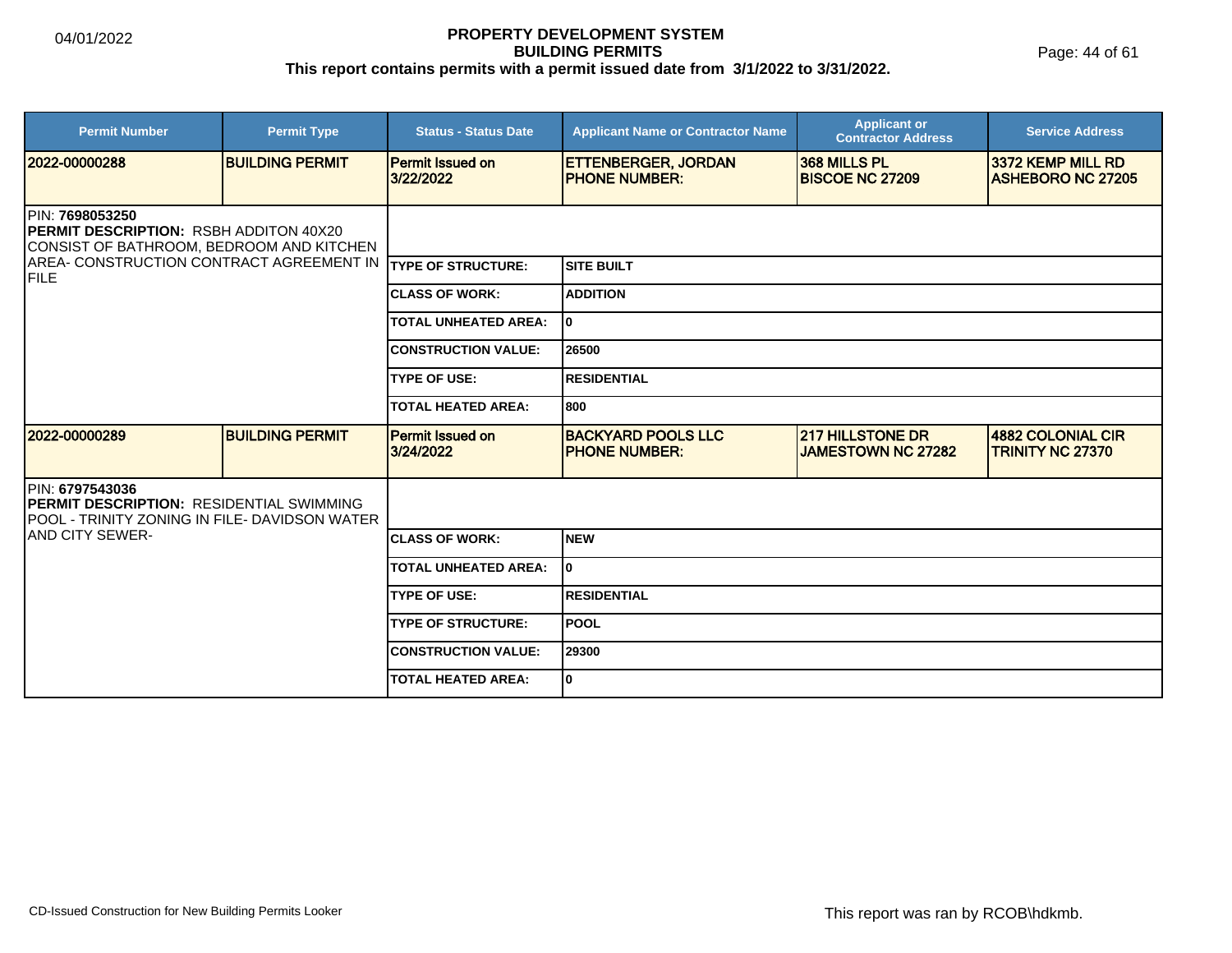Page: 45 of 61

| <b>Permit Number</b>                                                                                                   | <b>Permit Type</b>     | <b>Status - Status Date</b>          | <b>Applicant Name or Contractor Name</b>       | <b>Applicant or</b><br><b>Contractor Address</b>                   | <b>Service Address</b>                                |
|------------------------------------------------------------------------------------------------------------------------|------------------------|--------------------------------------|------------------------------------------------|--------------------------------------------------------------------|-------------------------------------------------------|
| 2022-00000290                                                                                                          | <b>BUILDING PERMIT</b> | <b>Permit Issued on</b><br>3/22/2022 | <b>LORNSON, JUSTIN</b><br><b>PHONE NUMBER:</b> | 3438 OLD BROWER MILL<br><b>RD</b><br><b>FRANKLINVILLE NC 27248</b> | <b>240 W STARMOUNT AVE</b><br><b>LIBERTY NC 27298</b> |
| <b>IPIN: 8726965543</b><br>PERMIT DESCRIPTION: ADDING 12'X20' REAR DECK<br>ADDITION TO EXISTING HOUSE - OK PER TOWN OF |                        |                                      |                                                |                                                                    |                                                       |
| ILIBERTY ZONING PERMIT IN FILE - CITY SEWER &<br>IWATER                                                                |                        | <b>ICLASS OF WORK:</b>               | <b>ADDITION</b>                                |                                                                    |                                                       |
|                                                                                                                        |                        | <b>TOTAL UNHEATED AREA:</b>          | I٥                                             |                                                                    |                                                       |
|                                                                                                                        |                        | <b>CONSTRUCTION VALUE:</b>           | 5568                                           |                                                                    |                                                       |
|                                                                                                                        |                        | <b>TOTAL HEATED AREA:</b>            | lo.                                            |                                                                    |                                                       |
|                                                                                                                        |                        | <b>TYPE OF STRUCTURE:</b>            | ISITE BUILT                                    |                                                                    |                                                       |
|                                                                                                                        |                        | <b>TYPE OF USE:</b>                  | <b>RESIDENTIAL</b>                             |                                                                    |                                                       |
| 2022-00000291                                                                                                          | <b>BUILDING PERMIT</b> | <b>Permit Issued on</b><br>3/22/2022 | <b>GATE CITY SIGNS</b><br><b>PHONE NUMBER:</b> | 3702 OLD BATTLEGROUND<br><b>RD</b><br><b>GREENSBORO NC 27410</b>   | 4686 TURNPIKE CT<br><b>THOMASVILLE NC 27360</b>       |
| PIN: 6797095193<br>PERMIT DESCRIPTION: NEW MONUMENT SIGN,<br>TRINITY ZONING AND PLANS SCANNED TO FILE, NO              |                        |                                      |                                                |                                                                    |                                                       |
| IELECTRICAL INSTALLED AT THIS TIME                                                                                     |                        | <b>TOTAL HEATED AREA:</b>            | I٥                                             |                                                                    |                                                       |
|                                                                                                                        |                        | <b>CONSTRUCTION VALUE:</b>           | 5000                                           |                                                                    |                                                       |
|                                                                                                                        |                        | <b>TYPE OF STRUCTURE:</b>            | <b>SIGN</b>                                    |                                                                    |                                                       |
|                                                                                                                        |                        | <b>TOTAL UNHEATED AREA:</b>          | I٥                                             |                                                                    |                                                       |
|                                                                                                                        |                        | <b>TYPE OF USE:</b>                  | <b>COMMERCIAL</b>                              |                                                                    |                                                       |
|                                                                                                                        |                        | <b>CLASS OF WORK:</b>                | <b>NEW</b>                                     |                                                                    |                                                       |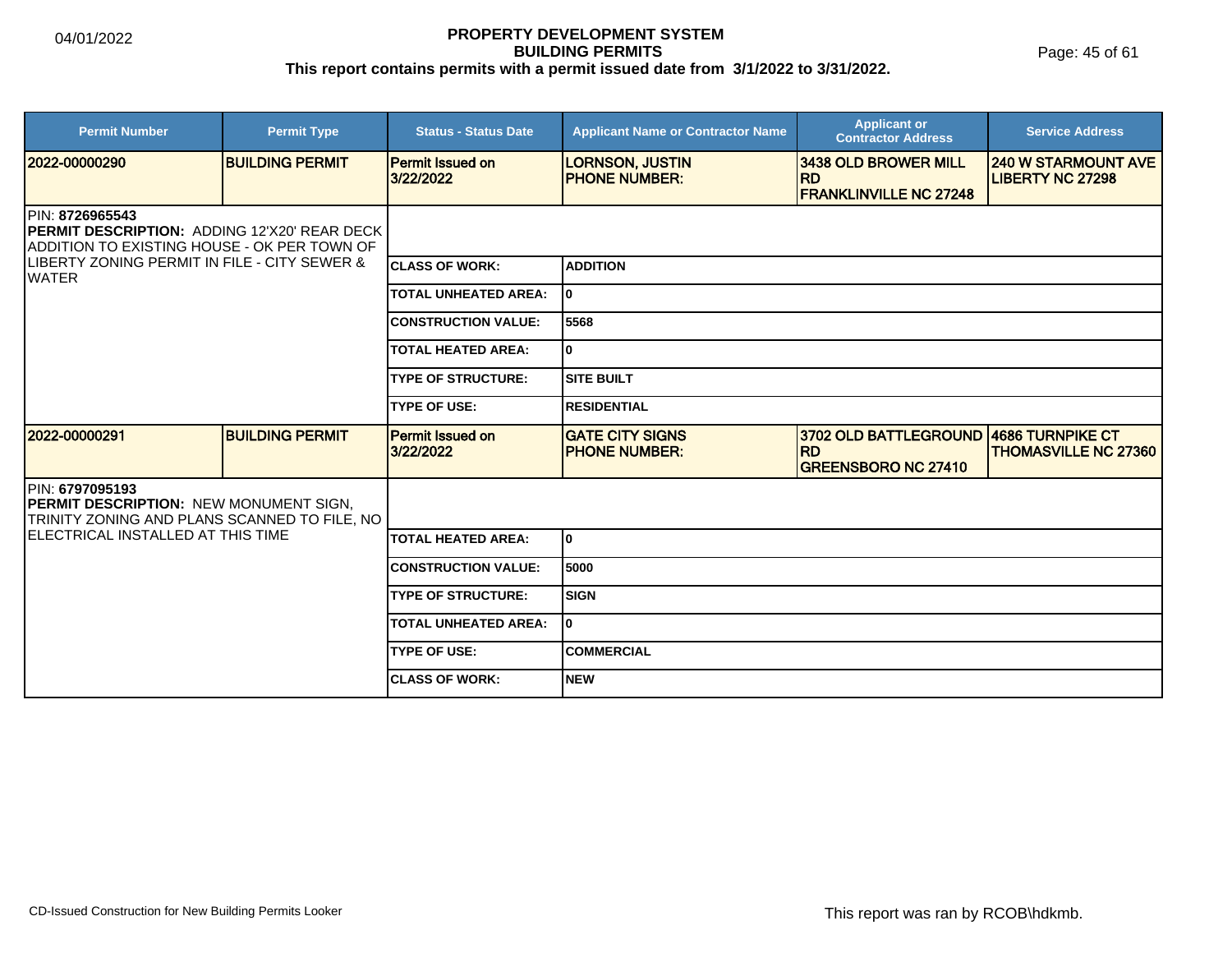| <b>Permit Number</b>                                                                                                            | <b>Permit Type</b>     | <b>Status - Status Date</b>          | <b>Applicant Name or Contractor Name</b>                              | <b>Applicant or</b><br><b>Contractor Address</b>  | <b>Service Address</b>                                  |  |
|---------------------------------------------------------------------------------------------------------------------------------|------------------------|--------------------------------------|-----------------------------------------------------------------------|---------------------------------------------------|---------------------------------------------------------|--|
| 2022-00000292                                                                                                                   | <b>BUILDING PERMIT</b> | <b>Permit Issued on</b><br>3/22/2022 | <b>CHRISCOE, BILLY</b><br><b>PHONE NUMBER:</b>                        | 4804 OLD EDGAR RD<br>SOPHIA NC 27350              | 4772 OLD EDGAR RD<br><b>SOPHIA NC 27350</b>             |  |
| <b>IPIN: 7736435353</b><br><b>PERMIT DESCRIPTION: RSBH ADDITION SECOND</b><br><b>RESIDENCE- EH IN FILE- SITE IN FILE- OWNER</b> |                        |                                      |                                                                       |                                                   |                                                         |  |
| AFFIDAVIT IN FILE- PROPERTY TO BE SPLIT AND<br><b>PRIMARY RESIDENCE TO BE SOLD- APPROVED PER</b>                                |                        | <b>CLASS OF WORK:</b>                | <b>ADDITION</b>                                                       |                                                   |                                                         |  |
| <b>IERIC MARTIN</b>                                                                                                             |                        | <b>TOTAL HEATED AREA:</b>            | 1024                                                                  |                                                   |                                                         |  |
|                                                                                                                                 |                        | <b>TOTAL UNHEATED AREA:</b>          | 10                                                                    |                                                   |                                                         |  |
|                                                                                                                                 |                        | <b>TYPE OF USE:</b>                  | <b>RESIDENTIAL</b>                                                    |                                                   |                                                         |  |
|                                                                                                                                 |                        | <b>TYPE OF STRUCTURE:</b>            | <b>SITE BUILT</b>                                                     |                                                   |                                                         |  |
|                                                                                                                                 |                        | <b>CONSTRUCTION VALUE:</b>           | 50000                                                                 |                                                   |                                                         |  |
| 2022-00000293                                                                                                                   | <b>BUILDING PERMIT</b> | <b>Permit Issued on</b><br>3/25/2022 | <b>ELLINGTON CONTRACTING LLC</b><br><b>PHONE NUMBER: 919-548-1132</b> | <b>183 ISAAC DR</b><br><b>SILER CITY NC 27344</b> | <b>239 S FAYETTEVILLE ST</b><br><b>LIBERTY NC 27298</b> |  |
| PIN: 8736141425<br><b>IPERMIT DESCRIPTION: RENOVATING INTERIOR OF</b><br>EXISTING LIBRARY, MAIN WORK IN RESTROOM AND            |                        |                                      |                                                                       |                                                   |                                                         |  |
| KITCHEN AREA, APPROVED PLANS SCANNED TO<br><b>FILE</b>                                                                          |                        | <b>ICLASS OF WORK:</b>               | <b>RENOVATION</b>                                                     |                                                   |                                                         |  |
|                                                                                                                                 |                        | <b>TOTAL HEATED AREA:</b>            | 10                                                                    |                                                   |                                                         |  |
|                                                                                                                                 |                        | <b>TOTAL UNHEATED AREA:</b>          | I٥                                                                    |                                                   |                                                         |  |
|                                                                                                                                 |                        | <b>TYPE OF STRUCTURE:</b>            | <b>SITE BUILT</b>                                                     |                                                   |                                                         |  |
|                                                                                                                                 |                        | <b>CONSTRUCTION VALUE:</b>           | 50000                                                                 |                                                   |                                                         |  |
|                                                                                                                                 |                        | <b>TYPE OF USE:</b>                  | <b>COMMERCIAL</b>                                                     |                                                   |                                                         |  |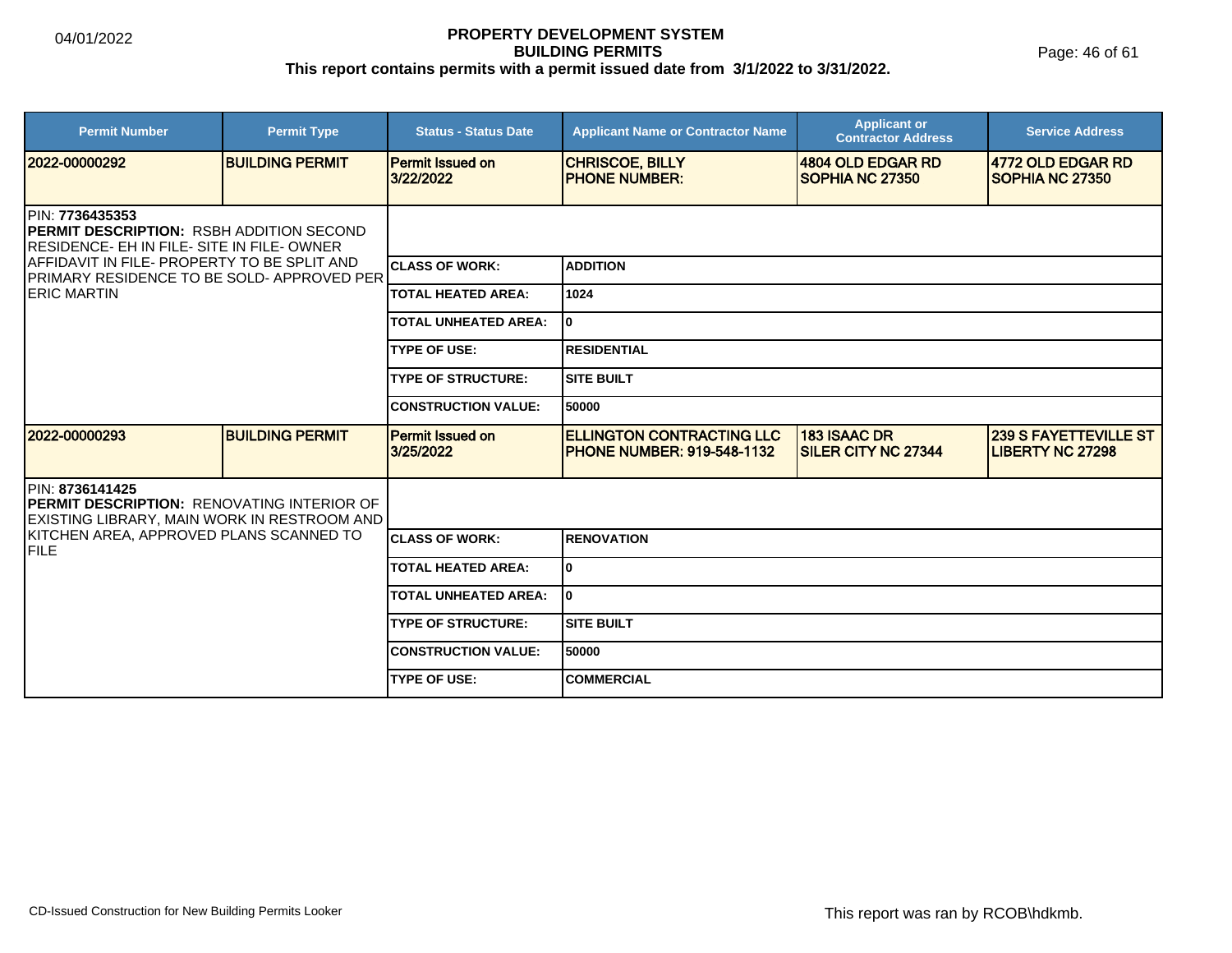Page: 47 of 61

| <b>Permit Number</b>                                                                              | <b>Permit Type</b>     | <b>Status - Status Date</b>          | <b>Applicant Name or Contractor Name</b>                            | <b>Applicant or</b><br><b>Contractor Address</b>        | <b>Service Address</b>                             |
|---------------------------------------------------------------------------------------------------|------------------------|--------------------------------------|---------------------------------------------------------------------|---------------------------------------------------------|----------------------------------------------------|
| 2022-00000295                                                                                     | <b>BUILDING PERMIT</b> | <b>Permit Issued on</b><br>3/23/2022 | <b>REDDING, STEVEN DOUGLAS</b><br><b>PHONE NUMBER: 336-625-6003</b> | 3042 NC HWY 134<br><b>ASHEBORO NC 27205</b>             | 454 INWOOD RD<br><b>ASHEBORO NC 27205</b>          |
| PIN: 7760664757<br><b>PERMIT DESCRIPTION: NEW RSBH- EH IN FILE-</b><br>LIEN IN FILE- SITE IN FILE |                        |                                      |                                                                     |                                                         |                                                    |
|                                                                                                   |                        | <b>TYPE OF USE:</b>                  | RESIDENTIAL                                                         |                                                         |                                                    |
|                                                                                                   |                        | <b>CONSTRUCTION VALUE:</b>           | 223033                                                              |                                                         |                                                    |
|                                                                                                   |                        | <b>TYPE OF STRUCTURE:</b>            | <b>SITE BUILT</b>                                                   |                                                         |                                                    |
|                                                                                                   |                        | <b>CLASS OF WORK:</b>                | <b>NEW</b>                                                          |                                                         |                                                    |
|                                                                                                   |                        | <b>TOTAL HEATED AREA:</b>            | 1449                                                                |                                                         |                                                    |
|                                                                                                   |                        | <b>TOTAL UNHEATED AREA:</b>          | 551                                                                 |                                                         |                                                    |
| 2022-00000296                                                                                     | <b>BUILDING PERMIT</b> | <b>Permit Issued on</b><br>3/23/2022 | <b>BALL, BUDDY W</b><br><b>PHONE NUMBER: 336-250-1130</b>           | <b>PO BOX 272</b><br><b>DENTON NC 27239 NC</b><br>27351 | <b>1332 SPANISH DR</b><br><b>ASHEBORO NC 27205</b> |
| PIN: 7649267150<br>PERMIT DESCRIPTION: NEW RSBH- EH IN FILE-<br>LIEN IN FILE- SITE IN FILE        |                        |                                      |                                                                     |                                                         |                                                    |
|                                                                                                   |                        | <b>TYPE OF STRUCTURE:</b>            | <b>SITE BUILT</b>                                                   |                                                         |                                                    |
|                                                                                                   |                        | <b>CLASS OF WORK:</b>                | <b>NEW</b>                                                          |                                                         |                                                    |
|                                                                                                   |                        | <b>TOTAL HEATED AREA:</b>            | 1400                                                                |                                                         |                                                    |
|                                                                                                   |                        | <b>CONSTRUCTION VALUE:</b>           | 188936                                                              |                                                         |                                                    |
|                                                                                                   |                        | <b>TYPE OF USE:</b>                  | <b>RESIDENTIAL</b>                                                  |                                                         |                                                    |
|                                                                                                   |                        | <b>TOTAL UNHEATED AREA:</b>          | I٥                                                                  |                                                         |                                                    |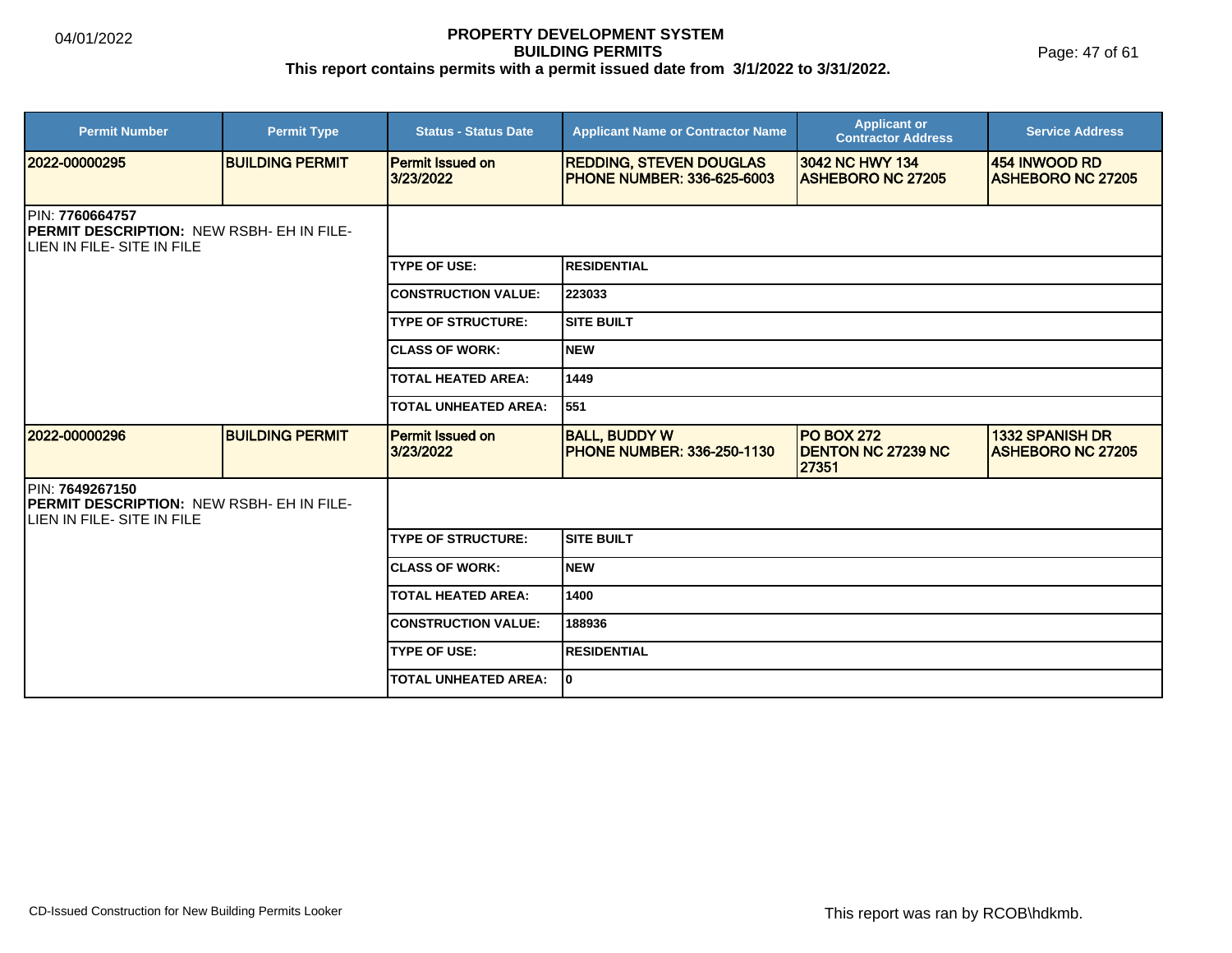Page: 48 of 61

| <b>Permit Number</b>                                                                                                                                                          | <b>Permit Type</b>     | <b>Status - Status Date</b>          | <b>Applicant Name or Contractor Name</b>                       | <b>Applicant or</b><br><b>Contractor Address</b>     | <b>Service Address</b>                      |
|-------------------------------------------------------------------------------------------------------------------------------------------------------------------------------|------------------------|--------------------------------------|----------------------------------------------------------------|------------------------------------------------------|---------------------------------------------|
| 2022-00000297                                                                                                                                                                 | <b>BUILDING PERMIT</b> | Permit Issued on<br>3/23/2022        | <b>FISK, DAVID</b><br><b>PHONE NUMBER:</b>                     | 7251 OLD STALEY RD<br><b>STALEY NC 27355</b>         | 4472 FRIENDLY LN<br><b>RAMSEUR NC 27316</b> |
| <b>IPIN: 8702458433</b><br><b>PERMIT DESCRIPTION: ADDING 168 SQ FT TO</b><br><b>EXISTING HOUSE DECK &amp; REPLACING DECK</b><br><b>IBOARDS - EH COMPLIANCE LETTER IN FILE</b> |                        |                                      |                                                                |                                                      |                                             |
|                                                                                                                                                                               |                        | <b>TYPE OF USE:</b>                  | <b>RESIDENTIAL</b>                                             |                                                      |                                             |
|                                                                                                                                                                               |                        | <b>TYPE OF STRUCTURE:</b>            | <b>SITE BUILT</b>                                              |                                                      |                                             |
|                                                                                                                                                                               |                        | <b>ICLASS OF WORK:</b>               | <b>ADDITION</b>                                                |                                                      |                                             |
|                                                                                                                                                                               |                        | <b>TOTAL UNHEATED AREA:</b>          | 0                                                              |                                                      |                                             |
|                                                                                                                                                                               |                        | <b>CONSTRUCTION VALUE:</b>           | 3898                                                           |                                                      |                                             |
|                                                                                                                                                                               |                        | <b>TOTAL HEATED AREA:</b>            | 0                                                              |                                                      |                                             |
| 2022-00000298                                                                                                                                                                 | <b>BUILDING PERMIT</b> | <b>Permit Issued on</b><br>3/28/2022 | <b>STEWART, JOSEPH K</b><br><b>IPHONE NUMBER: 704-399-4663</b> | <b>2857 WESTPORT RD</b><br><b>CHARLOTTE NC 28208</b> | 5553 SILER ST<br><b>TRINITY NC 27370</b>    |
| <b>PIN: 7708535221</b><br><b>IPERMIT DESCRIPTION: NEW RSBH - 2 BEDROOM -</b><br>TRINITY ZONING - DAVIDSON WATER AND CITY                                                      |                        |                                      |                                                                |                                                      |                                             |
| ISEWER - LIEN AGENT IN FILE - SITE PLAN IN FILE -                                                                                                                             |                        | TOTAL HEATED AREA:                   | 2487                                                           |                                                      |                                             |
|                                                                                                                                                                               |                        | <b>CONSTRUCTION VALUE:</b>           | 353979                                                         |                                                      |                                             |
|                                                                                                                                                                               |                        | <b>TYPE OF USE:</b>                  | <b>RESIDENTIAL</b>                                             |                                                      |                                             |
|                                                                                                                                                                               |                        | <b>TOTAL UNHEATED AREA:</b>          | 441                                                            |                                                      |                                             |
|                                                                                                                                                                               |                        | <b>TYPE OF STRUCTURE:</b>            | <b>SITE BUILT</b>                                              |                                                      |                                             |
|                                                                                                                                                                               |                        | <b>ICLASS OF WORK:</b>               | <b>NEW</b>                                                     |                                                      |                                             |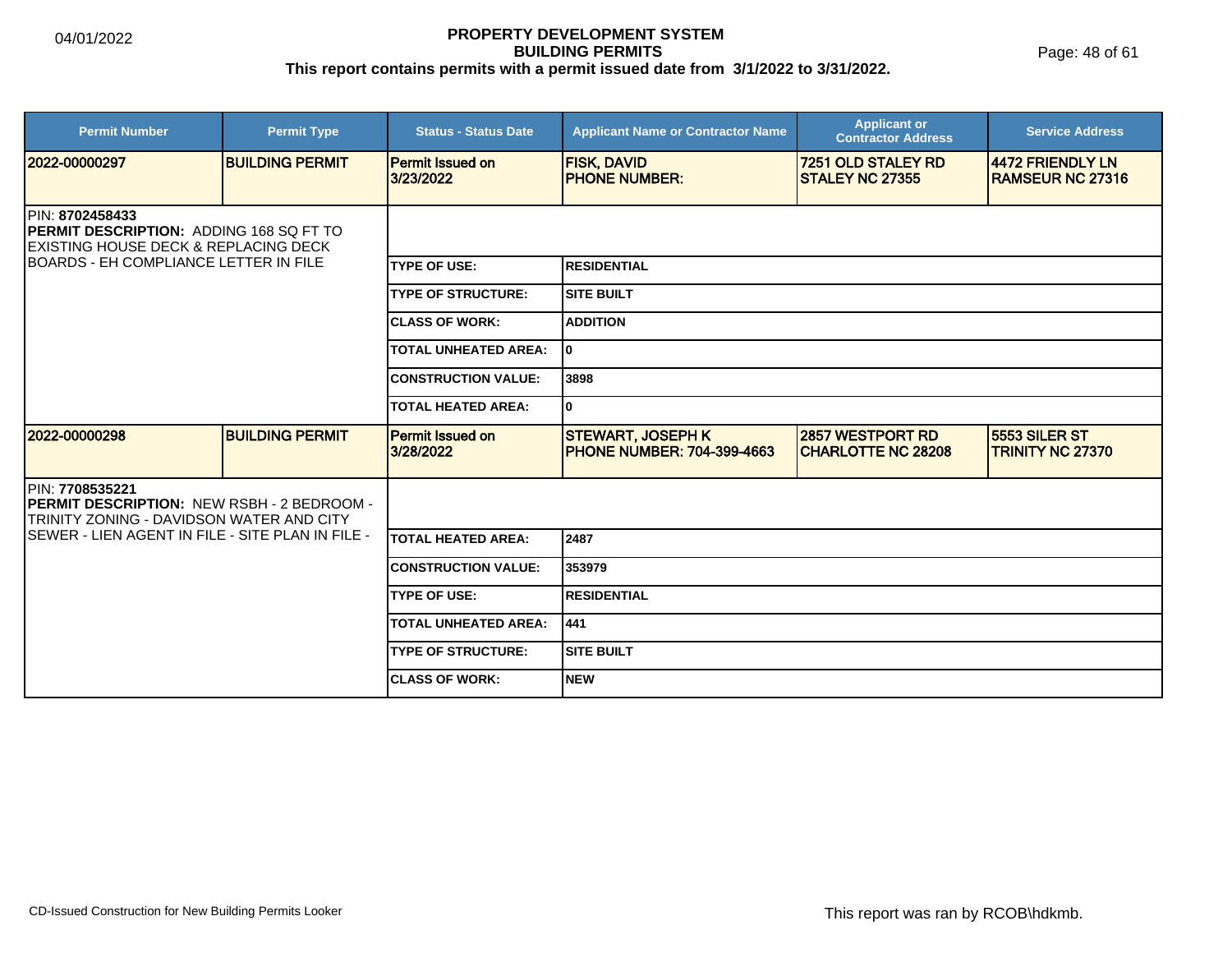Page: 49 of 61

| <b>Permit Number</b>                                                                                    | <b>Permit Type</b>     | <b>Status - Status Date</b>          | <b>Applicant Name or Contractor Name</b>                                             | <b>Applicant or</b><br><b>Contractor Address</b>     | <b>Service Address</b>                             |  |  |
|---------------------------------------------------------------------------------------------------------|------------------------|--------------------------------------|--------------------------------------------------------------------------------------|------------------------------------------------------|----------------------------------------------------|--|--|
| 2022-00000299                                                                                           | <b>BUILDING PERMIT</b> | <b>Permit Issued on</b><br>3/28/2022 | <b>STEWART, JOSEPH K</b><br><b>PHONE NUMBER: 704-399-4663</b>                        | <b>2857 WESTPORT RD</b><br><b>CHARLOTTE NC 28208</b> | 5563 SILER ST<br><b>TRINITY NC 27370</b>           |  |  |
| PIN: 7708535269<br>PERMIT DESCRIPTION: NEW RSBH- TRINITY<br>ZONING- DAVIDSON WATER AND CITY SEWER- SITE |                        |                                      |                                                                                      |                                                      |                                                    |  |  |
| <b>IPLAN IN FILE- LIEN AGENT IN FILE</b>                                                                |                        | <b>TYPE OF USE:</b>                  | <b>RESIDENTIAL</b>                                                                   |                                                      |                                                    |  |  |
|                                                                                                         |                        | <b>TYPE OF STRUCTURE:</b>            | <b>SITE BUILT</b>                                                                    |                                                      |                                                    |  |  |
|                                                                                                         |                        | <b>CLASS OF WORK:</b>                | <b>NEW</b>                                                                           |                                                      |                                                    |  |  |
|                                                                                                         |                        | <b>TOTAL UNHEATED AREA:</b>          | 1473                                                                                 |                                                      |                                                    |  |  |
|                                                                                                         |                        | <b>CONSTRUCTION VALUE:</b>           | 428211                                                                               |                                                      |                                                    |  |  |
|                                                                                                         |                        | <b>TOTAL HEATED AREA:</b>            | 3047                                                                                 |                                                      |                                                    |  |  |
| 2022-00000300                                                                                           | <b>BUILDING PERMIT</b> | <b>Permit Issued on</b><br>3/25/2022 | <b>PHIL BURGESS CONSTRUCTION,</b><br><b>INC</b><br><b>PHONE NUMBER: 336-824-2618</b> | <b>P O BOX 900</b><br><b>LIBERTY NC 27298</b>        | <b>2415 W O W RD</b><br><b>IRANDLEMAN NC 27317</b> |  |  |
| PIN: 7763787724<br>PERMIT DESCRIPTION: NEW RSBH- EH IN FILE-<br>LIEN IN FILE- SITE IN FILE              |                        |                                      |                                                                                      |                                                      |                                                    |  |  |
|                                                                                                         |                        | <b>TYPE OF STRUCTURE:</b>            | <b>SITE BUILT</b>                                                                    |                                                      |                                                    |  |  |
|                                                                                                         |                        | <b>ICLASS OF WORK:</b>               | <b>NEW</b>                                                                           |                                                      |                                                    |  |  |
|                                                                                                         |                        | <b>TYPE OF USE:</b>                  | <b>RESIDENTIAL</b>                                                                   |                                                      |                                                    |  |  |
|                                                                                                         |                        | <b>CONSTRUCTION VALUE:</b>           | 201495                                                                               |                                                      |                                                    |  |  |
|                                                                                                         |                        | <b>TOTAL HEATED AREA:</b>            | 1496                                                                                 |                                                      |                                                    |  |  |
|                                                                                                         |                        | <b>TOTAL UNHEATED AREA:</b>          | I٥                                                                                   |                                                      |                                                    |  |  |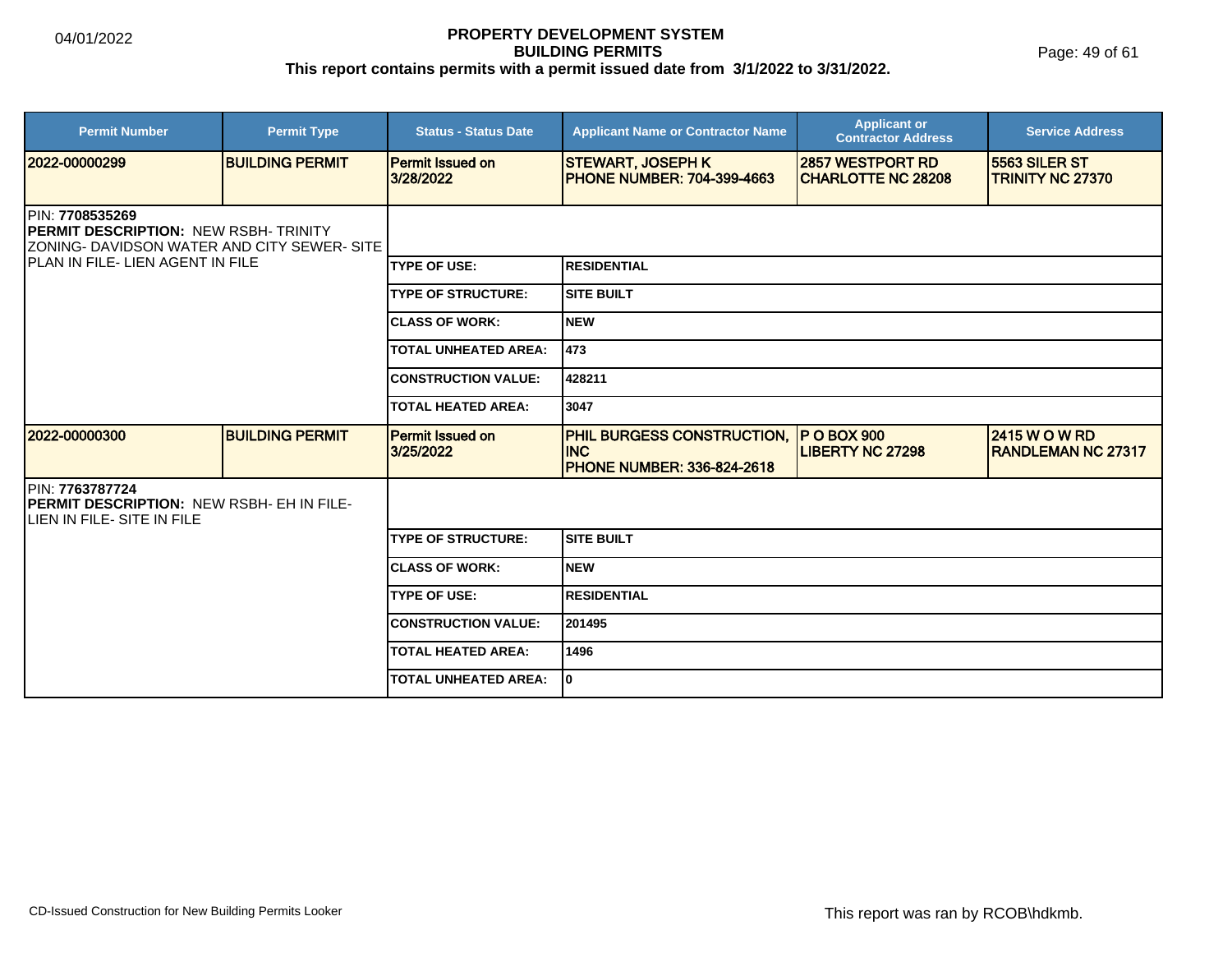Page: 50 of 61

| <b>Permit Number</b>                                                                                                                                        | <b>Permit Type</b>     | <b>Status - Status Date</b>          | <b>Applicant Name or Contractor Name</b>                                      | <b>Applicant or</b><br><b>Contractor Address</b> | <b>Service Address</b>                         |  |
|-------------------------------------------------------------------------------------------------------------------------------------------------------------|------------------------|--------------------------------------|-------------------------------------------------------------------------------|--------------------------------------------------|------------------------------------------------|--|
| 12022-00000301                                                                                                                                              | <b>BUILDING PERMIT</b> | <b>Permit Issued on</b><br>3/24/2022 | <b>INORTH CAROLINA CUSTOM</b><br><b>MODULARS, LLC</b><br><b>PHONE NUMBER:</b> | 1936 US HWY 64 E<br><b>ASHEBORO NC 27203</b>     | 3990 HOLDER FARM RD<br><b>LIBERTY NC 27298</b> |  |
| <b>IPIN: 8706457599</b><br><b>PERMIT DESCRIPTION: OFF-FRAME MODULAR</b><br>HOME - EXISTING S/S - E/H CLEARANCE, APPT OF<br>LIEN AGENT & SURETY BOND IN FILE |                        |                                      |                                                                               |                                                  |                                                |  |
|                                                                                                                                                             |                        | <b>TYPE OF STRUCTURE:</b>            | <b>IMODULAR</b>                                                               |                                                  |                                                |  |
|                                                                                                                                                             |                        | <b>CLASS OF WORK:</b>                | Inew                                                                          |                                                  |                                                |  |
|                                                                                                                                                             |                        | <b>TYPE OF USE:</b>                  | <b>IRESIDENTIAL</b>                                                           |                                                  |                                                |  |
|                                                                                                                                                             |                        | <b>CONSTRUCTION VALUE:</b>           | I٥                                                                            |                                                  |                                                |  |
|                                                                                                                                                             |                        | <b>TOTAL UNHEATED AREA:</b>          | I٥                                                                            |                                                  |                                                |  |
|                                                                                                                                                             |                        | <b>TOTAL HEATED AREA:</b>            | 2280                                                                          |                                                  |                                                |  |
| 12022-00000303                                                                                                                                              | <b>BUILDING PERMIT</b> | <b>Permit Issued on</b><br>3/24/2022 | <b>JOHNSON, JEFFREY</b><br><b>PHONE NUMBER:</b>                               | 2338 JERICO RD<br><b>ASHEBORO NC 27205</b>       | 2338 JERICO RD<br><b>ASHEBORO NC 27205</b>     |  |
| PIN: 7723579779<br><b>IPERMIT DESCRIPTION: NEW RESIDENTIAL 24'X25'</b><br>IMETAL ACCESSORY BLDG - E/H APPROVAL MEMO                                         |                        |                                      |                                                                               |                                                  |                                                |  |
| IIN FILE                                                                                                                                                    |                        | <b>TYPE OF USE:</b>                  | <b>RESIDENTIAL</b>                                                            |                                                  |                                                |  |
|                                                                                                                                                             |                        | <b>CLASS OF WORK:</b>                | <b>NEW</b>                                                                    |                                                  |                                                |  |
|                                                                                                                                                             |                        | <b>TOTAL UNHEATED AREA:</b>          | 1600                                                                          |                                                  |                                                |  |
|                                                                                                                                                             |                        | <b>TYPE OF STRUCTURE:</b>            | <b>ACCESSORY</b>                                                              |                                                  |                                                |  |
|                                                                                                                                                             |                        | <b>TOTAL HEATED AREA:</b>            | l٥                                                                            |                                                  |                                                |  |
|                                                                                                                                                             |                        | <b>CONSTRUCTION VALUE:</b>           | 13920                                                                         |                                                  |                                                |  |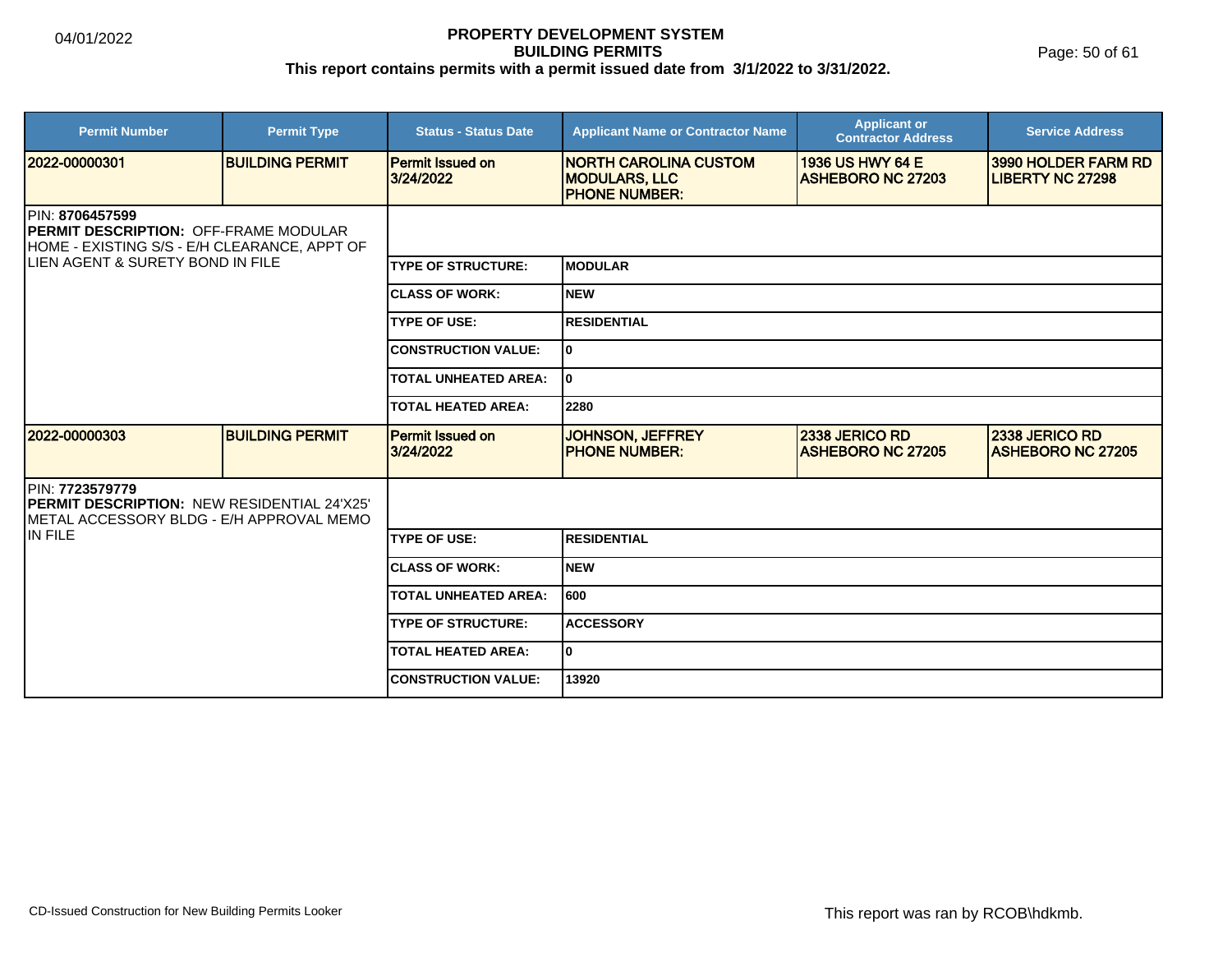Page: 51 of 61

| <b>Permit Number</b>                                                                                      | <b>Permit Type</b>     | <b>Status - Status Date</b>          | <b>Applicant Name or Contractor Name</b>                       | <b>Applicant or</b><br><b>Contractor Address</b>                     | <b>Service Address</b>                                                 |  |
|-----------------------------------------------------------------------------------------------------------|------------------------|--------------------------------------|----------------------------------------------------------------|----------------------------------------------------------------------|------------------------------------------------------------------------|--|
| 2022-00000304                                                                                             | <b>BUILDING PERMIT</b> | <b>Permit Issued on</b><br>3/24/2022 | <b>EARNHARDT, BERNICE</b><br><b>PHONE NUMBER: 336-259-3529</b> | <b>PO BOX 717</b><br>SOUTHMONT NC 27351 NC TRINITY NC 27370<br>27370 | <b>5188 DARR RD</b>                                                    |  |
| <b>IPIN: 7717097685</b><br>PERMIT DESCRIPTION: NEW RSBH- TRINITY<br><b>ZONING AND SEWER- SITE IN FILE</b> |                        |                                      |                                                                |                                                                      |                                                                        |  |
|                                                                                                           |                        | <b>TYPE OF USE:</b>                  | <b>RESIDENTIAL</b>                                             |                                                                      |                                                                        |  |
|                                                                                                           |                        | <b>TYPE OF STRUCTURE:</b>            | <b>SITE BUILT</b>                                              |                                                                      |                                                                        |  |
|                                                                                                           |                        | <b>CLASS OF WORK:</b>                | <b>NEW</b>                                                     |                                                                      |                                                                        |  |
|                                                                                                           |                        | <b>TOTAL HEATED AREA:</b>            | 1320                                                           |                                                                      |                                                                        |  |
|                                                                                                           |                        | <b>CONSTRUCTION VALUE:</b>           | 178304                                                         |                                                                      |                                                                        |  |
|                                                                                                           |                        |                                      | I٥                                                             |                                                                      |                                                                        |  |
| 2022-00000305                                                                                             | <b>BUILDING PERMIT</b> | <b>Permit Issued on</b><br>3/24/2022 | <b>MINTER, TRAVIS &amp; ROBIN</b><br><b>PHONE NUMBER:</b>      | <b>1552 KEYANEE DR</b><br><b>ASHEBORO NC 27205</b>                   | <b>335 PROVIDENCE</b><br><b>CHURCH RD</b><br><b>RANDLEMAN NC 27317</b> |  |
| PIN: 7767567764<br>PERMIT DESCRIPTION: ADDING COVERED FRONT<br>PORCH & DECK TO REAR OF HOUSE - E/H        |                        |                                      |                                                                |                                                                      |                                                                        |  |
| <b>CLEARANCE LETTER IN FILE</b>                                                                           |                        | <b>TOTAL HEATED AREA:</b>            | 0                                                              |                                                                      |                                                                        |  |
|                                                                                                           |                        | <b>TOTAL UNHEATED AREA:</b>          | I٥                                                             |                                                                      |                                                                        |  |
|                                                                                                           |                        | <b>TYPE OF USE:</b>                  | <b>RESIDENTIAL</b>                                             |                                                                      |                                                                        |  |
|                                                                                                           |                        | <b>CONSTRUCTION VALUE:</b>           | 5197                                                           |                                                                      |                                                                        |  |
|                                                                                                           |                        | <b>TYPE OF STRUCTURE:</b>            | <b>SITE BUILT</b>                                              |                                                                      |                                                                        |  |
|                                                                                                           |                        | <b>ICLASS OF WORK:</b>               | <b>NEW</b>                                                     |                                                                      |                                                                        |  |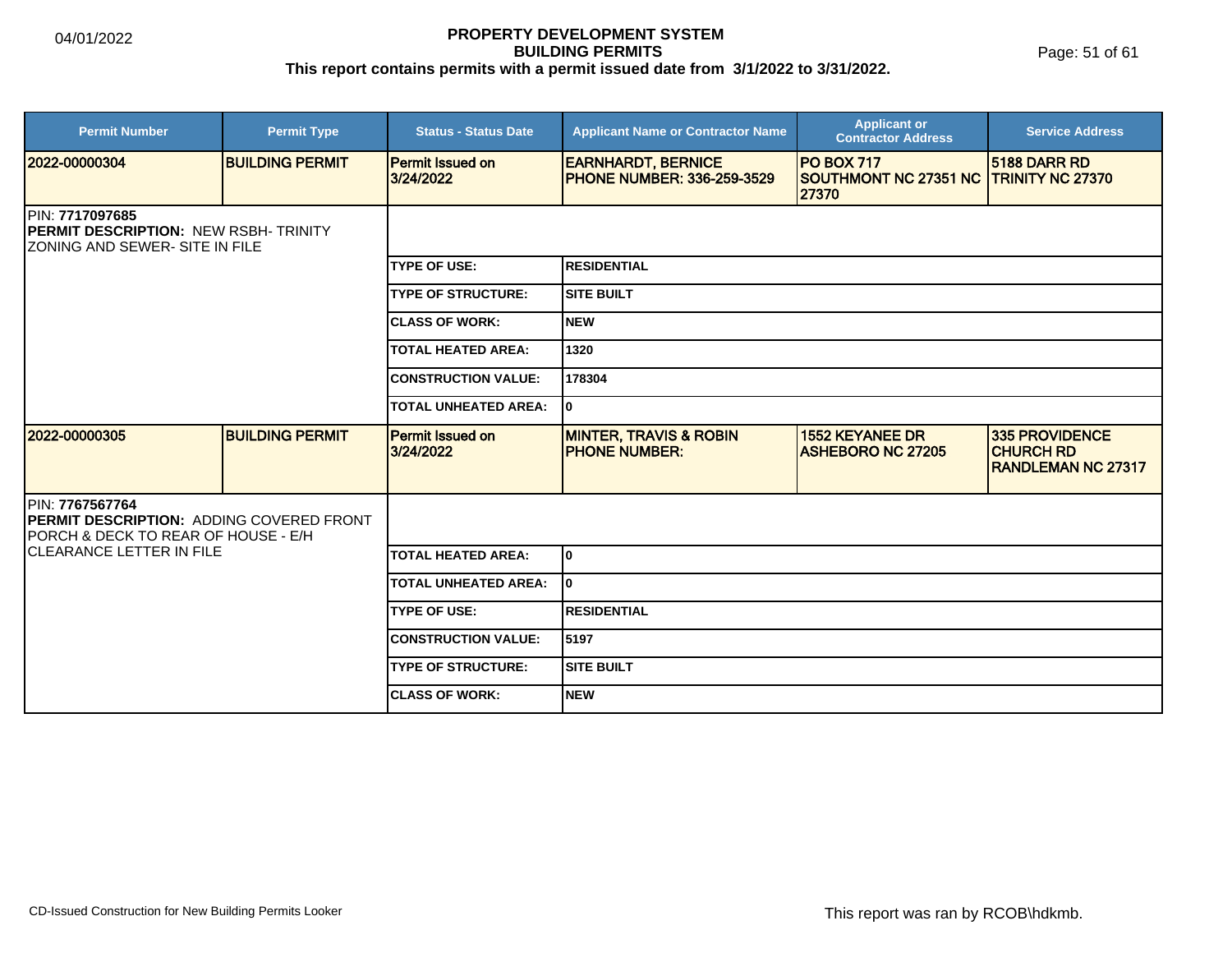Page: 52 of 61

| <b>Permit Number</b>                                                                                                                                            | <b>Permit Type</b>     | <b>Status - Status Date</b>          | <b>Applicant Name or Contractor Name</b>                                              | <b>Applicant or</b><br><b>Contractor Address</b> | <b>Service Address</b>                                             |
|-----------------------------------------------------------------------------------------------------------------------------------------------------------------|------------------------|--------------------------------------|---------------------------------------------------------------------------------------|--------------------------------------------------|--------------------------------------------------------------------|
| 2022-00000306                                                                                                                                                   | <b>BUILDING PERMIT</b> | <b>Permit Issued on</b><br>3/24/2022 | <b>CAGLE, DARRELL (SNOW,</b><br><b>ASHLEY)</b><br><b>PHONE NUMBER:</b>                | 4517 HOLLY LEAF RD<br><b>RAMSEUR NC 27316</b>    | <b>2525 BUFFALO TRL</b><br><b>RAMSEUR NC 27316</b>                 |
| <b>IPIN: 8710415700</b><br>PERMIT DESCRIPTION: NEW RESIDENTIAL 30'X28'<br>METAL ACCESSORY BLDG - E/H CLEARANCE IN<br>FILE - ENGINEERED SITE PLANS TO BE ON SITE |                        |                                      |                                                                                       |                                                  |                                                                    |
|                                                                                                                                                                 |                        | <b>TOTAL HEATED AREA:</b>            | I٥                                                                                    |                                                  |                                                                    |
|                                                                                                                                                                 |                        | <b>TYPE OF USE:</b>                  | <b>RESIDENTIAL</b>                                                                    |                                                  |                                                                    |
|                                                                                                                                                                 |                        | <b>TYPE OF STRUCTURE:</b>            | <b>ACCESSORY</b>                                                                      |                                                  |                                                                    |
|                                                                                                                                                                 |                        | <b>TOTAL UNHEATED AREA:</b>          | 1840                                                                                  |                                                  |                                                                    |
|                                                                                                                                                                 |                        | <b>CLASS OF WORK:</b>                | <b>NEW</b>                                                                            |                                                  |                                                                    |
|                                                                                                                                                                 |                        | <b>CONSTRUCTION VALUE:</b>           | 19488                                                                                 |                                                  |                                                                    |
| 2022-00000307                                                                                                                                                   | <b>BUILDING PERMIT</b> | <b>Permit Issued on</b><br>3/24/2022 | COBB, MELISSA K (COBB, JACK M 3248 MEADOWS COUNTRY<br>$\mathsf{III}$<br>PHONE NUMBER: | LN<br><b>FRANKLINVILLE NC 27248</b>              | 3248 MEADOWS CTRY<br><b>LN</b><br><b>FRANKLINVILLE NC</b><br>27248 |
| PIN: 7795201126<br><b>PERMIT DESCRIPTION: NEW ACCESSORY</b><br><b>BUILDING METAL 30X40</b>                                                                      |                        |                                      |                                                                                       |                                                  |                                                                    |
|                                                                                                                                                                 |                        | <b>TYPE OF USE:</b>                  | <b>RESIDENTIAL</b>                                                                    |                                                  |                                                                    |
|                                                                                                                                                                 |                        | <b>CLASS OF WORK:</b>                | NEW                                                                                   |                                                  |                                                                    |
|                                                                                                                                                                 |                        | <b>TOTAL UNHEATED AREA:</b>          | 1200                                                                                  |                                                  |                                                                    |
|                                                                                                                                                                 |                        | <b>CONSTRUCTION VALUE:</b>           | 27840                                                                                 |                                                  |                                                                    |
|                                                                                                                                                                 |                        | <b>TYPE OF STRUCTURE:</b>            | <b>ACCESSORY</b>                                                                      |                                                  |                                                                    |
|                                                                                                                                                                 |                        | <b>TOTAL HEATED AREA:</b>            | I٥                                                                                    |                                                  |                                                                    |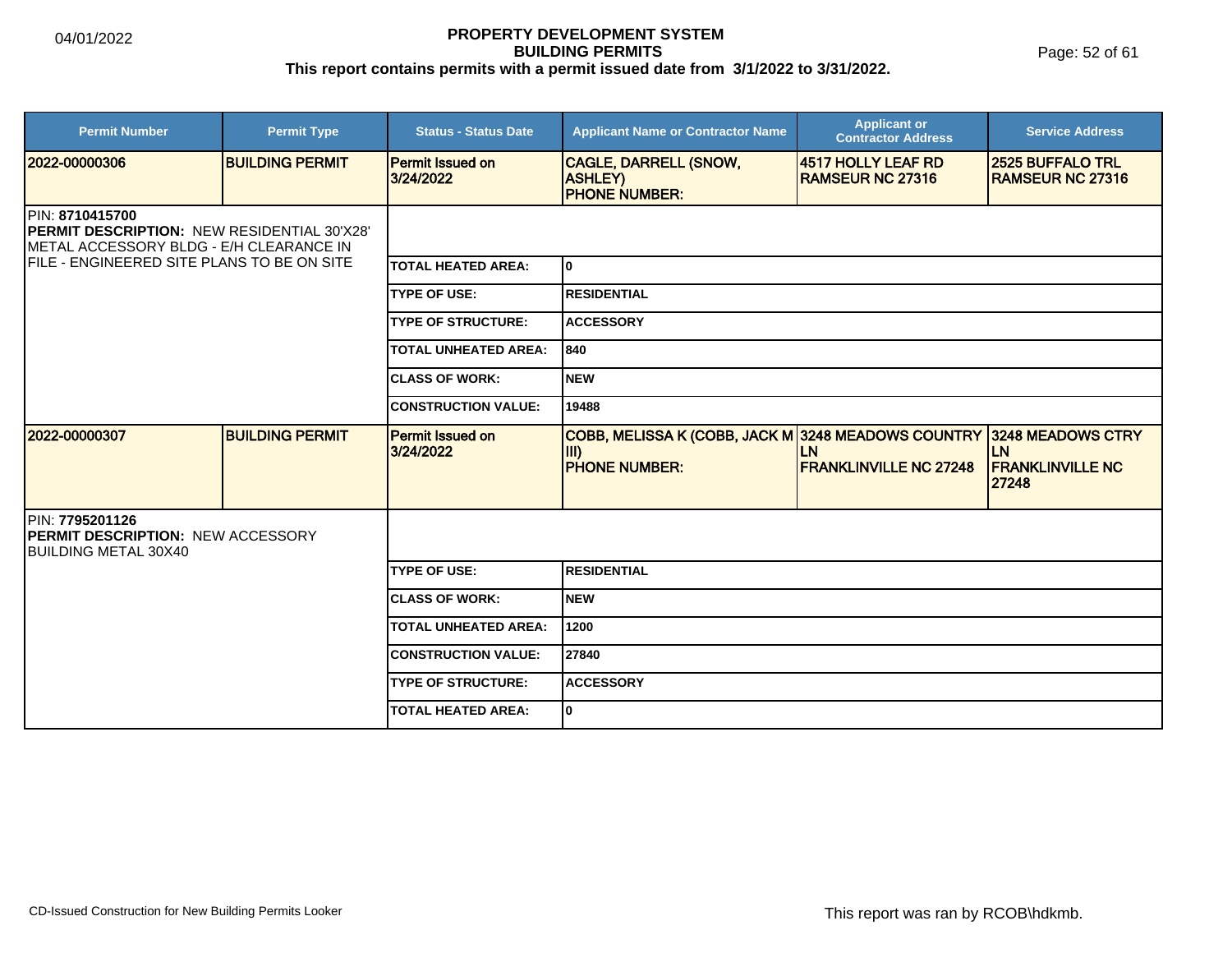Page: 53 of 61

| <b>Permit Number</b>                                                                                           | <b>Permit Type</b>     | <b>Status - Status Date</b>          | <b>Applicant Name or Contractor Name</b>                                                             | <b>Applicant or</b><br><b>Contractor Address</b>      | <b>Service Address</b>                                |
|----------------------------------------------------------------------------------------------------------------|------------------------|--------------------------------------|------------------------------------------------------------------------------------------------------|-------------------------------------------------------|-------------------------------------------------------|
| 2022-00000308                                                                                                  | <b>BUILDING PERMIT</b> | <b>Permit Issued on</b><br>3/25/2022 | <b>S &amp; M MOBILE HOME MOVERS &amp;</b><br><b>SERVICE LLC</b><br><b>PHONE NUMBER: 336-672-6066</b> | <b>701 HUB MORRIS RD</b><br><b>RANDLEMAN NC 27317</b> | <b>773 WALKER CTRY LN</b><br><b>ASHEBORO NC 27205</b> |
| <b>IPIN: 7720984338</b><br><b>IPERMIT DESCRIPTION: NEW DWMH- EH IN FILE-</b><br>ITAX IN FILE- SITE IN FILE     |                        |                                      |                                                                                                      |                                                       |                                                       |
|                                                                                                                |                        | <b>ITYPE OF USE:</b>                 | RESIDENTIAL                                                                                          |                                                       |                                                       |
|                                                                                                                |                        | <b>ICLASS OF WORK:</b>               | <b>NEW</b>                                                                                           |                                                       |                                                       |
|                                                                                                                |                        | <b>TOTAL UNHEATED AREA:</b>          | l0                                                                                                   |                                                       |                                                       |
|                                                                                                                |                        | <b>CONSTRUCTION VALUE:</b>           | I٥                                                                                                   |                                                       |                                                       |
|                                                                                                                |                        | <b>TYPE OF STRUCTURE:</b>            | <b>IMOBILE</b>                                                                                       |                                                       |                                                       |
|                                                                                                                |                        | <b>TOTAL HEATED AREA:</b>            | I٥                                                                                                   |                                                       |                                                       |
| 2022-00000309                                                                                                  | <b>BUILDING PERMIT</b> | <b>Permit Issued on</b><br>3/25/2022 | <b>REDDING, STEVEN DOUGLAS</b><br><b>PHONE NUMBER: 336-625-6003</b>                                  | 3042 NC HWY 134<br><b>IASHEBORO NC 27205</b>          | <b>628 CARDINAL ST</b><br><b>IASHEBORO NC 27205</b>   |
| PIN: 7750114023<br>PERMIT DESCRIPTION: NEW SITE BUILT HOUSE -<br>IE/H CLEARANCE & APPT OF LIEN AGENT IN FILE - |                        |                                      |                                                                                                      |                                                       |                                                       |
| <b>GC TO BE AWARE OF ANY SUBDIVISION</b><br>IRESTRICTIONS ON FILE AT THE R.O.D.                                |                        | <b>TYPE OF USE:</b>                  | <b>RESIDENTIAL</b>                                                                                   |                                                       |                                                       |
|                                                                                                                |                        | <b>CLASS OF WORK:</b>                | INEW                                                                                                 |                                                       |                                                       |
|                                                                                                                |                        | <b>CONSTRUCTION VALUE:</b>           | 230958                                                                                               |                                                       |                                                       |
|                                                                                                                |                        | <b>TYPE OF STRUCTURE:</b>            | <b>SITE BUILT</b>                                                                                    |                                                       |                                                       |
|                                                                                                                |                        | <b>TOTAL HEATED AREA:</b>            | 1536                                                                                                 |                                                       |                                                       |
|                                                                                                                |                        | <b>TOTAL UNHEATED AREA:</b>          | 484                                                                                                  |                                                       |                                                       |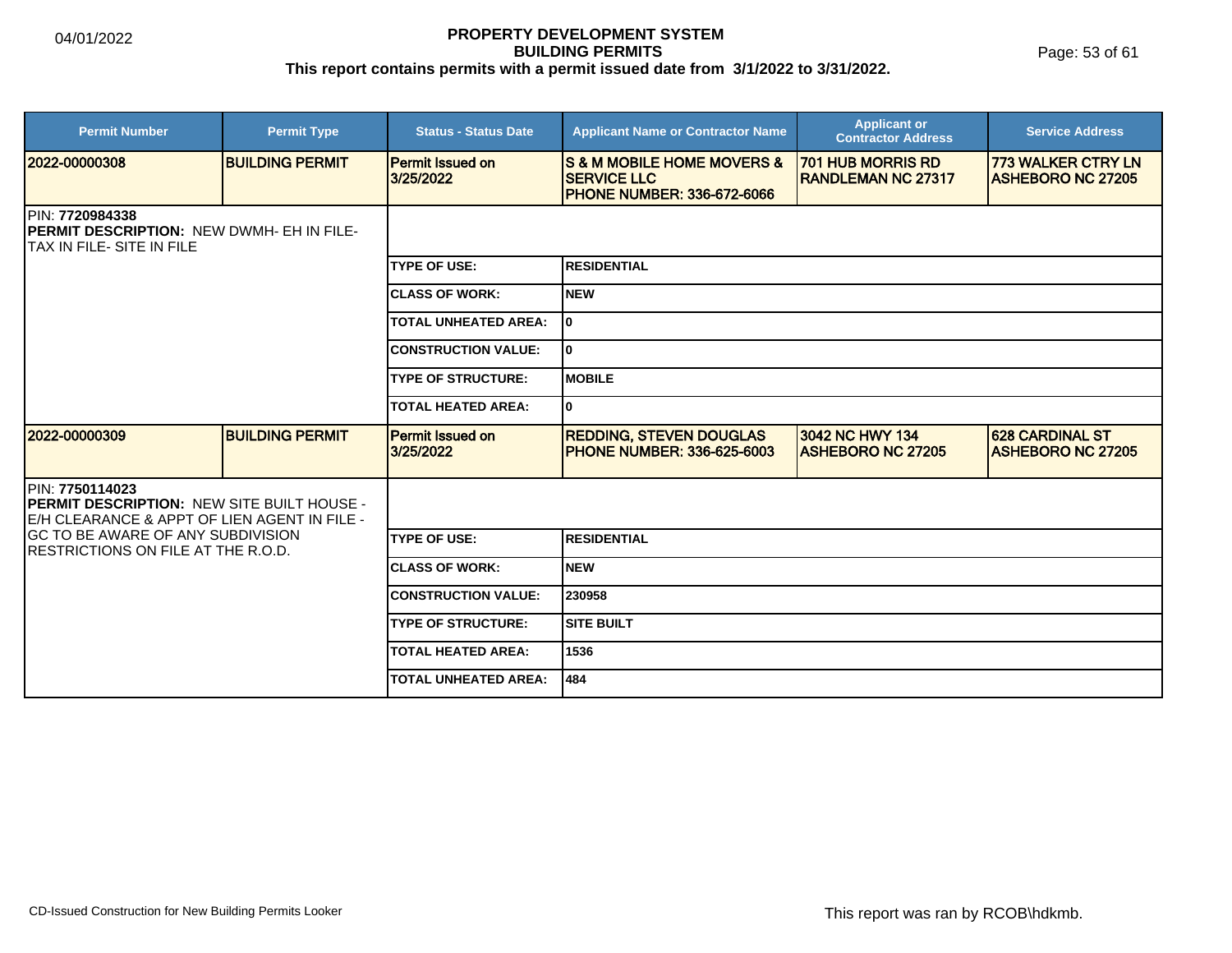Page: 54 of 61

| <b>Permit Number</b>                                                                                                 | <b>Permit Type</b>     | <b>Status - Status Date</b>          | <b>Applicant Name or Contractor Name</b>                             | <b>Applicant or</b><br><b>Contractor Address</b> | <b>Service Address</b>                                |
|----------------------------------------------------------------------------------------------------------------------|------------------------|--------------------------------------|----------------------------------------------------------------------|--------------------------------------------------|-------------------------------------------------------|
| 2022-00000310                                                                                                        | <b>BUILDING PERMIT</b> | <b>Permit Issued on</b><br>3/25/2022 | <b>REDDING, STEVEN DOUGLAS</b><br><b>IPHONE NUMBER: 336-625-6003</b> | 3042 NC HWY 134<br><b>ASHEBORO NC 27205</b>      | <b>2817 TANGLEWOOD LN</b><br><b>ASHEBORO NC 27205</b> |
| PIN: 7781584496<br><b>PERMIT DESCRIPTION: NEW SITE BUILT HOUSE -</b><br>E/H CLEARANCE & LIEN AGENT INFO IN FILE - GC |                        |                                      |                                                                      |                                                  |                                                       |
| TO BE AWARE OF ANY SUBDIVISION RESTRICTIONS TYPE OF USE:<br><b>ION FILE AT THE R.O.D.</b>                            |                        |                                      | <b>RESIDENTIAL</b>                                                   |                                                  |                                                       |
|                                                                                                                      |                        | <b>CLASS OF WORK:</b>                | <b>NEW</b>                                                           |                                                  |                                                       |
|                                                                                                                      |                        | <b>TOTAL UNHEATED AREA:</b>          | I٥                                                                   |                                                  |                                                       |
|                                                                                                                      |                        | <b>TYPE OF STRUCTURE:</b>            | <b>SITE BUILT</b>                                                    |                                                  |                                                       |
|                                                                                                                      |                        | <b>TOTAL HEATED AREA:</b>            | 1536                                                                 |                                                  |                                                       |
|                                                                                                                      |                        | <b>CONSTRUCTION VALUE:</b>           | 206139                                                               |                                                  |                                                       |
| 2022-00000311                                                                                                        | <b>BUILDING PERMIT</b> | <b>Permit Issued on</b><br>3/25/2022 | <b>HALL, APRIL MARIE</b><br><b>PHONE NUMBER:</b>                     | <b>2368 WOW RD</b><br><b>RANDLEMAN NC 27317</b>  | <b>2368 W O W RD</b><br><b>RANDLEMAN NC 27317</b>     |
| PIN: 7763884303<br><b>IPERMIT DESCRIPTION: NEW ACCESSORY</b><br><b>IBUILDING 12X24- EH IN FILE</b>                   |                        |                                      |                                                                      |                                                  |                                                       |
|                                                                                                                      |                        | <b>TYPE OF USE:</b>                  | <b>RESIDENTIAL</b>                                                   |                                                  |                                                       |
|                                                                                                                      |                        | <b>TYPE OF STRUCTURE:</b>            | <b>ACCESSORY</b>                                                     |                                                  |                                                       |
|                                                                                                                      |                        | <b>TOTAL HEATED AREA:</b>            | 288                                                                  |                                                  |                                                       |
|                                                                                                                      |                        | <b>CONSTRUCTION VALUE:</b>           | 14768                                                                |                                                  |                                                       |
|                                                                                                                      |                        | <b>TOTAL UNHEATED AREA:</b>          | I٥                                                                   |                                                  |                                                       |
|                                                                                                                      |                        | <b>CLASS OF WORK:</b>                | <b>NEW</b>                                                           |                                                  |                                                       |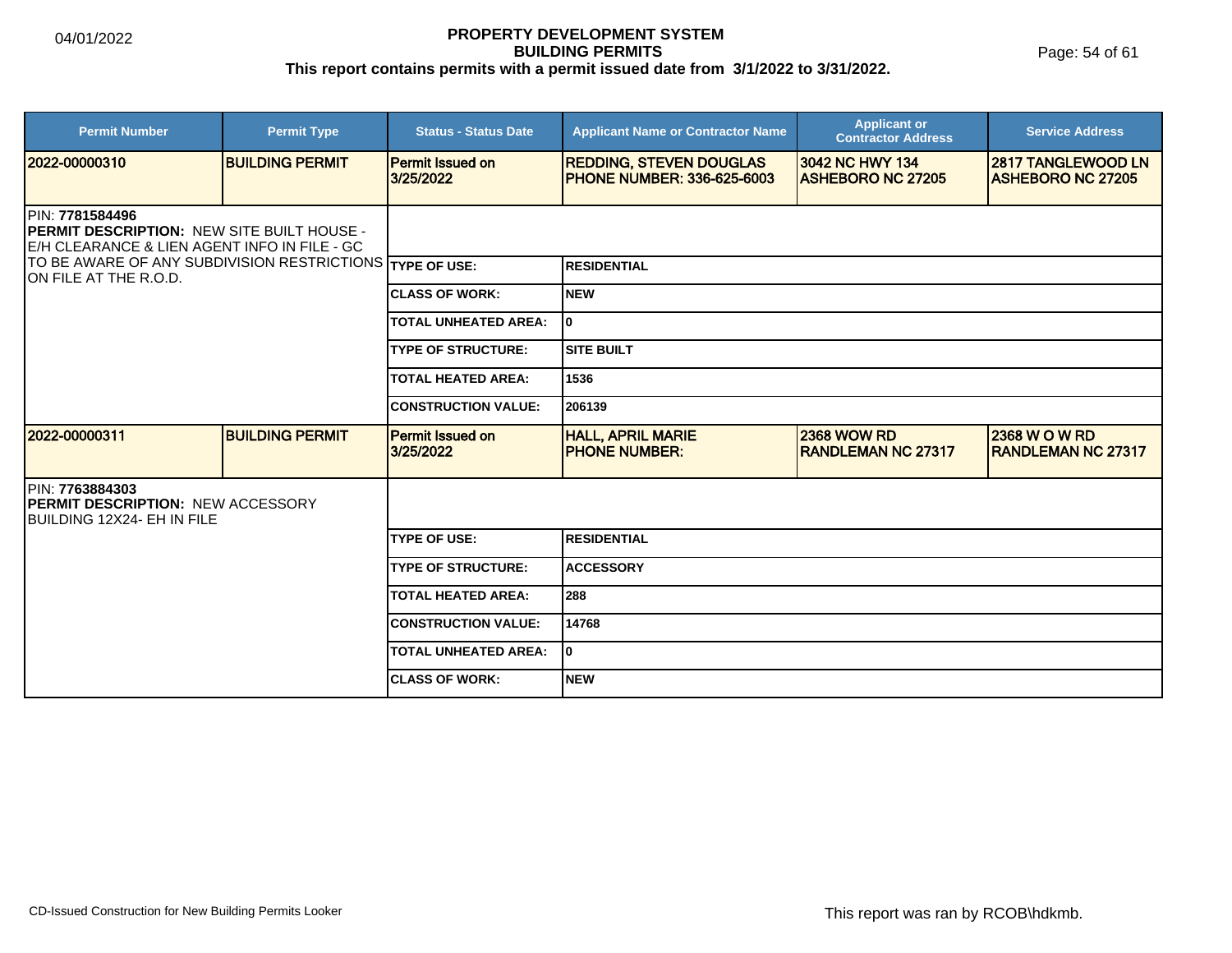Page: 55 of 61

| <b>Permit Number</b>                                                                                                                                                                                     | <b>Permit Type</b>     | <b>Status - Status Date</b>          | <b>Applicant Name or Contractor Name</b>                         | <b>Applicant or</b><br><b>Contractor Address</b>                                 | <b>Service Address</b>   |  |  |
|----------------------------------------------------------------------------------------------------------------------------------------------------------------------------------------------------------|------------------------|--------------------------------------|------------------------------------------------------------------|----------------------------------------------------------------------------------|--------------------------|--|--|
| 12022-00000312                                                                                                                                                                                           | <b>BUILDING PERMIT</b> | <b>Permit Issued on</b><br>3/30/2022 | <b>IDIRECT POWER INC</b><br><b>PHONE NUMBER: 704-263-5953</b>    | <b>113 BLACKSNAKE RD</b><br><b>ISTANLEY NC 28164</b>                             |                          |  |  |
| PIN:<br><b>IPERMIT DESCRIPTION: VERIZON ANTENNA</b><br>UPGRADE ON EXISTING CO-LOCATION, PLANS<br>SCANNED TO FILE, WILL NEED THIRD PARTY<br>APPROVAL FOR FINAL, TOWER LOCATED BEHIND<br>14675 US HWY 64 E |                        |                                      |                                                                  |                                                                                  |                          |  |  |
|                                                                                                                                                                                                          |                        | <b>CLASS OF WORK:</b>                | <b>RENOVATION</b>                                                |                                                                                  |                          |  |  |
|                                                                                                                                                                                                          |                        | <b>TOTAL UNHEATED AREA:</b>          | lo.                                                              |                                                                                  |                          |  |  |
|                                                                                                                                                                                                          |                        | <b>TYPE OF USE:</b>                  | ICOMMERCIAL                                                      |                                                                                  |                          |  |  |
|                                                                                                                                                                                                          |                        | <b>CONSTRUCTION VALUE:</b>           | 15000                                                            |                                                                                  |                          |  |  |
|                                                                                                                                                                                                          |                        | <b>TYPE OF STRUCTURE:</b>            | <b>TOWER</b>                                                     |                                                                                  |                          |  |  |
|                                                                                                                                                                                                          |                        | <b>TOTAL HEATED AREA:</b>            | lo.                                                              |                                                                                  |                          |  |  |
| 12022-00000313                                                                                                                                                                                           | <b>BUILDING PERMIT</b> | <b>Permit Issued on</b><br>3/28/2022 | <b>JONES, STEPHEN WAYNE</b><br><b>PHONE NUMBER: 336-212-0926</b> | 778 S. GRAHAM HOPEDALE 2630 BURNEY RD<br><b>RD</b><br><b>BURLINGTON NC 27217</b> | <b>ASHEBORO NC 27205</b> |  |  |
| <b>IPIN: 7645586842</b><br><b>PERMIT DESCRIPTION: DW MOBILE HOME - E/H</b><br>ICLEARANCE & TAX CERTIFICATE IN FILE                                                                                       |                        |                                      |                                                                  |                                                                                  |                          |  |  |
|                                                                                                                                                                                                          |                        | <b>CLASS OF WORK:</b>                | Inew                                                             |                                                                                  |                          |  |  |
|                                                                                                                                                                                                          |                        | <b>TOTAL HEATED AREA:</b>            | 1568                                                             |                                                                                  |                          |  |  |
|                                                                                                                                                                                                          |                        | <b>TYPE OF USE:</b>                  | <b>RESIDENTIAL</b>                                               |                                                                                  |                          |  |  |
|                                                                                                                                                                                                          |                        | <b>CONSTRUCTION VALUE:</b>           | lo.                                                              |                                                                                  |                          |  |  |
|                                                                                                                                                                                                          |                        | <b>TYPE OF STRUCTURE:</b>            | <b>MOBILE</b>                                                    |                                                                                  |                          |  |  |
|                                                                                                                                                                                                          |                        | <b>TOTAL UNHEATED AREA:</b>          | I٥                                                               |                                                                                  |                          |  |  |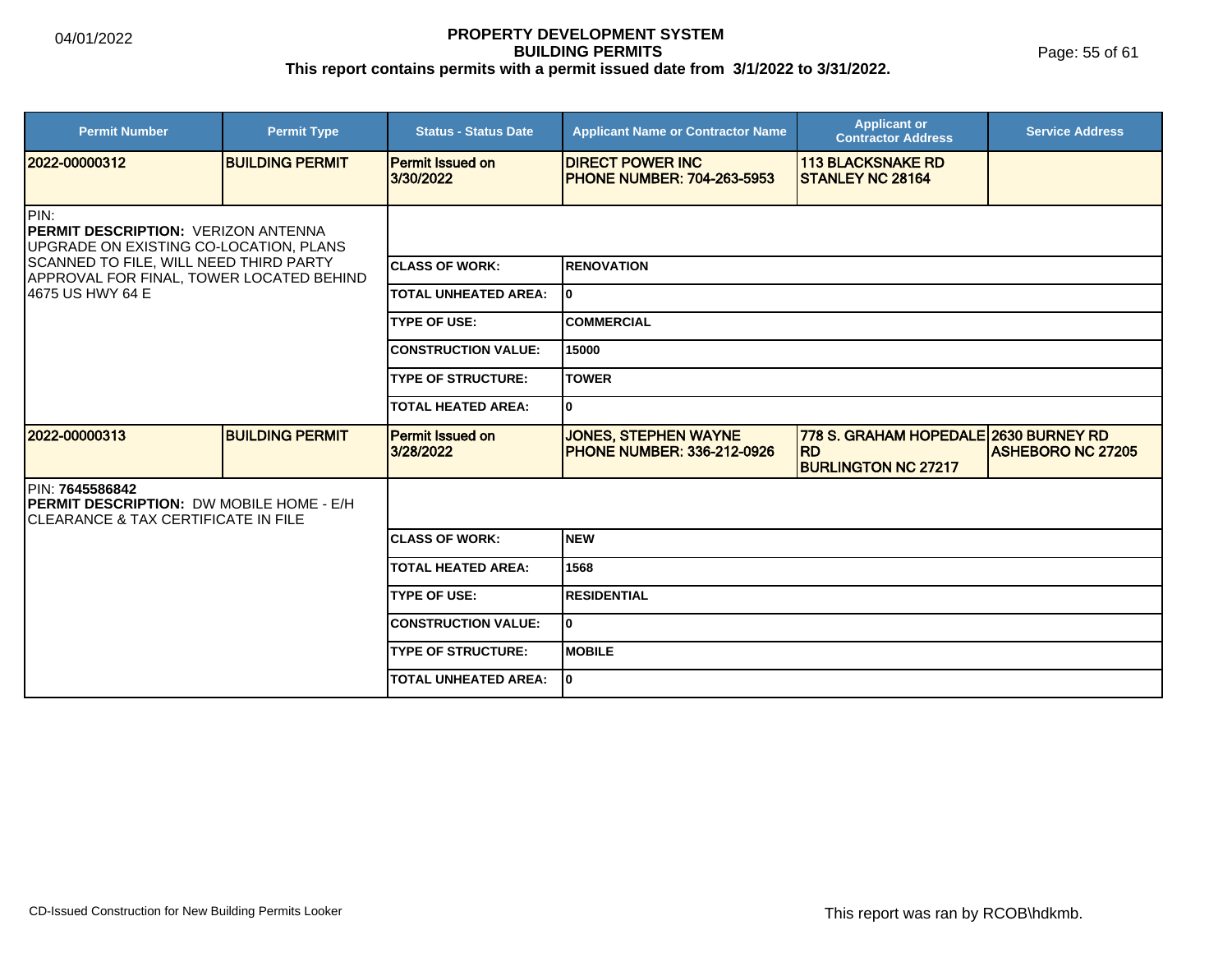Page: 56 of 61

| <b>Permit Number</b>                                                                                                                     | <b>Permit Type</b>     | <b>Status - Status Date</b>          | <b>Applicant Name or Contractor Name</b>                          | <b>Applicant or</b><br><b>Contractor Address</b> | <b>Service Address</b>                                             |  |
|------------------------------------------------------------------------------------------------------------------------------------------|------------------------|--------------------------------------|-------------------------------------------------------------------|--------------------------------------------------|--------------------------------------------------------------------|--|
| 2022-00000314                                                                                                                            | <b>BUILDING PERMIT</b> | <b>Permit Issued on</b><br>3/28/2022 | <b>LAMBERT, CLINTON ADAM</b><br><b>PHONE NUMBER: 336-736-7860</b> | 2201 NEW SALEM RD.<br><b>RANDLEMAN NC 27317</b>  | <b>1333 COMMONWEALTH</b><br><b>RD</b><br><b>RANDLEMAN NC 27317</b> |  |
| PIN: 7755173108<br>PERMIT DESCRIPTION: ADDING ONE BATHROOM,<br>REWIRE AND RENOVATE INSIDE OF HOUSE,<br><b>IFOOTPRINT WILL NOT CHANGE</b> |                        |                                      |                                                                   |                                                  |                                                                    |  |
|                                                                                                                                          |                        | <b>TYPE OF USE:</b>                  | IRESIDENTIAL                                                      |                                                  |                                                                    |  |
|                                                                                                                                          |                        | <b>TYPE OF STRUCTURE:</b>            | ISITE BUILT                                                       |                                                  |                                                                    |  |
|                                                                                                                                          |                        | <b>CLASS OF WORK:</b>                | <b>RENOVATION</b>                                                 |                                                  |                                                                    |  |
|                                                                                                                                          |                        | <b>TOTAL UNHEATED AREA:</b>          | I٥                                                                |                                                  |                                                                    |  |
|                                                                                                                                          |                        | <b>CONSTRUCTION VALUE:</b>           | 65000                                                             |                                                  |                                                                    |  |
|                                                                                                                                          |                        | <b>TOTAL HEATED AREA:</b>            | 1300                                                              |                                                  |                                                                    |  |
| 2022-00000315                                                                                                                            | <b>BUILDING PERMIT</b> | <b>Permit Issued on</b><br>3/28/2022 | <b>JOBE, CARROLL ROBIN</b><br><b>IPHONE NUMBER: 336-669-9619</b>  | <b>P O BOX 665</b><br><b>RANDLEMAN NC 27317</b>  | <b>4962 TIGERS DEN RD</b><br><b>RANDLEMAN NC 27317</b>             |  |
| PIN: 7756505404<br><b>PERMIT DESCRIPTION: NEW SITE BUILT HOUSE -</b><br>OK PER RANDLEMAN CITY ZONING - E/H                               |                        |                                      |                                                                   |                                                  |                                                                    |  |
| <b>CLEARANCE &amp; APPT OF LIEN AGENT IN FILE</b>                                                                                        |                        | <b>CONSTRUCTION VALUE:</b>           | 427984                                                            |                                                  |                                                                    |  |
|                                                                                                                                          |                        | <b>TYPE OF STRUCTURE:</b>            | <b>SITE BUILT</b>                                                 |                                                  |                                                                    |  |
|                                                                                                                                          |                        | <b>CLASS OF WORK:</b>                | INEW                                                              |                                                  |                                                                    |  |
|                                                                                                                                          |                        | <b>TOTAL UNHEATED AREA:</b>          | 560                                                               |                                                  |                                                                    |  |
|                                                                                                                                          |                        | <b>TYPE OF USE:</b>                  | <b>RESIDENTIAL</b>                                                |                                                  |                                                                    |  |
|                                                                                                                                          |                        | <b>TOTAL HEATED AREA:</b>            | 3015                                                              |                                                  |                                                                    |  |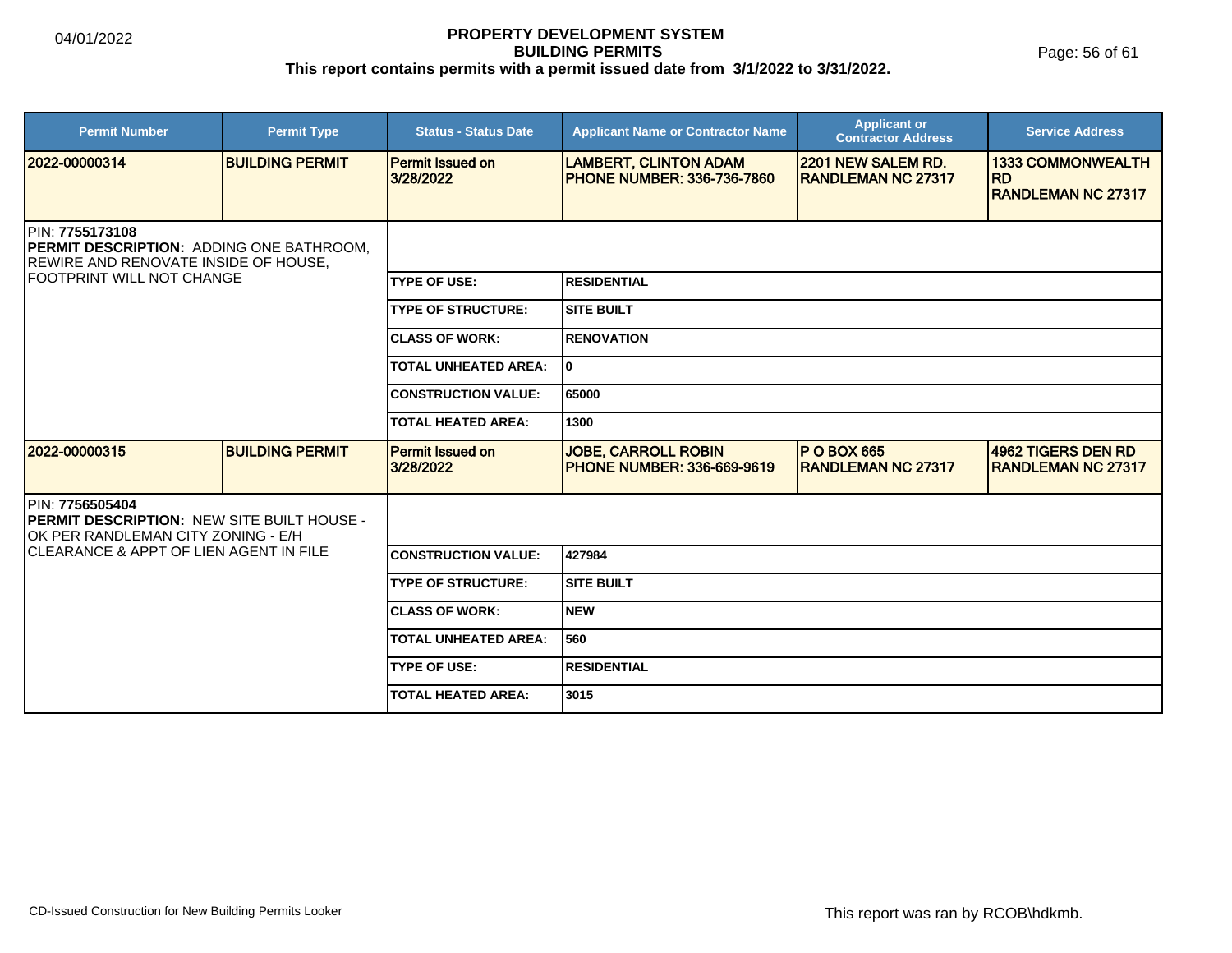| <b>Permit Number</b>                                                                                                     | <b>Permit Type</b>     | <b>Status - Status Date</b>          | <b>Applicant Name or Contractor Name</b>                                         | <b>Applicant or</b><br><b>Contractor Address</b>   | <b>Service Address</b>                                |
|--------------------------------------------------------------------------------------------------------------------------|------------------------|--------------------------------------|----------------------------------------------------------------------------------|----------------------------------------------------|-------------------------------------------------------|
| 2022-00000316                                                                                                            | <b>BUILDING PERMIT</b> | <b>Permit Issued on</b><br>3/28/2022 | <b>OLIVER, CHRISTOPHER SHAWN</b><br>(OLIVER, KELLY ILIN)<br><b>PHONE NUMBER:</b> | <b>855 REGISTER ST</b><br><b>ASHEBORO NC 27205</b> | <b>1045 RIDGES MTN RD</b><br><b>ASHEBORO NC 27205</b> |
| <b>IPIN: 7721045130</b><br>PERMIT DESCRIPTION: NEW RSBH- LIEN AGENT IN<br>FILE- SITE PLAN IN FILE- EH CLEARANCE IN FILE- |                        |                                      |                                                                                  |                                                    |                                                       |
| <b>IOWNER AFFIDAVIT IN FILE</b>                                                                                          |                        | <b>TYPE OF STRUCTURE:</b>            | <b>SITE BUILT</b>                                                                |                                                    |                                                       |
|                                                                                                                          |                        | <b>CLASS OF WORK:</b>                | <b>NEW</b>                                                                       |                                                    |                                                       |
|                                                                                                                          |                        | <b>TOTAL HEATED AREA:</b>            | 1700                                                                             |                                                    |                                                       |
|                                                                                                                          |                        | <b>TOTAL UNHEATED AREA:</b>          | 863                                                                              |                                                    |                                                       |
|                                                                                                                          |                        | <b>CONSTRUCTION VALUE:</b>           | 271113                                                                           |                                                    |                                                       |
|                                                                                                                          |                        | <b>TYPE OF USE:</b>                  | <b>RESIDENTIAL</b>                                                               |                                                    |                                                       |
| 2022-00000317                                                                                                            | <b>BUILDING PERMIT</b> | <b>Permit Issued on</b><br>3/29/2022 | <b>WILLIAMS, BRADLEY</b><br><b>IPHONE NUMBER:</b>                                | 1926 BROOK DR<br><b>ASHEBORO NC 27205</b>          | 1926 BROOK DR<br><b>ASHEBORO NC 27205</b>             |
| PIN: 7750728479<br><b>IPERMIT DESCRIPTION: NEW RESIDENTIAL 24'X30'</b><br>IACCESSORY BLDG - E/H APPROVAL MEMO IN FILE    |                        |                                      |                                                                                  |                                                    |                                                       |
|                                                                                                                          |                        | TOTAL HEATED AREA:                   | I٥                                                                               |                                                    |                                                       |
|                                                                                                                          |                        | <b>ICLASS OF WORK:</b>               | <b>NEW</b>                                                                       |                                                    |                                                       |
|                                                                                                                          |                        | <b>CONSTRUCTION VALUE:</b>           | 16704                                                                            |                                                    |                                                       |
|                                                                                                                          |                        | <b>TYPE OF USE:</b>                  | <b>RESIDENTIAL</b>                                                               |                                                    |                                                       |
|                                                                                                                          |                        | <b>TYPE OF STRUCTURE:</b>            | <b>ACCESSORY</b>                                                                 |                                                    |                                                       |
|                                                                                                                          |                        | <b>TOTAL UNHEATED AREA:</b>          | 720                                                                              |                                                    |                                                       |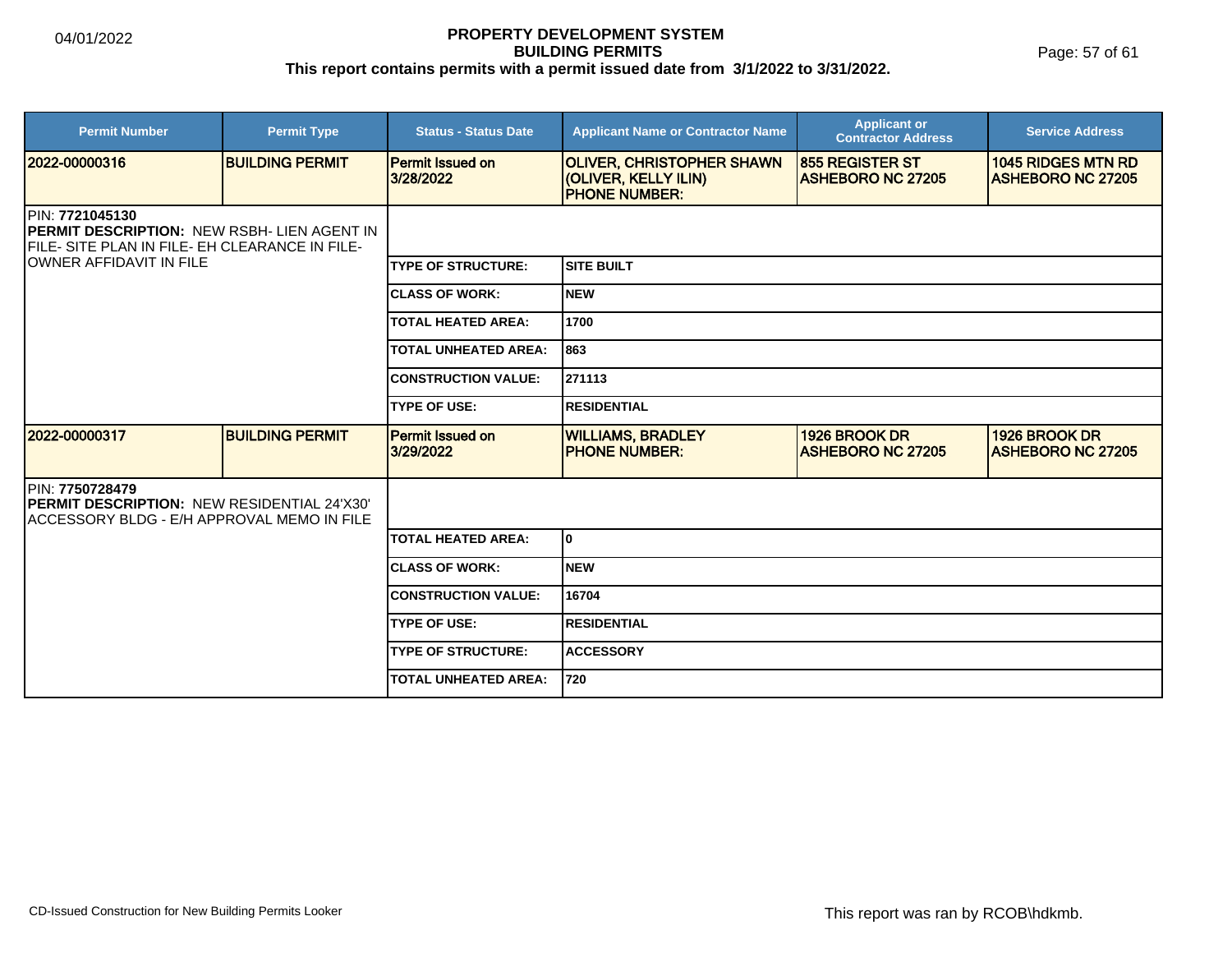Page: 58 of 61

| <b>Permit Number</b>                                                                                                                                                                 | <b>Permit Type</b>     | <b>Status - Status Date</b>          | <b>Applicant Name or Contractor Name</b>                                  | <b>Applicant or</b><br><b>Contractor Address</b> | <b>Service Address</b>                             |  |
|--------------------------------------------------------------------------------------------------------------------------------------------------------------------------------------|------------------------|--------------------------------------|---------------------------------------------------------------------------|--------------------------------------------------|----------------------------------------------------|--|
| 2022-00000318                                                                                                                                                                        | <b>BUILDING PERMIT</b> | Permit Issued on<br>3/29/2022        | <b>GONZALEZ, BENITO MURILLO</b><br><b>PHONE NUMBER:</b>                   | <b>PO BOX 1142</b><br><b>RANDLEMAN NC 27317</b>  | <b>1312 CAUDLE RD</b><br><b>RANDLEMAN NC 27317</b> |  |
| PIN: 7764273131<br>PERMIT DESCRIPTION: 10'X10' COVERED FRONT<br>PORCH ADDITION TO EXISTING HOUSE - OK PER<br>RANDLEMAN CITY ZONING PERMIT - E/H<br><b>ICOMPLIANCE LETTER IN FILE</b> |                        |                                      |                                                                           |                                                  |                                                    |  |
|                                                                                                                                                                                      |                        | <b>TOTAL HEATED AREA:</b>            | lo.                                                                       |                                                  |                                                    |  |
|                                                                                                                                                                                      |                        | <b>TYPE OF USE:</b>                  | <b>IRESIDENTIAL</b>                                                       |                                                  |                                                    |  |
|                                                                                                                                                                                      |                        | <b>TOTAL UNHEATED AREA:</b>          | lo.                                                                       |                                                  |                                                    |  |
|                                                                                                                                                                                      |                        | <b>CONSTRUCTION VALUE:</b>           | 2320                                                                      |                                                  |                                                    |  |
|                                                                                                                                                                                      |                        | <b>TYPE OF STRUCTURE:</b>            | <b>SITE BUILT</b>                                                         |                                                  |                                                    |  |
|                                                                                                                                                                                      |                        | <b>ICLASS OF WORK:</b>               | <b>ADDITION</b>                                                           |                                                  |                                                    |  |
| 12022-00000320                                                                                                                                                                       | <b>BUILDING PERMIT</b> | <b>Permit Issued on</b><br>3/29/2022 | <b>HOWARD, RONALD, LACOSTE,</b><br><b>MICHELE</b><br><b>PHONE NUMBER:</b> | 1880 ACORN DR<br><b>IRANDLEMAN NC 27317</b>      | <b>1204 BLUE HERON LN</b><br>IRANDLEMAN NC 27317   |  |
| PIN: 7776573889<br><b>IPERMIT DESCRIPTION: RESIDENTIAL ACCESSORY</b><br>BUILDING - EH CLEARANCE IN FILE- PLANS IN FILE                                                               |                        |                                      |                                                                           |                                                  |                                                    |  |
|                                                                                                                                                                                      |                        | <b>TYPE OF USE:</b>                  | RESIDENTIAL                                                               |                                                  |                                                    |  |
|                                                                                                                                                                                      |                        | <b>TYPE OF STRUCTURE:</b>            | <b>ACCESSORY</b>                                                          |                                                  |                                                    |  |
|                                                                                                                                                                                      |                        | <b>TOTAL UNHEATED AREA:</b>          | 1800                                                                      |                                                  |                                                    |  |
|                                                                                                                                                                                      |                        | <b>CONSTRUCTION VALUE:</b>           | 32820                                                                     |                                                  |                                                    |  |
|                                                                                                                                                                                      |                        | <b>ICLASS OF WORK:</b>               | <b>NEW</b>                                                                |                                                  |                                                    |  |
|                                                                                                                                                                                      |                        | <b>TOTAL HEATED AREA:</b>            | lo.                                                                       |                                                  |                                                    |  |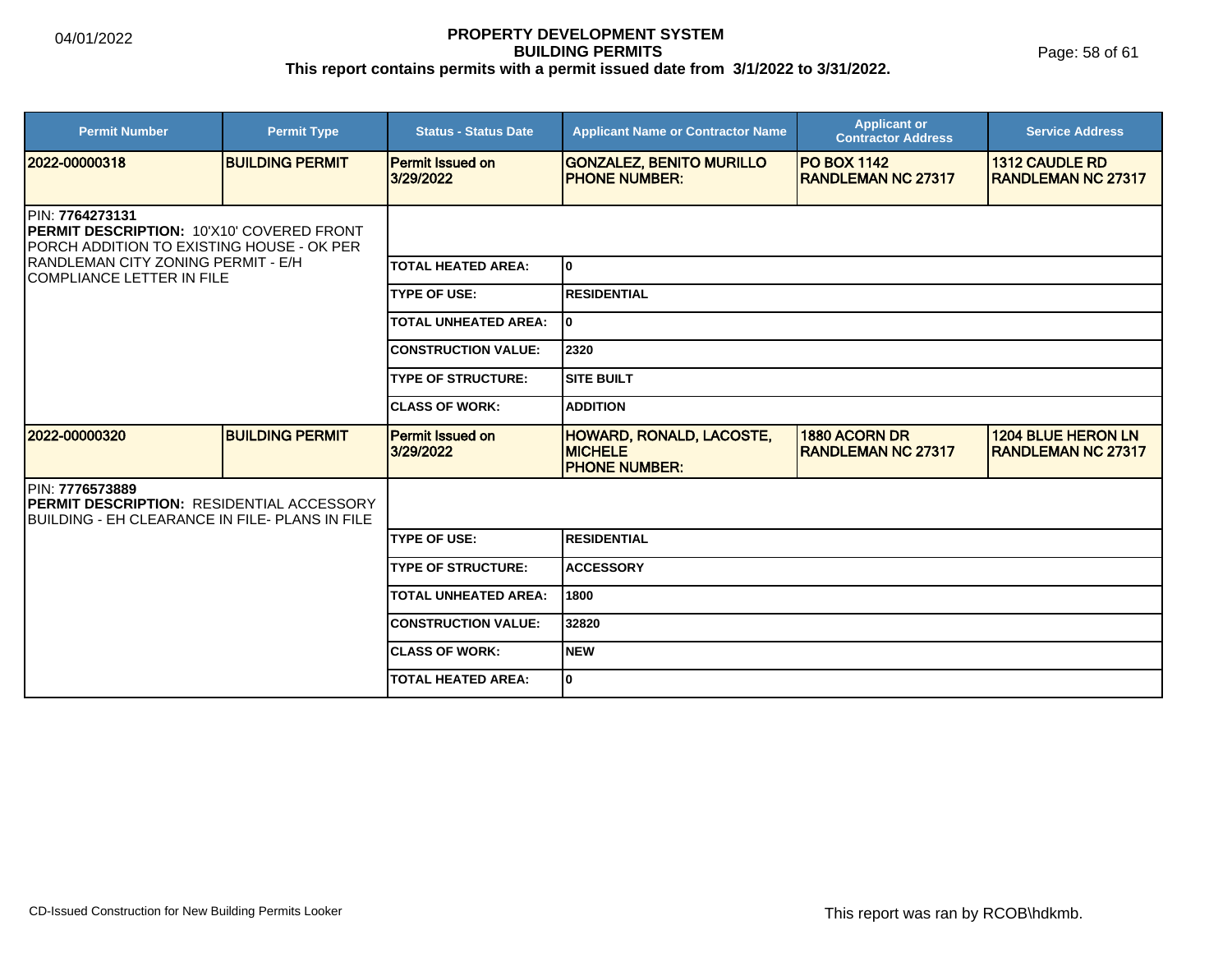Page: 59 of 61

| <b>Permit Number</b>                                                                                             | <b>Permit Type</b>     | <b>Status - Status Date</b>          | <b>Applicant Name or Contractor Name</b>               | <b>Applicant or</b><br><b>Contractor Address</b>                     | <b>Service Address</b>                                            |  |
|------------------------------------------------------------------------------------------------------------------|------------------------|--------------------------------------|--------------------------------------------------------|----------------------------------------------------------------------|-------------------------------------------------------------------|--|
| 2022-00000321                                                                                                    | <b>BUILDING PERMIT</b> | <b>Permit Issued on</b><br>3/29/2022 | <b>PAUL O COX</b><br><b>PHONE NUMBER: 336-816-5810</b> | <b>176 CARPENTERS WAY</b><br>WINSTON SALEM NC 27107 TRINITY NC 27370 | 3847 ARBOR DR                                                     |  |
| PIN: 7727415511<br><b>PERMIT DESCRIPTION: NEW SITE BUILT HOUSE -</b><br>OK PER TRINITY CITY ZONING - CITY SEWER/ |                        |                                      |                                                        |                                                                      |                                                                   |  |
| IDAVIDSON WATER - APPT OF LIEN AGENT IN FILE                                                                     |                        | <b>CONSTRUCTION VALUE:</b>           | 173974                                                 |                                                                      |                                                                   |  |
|                                                                                                                  |                        | <b>TYPE OF USE:</b>                  | <b>RESIDENTIAL</b>                                     |                                                                      |                                                                   |  |
|                                                                                                                  |                        | <b>TOTAL HEATED AREA:</b>            | 1311                                                   |                                                                      |                                                                   |  |
|                                                                                                                  |                        | <b>TOTAL UNHEATED AREA:</b>          | I٥                                                     |                                                                      |                                                                   |  |
|                                                                                                                  |                        | <b>TYPE OF STRUCTURE:</b>            | <b>SITE BUILT</b>                                      |                                                                      |                                                                   |  |
|                                                                                                                  |                        | <b>CLASS OF WORK:</b>                | <b>NEW</b>                                             |                                                                      |                                                                   |  |
| 2022-00000323                                                                                                    | <b>BUILDING PERMIT</b> | Permit Issued on<br>3/29/2022        | <b>BEESON, LAWRENCE W</b><br><b>PHONE NUMBER:</b>      | <b>1305 BRANSON MILL RD</b><br><b>PLEASANT GARDEN NC</b><br>27313    | <b>1305 BRANSON MILL RD</b><br><b>PLEASANT GARDEN NC</b><br>27313 |  |
| PIN: 7768755157<br><b>PERMIT DESCRIPTION: NEW RESIDENTIAL 16'X20'</b><br>IPOLE SHED - E/H APPROVAL MEMO IN FILE  |                        |                                      |                                                        |                                                                      |                                                                   |  |
|                                                                                                                  |                        | <b>TOTAL HEATED AREA:</b>            | I٥                                                     |                                                                      |                                                                   |  |
|                                                                                                                  |                        | <b>TYPE OF STRUCTURE:</b>            | <b>ACCESSORY</b>                                       |                                                                      |                                                                   |  |
|                                                                                                                  |                        | <b>CONSTRUCTION VALUE:</b>           | 7424                                                   |                                                                      |                                                                   |  |
|                                                                                                                  |                        | <b>TYPE OF USE:</b>                  | <b>RESIDENTIAL</b>                                     |                                                                      |                                                                   |  |
|                                                                                                                  |                        | <b>ICLASS OF WORK:</b>               | <b>NEW</b>                                             |                                                                      |                                                                   |  |
|                                                                                                                  |                        | <b>TOTAL UNHEATED AREA:</b>          | 320                                                    |                                                                      |                                                                   |  |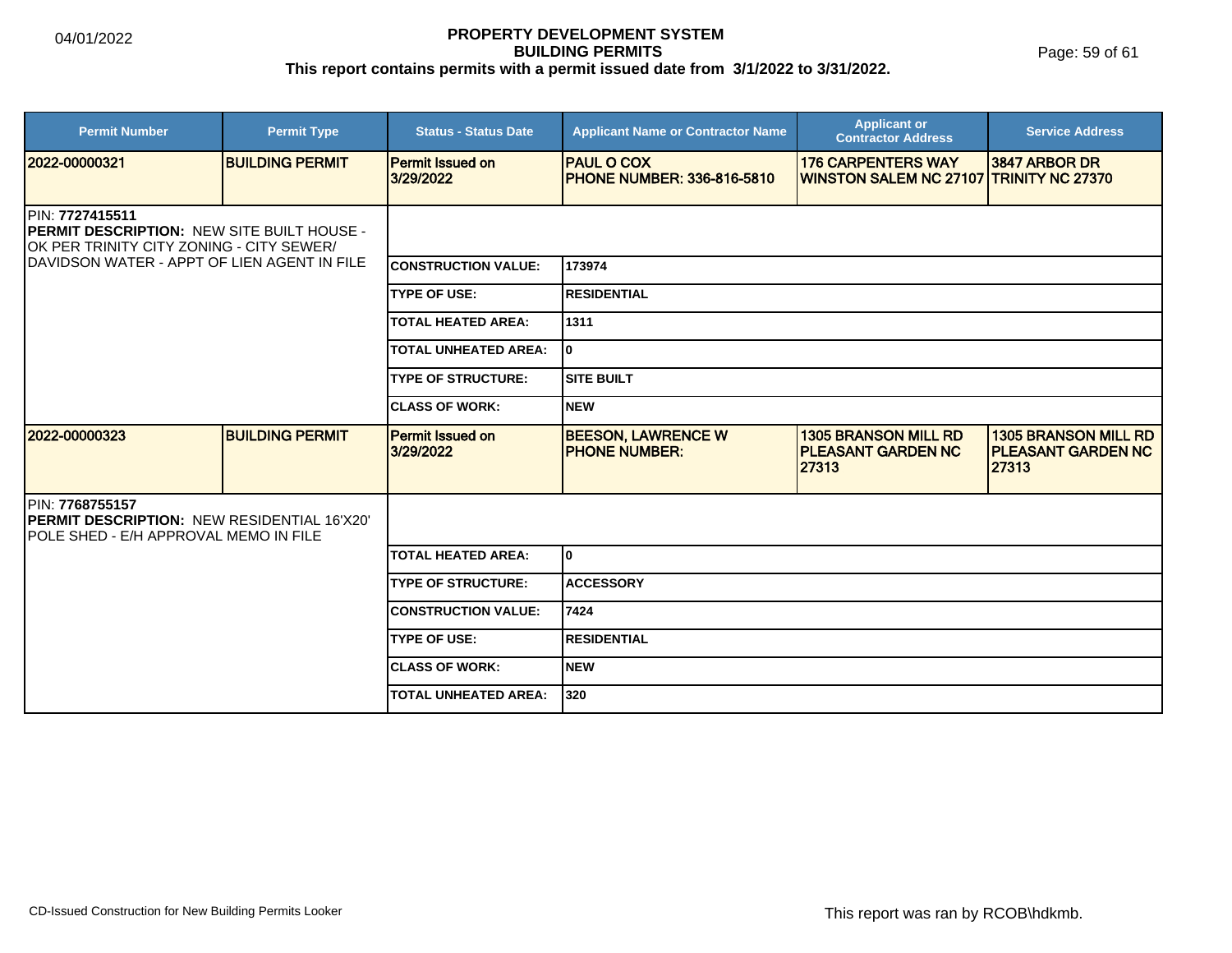Page: 60 of 61

| <b>Permit Number</b>                                                                                              | <b>Permit Type</b>     | <b>Status - Status Date</b>          | <b>Applicant Name or Contractor Name</b>                         | <b>Applicant or</b><br><b>Contractor Address</b>                                      | <b>Service Address</b>                             |  |
|-------------------------------------------------------------------------------------------------------------------|------------------------|--------------------------------------|------------------------------------------------------------------|---------------------------------------------------------------------------------------|----------------------------------------------------|--|
| 2022-00000324                                                                                                     | <b>BUILDING PERMIT</b> | <b>Permit Issued on</b><br>3/30/2022 | <b>COBLE, DEBORAH K</b><br><b>PHONE NUMBER:</b>                  | <b>300 E BUTLER AVENUE</b><br><b>LIBERTY NC 27298</b>                                 | <b>300 E BUTLER AVE</b><br><b>LIBERTY NC 27298</b> |  |
| <b>IPIN: 8737104870</b><br><b>PERMIT DESCRIPTION: OWNER COVERING</b><br>EXISTING REAR DECK THAT IS 34X18 - OK PER |                        |                                      |                                                                  |                                                                                       |                                                    |  |
| TOWN OF LIBERTY ZONING - NO E/H NEEDED -<br>HOUSE ON TOWN SEWER & WATER -                                         |                        | <b>TOTAL HEATED AREA:</b>            | I٥                                                               |                                                                                       |                                                    |  |
|                                                                                                                   |                        | <b>TYPE OF USE:</b>                  | IRESIDENTIAL                                                     |                                                                                       |                                                    |  |
|                                                                                                                   |                        | <b>TYPE OF STRUCTURE:</b>            | <b>SITE BUILT</b>                                                |                                                                                       |                                                    |  |
|                                                                                                                   |                        | <b>CLASS OF WORK:</b>                | <b>ADDITION</b>                                                  |                                                                                       |                                                    |  |
|                                                                                                                   |                        | <b>TOTAL UNHEATED AREA:</b>          | I٥                                                               |                                                                                       |                                                    |  |
|                                                                                                                   |                        | <b>CONSTRUCTION VALUE:</b>           | 14198                                                            |                                                                                       |                                                    |  |
| 2022-00000325                                                                                                     | <b>BUILDING PERMIT</b> | <b>Permit Issued on</b><br>3/31/2022 | <b>JONES, STEPHEN WAYNE</b><br><b>PHONE NUMBER: 336-212-0926</b> | 778 S. GRAHAM HOPEDALE 6796 CREEK HILLS DR<br><b>RD</b><br><b>BURLINGTON NC 27217</b> | <b>TRINITY NC 27370</b>                            |  |
| PIN: 6791178301<br><b>PERMIT DESCRIPTION: DW MOBILE HOME -</b><br>EXISTING S/S - EH CLEARANCE & TAX CERTIFICATE   |                        |                                      |                                                                  |                                                                                       |                                                    |  |
| IIN FILE - OLD HOME TO BE REMOVED & NEW HOME<br>IMINIMUM VINYL UNDERPINNED                                        |                        | <b>TYPE OF STRUCTURE:</b>            | <b>IMOBILE</b>                                                   |                                                                                       |                                                    |  |
|                                                                                                                   |                        | <b>TOTAL HEATED AREA:</b>            | 2432                                                             |                                                                                       |                                                    |  |
|                                                                                                                   |                        | <b>CONSTRUCTION VALUE:</b>           | I٥                                                               |                                                                                       |                                                    |  |
|                                                                                                                   |                        | <b>TYPE OF USE:</b>                  | <b>IRESIDENTIAL</b>                                              |                                                                                       |                                                    |  |
|                                                                                                                   |                        | <b>CLASS OF WORK:</b>                | Inew                                                             |                                                                                       |                                                    |  |
|                                                                                                                   |                        | <b>TOTAL UNHEATED AREA:</b>          | I٥                                                               |                                                                                       |                                                    |  |